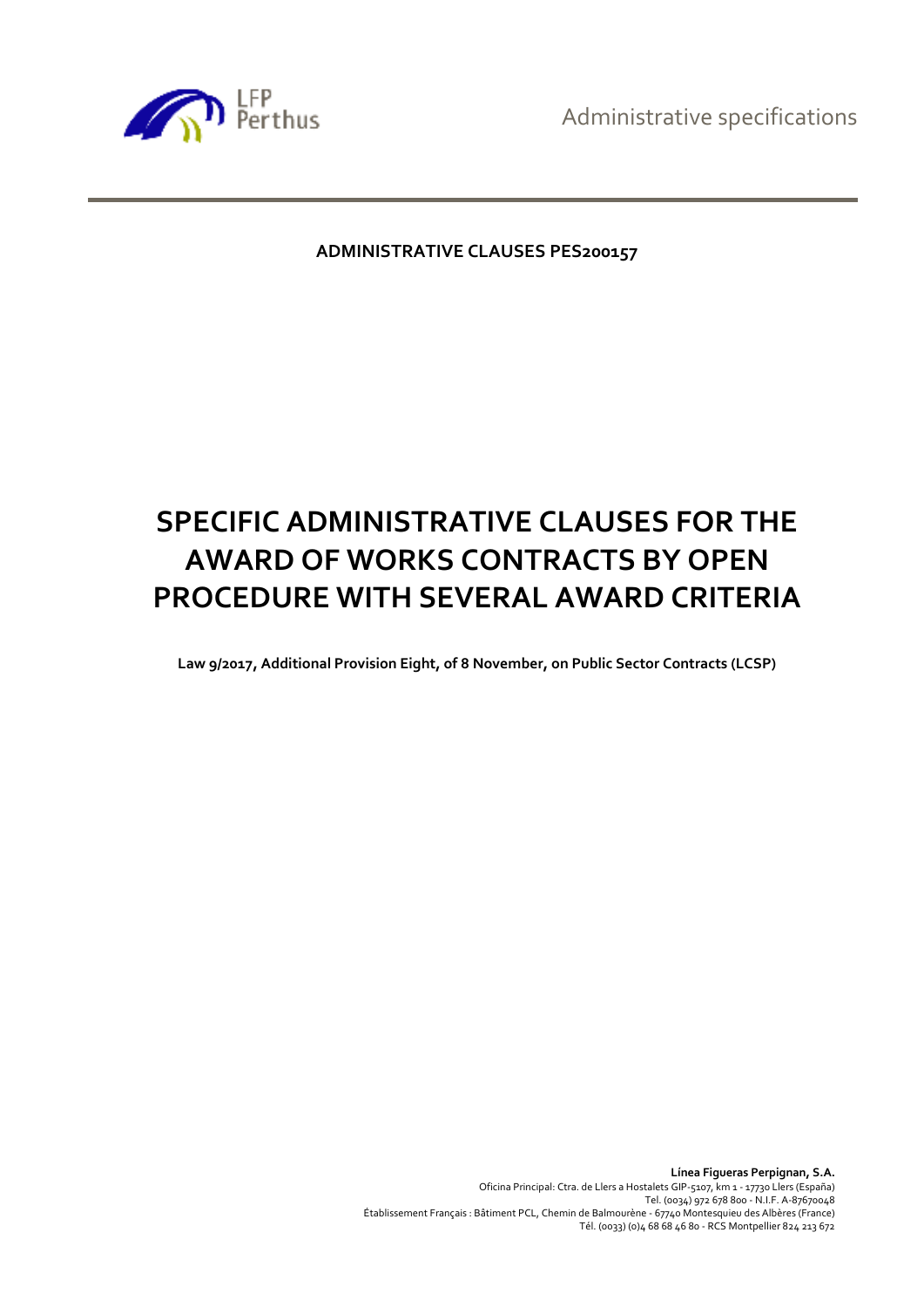

# **INDEX**

| 1                       |                                                                                              |  |  |  |
|-------------------------|----------------------------------------------------------------------------------------------|--|--|--|
| 1.1                     |                                                                                              |  |  |  |
| 1.2                     |                                                                                              |  |  |  |
| 1.3                     |                                                                                              |  |  |  |
| 1.3.1                   |                                                                                              |  |  |  |
| 1.3.2                   |                                                                                              |  |  |  |
| 1.3.3                   |                                                                                              |  |  |  |
| 1.4                     |                                                                                              |  |  |  |
| 1.5                     |                                                                                              |  |  |  |
| 1.6                     |                                                                                              |  |  |  |
| 1.7                     |                                                                                              |  |  |  |
| $\overline{\mathbf{2}}$ |                                                                                              |  |  |  |
| 2.1                     |                                                                                              |  |  |  |
| 2.2                     | DOCUMENTS TO BE INCLUDED IN ENVELOPE NO. 1: ADMINISTRATIVE AND SOLVENCY DOCUMENTATION 11     |  |  |  |
| 2.3                     |                                                                                              |  |  |  |
| 2.3.1                   |                                                                                              |  |  |  |
| 2.3.2                   |                                                                                              |  |  |  |
| 2.3.3                   |                                                                                              |  |  |  |
| 2.3.4                   | Business qualification required to provide the service (Art. 65.2 of the LCSP)  12           |  |  |  |
| 2.3.5                   |                                                                                              |  |  |  |
| 2.3.6                   |                                                                                              |  |  |  |
| 2.4                     | ADVERTISING COSTS. COSTS FOR NON-AWARD OR CONCLUSION OF THE CONTRACT AND WITHDRAWAL 13       |  |  |  |
| 2.5                     |                                                                                              |  |  |  |
| 2.6                     |                                                                                              |  |  |  |
| 2.7                     |                                                                                              |  |  |  |
| 3                       |                                                                                              |  |  |  |
| 3.1                     | DOCUMENTS TO BE INCLUDED IN THE ELECTRONIC FILE OR ENVELOPE NO. 2 AWARD CRITERIA THAT CAN BE |  |  |  |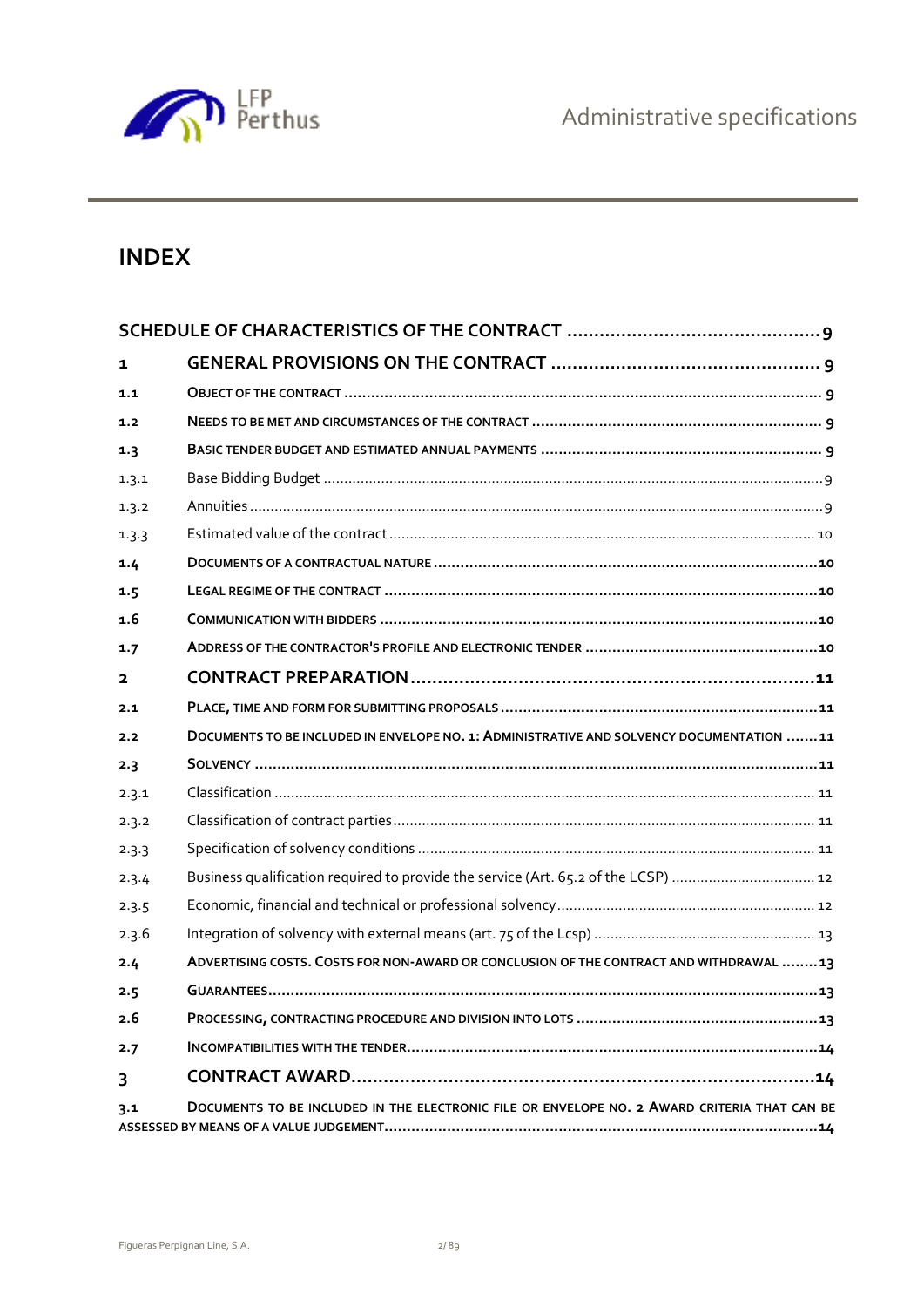

| 3.2   | DOCUMENTS TO BE INCLUDED IN THE ELECTRONIC FILE OR ENVELOPE NO. 3 AWARD CRITERIA THAT CAN BE |  |  |  |  |
|-------|----------------------------------------------------------------------------------------------|--|--|--|--|
| 3.3   |                                                                                              |  |  |  |  |
| 3.4   |                                                                                              |  |  |  |  |
| 4     |                                                                                              |  |  |  |  |
| 4.1   |                                                                                              |  |  |  |  |
| 4.2   |                                                                                              |  |  |  |  |
| 4.3   |                                                                                              |  |  |  |  |
| 4.4   |                                                                                              |  |  |  |  |
| 4.5   |                                                                                              |  |  |  |  |
| 4.6   |                                                                                              |  |  |  |  |
| 4.6.1 |                                                                                              |  |  |  |  |
| 4.6.2 |                                                                                              |  |  |  |  |
| 4.7   |                                                                                              |  |  |  |  |
| 4.8   |                                                                                              |  |  |  |  |
| 5     |                                                                                              |  |  |  |  |
| 5.1   |                                                                                              |  |  |  |  |
| 5.2   |                                                                                              |  |  |  |  |
|       |                                                                                              |  |  |  |  |
| 6     | SECTION ONE. PLACE, TIME AND FORM FOR SUBMITTING PROPOSALS 19                                |  |  |  |  |
| 6.1   |                                                                                              |  |  |  |  |
| 6.1.1 |                                                                                              |  |  |  |  |
| 6.2   |                                                                                              |  |  |  |  |
| 6.3   | CLAUSE 4. COMMUNICATIONS BETWEEN THE CONTRACTING AUTHORITY AND BIDDERS  21                   |  |  |  |  |
| 6.4   | . 21                                                                                         |  |  |  |  |
| 6.4.1 |                                                                                              |  |  |  |  |
| 6.4.2 |                                                                                              |  |  |  |  |
| 6.5   |                                                                                              |  |  |  |  |
| 7     | SECTION TWO. ELECTRONIC FILE OR ENVELOPE NO. 1. DOCUMENTS TO BE                              |  |  |  |  |
| 7.1   |                                                                                              |  |  |  |  |
| 7.2   |                                                                                              |  |  |  |  |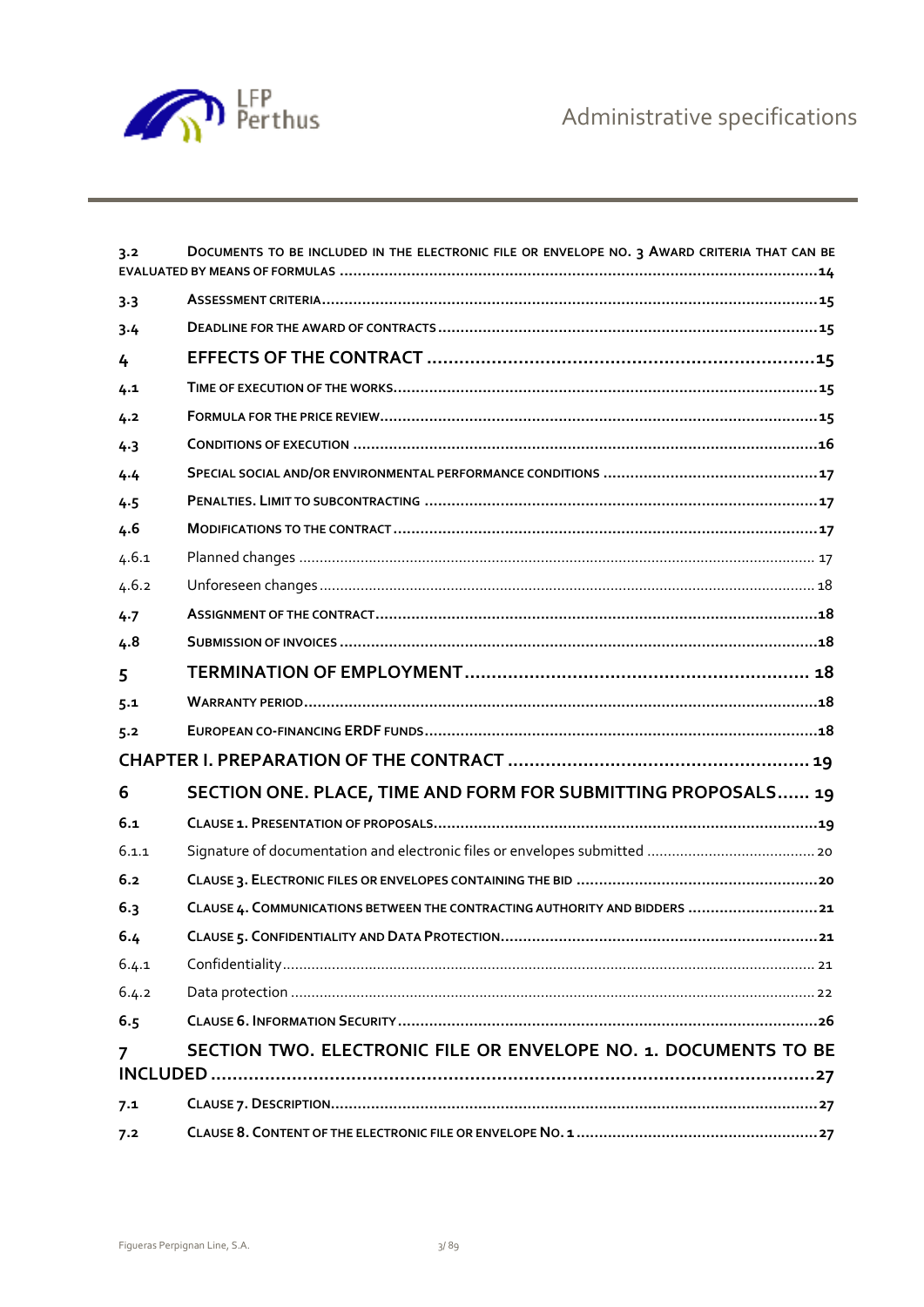

7.2.1 Responsible declaration using the Single European Contract Document (hereinafter referred to as SCD) form 27

| 7.2.2  |                                                                                                                                             |
|--------|---------------------------------------------------------------------------------------------------------------------------------------------|
| 8      | SECTION THREE: ELECTRONIC FILE OR ENVELOPE NO. 2. - DOCUMENTS TO<br>BE INCLUDED FOR THE ASSESSMENT OF THE CRITERIA THAT CAN BE EVALUATED BY |
| 8.1    |                                                                                                                                             |
| 8.2    |                                                                                                                                             |
| 9      | SECTION FOUR: ELECTRONIC FILE OR ENVELOPE NO. 3. 33                                                                                         |
| 9.1    |                                                                                                                                             |
| 9.2    |                                                                                                                                             |
|        |                                                                                                                                             |
| 10     |                                                                                                                                             |
| 10.1   | CLAUSE 13. JUSTIFICATION OF THE AWARD PROCEDURE AND ASSESSMENT CRITERIA 34                                                                  |
| 10.2   |                                                                                                                                             |
| 11     | SECTION TWO. CRITERIA FOR THE EVALUATION OF TENDERS35                                                                                       |
| 11.1   | CLAUSE 15. LISTING OF CRITERIA THAT CAN BE EVALUATED BY MEANS OF A VALUE JUDGEMENT  35                                                      |
| 11.2   | CLAUSE 16. ASSESSMENT OF EVALUABLE CRITERIA THROUGH VALUE JUDGEMENT  35                                                                     |
| 11.2.1 |                                                                                                                                             |
| 11.3   | CLAUSE 17. LISTING OF CRITERIA THAT CAN BE EVALUATED BY MEANS OF FORMULAS 37                                                                |
| 11.4   | CLAUSE 18. ASSESSMENT OF CRITERIA THAT CAN BE EVALUATED BY MEANS OF FORMULAS 37                                                             |
| 11.5   |                                                                                                                                             |
| 11.6   |                                                                                                                                             |
| 11.7   |                                                                                                                                             |
| 11.7.1 |                                                                                                                                             |
| 11.7.2 |                                                                                                                                             |
| 11.7.3 |                                                                                                                                             |
| 11.7.4 |                                                                                                                                             |
| 11.7.5 |                                                                                                                                             |
|        |                                                                                                                                             |
| 12     |                                                                                                                                             |
| 12.1   |                                                                                                                                             |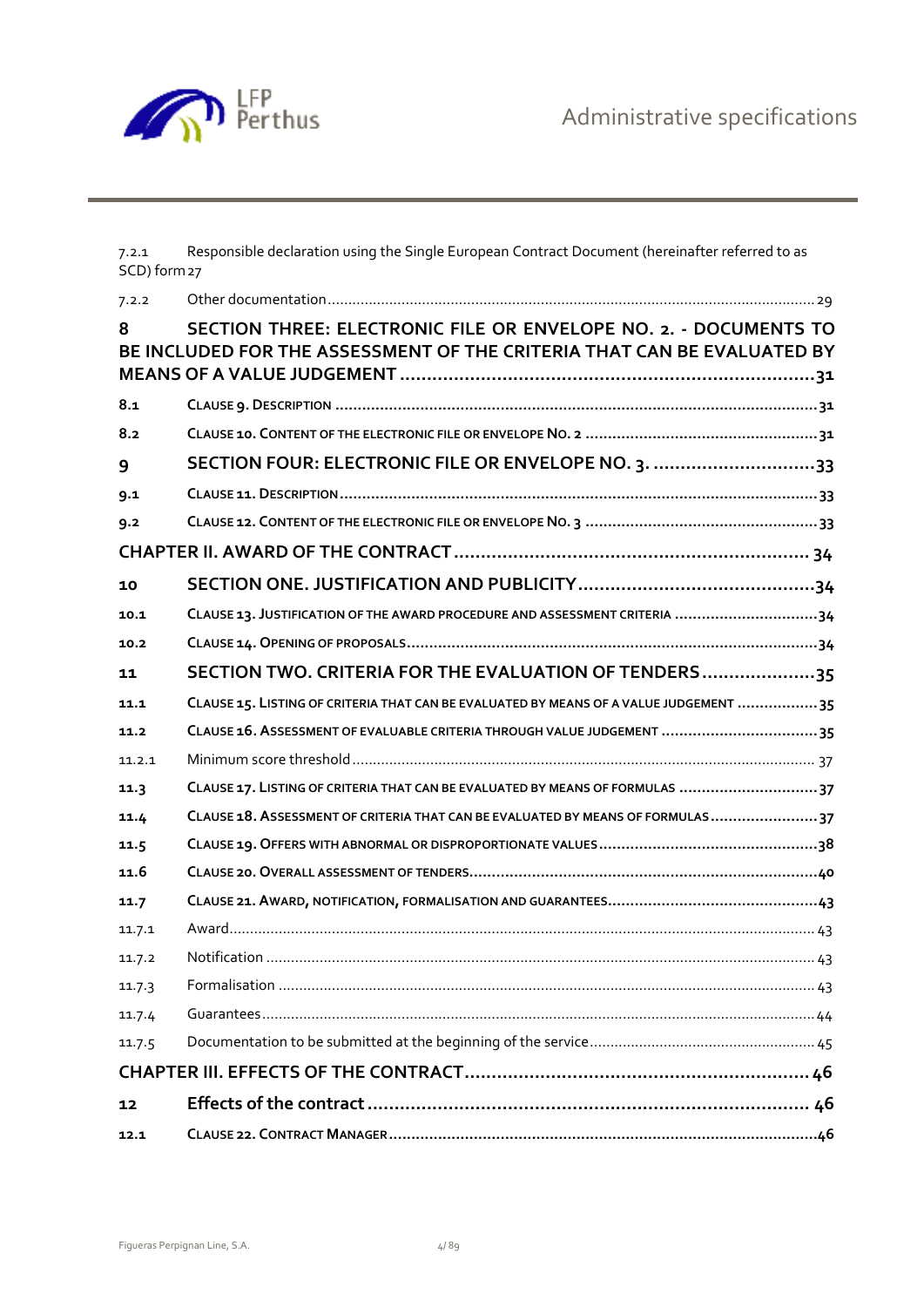

| 12.13   |                                                                                                                                                                                                        |  |  |
|---------|--------------------------------------------------------------------------------------------------------------------------------------------------------------------------------------------------------|--|--|
| 12.12.4 |                                                                                                                                                                                                        |  |  |
| 12.12.3 |                                                                                                                                                                                                        |  |  |
| 12.12.2 |                                                                                                                                                                                                        |  |  |
| 12.12.1 |                                                                                                                                                                                                        |  |  |
| 12.12   |                                                                                                                                                                                                        |  |  |
| 12.11.3 | Subcontracting in contracts whose object involves the development of applications and/or acquisition<br>of hardware/software equipment related to communication networks and/or information systems 54 |  |  |
| 12.11.2 | Subcontracting in contracts whose purpose involves the processing of personal data  53                                                                                                                 |  |  |
| 12.11.1 |                                                                                                                                                                                                        |  |  |
| 12.11   |                                                                                                                                                                                                        |  |  |
| 12.10.4 |                                                                                                                                                                                                        |  |  |
| 12.10.3 |                                                                                                                                                                                                        |  |  |
| 12.10.2 |                                                                                                                                                                                                        |  |  |
| 12.10.1 |                                                                                                                                                                                                        |  |  |
| 12.10   |                                                                                                                                                                                                        |  |  |
| 12.9    |                                                                                                                                                                                                        |  |  |
| 12.8.2  |                                                                                                                                                                                                        |  |  |
| 12.8.1  |                                                                                                                                                                                                        |  |  |
| 12.8    |                                                                                                                                                                                                        |  |  |
| 12.7.6  |                                                                                                                                                                                                        |  |  |
| 12.7.5  |                                                                                                                                                                                                        |  |  |
| 12.7.4  |                                                                                                                                                                                                        |  |  |
| 12.7.3  |                                                                                                                                                                                                        |  |  |
| 12.7.2  |                                                                                                                                                                                                        |  |  |
| 12.7.1  |                                                                                                                                                                                                        |  |  |
| 12.7    |                                                                                                                                                                                                        |  |  |
| 12.6    |                                                                                                                                                                                                        |  |  |
| 12.5    |                                                                                                                                                                                                        |  |  |
| 12.4    |                                                                                                                                                                                                        |  |  |
| 12.3    |                                                                                                                                                                                                        |  |  |
| 12.2    |                                                                                                                                                                                                        |  |  |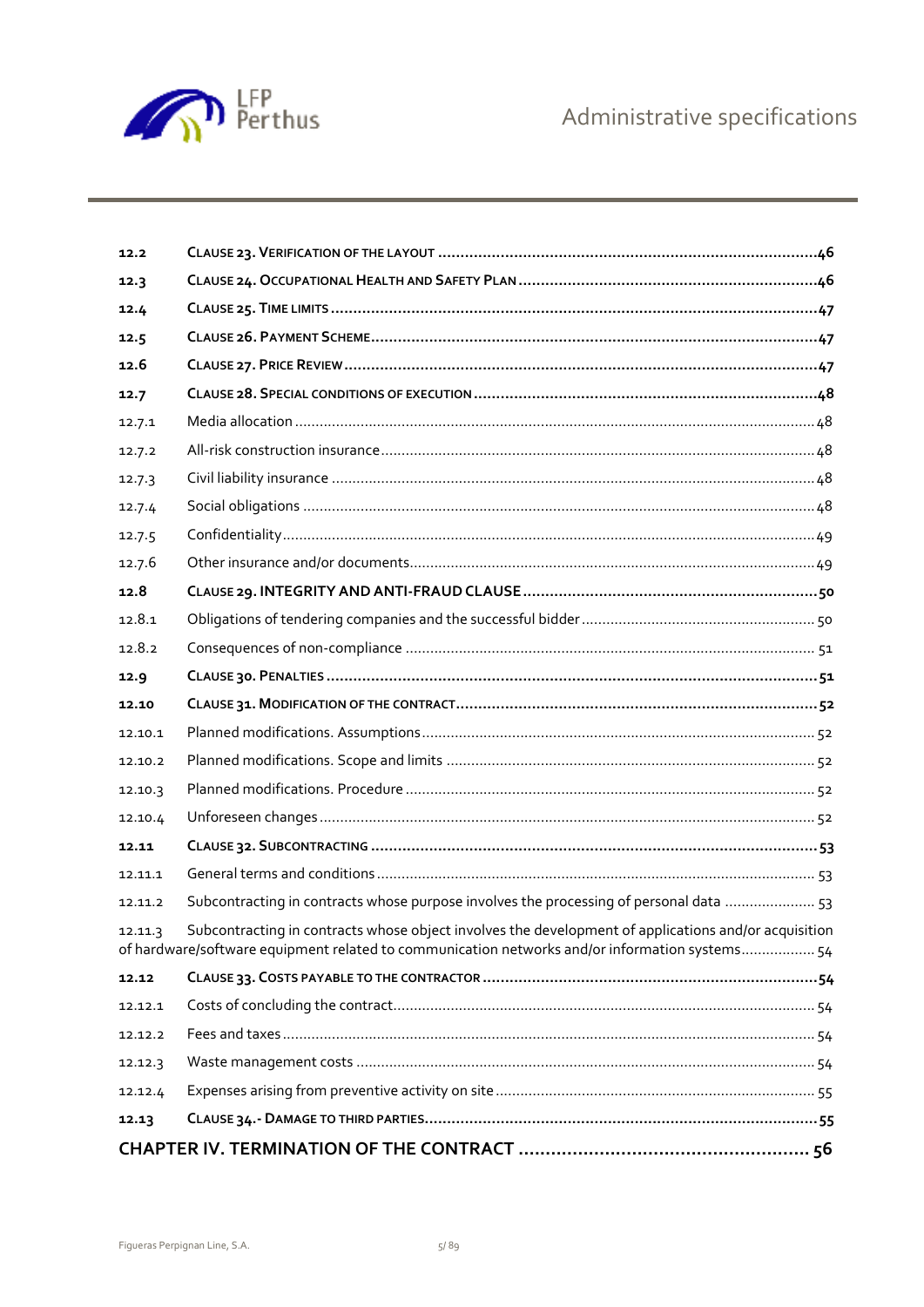

| 13                |                                                                                                                                                                                                       |
|-------------------|-------------------------------------------------------------------------------------------------------------------------------------------------------------------------------------------------------|
| 13.1              |                                                                                                                                                                                                       |
| 13.2              |                                                                                                                                                                                                       |
| 13.3              |                                                                                                                                                                                                       |
| 13.4              |                                                                                                                                                                                                       |
| 13.5              |                                                                                                                                                                                                       |
| 13.6              |                                                                                                                                                                                                       |
|                   |                                                                                                                                                                                                       |
| 14                |                                                                                                                                                                                                       |
| 15<br><b>ESPD</b> | ANNEX NO. 2: MODEL OF BINDING STATEMENT SUPPLEMENTARY TO THE                                                                                                                                          |
| 16<br>$EF-3)$     | ANNEX NO. 3: FORMS TO JUSTIFY ECONOMIC SOLVENCY (FORMS EF-1, EF-2,<br>62                                                                                                                              |
| 16.1              |                                                                                                                                                                                                       |
| 16.2              |                                                                                                                                                                                                       |
| 16.3              |                                                                                                                                                                                                       |
| 16.4              |                                                                                                                                                                                                       |
| 17                | ANNEX NO. 4: FORMAL DECLARATION MODEL ON COMMITMENT TO SET UP                                                                                                                                         |
| 18<br>(ESPD)      | ANNEX NO. 5: RECOMMENDATION OF THE ADVISORY BOARD ON<br>ADMINISTRATIVE RECRUITMENT OF 6 APRIL 2016 (BOE NO. 85 OF 08/04/2016)<br>CONCERNING THE USE OF THE EUROPEAN SINGLE PROCUREMENT DOCUMENT<br>68 |
| 19                | ANNEX NO. 6: MODEL OF THE EUROPEAN SINGLE PROCUREMENT<br>69                                                                                                                                           |
| 20                | ANNEX Nº 7: MODEL OF COMMUNICATION TO LFP, S.A. ON INFORMATION                                                                                                                                        |
| 20.1              |                                                                                                                                                                                                       |
| 20.2              |                                                                                                                                                                                                       |
| 21                |                                                                                                                                                                                                       |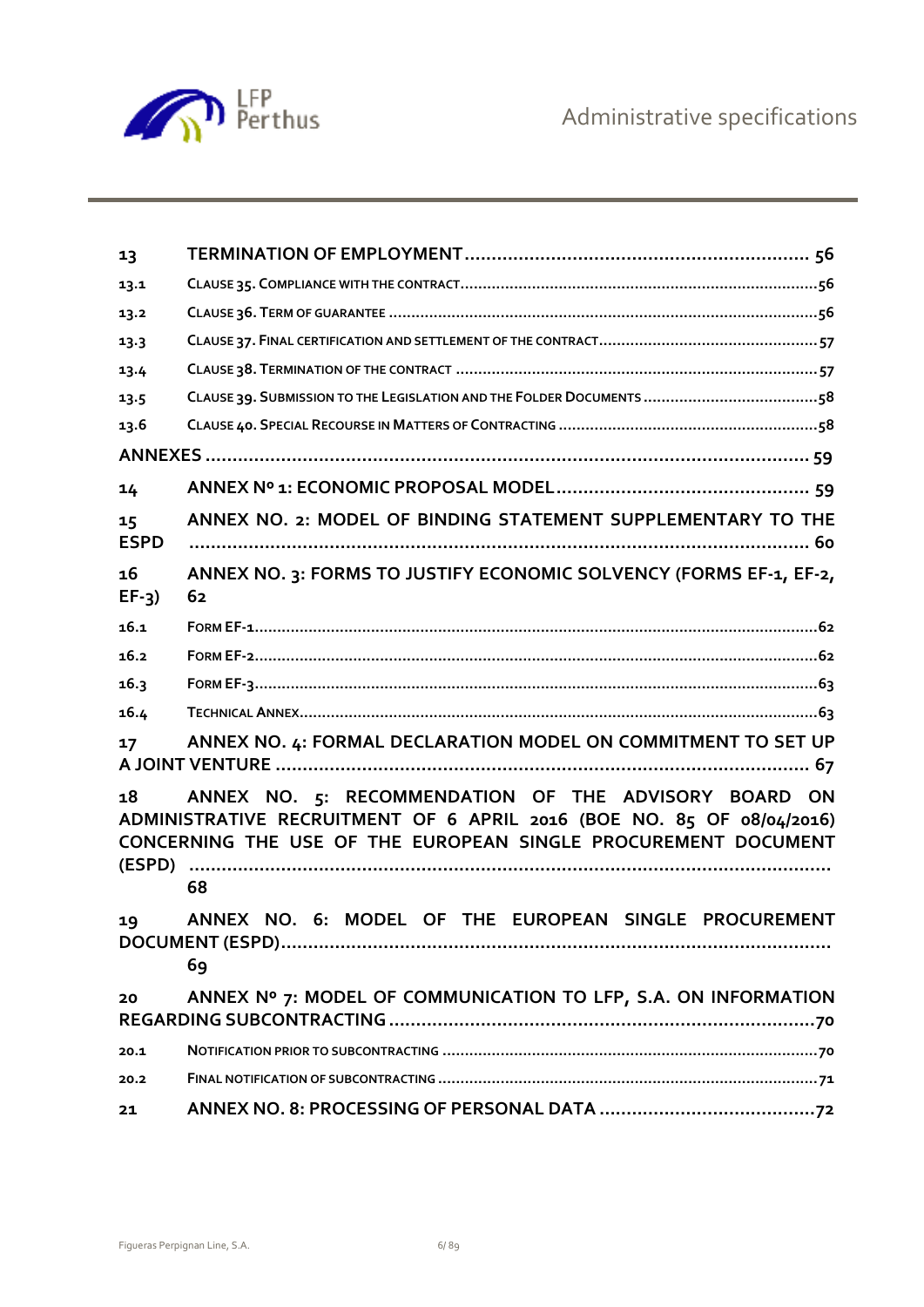

| 22       | INFORMATION SECURITY REQUIREMENTS FOR<br>ANNEX Nº<br>9:<br><b>THE</b><br>DEVELOPMENT OF APPLICATIONS AND/OR ACQUISITION OF HARDWARE/SOFTWARE<br>EQUIPMENT RELATED TO COMMUNICATION NETWORKS AND/OR INFORMATION |  |
|----------|----------------------------------------------------------------------------------------------------------------------------------------------------------------------------------------------------------------|--|
| 22.1     |                                                                                                                                                                                                                |  |
| 22.1.1   |                                                                                                                                                                                                                |  |
| 22.1.2   |                                                                                                                                                                                                                |  |
| 22.2     | AI.2 IDENTIFICATION AND MANAGEMENT OF RISKS RELATED TO INFORMATION SECURITY76                                                                                                                                  |  |
| 22.3     |                                                                                                                                                                                                                |  |
| 22.4     |                                                                                                                                                                                                                |  |
| 22.5     |                                                                                                                                                                                                                |  |
| 22.6     |                                                                                                                                                                                                                |  |
| 22.7     |                                                                                                                                                                                                                |  |
| 22.8     |                                                                                                                                                                                                                |  |
| 22.9     |                                                                                                                                                                                                                |  |
| 22.10    |                                                                                                                                                                                                                |  |
| 22.11    |                                                                                                                                                                                                                |  |
| 22.12    |                                                                                                                                                                                                                |  |
| 22.12.1  |                                                                                                                                                                                                                |  |
| 22.12.2  |                                                                                                                                                                                                                |  |
| 22.12.3  |                                                                                                                                                                                                                |  |
| 22.12.4  |                                                                                                                                                                                                                |  |
| 22.12.5  |                                                                                                                                                                                                                |  |
| 22.12.6  |                                                                                                                                                                                                                |  |
| 22.12.7  |                                                                                                                                                                                                                |  |
| 22.12.8  |                                                                                                                                                                                                                |  |
| 22.12.9  |                                                                                                                                                                                                                |  |
| 22.12.10 |                                                                                                                                                                                                                |  |
| 22.12.11 | Al.12.11 Identity and access management. Authentication, Authorisation and Privileges  86                                                                                                                      |  |
| 22.12.12 |                                                                                                                                                                                                                |  |
| 22.12.13 |                                                                                                                                                                                                                |  |
| 22.12.14 |                                                                                                                                                                                                                |  |
| 22.12.15 |                                                                                                                                                                                                                |  |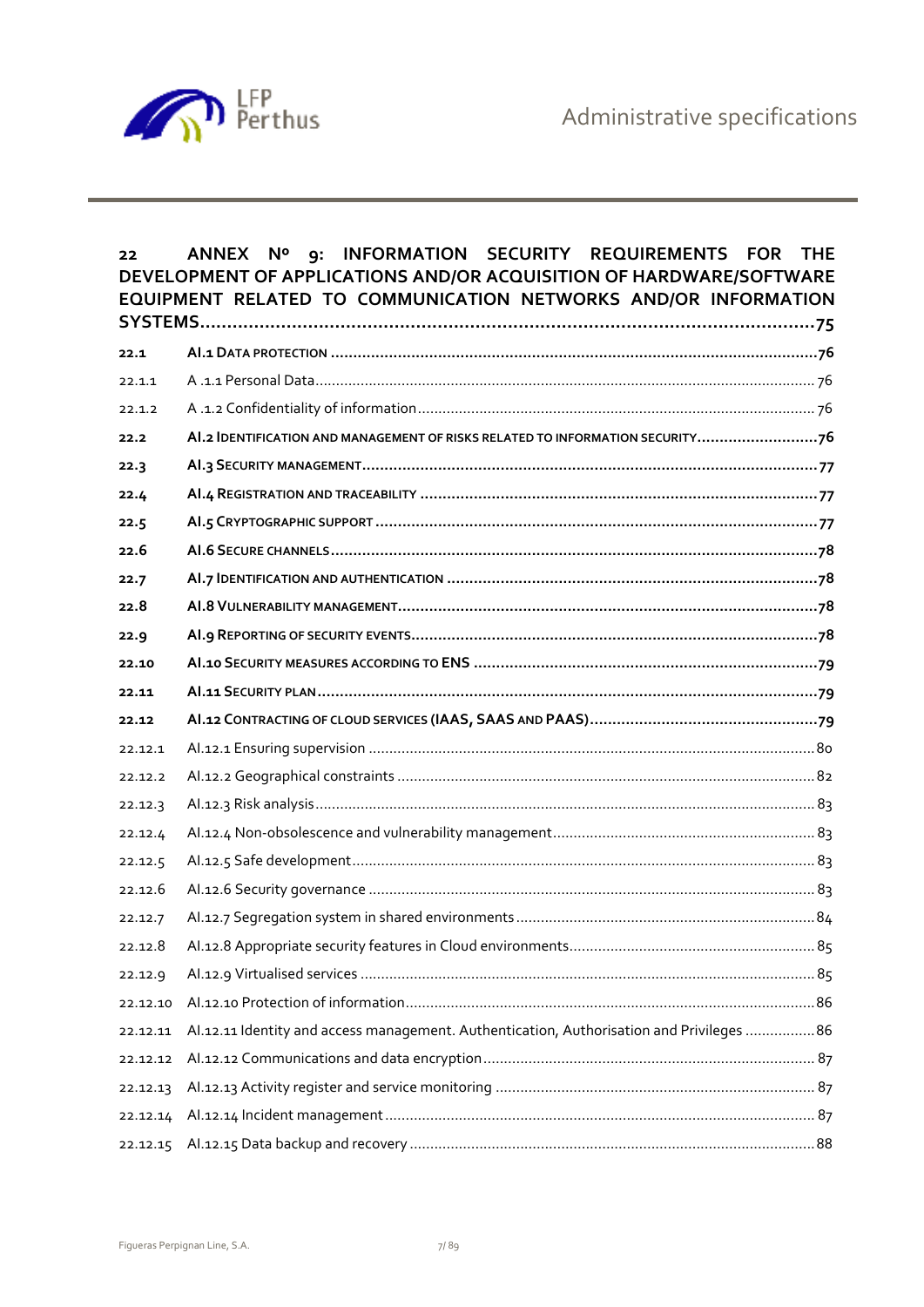

| 22.13 | AI.13 LIST OF DOCUMENTATION TO BE PROVIDED BY CONTRACTOR AT THE BEGINNING OF THE SERVICE  88 |
|-------|----------------------------------------------------------------------------------------------|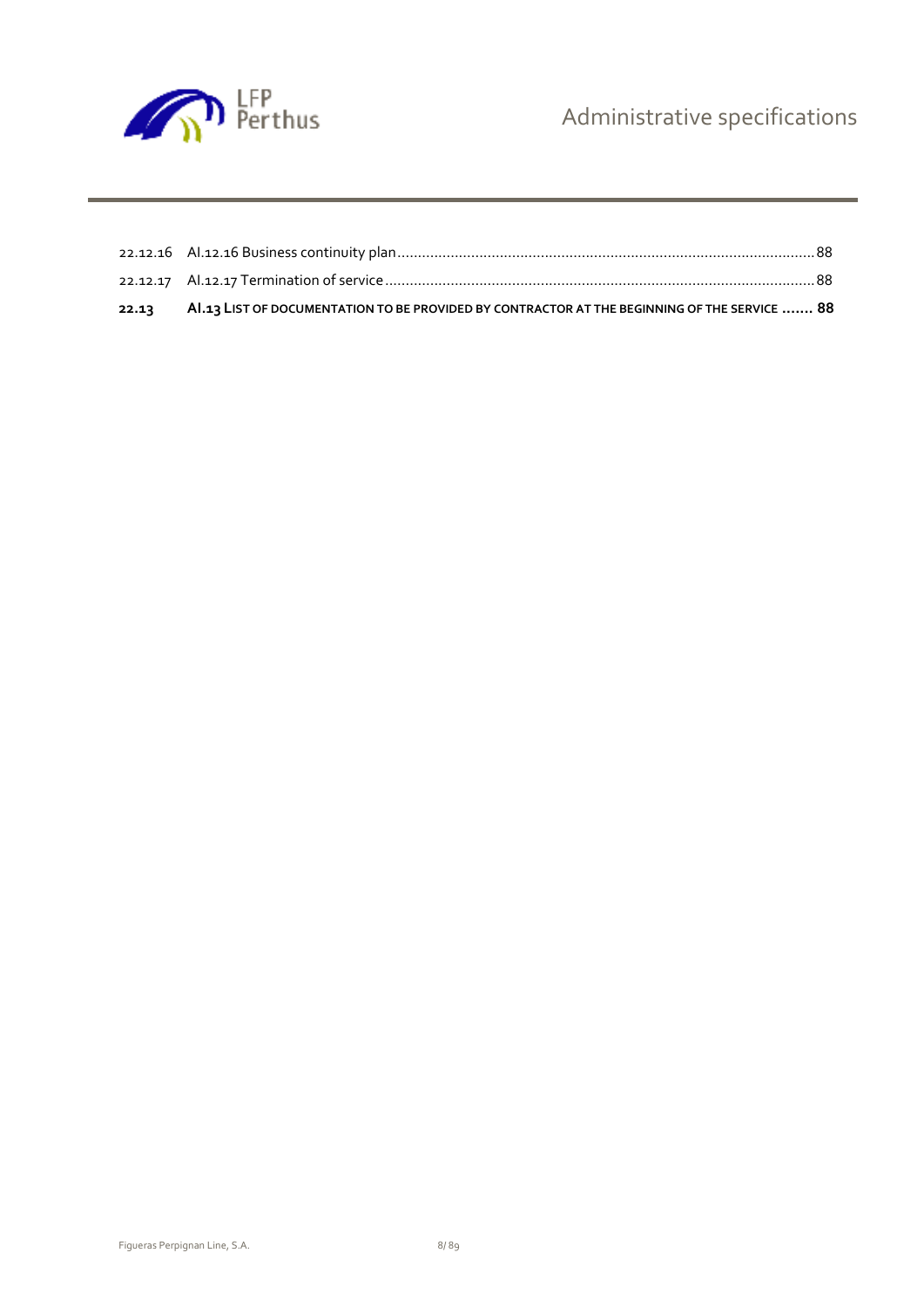

# **SCHEDULE OF CHARACTERISTICS OF THE CONTRACT**

# **1 GENERAL PROVISIONS ON THE CONTRACT**

# **1.1 Object of the contract**

| TITLE:                                                                           | The aim is to carry out the following works: |  |  |
|----------------------------------------------------------------------------------|----------------------------------------------|--|--|
| RENOVATION WORK ON THE RAILS OF THE PERTUS TUNNEL IN FIGUERAS PERPIGNAN SA (LFP, |                                              |  |  |
| S.A.                                                                             |                                              |  |  |
| <b>HARMONISED REGULATION:</b>                                                    | No                                           |  |  |
| REFERENCE:                                                                       | PES200157                                    |  |  |
| <b>CLASSIFICATION CPV:</b>                                                       | 34941000, 34940000, 34946200, 45234100       |  |  |
| AUTONOMOUS COMMUNITY(IES):                                                       | PROVINCE (S):                                |  |  |
| CATALONIA, SPAIN                                                                 | GIRONA, SPAIN                                |  |  |
| <b>OCCITANIE, FRANCE</b>                                                         | EASTERN PYRENNEES (66), FRANCE               |  |  |

# **1.2 Needs to be met and circumstances of the contract**

Due to high humidity inside the tunnel as well as small water filtrations through the joints between the segments, the rail that forms part of the track superstructure has been compromised by atmospheric oxidation phenomena.

The purpose of this Folder is to define the requirements for carrying out the work of renewing the rails of the general tracks inside the Pertús tunnel of the Perpignan-Figueres High Speed Line International Section.

# **1.3 Basic tender budget and estimated annuities**

#### **1.3.1 BASE BIDDING BUDGET**

| Tax base: ' | Figure and<br>letter: | $\vert$ 1.504.000,00 $\epsilon$ One million five hundred four thousand Euros     |
|-------------|-----------------------|----------------------------------------------------------------------------------|
| VAT (21%):  | Figure and<br>letter: | 315,840.00 € Three hundred and fifteen thousand eight hundred and forty<br>Euros |

#### **1.3.2 ANNUITIES**

| YEAR         | <b>AMOUNT</b>      |                 |  |
|--------------|--------------------|-----------------|--|
|              | <b>Without VAT</b> | <b>With VAT</b> |  |
| 2.021        | 1.504.000,00€      | 1.819.840,00€   |  |
| <b>TOTAL</b> | 1.504.000,00€      | 1.819.840,00€   |  |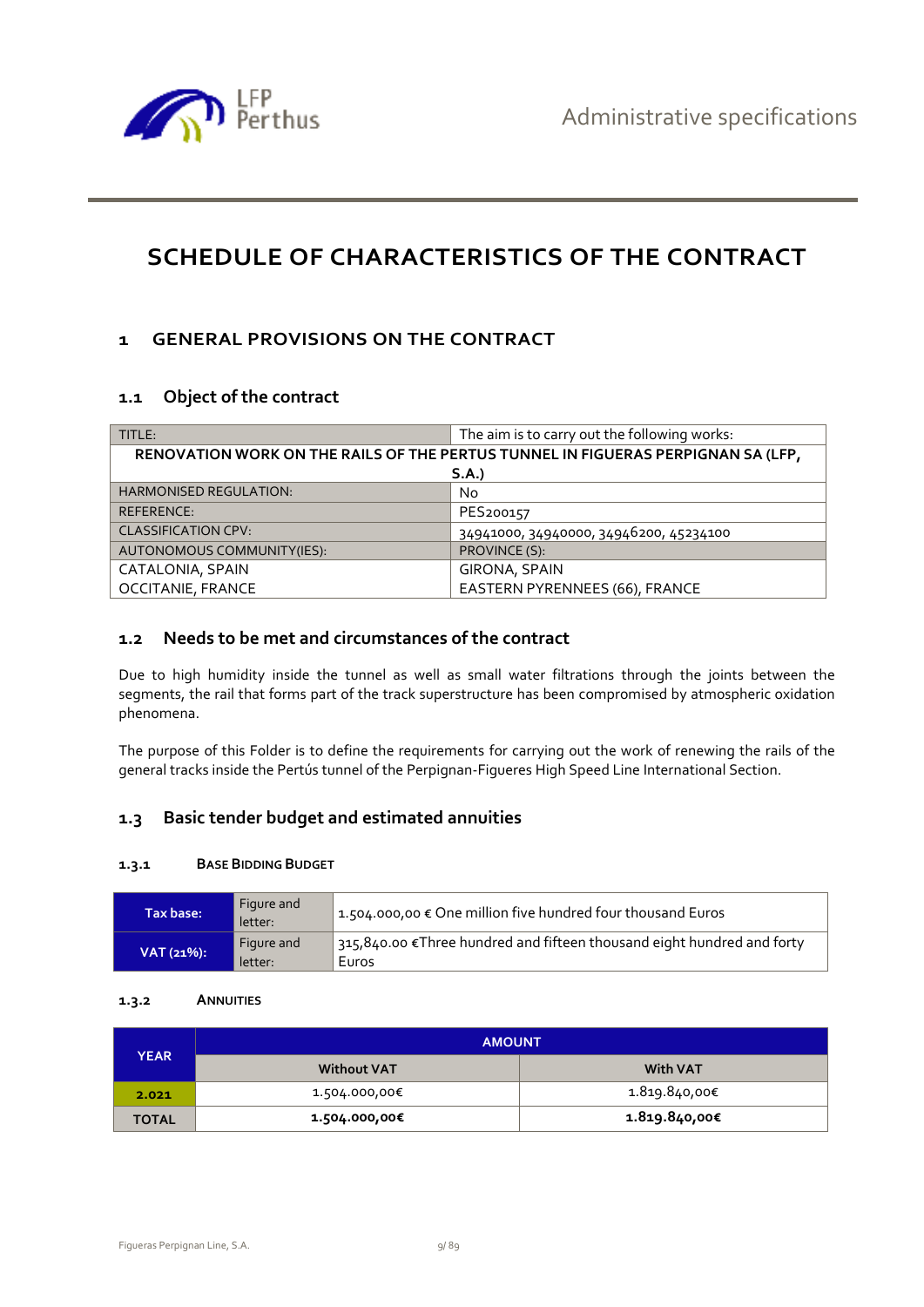

#### **1.3.3 ESTIMATED VALUE OF THE CONTRACT**

| Basic tender budget            | 1,504,000.00€  |
|--------------------------------|----------------|
| Maximum amount for changes     | (Without VAT)  |
| Maximum amount for carry-overs | Not applicable |
| <b>TOTAL</b>                   | 1,504,000.00€  |

### **1.4 Contractual Documents**

Without prejudice to the additional obligations assumed by the successful bidder when making its proposal, the following documents shall be of a contractual nature:

- The Particular Administrative Clauses.
- The Particular Technical Specifications.
- The formalisation document (Contract).

The above list is not hierarchical.

#### **1.5 Legal regime of the contract**

This contract will be governed, in accordance with the stipulations in Additional Provision Eight of Law 9/2017 of 8th November on Public Sector Contracts (LCSP);

- As regards preparation and awarding, by the provisions of Article 318 of the aforementioned LCSP.
- As regards effects and extinction, by Articles 319 and 320.

For all matters not covered by these legal provisions, this Folder, the Annex to the General Conditions and Private Law shall apply.

#### **1.6 Communications with the bidders**

By email: fgsierra@lfpperthus.com

Those interested in the tendering procedure may request additional information on the specifications and, where appropriate, supplementary documentation twelve (12) calendar days prior to the end of the period for the submission of proposals, by the means indicated in this section or at the Public Sector Contracting Platform.

# **1.7 Address of the contractor profile and electronic tendering**

Said data is accessible at the following Internet address:

http://www.lfpperthus.com/perfil-del-contratante.html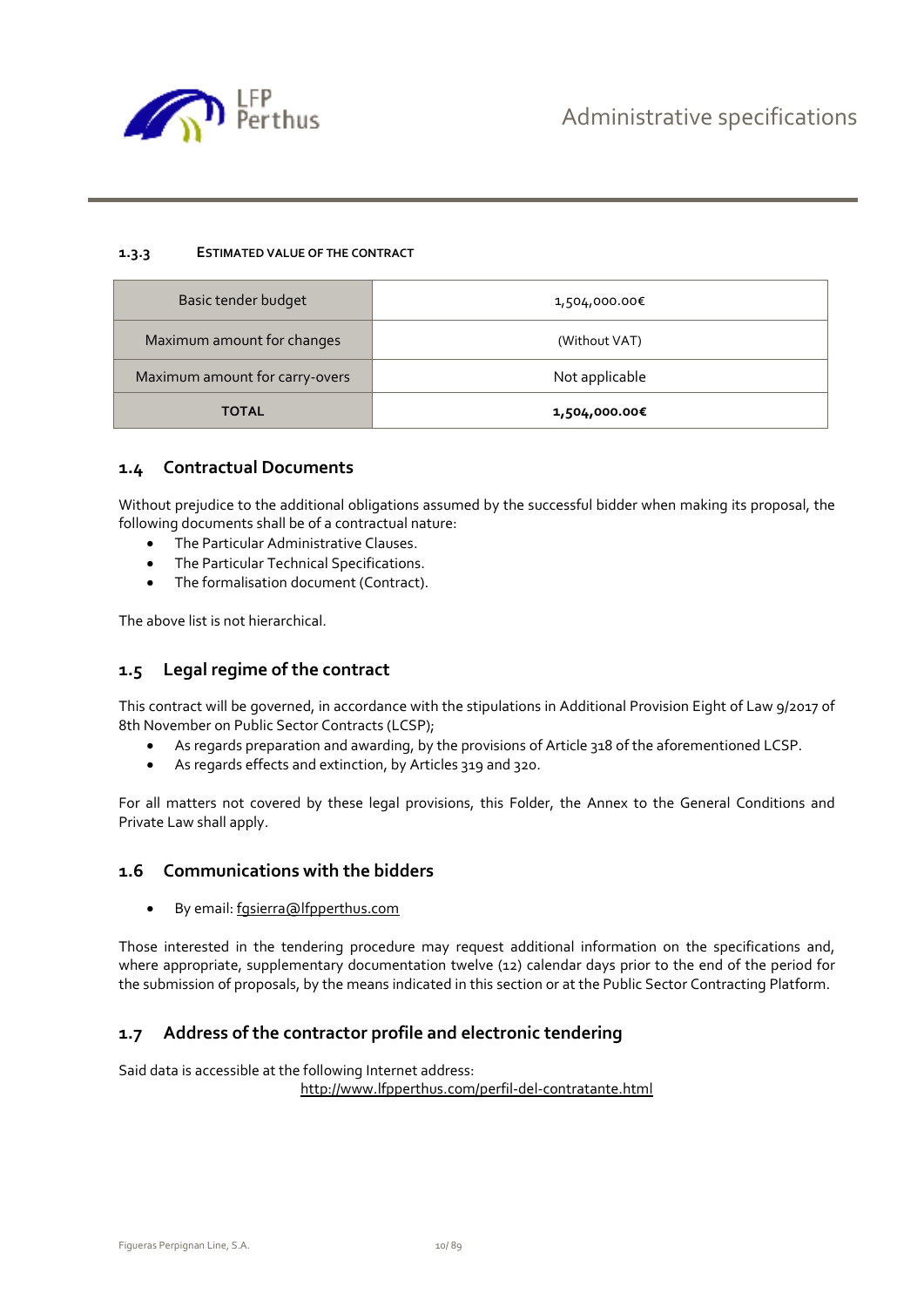

# **2 CONTRACT PREPARATION**

## **2.1 Place, time and form for submitting proposals**

The provisions of Section One of Chapter I of this Folder must be complied with.

# **2.2 Documents to be included in Envelope no. 1: Administrative and solvency documentation**

The documents listed in clause 7 of Section Two of Chapter I of this Folder.

### **2.3 Solvency**

The bidder may accredit economic and financial solvency, as well as its technical solvency to contract by means of the classification indicated in Section 2.3.1, and may also do so by complying with the specific solvency requirements established in Section 2.3.2.

#### **2.3.1 CLASSIFICATION**

| <b>GROUP</b> | <b>SUBGROUP</b> | <b>TYPE OF WORK</b> | <b>CATEGORY</b> |             |
|--------------|-----------------|---------------------|-----------------|-------------|
|              |                 | Track Laying        | RD 1098/2001    | RD 773/2015 |
|              |                 |                     |                 |             |

#### **2.3.2 CLASSIFICATION OF CONTRACT PARTIES**

The possibility of sub-contracting the classification required for a given group, as stipulated in the second paragraph of Article 36.3 of the GLCPA:



Not applicable.

Yes, for the following classification groups:

| <b>Classification group</b> | Percentage of the contract budget |
|-----------------------------|-----------------------------------|
| G/s/c                       | %                                 |
| G/s/c                       | $\%$                              |
| G/s/c                       | %                                 |
|                             | (maximum 50%)                     |
| <b>TOTAL:</b>               |                                   |

#### **2.3.3 SPECIFICATION OF SOLVENCY CONDITIONS**

In the tendering phase, as specified in clause 8 of the Specific Administrative Specifications, it will be sufficient to submit the declarations of responsibility (ESPD and ANNEX Nº 2 DECLARATION OF SUPPLEMENTARY RESPONSIBILITY MODEL FOR ESPD).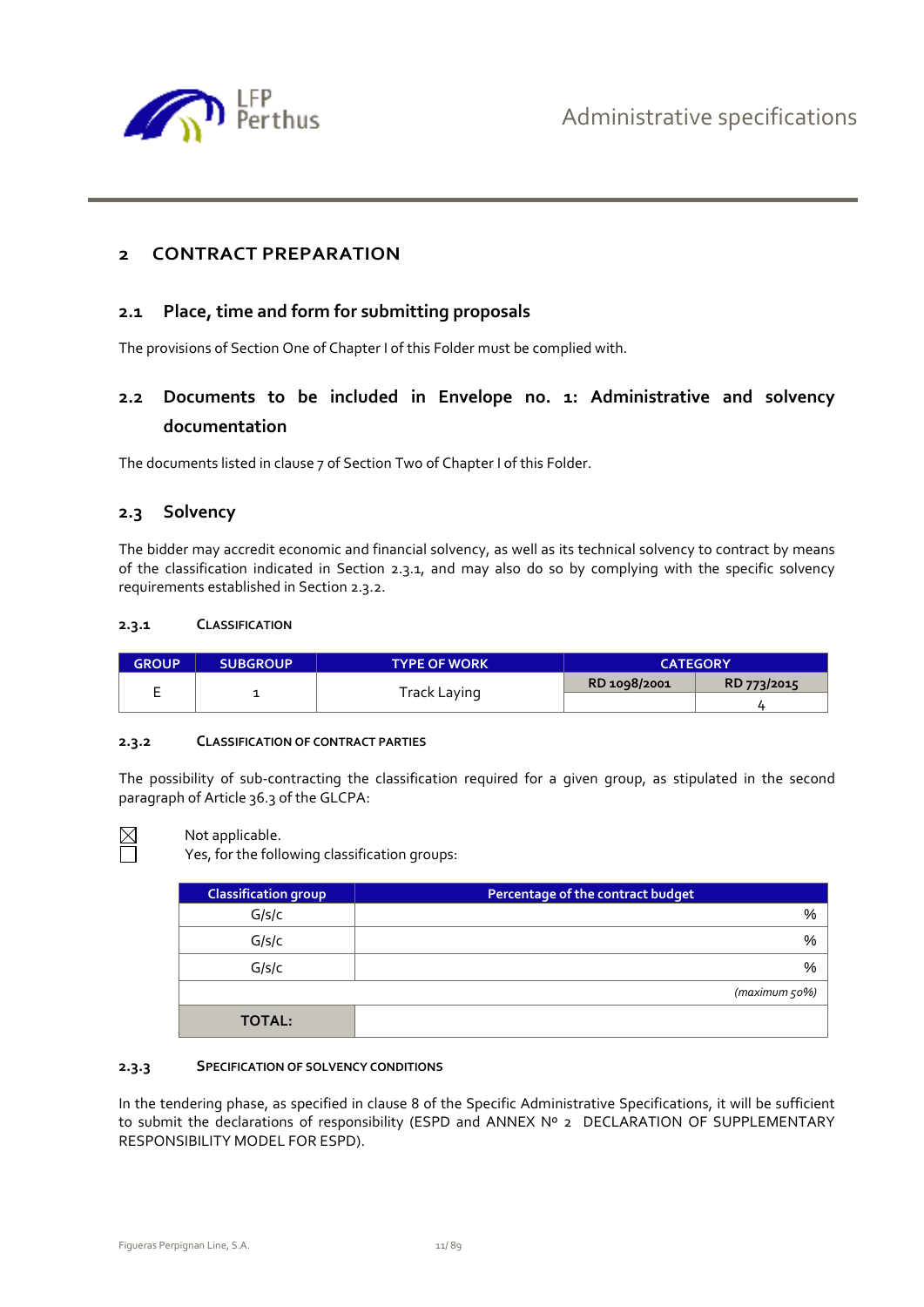

#### **MINIMUM REQUIREMENTS**

The provisions of point 12 of the Technical Report will apply

#### **ACCREDITATION**

Prior to awarding the contract, the best classified bidder must provide evidence of the effective use of these resources as described below:

A copy of the academic title of each shall be submitted (when required) as well as an updated curriculum vitae signed by the holder.

Proof of having previously carried out classification contracts similar to this contract.

An organisation chart of the assigned staff shall be submitted, with the names and positions of each of the proposed staff as well as a certificate of dedication for the full-time profiles.

#### **OTHER REQUIREMENTS**

In the event that the bidder does not own the technology offered for any of the systems included in the Projects, he must provide a certificate of collaboration with the corresponding technologist. In the event that the chosen technologist or technologists have implemented a programme of collaborators or partners and the bidder is not one of those or does not have the highest level, a certificate of collaboration with one of the technologist's collaborators who has the highest category will also be provided, together with documentary evidence, approved by the technologist, of being available in this category. The degree of collaboration with both must include at least both the supply and the support and technical support at the highest level for the configuration, installation and testing during the duration of the contract.

Prior to the award, the best classified bidder, must submit a certificate of collaboration with the appropriate technologists and/or a certificate of collaboration with collaborators of the highest category.

#### **2.3.4 BUSINESS AUTHORISATION REQUIRED TO PROVIDE THE SERVICE (ART. 65.2 OF THE LCSP)**



 $\boxtimes$  None in particular.

The following qualification:

#### **2.3.5 ECONOMIC, FINANCIAL AND TECHNICAL OR PROFESSIONAL SOLVENCY**

In addition to the accreditation of solvency required in the previous section, the personal and/or material resources described in the Technical Specifications in points 7 and 12 must be attached to the execution of the contract by means of the appropriate commitment by the bidders to attach these resources to the contract.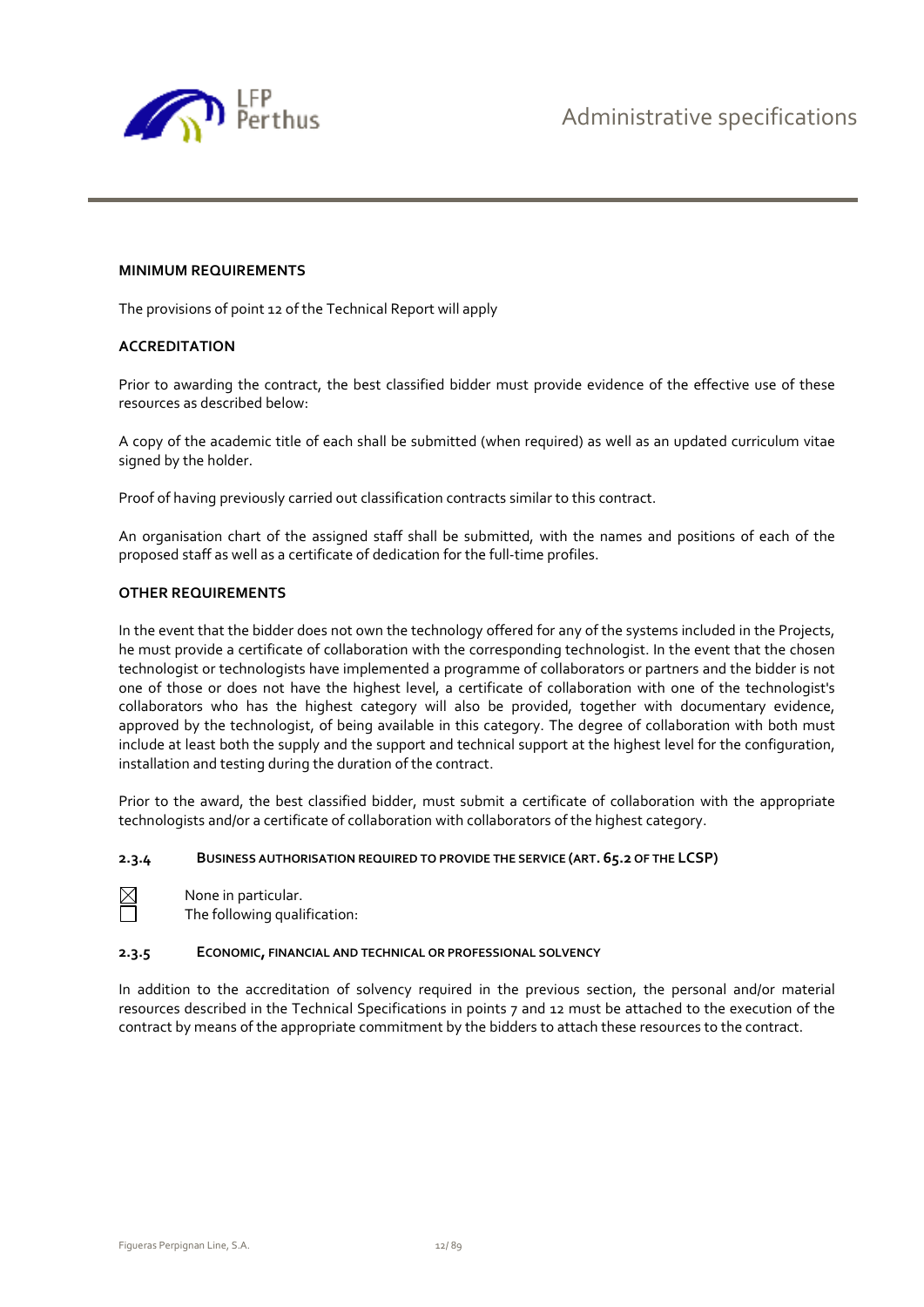

#### **2.3.6 INTEGRATION OF SOLVENCY WITH EXTERNAL MEANS (ART. 75 OF THE LCSP)**

If the bidder relies on the solvency and means of other entities to accredit its solvency, the joint responsibility of all of them will be required and the documentation established in Clause 20.3.3 of the Specifications must be submitted.

# **2.4 Advertising costs. Costs for non-award or conclusion of the contract and withdrawal**

The successful bidder shall be obliged to pay the costs of tender advertising up to the following maximum amount: one thousand (1,000.00) Euros.

In the event that it is decided not to award or conclude the contract or that a withdrawal is agreed each bidder will be compensated for the expenses they have incurred up to a limit of three per thousand of the basic tender budget (Art. 152.2 of the LCSP).

# **2.5 Guarantees**

| 2.5.1. PROVISIONAL:   | YES.                                                                                                                                                             |
|-----------------------|------------------------------------------------------------------------------------------------------------------------------------------------------------------|
|                       | <b>INO</b>                                                                                                                                                       |
| $2.5.2.$ DEFINITIVE:  | $\boxtimes$ <b>YES.</b> 5% of the granted amount (excluding VAT).                                                                                                |
|                       | INO.                                                                                                                                                             |
| 2.5.3. SUPPLEMENTARY: | <b>YES.</b> In the event that the successful bid was initially presumed to be<br>reckless due to its low amount, the percentage will be 5% of the award<br>price |
|                       | $\boxtimes$ мо                                                                                                                                                   |
|                       | At the disposal of the Contracting Authority                                                                                                                     |

# **2.6 Processing, contracting procedure and division into lots**

 $\boxtimes$  Ordinary.

The file which is the object of this contract is processed by means of the Open Procedure (Article 131.2 LCSP), in order to fulfill the principles of publicity and competition.

Division into lots:  $\boxtimes$  No

Justification:

- The nature or purpose of the contract does not allow this (Article 99.3 LCSP).
- The division into lots carries the risk of unjustifiably restricting competition (Article 99(3)(a) LCSP).
- The independent execution of the various services included in the object of the contract makes it difficult to carry out the contract correctly from a technical point of view.
- $\boxtimes$  The existence of risk for the correct execution of the contract, due to the nature of the object of the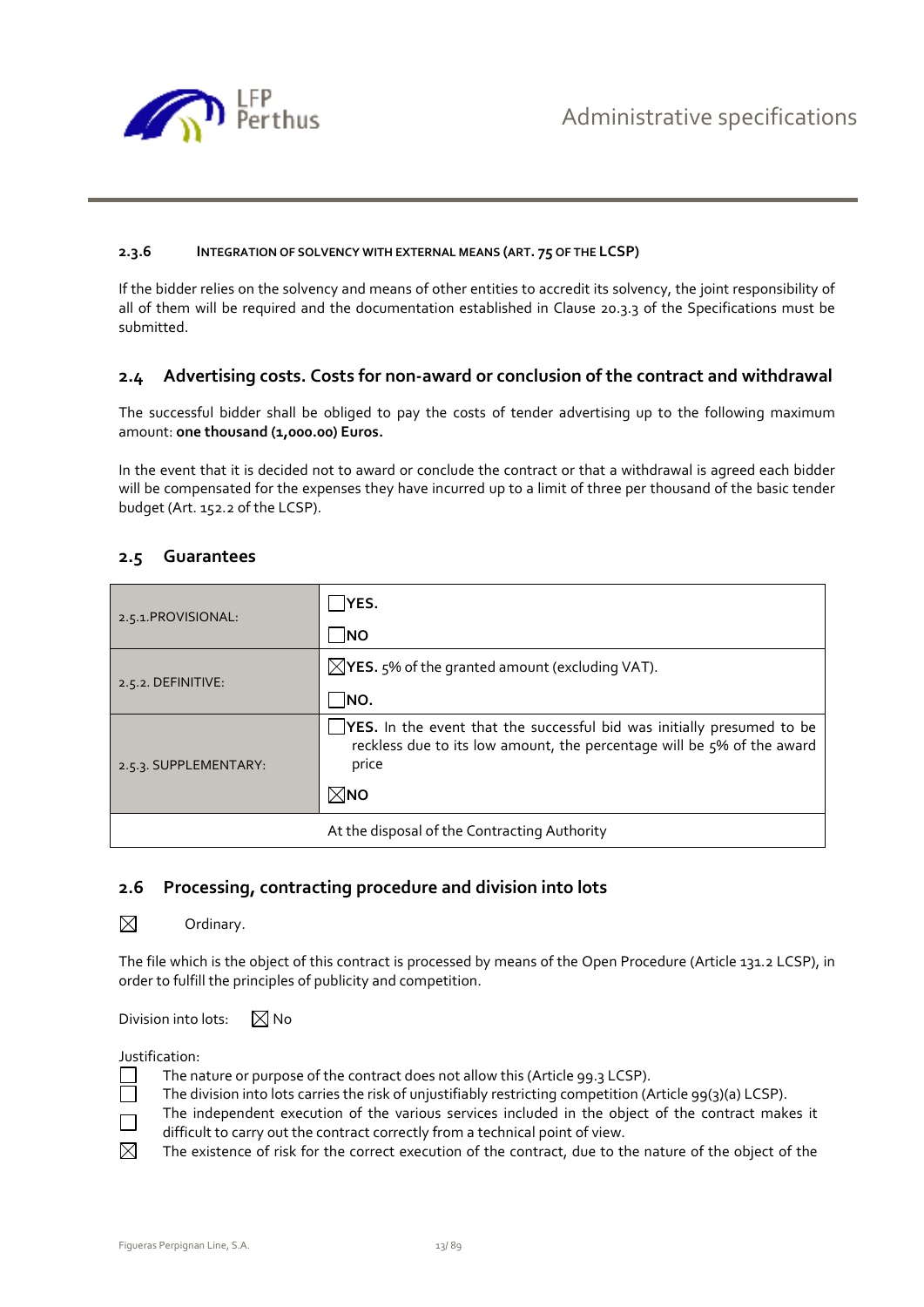

contract, by implying the need to coordinate the execution of different services, an issue that could be made impossible by its division into lots and execution by a plurality of contractors. (Article 99.3.a) LCSP).

Another cause: …………………………………………………………………………………….

### **2.7 Incompatibilities with the tender**

**Companies that have participated in the preparation of technical specifications or preparatory documents for the contract (Article 70.1 of the LCSP).** 

Bidders must submit a responsible statement in the envelope of the administrative documentation indicating whether they participated directly or indirectly in drawing up the technical specifications or preparatory documents for the contract. When a joint venture is put out to tender, this declaration must relate to each of the companies in the joint venture.

**Incompatibility with contracts for supervision, control and direction of the execution of works and installations contracts (article 70.2 of the LCSP).**

Bidders must take into account that the successful bidder of this contract may not be awarded the corresponding contract for the surveillance, supervision, control, and direction of its execution. This exclusion will also apply to related companies, understood as those that are in any of the cases envisaged in Article 42 of the Commercial Code.

Should this situation of incompatibility arise once this contract has been awarded, the contractor shall be obliged to notify LFP, S.A. immediately. Failure to comply with this obligation shall be cause for the termination of this contract.

# **3 CONTRACT AWARD**

**3.1 Documents to be included in the electronic file or envelope no. 2. Award criteria that can be evaluated by means of a value judgement** 

Those listed in Section Three of Chapter I.

# **3.2 Documents to be included in the electronic file or envelope no. 3. Award criteria that can be evaluated by means of formulas**

Those listed in Section Four of Chapter I.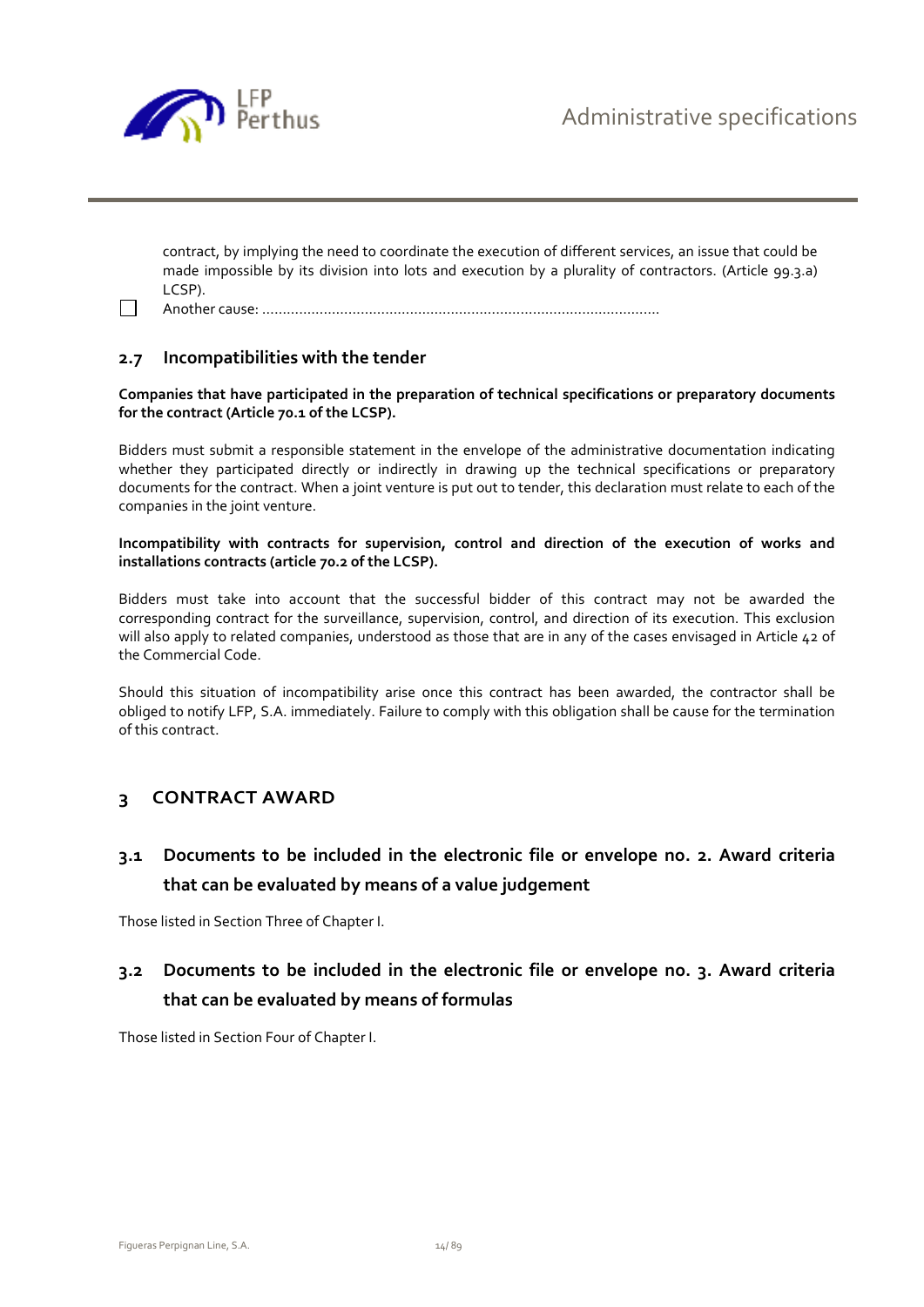

# **3.3 Assessment criteria**

| Assessment criteria                       | Only one award criterion: lowest price.<br>$\boxtimes$ Various award criteria: The criteria to be used, which are directly linked to                                                                           |
|-------------------------------------------|----------------------------------------------------------------------------------------------------------------------------------------------------------------------------------------------------------------|
|                                           | the subject of the contract, are described in the following section of this Table.                                                                                                                             |
| Justification                             | A single award criterion: This is a service contract in which the services are<br>technically defined and it is not possible to vary the delivery periods or make<br>any kind of modification to the contract. |
|                                           | $\boxtimes$ Various award criteria.                                                                                                                                                                            |
|                                           | In case of several criteria:                                                                                                                                                                                   |
| Weighting Award criteria                  | Criteria that depend on a value judgment. Weighting (PJV): 49%.                                                                                                                                                |
|                                           | Criteria that can be evaluated by means of formulas. Weighting (POE):<br>٠<br>51%.                                                                                                                             |
| Minimum Threshold<br>Qualitative Criteria | Minimum score threshold to be obtained in the qualitative criteria<br>No minimum threshold is set.                                                                                                             |

# **3.4 Term for awarding**

The contract will be awarded within the following term:

 $\boxtimes$  General of two (2) months.<br>Extended special: ............. Extended special: ............... months. (article 158.2 LCSP)

# **4 EFFECTS OF THE CONTRACT**

# **4.1 Time of execution of the works**

| Total term:               | Thirty (30) days as per item 7.2 of the Technical Specifications |
|---------------------------|------------------------------------------------------------------|
| <b>Partial deadlines:</b> | Not applicable                                                   |

# **4.2 Formula for price review**

 $\Box$  Yes<br>  $\boxtimes$  No r No price revision is required, in accordance with article 103.1 LCSP. TYPE OF FORMULA: Not applicable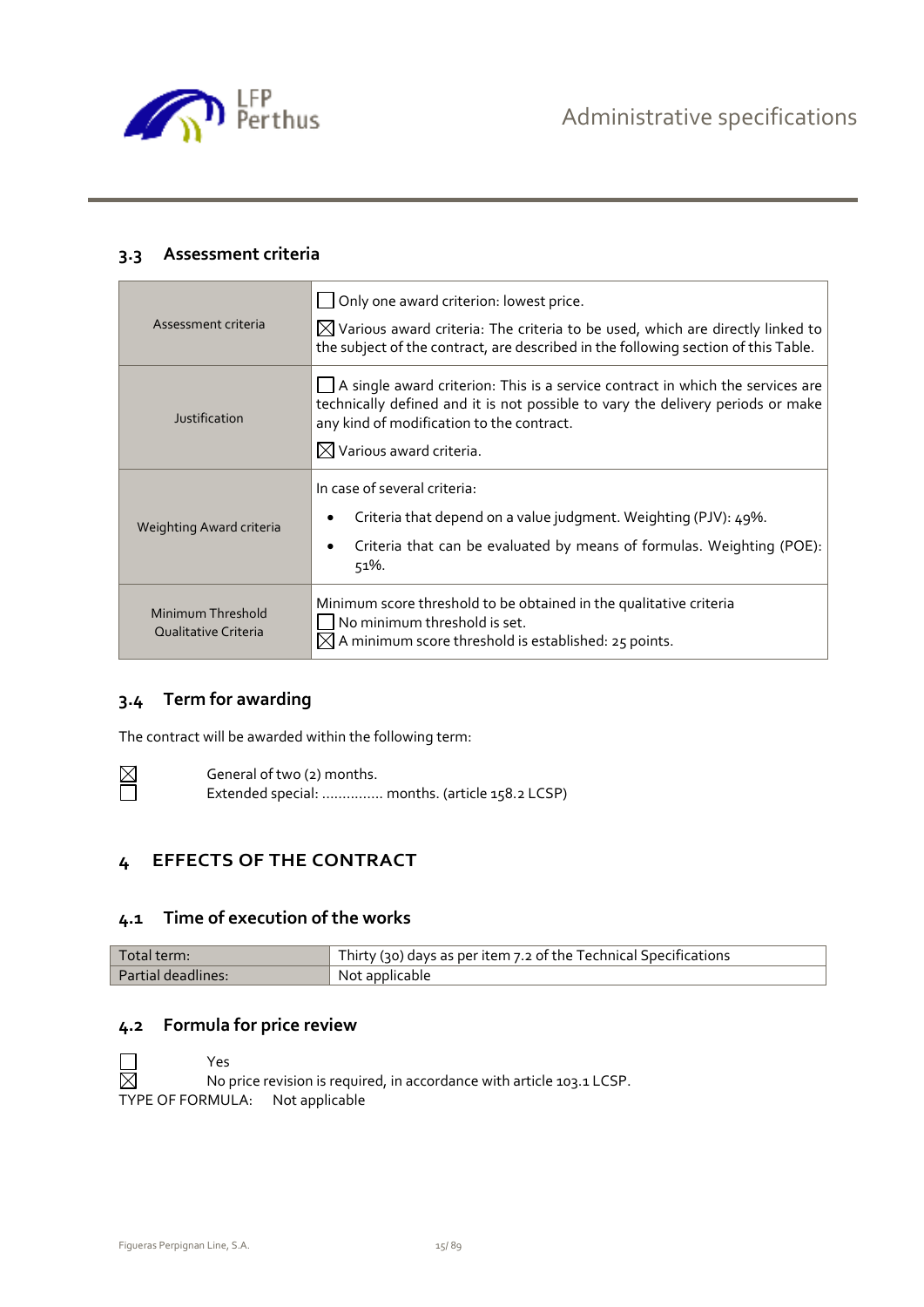Administrative specifications



# **4.3 Conditions of execution**

1. Assignment of specific media (article 76.2 LCSP). Required Yes/ $\times \mathbb{N}$  No

If so:

Special condition of execution  $\boxtimes$  Yes/ No $\Box$ 

2. All-risk construction insurance (article 202 LCSP).

Required Yes/ $\boxtimes$ No $\Box$ 

If yes: Insured amount : 2,000,000.00

Special condition of execution Yes/ $\boxtimes \Box$  No

3. Civil liability insurance (article 202 LCSP).

 $Yes/No \times True$ required.

If yes: Insured amount: 300,000.00

Special condition of execution Yes/ $\boxtimes$  No

4. Fulfilment of obligations of a social nature (article 202 LCSP).

Required $\boxtimes$  Yes/ $\Box$  No

If so:

Special condition of execution  $\boxtimes$  Yes/ $\Box$  No

5. Compliance with environmental obligations (article 202 LCSP).

Required $\boxtimes$  Yes/ $\Box$  No

If so:

Special condition of execution Yes/ $\boxtimes \Box$  No

6. Duty of confidentiality regarding the data or background which are not public or knwon, are related to the object of the contract, or which are known to the contractor at the time of its execution (Art. 133.2 LCSP).

Required Yes/ $\times$  No

If so:

Special condition of execution  $\boxtimes$  Yes/ $\Box$  No

7. Compliance with integrity and anti-fraud obligations by tendering companies and the successful bidder (Clause 29 of the tender documents).

Required Yes/ $\times$  No

If so:

Special condition of execution  $\boxtimes$  Yes/ $\Box$  No

8. Other insurances or different execution conditions.

Required Yes/ No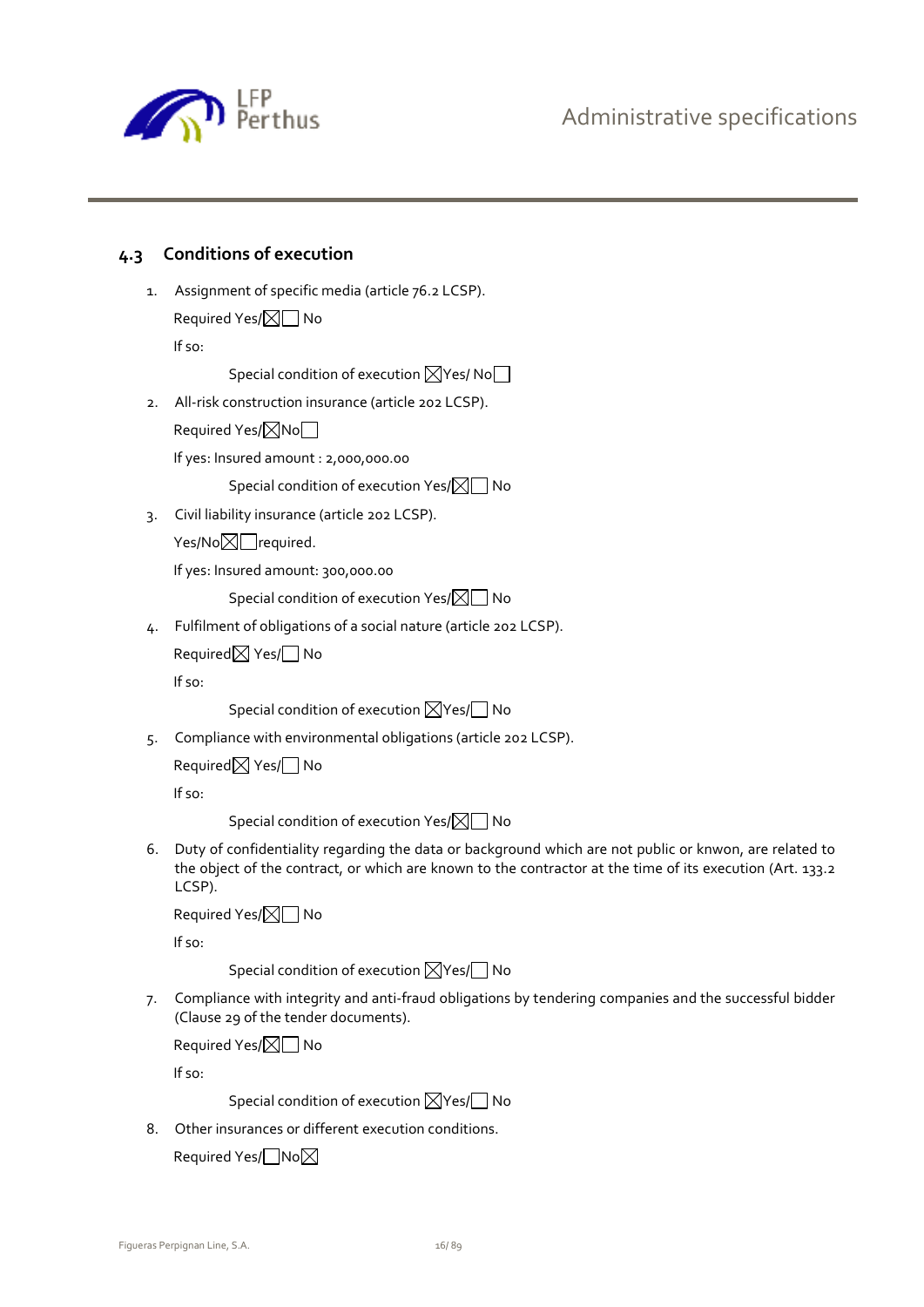

If so:

Special condition of execution  $\Box$  Yes/ $\boxtimes$  No

9. In the event that the execution of this contract implies the transfer of data by LFP, S.A. to the successful bidder, the obligation of the contractor to submit to the national and European Union regulations on data protection shall be considered a special condition of execution for the purposes envisaged in the Specifications, this obligation being considered an essential contractual obligation.

# **4.4 Special social and/or environmental execution conditions**

Those provided for in Clause 28 of the Specifications (point 12.7.4)

# **4.5 Penalties. Limit to subcontracting**

The penalties established in this section of the Schedule of Characteristics will take precedence over those established in the Body of the Specification.

- 1. For failing to comply with the conditions of execution qualified as special conditions of execution (art. 192 LCSP and Clause 28).
- 2. For defective compliance (article 192 LCSP):  $\boxtimes$ Yes/ $\Box$  No
- 3. For failing to comply with the deadline for submission of the Occupational Safety and Health Plan (Article 193.5 LCSP):  $\triangledown$ Yes/  $\triangledown$  No
- 4. For failing to comply with the conditions for subcontracting (Article 215.2 and 3 LCSP):  $\boxtimes$ Yes, for all the purposes set out in this Folder, the maximum applicable limit for subcontracting of 50%. For the calculation of this percentage, the manufacture of the rail (elementary bars and BLS) in accordance with point 12.2.7 of the Technical Specifications will not be taken into account.  $\Box$ No
- 5. For matters not covered by the above points, the specific technical specifications will apply.

# **4.6 Modifications to the contract**

#### **4.6.1 PLANNED CHANGES**

| Possibility of modifying the contract:                                                                               | Yes l          | No $\boxtimes$ |
|----------------------------------------------------------------------------------------------------------------------|----------------|----------------|
| Assumptions in which the contract may be<br>modified:<br>(Indicate assumptions or, if applicable, NOT<br>APPLICABLE) | NOT APPLICABLE |                |
| Maximum modification percentage :                                                                                    | NOT APPLICABLE |                |
| Procedure to modify the contract:                                                                                    | NOT APPLICABLE |                |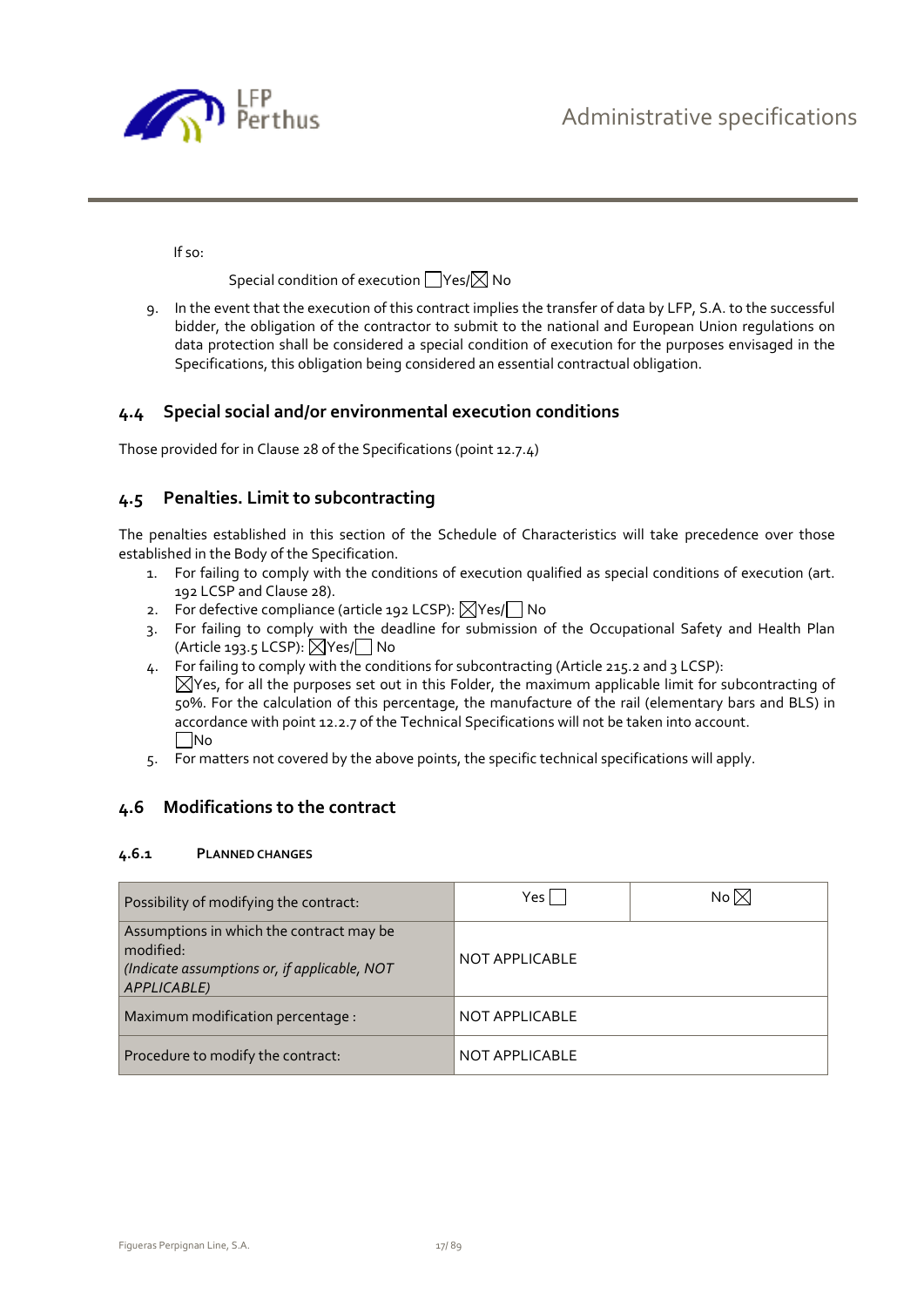

#### **4.6.2 UNFORESEEN CHANGES**

| Assumptions in which the contract may be<br>modified: | As established in Article 205 of the LCSP. |
|-------------------------------------------------------|--------------------------------------------|
| Maximum percentage of modification:                   | As established in article 205 of the LCSP. |
| Procedure to modify the contract:                     | As established in article 207 LCSP.        |

### **4.7 Assignment of the contract**

In application of the stipulations in Article 214 of the LCSP, this contract may be subject to assignment:



**YES.** Provided that the requirements are met and within the limits and terms established in article 214 of the LCSP. **NO.**

# **4.8 Submission of invoices**

Invoices must compulsorily include, for their processing, the contract number of LFP, S.A. on the basis of which the invoice is issued and the e-mail addresses of both the CONTRACTOR and the Contract Manager (mgarcia@lfpperthus.com)

The invoices established by the CONTRACTOR, with the indicated requirements, shall be submitted within twenty days following the date thereof. In the event that said term is not met, the CONTRACTOR shall cancel the invoice and change its date of issue.

The successful bidder must submit invoices either by e-mail to ldepablos@lfpperthus.com or by ordinary mail addressed to **BASE DE MANTENIMIENTO, Ctra de Llers a Hostalets GIP5107 KM1, 17730 LLERS, GIRONA.** 

# **5 TERMINATION OF THE CONTRACT**

#### **5.1 Warranty period**

One (1) year from receipt (Article 243.3 LCSP).

# **5.2 European co-financing ERDF funds**

Not applicable.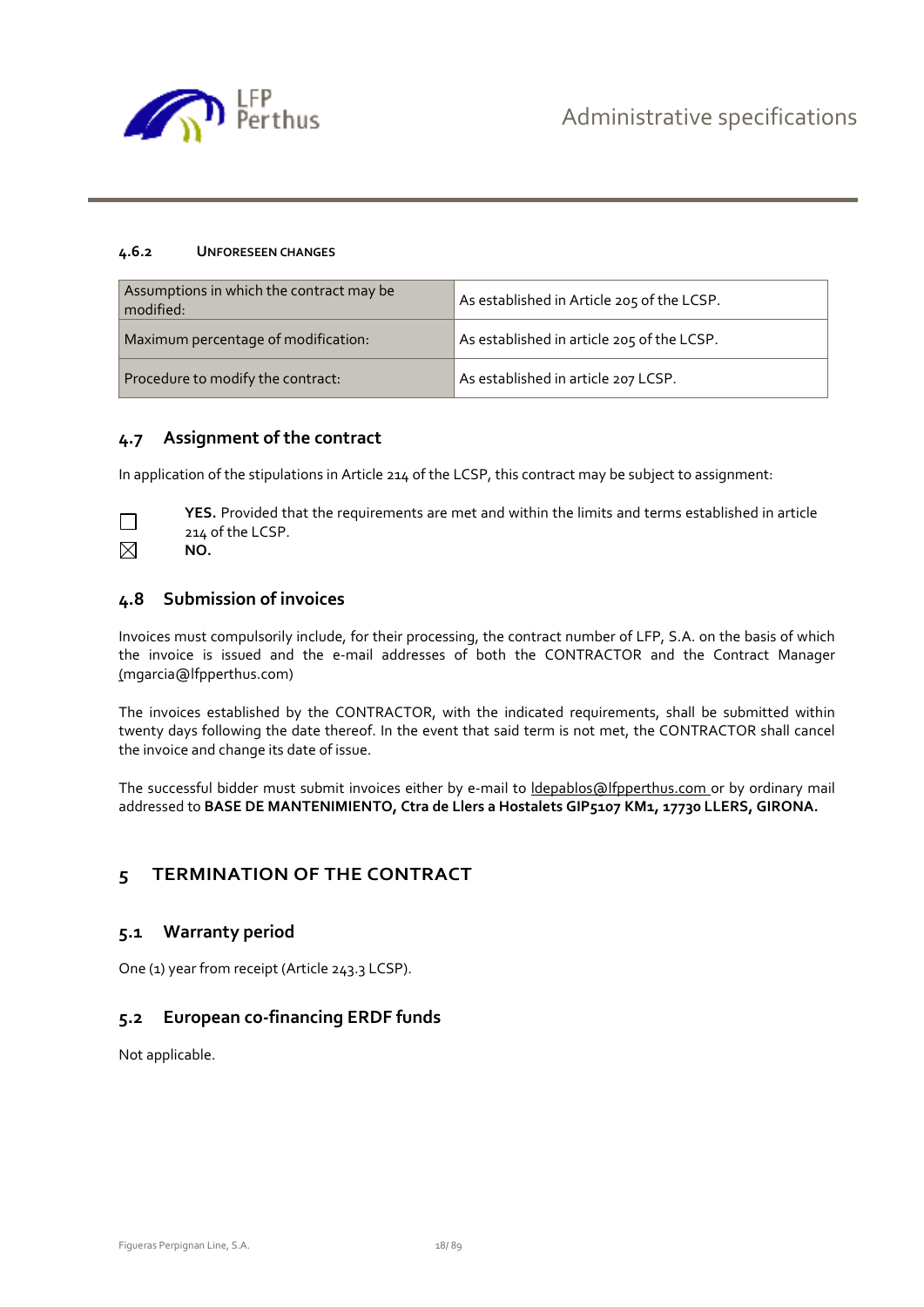

# **CHAPTER I. PREPARATION OF THE CONTRACT**

# **6 SECTION ONE. PLACE, TIME AND FORM FOR SUBMITTING PROPOSALS**

# **6.1 Clause 1. Presentation of proposals**

This call for tenders is electronic in nature.

The specifications and other complementary documentation will be made available to bidders through the Public Sector Procurement Platform, thus guaranteeing access thereto by electronic means.

Tenders not submitted by the means described above will not be admitted to this tendering procedure.

The deadline for submitting proposals will be as published in the notice of the Public Sector Procurement Platform, in the Official State Gazette and, where applicable, in the Official Journal of the European Union (hereinafter the BOE and OJEU, respectively). The bids must be sent through the Profile of the Contractor on the State Contracting Platform https://bit.ly/3hJntlu. Proposals not submitted within this period will not be accepted.

Bidders must prepare and submit their bids electronically through the aforementioned Portal, in accordance with the provisions of the **Guide to Electronic Tendering Services: Preparation and Submission of Bids,**  accessible both on the Public Sector's Contracting Platform https://bit.ly/3fa0QES and in the LFP, S.A.'s Contracting Profile on the institutional website of LFP, S.A. http://www.lfpperthus.com/perfil-delcontratante.html.

These documents describe how the bidder must prepare and send the documentation and the electronic files or envelopes that make up the tenders through the Public Sector Contracting Platform.

In the event that any of the documents in a tender cannot be displayed correctly, the bidder shall be allowed, within a maximum period of 24 hours after being notified of this circumstance, to submit the document included in the erroneous file in digital format. The subsequently submitted document may not have any modification with respect to the original included in the bid. If the contracting body verifies that the document has been modified, the bidder's offer will be excluded.

In accordance with the provisions of the 16th D.A., letter h) of the LCSP, at the moment that the bidding company closes its offer, the cryptographic summary of its content will be generated, remaining as a record of said offer. If this tracer is sent to the contracting body by any accepted mechanism, a period of 24 hours will be available for the transmission of the whole offer for its reception and for considering the presentation completed.

Therefore, if when opening the envelopes or electronic files, a late submission is detected on which a tracer has been received, it will be validated. If the tracer matches, and the date of receipt is within 24 hours of the date the tracer was sent, the offer will be considered accepted and opened. If, on the other hand, the tracer does not match or has been received beyond the 24-hour extended period, the offer will be excluded and its contents will never be opened.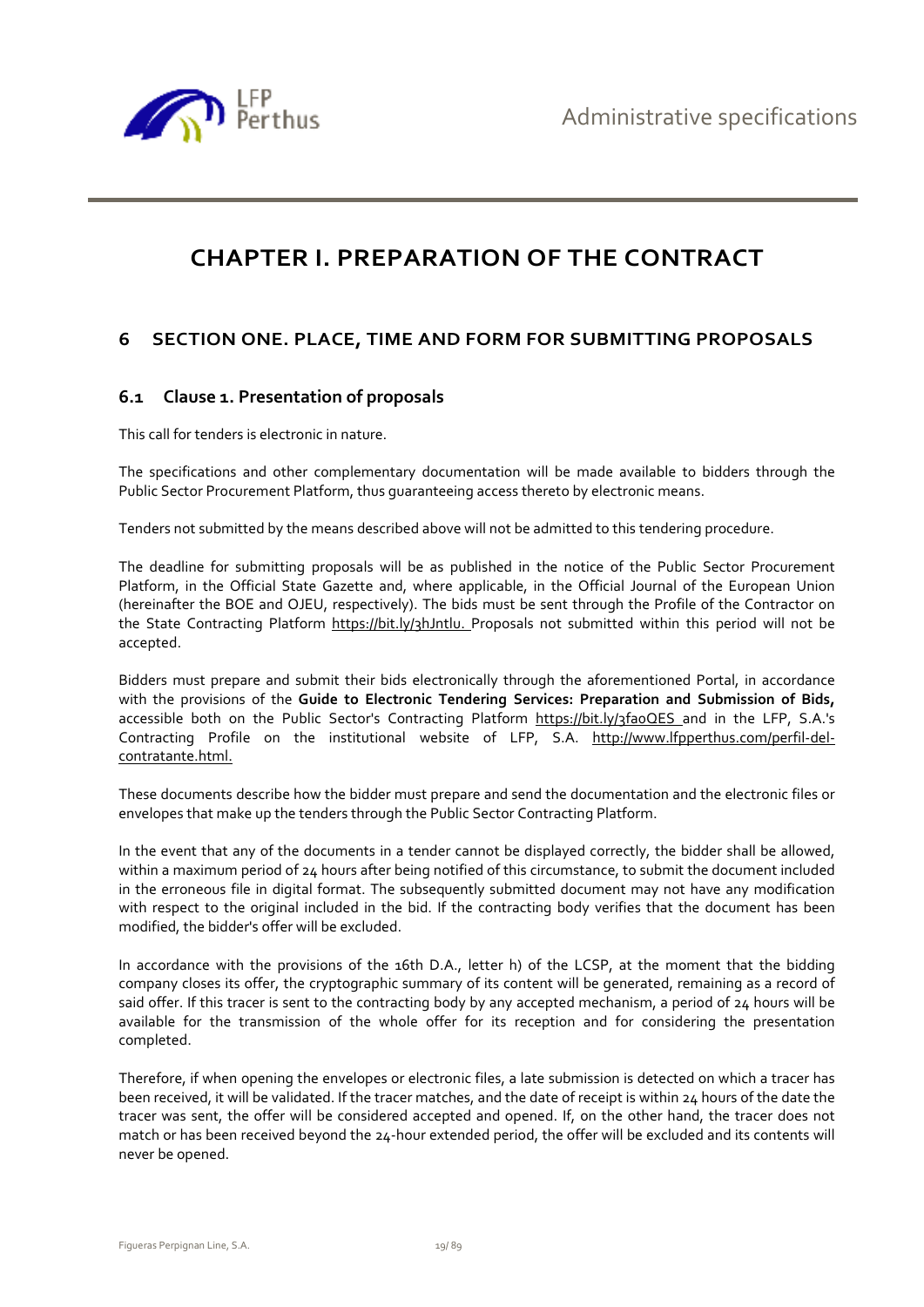

In any case, the cryptographic summary (signed by the bidder) of each offer allows to verify that its content has not been altered since the moment of submission by the bidder.

In the case of the presentation of offers outside the period established in the corresponding announcements, and the existence of problems of a technical nature will be alleged by the bidder due to an abnormal functioning of the State Contracting Platform that prevents a company from presenting its offer, the Contracting Committee will require a technical report from the Information Systems of LFP, S.A. so that the reasons can be identified and the appropriate measures can be taken. This technical report will be incorporated into the corresponding file for the appropriate purposes.

Where, for technical reasons not attributable to the bidder, he cannot submit his tender within the time limit, the contracting authority may extend the time limit for submission of tenders, for all bidders equally.

The submission of more than one proposal by a single company, whether bidding individually or grouped in a joint venture (article 139.3 LCSP), or the presentation of variants (article 142 LCSP) will not be admitted.

#### **6.1.1 SIGNATURE OF DOCUMENTATION AND ELECTRONIC FILES OR ENVELOPES SUBMITTED**

The type of electronic signature accepted by the Contracting Platform is the qualified electronic signature, as set forth in the Sixteenth Additional Provision of the LCSP and in section two of article four of Order EHA/1307/2005, of 29 April, which regulates the use of electronic means in contracting procedures.

The documents contained in each electronic file of the envelope as well as the electronic files of the envelopes must be signed by the attorney with the capacity to represent the company in the presentation of the offers.

The submission of the tender may be signed with a valid certificate from an individual or legal person representing the applicant, attaching the electronic documents contained in each of the envelopes or electronic files making up the tender, duly signed by the person legally recognised as representative.

In any case, electronic signatures must be visible on all documents, so that the identity of the signatory can be established simply by opening a document.

It must always be taken into account that the complete contents of all the envelopes or electronic files that make up the proposal are signed. Therefore, until the complete offer has been finalised, that is to say with all the signed documents contained in all the envelopes, the signature of the submission must not be made.

# **6.2 Clause 2. Formalities of documents**

In accordance with the provisions of Article 23 of the RGLCAP, the documents will be presented in Spanish or, where appropriate, accompanied by a sworn translation.

# **6.3 Clause 3. Electronic files or envelopes containing the bid**

Three electronic files or envelopes will be presented, each with the contents set out in this Folder.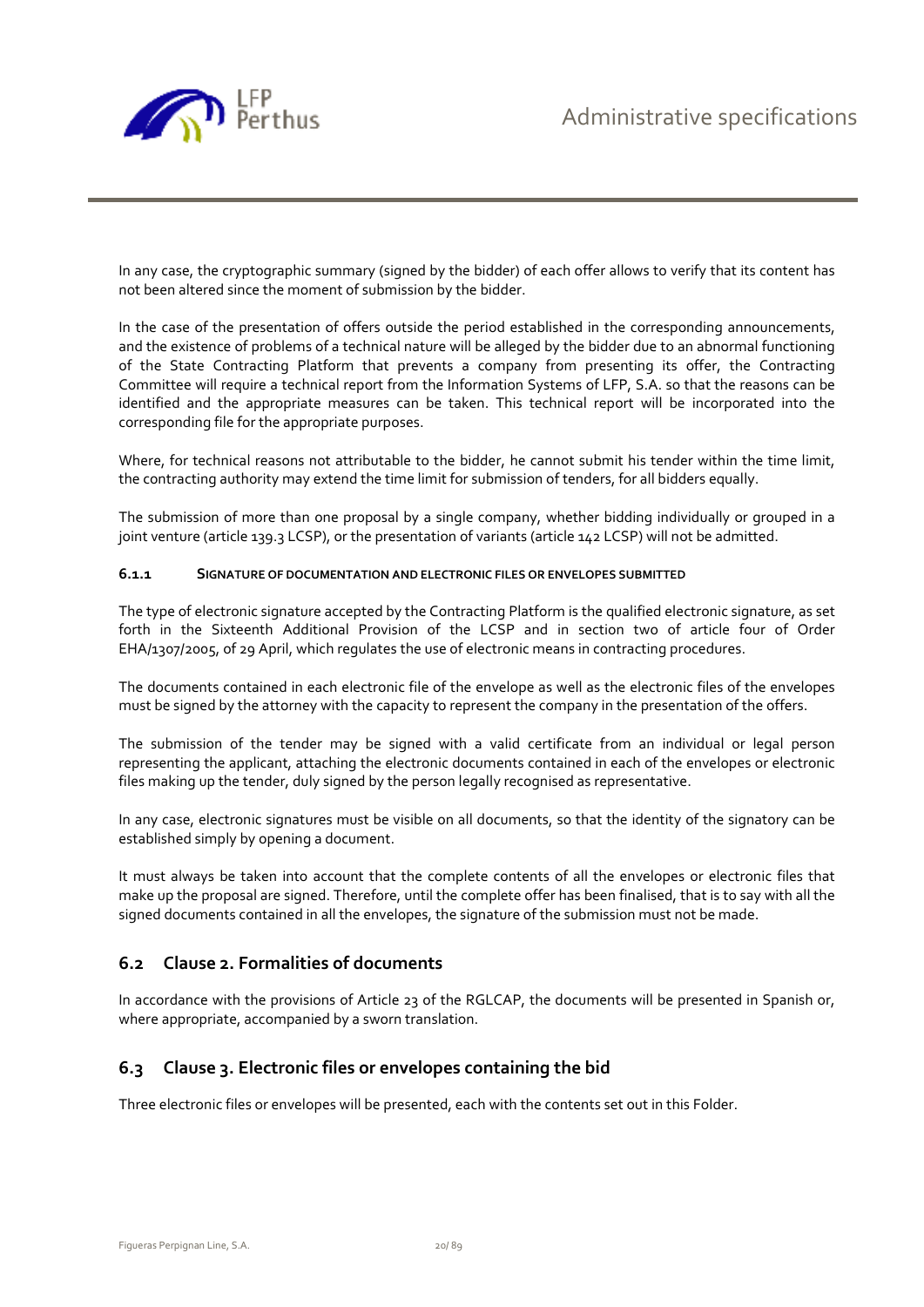

# **6.4 Clause 4. Communications between the contracting authority and the bidders**

For acts of communication with the contracting body other than the presentation or announcement of the sending of proposals, bidders must use electronic mail, through the address or addresses indicated in section 1.6 of the Schedule of Characteristics of this specification.

The contracting body will communicate with the bidders by means of the e-mail that they must designate in their proposal or, where appropriate, by publishing the communications in the entity's contracting profile on the Public Sector Contracting Platform. For all purposes, the periods established in this Folder shall be calculated from the date of receipt of the e-mail by the bidder at the address indicated in the bid. In the event that it is published in the profile of the contracting party, the period shall be counted from its publication therein .

Documents submitted by electronic means must bear the electronic signature of the bidder, who may be an individual person or, in the case of companies, of its representative with sufficient power at the time of signature. The submission of a scanned document with a manual signature will not be valid, in accordance with the provisions of Articles 9 and 10 of Law 39/2015 of 1 October.

The valid signature systems accepted by LFP, S.A. will be those established in paragraph a) of article 10.2 of Law 39/2015, of October 1st (qualified and advanced electronic signature systems based on qualified or recognised electronic signature certificates issued by providers included in the "Certification Services Providers Trust List"). These systems will meet the requirements laid down in Law 59/2003 of 19 December on electronic signatures and its implementing regulations.

Through its website, LFP, S.A. will disseminate the form of access to the Contractor Profile, which will include information regarding the Entity's contractual activity, including prior information announcements, open or ongoing tenders and the documentation related thereto, the awarding and formalisation of contracts, cancelled procedures, or any other useful information of a general nature, all as established in Article 63 of the LCSP.

The dissemination through the contractor's profile of information relating to procedures for awarding contracts will have the effects envisaged in Title I of Book Two of the LCSP.

# **6.5 Clause 5. Confidentiality and Data Protection**

#### **6.5.1 CONFIDENTIALITY**

Without prejudice to the provisions of laws in force regarding access to public information and legal provisions regarding the publicity of the award and the information to be given to candidates and bidders, LFP, S.A. may not disclose the information provided by the bidders that they have designated as confidential at the time of submitting their bid, provided that such designation as confidential is in accordance with the law and is not excessive or abusive.

Confidentiality comprises, inter alia, technical or commercial secrets, the confidential aspects of tenders and any other information the content of which may be used to distort competition, whether in this tendering procedure or in subsequent ones.

The duty of confidentiality by the contracting authority and its departments may not extend to the entire content of the successful bidder's submission or to all the content of any reports and documents generated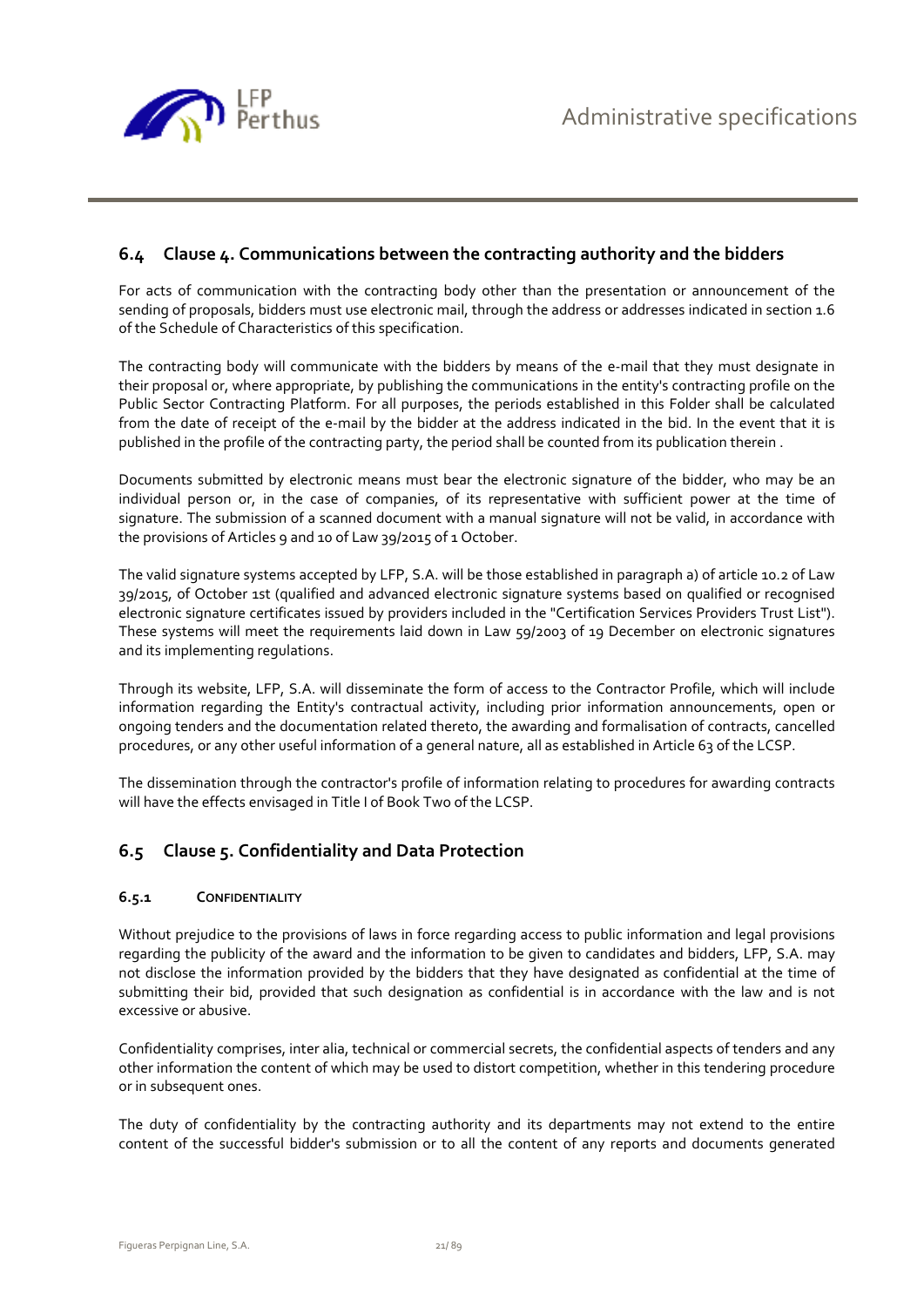

directly or indirectly by the contracting authority in the course of the tendering procedure. The duty of confidentiality may only extend to documents of restricted circulation and under no circumstances to documents that are publicly accessible.

Similarly, the duty of confidentiality shall not prevent the public disclosure of non-confidential parts of the contracts concluded, such as the final deadlines for the execution of the work, the companies with which it has been contracted and subcontracted, and in any case the essential parts of the tender and subsequent amendments to the contract, in compliance in all cases with the provisions of the legislation in force on the Protection of Personal Data.

The contractor must respect the confidential nature of any information to which he has access in the course of performing the contract and which has been given such status in the specifications or in the contract, or which by its very nature must be treated as such.

This duty will be maintained for a period of five years from the time of knowledge of that information, unless the specifications or the contract provide for a longer period which, in any case, must be defined and limited in time.

#### **6.5.2 DATA PROTECTION**

 The successful bidder shall undertake to keep secret all the data and information provided by LFP SA and which concern the performance of the work regulated herein. In particular, all the know-how derived from the execution of the work contracted shall be considered as confidential information, and the successful bidder shall keep said information confidential and shall not reveal it in any way, in whole or in part, to any individual or legal person who is not a party to the contract".

#### 6.5.2.1 Regulations

In accordance with the 25th additional provision of Law 9/2017, dated 8 November, on Public Sector Contracts, which transposes into Spanish law the Directives of the European Parliament and of the Council 2014/23/EU and 2014/24/EU dated 26 February 2014, contracts involving the processing of personal data must fully comply with Regulation (EU) 2016/679 of the European Parliament and Council dated 27 April 2016 on the protection of individuals with regard to the processing of personal data (RGPD), and complementary regulations, including Organic Law 3/2018 dated 5 December on the Protection of Personal Data and the guarantee of digital rights.

In the event that the contracting involves access by the contractor to personal data for the processing of which the contracting entity is responsible, the contractor shall be considered the data processor. In this case, access to such data shall not be considered as communication of data, when the provisions of Article 28 of the RGPD are met. In any case, the provisions of the latter must be stated in writing.

#### 6.5.2.2 Processing of Personal Data

In order to comply with the purpose of this Folder, the successful bidder must process the personal data of which LFP, S.A. is the Data Controller (Data Processor) in the manner specified in Annex No. 8 of this Folder, called "Personal Data Processing".

This implies that the successful bidder acts as the Data Processor (Data Manager) and, therefore, has the duty to comply with the regulations in force at all times, processing and protecting the Personal Data properly.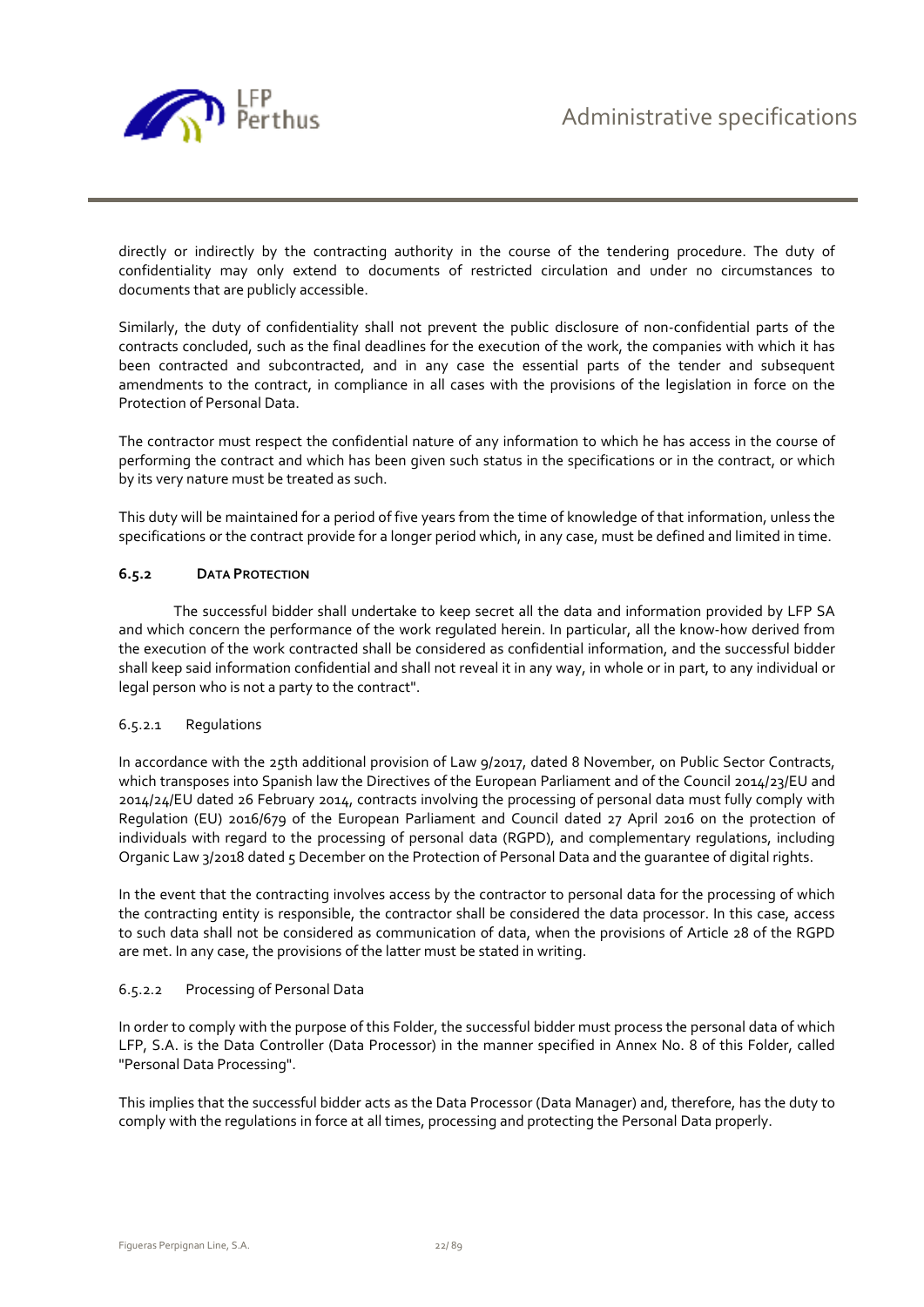

Therefore, LFP, S.A. is responsible for the processing and the successful bidder for the processing itself. If the successful bidder uses the data for another purpose, communicates them or uses them in breach of the stipulations of the contract and/or the regulations in force, he will also be considered as the Data Processor and will be liable for the infringements incurred personally.

The Appendix "Processing of Personal Data" describes in detail the Personal Data to be protected, as well as the processing to be carried out and the measures to be implemented by the successful bidder.

Should it be necessary, as a consequence of the execution of the contract to modify at any time the stipulations set forth in Appendix 8 "Processing of Personal Data", the successful bidder shall require this with reason and shall indicate the changes requested. Should LFP, S.A. agree with the request, it will issue an updated Appendix "Processing of Personal Data", so that it will always faithfully reflect the details of the processing.

#### 6.5.2.3 Provisions related to the Processing Manager

In accordance with the provisions of Article 28 of the RGPD, the successful bidder undertakes to and guarantees the fulfilment of the following obligations, supplemented with the details set out in the Annex "Processing of Personal Data":

- a) To process the Personal Data in accordance with the instructions documented in these Administrative Clauses or other contractual documents applicable to the execution of the contract and those that, if applicable, are received from LFP, S.A. in writing at any time. The successful bidder will immediately inform LFP, S.A. when, in its opinion, an instruction is contrary to the regulations on personal data protection applicable at any given time.
- b) To refrain from using or applying the Personal Data for any purpose other than the execution of the object of the Contract.
- c) To process the Personal Data in accordance with the security criteria and the content provided for in Article 32 of the RGPD, as well as to observe and adopt the technical and organisational security measures necessary or appropriate to ensure the confidentiality, secrecy and integrity of the Personal Data to which it has access.

In particular, and without limitation, it is obliged to apply the measures to protect the level of risk and security detailed in the Annex "Processing of Personal Data".

- d) To maintain the utmost confidentiality of the Personal Data to which it has access for the execution of the contract, as well as those derived from its processing, whatever the medium on which they were obtained. This obligation extends to any person who may intervene in any phase of the processing on behalf of the successful bidder, and it is the duty of the successful bidder to instruct the persons subordinate to him regarding this duty of secrecy and the maintenance thereof even after the completion of the execution of the work or its dissociation.
- e) Keep a list of persons authorised to process the Personal Data that is the subject of these Clauses and guarantee that they undertake, expressly and in writing, to respect its confidentiality and to comply with the corresponding security measures, of which they must be duly informed. And to keep at the dispoal of LFP, S.A.such supporting documentation.
- f) Guarantee the necessary training in the field of personal data protection for the people authorised to process it.
- g) To refrain from communicating (assignment) or disseminating the Personal Data to third parties, even for storage purposes without the express authorisation of the Data Controller in each case.
- h) To appoint a Data Protection Delegate, if necessary according to the RGPD, and notify LFP, S.A. The Data Protection Officer will be appointed by the RGPD, also when the appointment is voluntary, as well as the identity and contact details of the natural person(s) appointed by the successful bidder as his or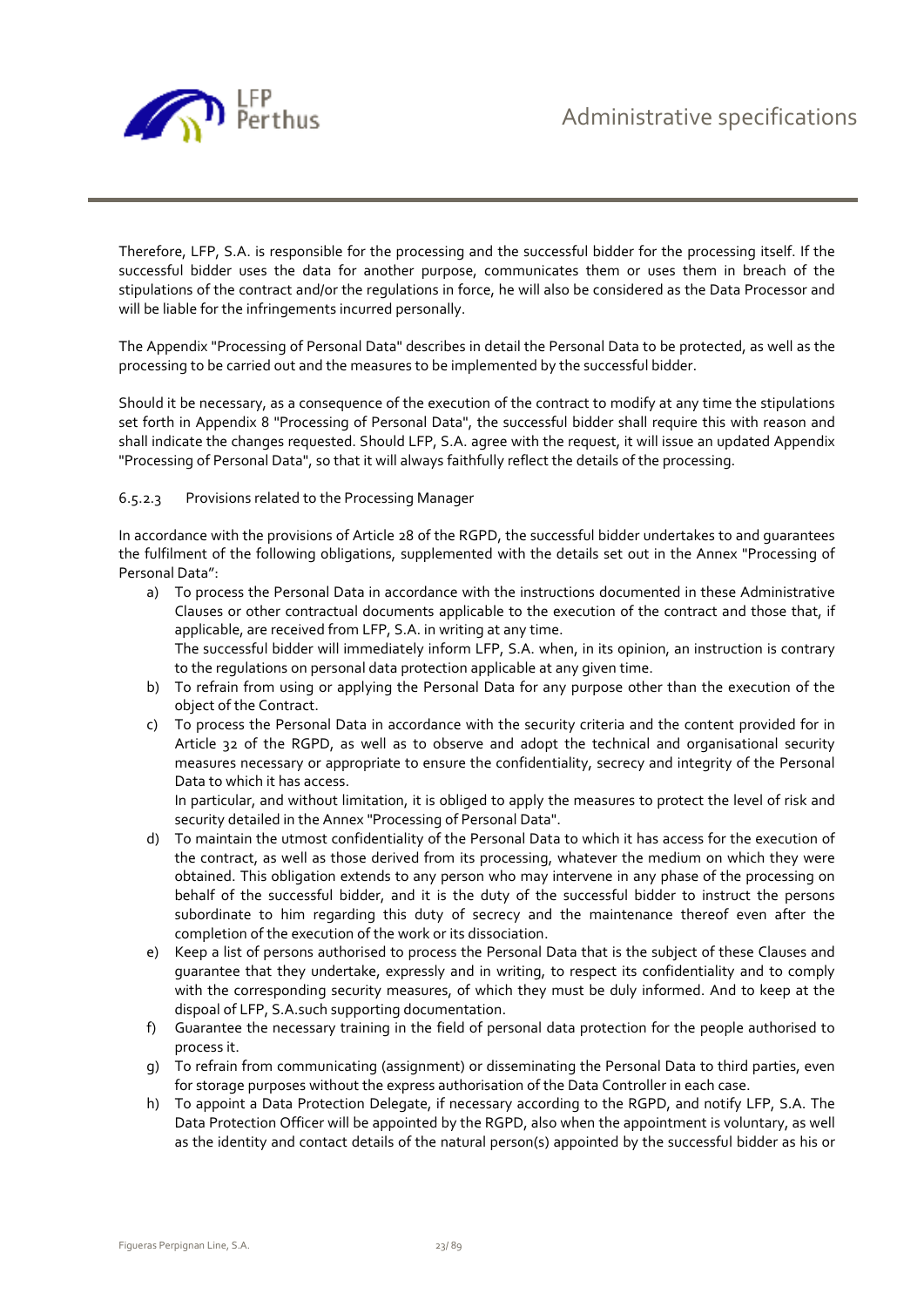

her representative(s) for the purpose of protecting the Personal Data (representatives of the Data Controller), responsible for compliance with the regulations on the processing of Personal Data, in the legal/formal and security aspects.

- i) Once the contractual service covered by this Folder has been completed, to undertake, as appropriate and as instructed in the Annex "Processing of Personal Data", to return or destroy:
	- (i) the Personal Data which has been accessed;
	- (ii) the Personal Data generated by the successful bidder as a result of the processing; and
	- (iii) the support and documents on which any of this data is contained, without keeping any copies; unless their conservation is permitted or required by law or by Community law, in which case destruction will not be carried out.

However, the data processor may keep the data for as long as responsibilities may arise from his or her relationship with the data controller. In the latter case, the Personal Data will be kept blocked and for the minimum time possible, and will be securely and definitively destroyed at the end of this period.

- j) As appropriate and indicated in the Annex "Processing of Personal Data" to carry out the processing of Personal Data in systems / processing devices, manual and automated, and in the locations specified in that Annex, equipment that may be under the control of LFP, SA or under the direct or indirect control of the contractor, or others that have been expressly authorized in writing by LFP, SA as established in said Annex, if applicable, and only by the users or user profiles assigned to the execution of the object of this Folder.
- k) Unless otherwise indicated in the Annex "Processing of Personal Data" or expressly instructed by LFP, S.A. to process the Personal Data within the European Economic Area or any other area considered by the applicable regulations to be of equivalent security, and not to process them outside this area either directly or through any authorised subcontractor in accordance with the provisions of these Clauses or other contractual documents unless obliged to do so by virtue of the law of the Union or the Member State to which it may pertain.

In the event that due to national or European Union law the successful bidder is obliged to carry out any international transfer of data, the successful bidder will inform LFP, S.A. in writing of this legal requirement, with sufficient time to carry out the processing, and will guarantee compliance with any legal requirements applicable to LFP, S.A. unless the applicable law forbids it for important reasons of public interest.

- l) In accordance with article 33 RGPD, to report to LFP, S.A. immediately and at the latest within 72 hours, any violation of the security of the personal data under its responsibility of which it becomes aware, together with all the relevant information for the documentation and communication of the incident or any failure in its information processing and management system that it has had or may have that endangers the security of the personal data, its integrity or its availability, as well as any possible violation of confidentiality as a consequence of the disclosure to third parties of the data and information obtained during the execution of the contract. It will promptly communicate detailed information in this regard, including specifying which data subjects have suffered a loss of confidentiality.
- m) When a person exercises a right (of access, rectification, suppression and opposition, limitation of processing, data portability and not to be the object of automated individualised decisions, or others recognised by the applicable regulations (together, the "Rights"), before the Data Processor, the latter must notify LFP, S.A. as soon as possible. Said notification must be made immediately and under no circumstances beyond the working day following receipt of the exercise of the right, together, where appropriate, with the documentation and other information that may be relevant to resolve the request in his possession, and including the reliable identification of the person exercising the right.

It will assist LFP, S.A. whenever possible, so that it can comply with and respond to the request for exercising said rights.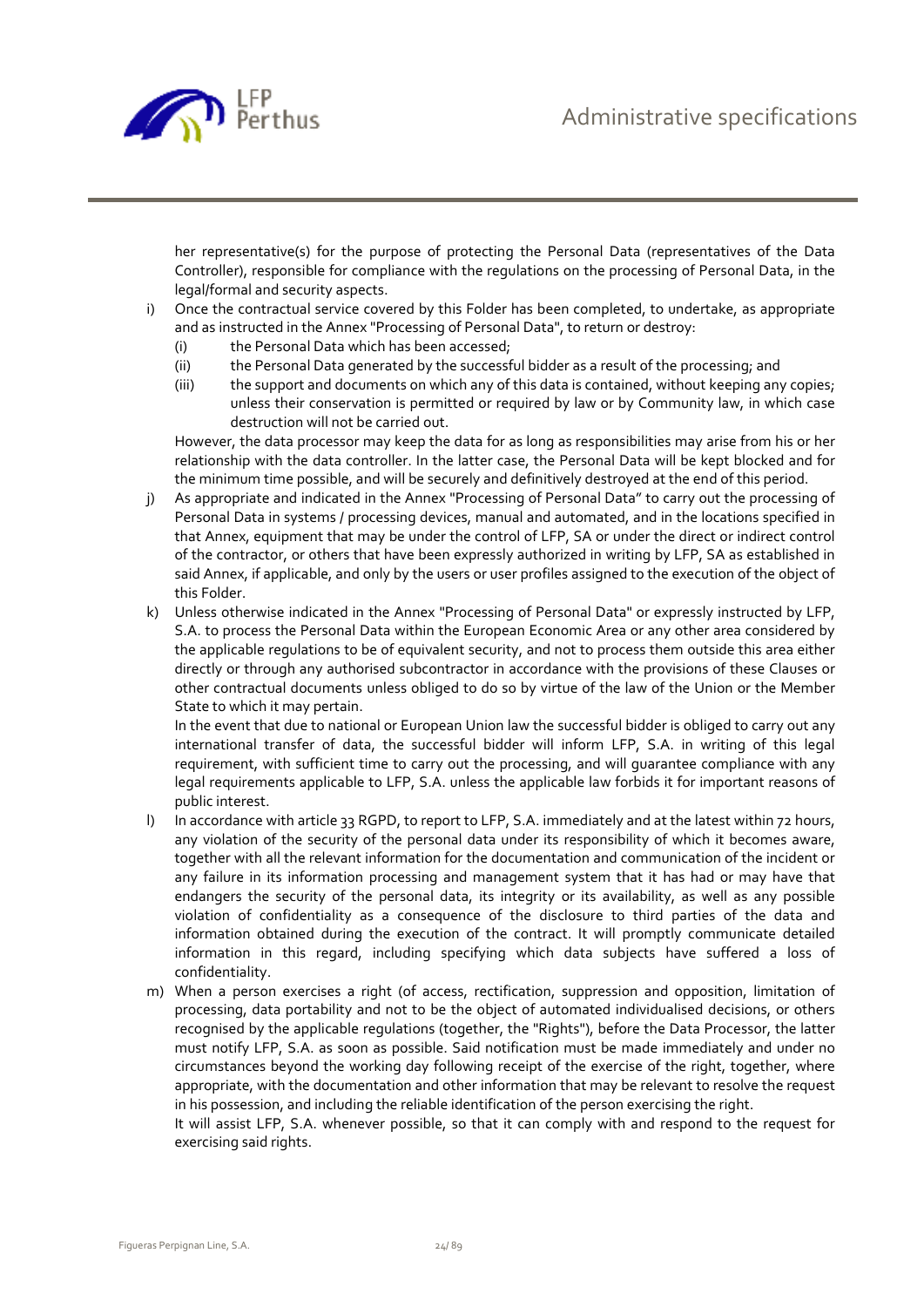

- n) Collaborate with LFP, S.A. in the fulfilment of its obligations regarding
	- (i) security measures,
	- (ii) communication and/or notification of breaches (achieved and attempted) of security measures to the competent authorities or stakeholders, and
	- (iii) collaborate in carrying out impact assessments concerning the protection of personal data and prior consultations thereon with the competent authorities; taking into account the nature of the processing and the information available to him.

It will also make available to LFP, S.A. at the request of the latter, all the information necessary to demonstrate compliance with the obligations set out in these Clauses and other contractual documents and will collaborate in carrying out audits and inspections carried out, where appropriate, by LFP, S.A.

- o) In those cases in which the regulations so require (see article 30.5 RGPD), to keep, in writing, even in electronic format and in accordance with the stipulations of article 30.2 of the RGPD, a register of all the categories of processing activities carried out on behalf of LFP, S.A. (Data Processor), containing at least the circumstances to which said article refers.
- p) To have evidence demonstrating compliance with the regulations on personal data protection and the duty of active responsibility, such as, for example, prior certificates on the degree of compliance or results of audits, which must be made available to LFP, S.A. by request. Likewise, during the term of the contract, it will make available to LFP, S.A. all information, certifications and audits carried out at any time.
- q) Right to information: at the time of collecting data, the data processor must provide information regarding the data processing to be carried out. The wording and format in which the information will be provided must be agreed with the data controller before starting the collection of data.

This clause and the obligations established therein, as well as the corresponding Annex to this specification relating to the Processing of Personal Data, constitute the contract between LFP, S.A. and the successful bidder referred to in Article 28.3 RGPD. The obligations and services contained herein are not remunerated in a different manner to that established in this clause and other contractual documents and shall have the same duration as the execution of the work that is the subject of this clause and its contract, being extended, where appropriate, for periods equal to the latter. Nevertheless, on completion of the contract, the duty of secrecy shall remain in force, without limit of time, for all persons involved in the execution of the contract.

In order to comply with the object of this Folder, the successful bidder is not required to access any other Personal Data for which LFP, S.A. is responsible. and therefore is not authorised in any case to access or process any other data other than those specified in the "Processing of Personal Data" Annex. Should an incident occur during the execution of the contract that will lead to accidental or incidental access to Personal Data for which LFP, S.A. is responsible and which is not comprised in the "Processing of Personal Data" Annex, the successful bidder must inform LFP, S.A. specifically its Data Protection Delegate, with the utmost diligence and at the latest within 72 hours.

#### 6.5.2.4 Information

Personal data will be processed by LFP, S.A. and shall be included in the "Contracting" processing system, the purpose of which is to manage the contract files.

The legal basis that legitimises the processing is the fulfilment of a legal obligation and the execution of a contract. The data will be kept for the time necessary to comply with the purpose for which it was collected and to determine any possible liability that may arise from such purpose and from the processing of the data.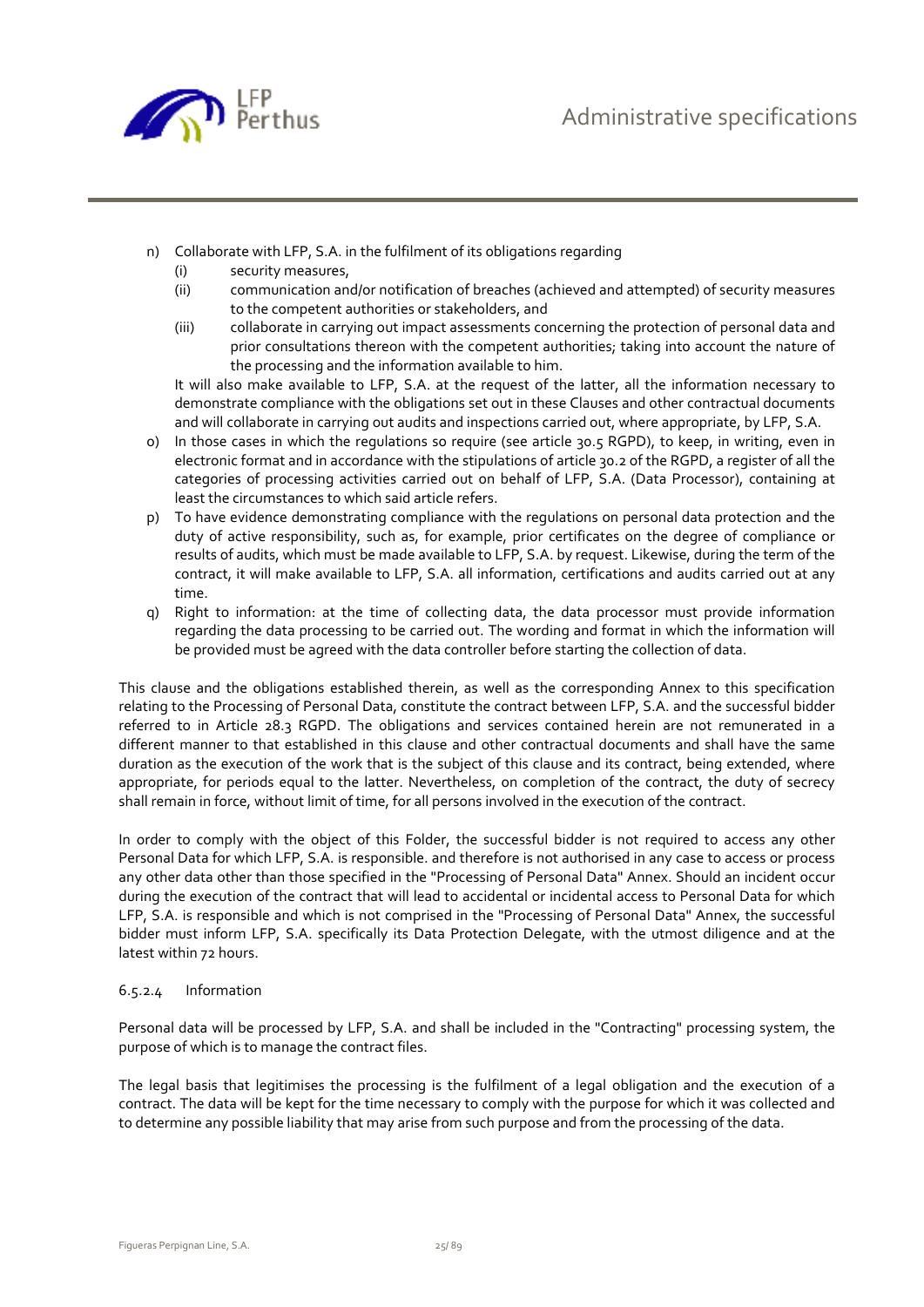

Personal data will be communicated to financial entities, the State Tax Administration Agency, the General Intervention of the State Administration, the Court of Auditors, and included in the Platform for State Contracts and the Public Registry of Contracts.

Said data will be kept for the time necessary to comply with the purpose for which they were collected and to determine any possible liabilities that may arise from such purpose and from the processing of the data, in accordance with Law 58/2003 dated 17 December on General Taxation, in addition to the periods established in Spanish archival and documental heritage regulations.

The rights of access, rectification, suppression and portability of personal data, of limitation and opposition to their processing, as well as the right not to be subject to decisions based solely on the automated processing of personal data, when applicable, may be exercised before:

LFP, S.A. by sending a request to the following address: gdpr@lfpperthus.com or by mail to LFP, S.A. If the owner of said data wishes to make an objection, a photocopy of the ID card or passport should be sent to the following address: Ctra de Llers a Hostalets GIP5107 KM1 17730 LLERS –GIRONA, Spain.

# **6.6 Clause 6. Information Security**

LFP, S.A. in the field of Information Systems, among others, is subject to the following regulations:

- Law 40/2015, of 1 October, on the Legal Regime of the Public Sector.
- Royal Decree 3/2010 dated 8 January, National Security Scheme in the field of Electronic Administration (ENS).
- Regulation (EU) 2016/679 of the European Parliament and of the Council of 27 April 2016 on the protection of individuals with regard to the processing of personal data and on the free movement of such data Known as the General Regulation on the Protection of Personal Data (RGPD).
- Organic Law 3/2018, of 5 December, on Personal Data Protection and guarantee of digital rights.
- Royal Decree 12/2018 on Security of Networks and Information Systems

Under these regulations, LFP, S.A. must adopt appropriate and proportionate technical measures to manage the risks posed to the security of networks and information systems. In relation to this matter, LFP, S.A. is subject to the supervision of the competent control authority and may be audited and required to remedy any deficiencies detected. Therefore, LFP, S.A. must implement measures aimed at protecting information systems from the intrusion of malicious viruses, exploitation of vulnerabilities in its assets, intentional attacks or others that violate or negatively impact the operations and business of LFP, S.A. which is carried out using information systems.

In the event that the subject matter of these clauses includes the acquisition or development of an Information System, or involves the equipment of Hardware/Software elements, the successful bidder undertakes to comply with the requirements indicated in Annex 9 of these clauses, entitled "Information Security Requirements for the Development of Applications and/or the Acquisition of Hardware/Software Equipment related to Communications Networks and/or Information Systems".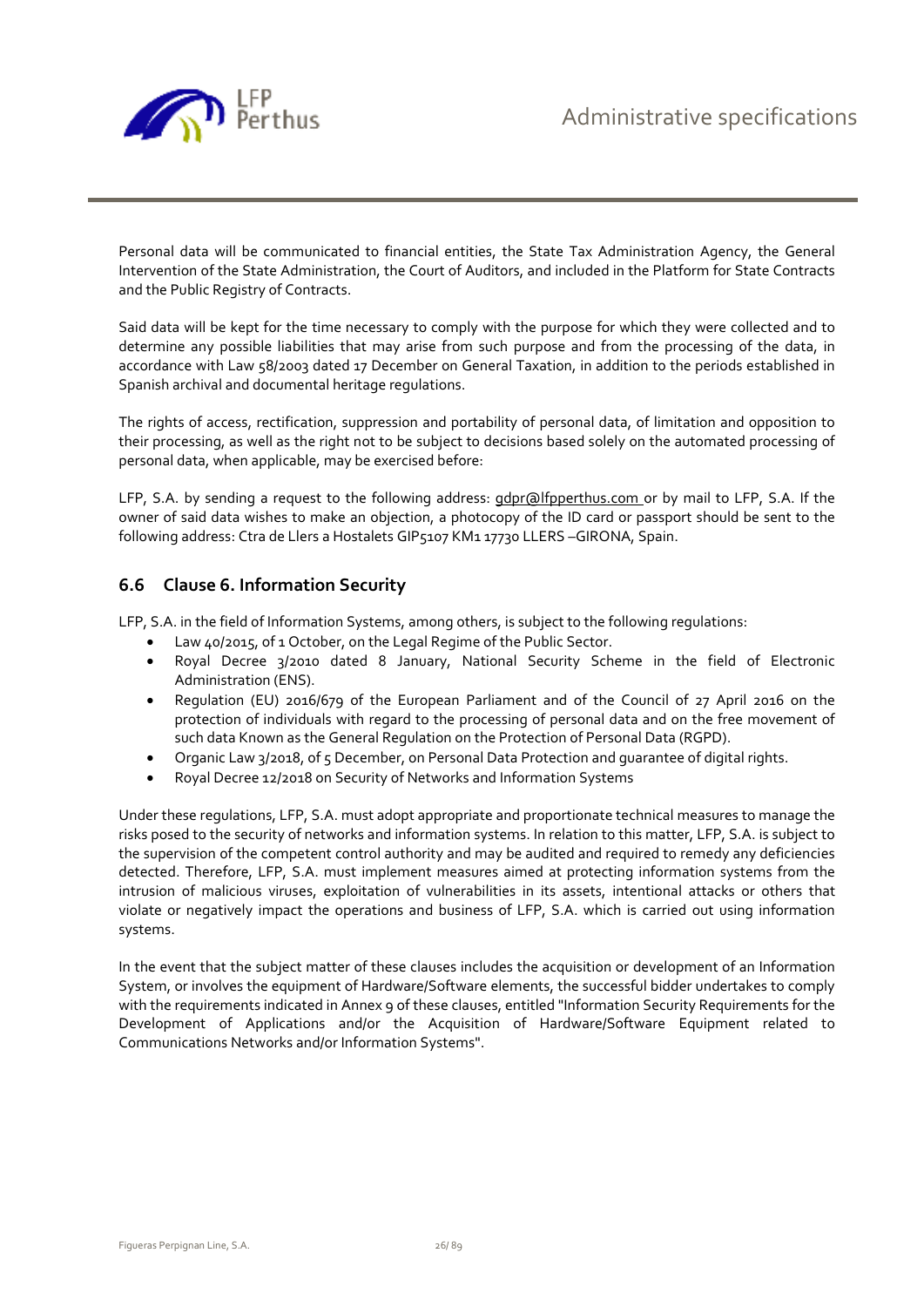

# **7 SECTION TWO. ELECTRONIC FILE OR ENVELOPE NO. 1. DOCUMENTS TO BE INCLUDED**

# **7.1 Clause 7. Description**

The electronic file or envelope no. 1 will enclose the administrative and solvency documentation that every bidder must submit. Its content and completion shall comply with the provisions of the following clause.

# **7.2 Clause 8. Content of the electronic file or envelope No. 1**

The following documents will be enclosed in the electronic file or envelope no. 1

#### **7.2.1 RESPONSIBLE DECLARATION USING THE EUROPEAN SINGLE PROCUREMENT DOCUMENT (HEREINAFTER REFERRED TO AS ESPD) FORM**

The Declaration of Responsibility shall be in accordance with the form of the European Single Procurement Document (ESPD), which must be signed by the bidder's representative and which shall comply with the provisions of Article 140.1.a) of the Public Sector Contracts Act.

Both the ESPD and the Recommendation of the Advisory Board on Administrative Procurement of 6 April 2016 concerning it are accessible through the following links:

- JCCA recommendation: https://www.boe.es/boe/dias/2016/04/08/pdfs/BOE-A-2016-3392.pdf
- ESPD: https://ec.europa.eu/growth/tools-databases/espd/filter?lang=es

When two or more companies tender in a joint venture commitment, a declaration of responsibility will be provided for each participating company using the form of the European Single Contract Document (ESPD). The additional statement of responsibility referred to in this Folder shall also be submitted and signed by each of the representatives of the companies taking part in the joint venture.

In cases where the bidder uses the solvency and means of other entities in accordance with Article 75.2 of the LCSP, each entity must also submit a separate responsible declaration, in accordance with the standard form of the European Single Procurement Document (ESPD), containing the appropriate information.

The ESPD must be signed by the bidder, who must follow the instructions below in formulating the various parts of the document:

#### **ESPD Part I: Information on the procurement procedure and the contracting authority or contracting entity**

This part of the ESPD must be completed by the bidder in accordance with the information on the contracting procedure and the contracting entity contained in the notice that served as a means of calling for tenders, published on the Public Sector Contracting Platform, as well as, where appropriate, the OJEU and the BOE.

#### **ESPD Part II: Information on the economic operator**

- a) Information on the economic operator.
	- The completion of this section implies the responsible statement of the bidder that he meets the requirements of capacity to act and legal personality required by the regulations, that the company is validly constituted and that in accordance with its corporate purpose it can be submitted to the tender.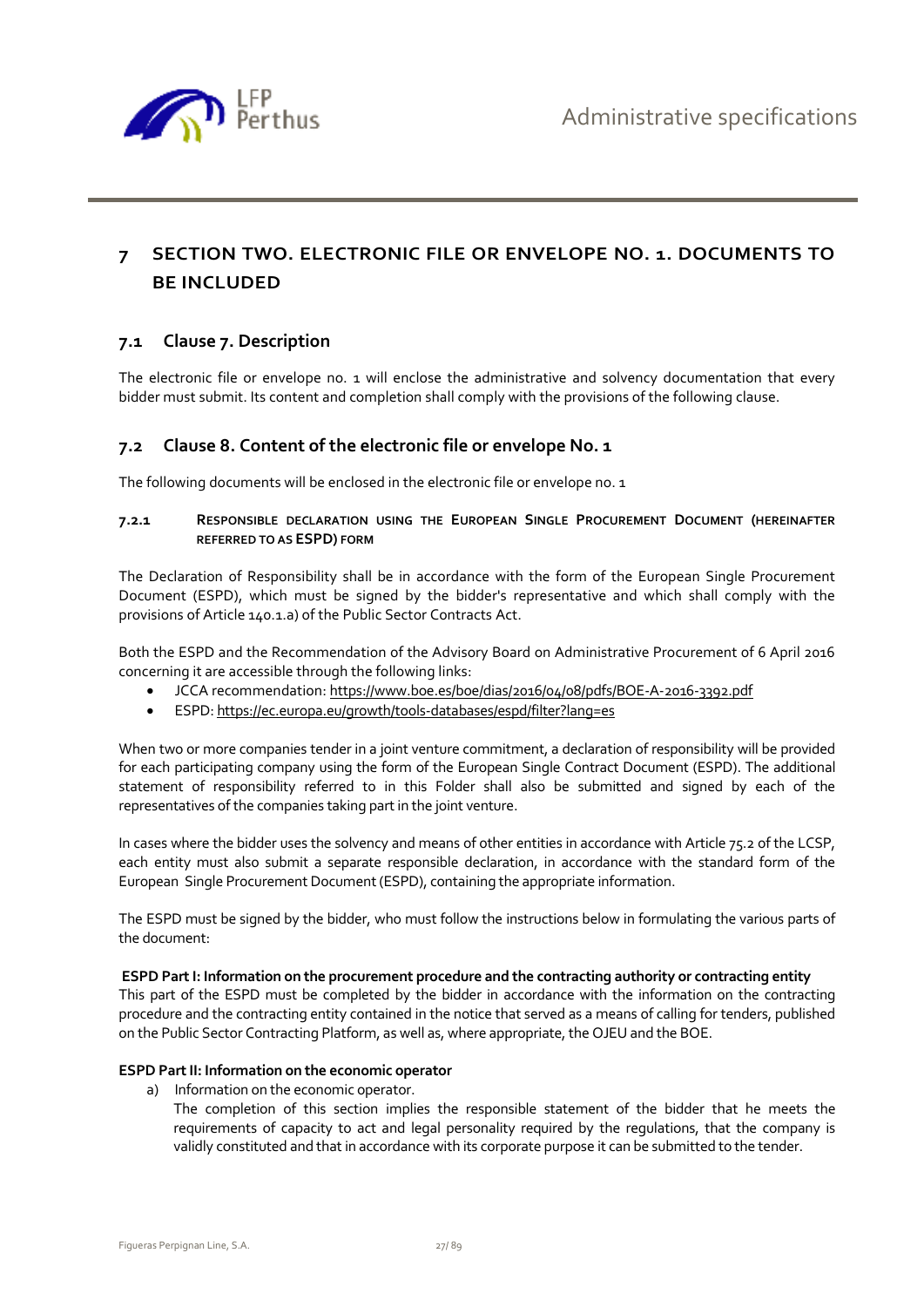

This section must be filled in and must specifically include:

- The VAT number or NIF must be shown in the case of Spanish citizens or companies, the NIE in the case of foreign citizens resident in Spain, and the VIES or DUNS in the case of foreign companies.
- The e-mail address designated by the bidder that will be used to make, where appropriate, all the notifications related to the present contracting procedure, as well as, in any case, notification of the award, in the terms described in Article 151.3 of the LCSP.

Such designation shall imply the acknowledgment that said e-mail address is under the control of the interested party, and that the latter accepts receiving communications at the e-mail address thus designated.

The following question must be answered: Is the economic operator a micro, small or medium sized enterprise? If the answer is yes, the answer will confirm whether or not the tendering company is an SME (Article 328.4 LCSP).

The following question is only to be filled in if it is a reserved procurement, and this is indicated in the relevant tender notice.

The question "Is the economic operator on an official list of authorised economic operators?" must be answered in the affirmative if the business is classified and listed in the ROLECE or equivalent register, and the other information requested in this section must be provided. With this information, the solvency of the bidder will be formally stated when business classification is required (section 2.3.1 of this Folder). Likewise, in the case of non-Spanish or non-Community companies, this information implies the formal declaration that they fulfil the requirements related to the capacity to act and legal personality in the terms described in Articles 9 and 10 of the RGLCAP and 68 of the LCSP.

The question: is the economic operator participating in the procurement procedure together with others? This question must be answered if a joint venture is involved. In this section it must be indicated whether the tender is being carried out in a joint venture, and if so, the following questions must be answered. In addition, each company participating in the joint venture must provide a formal statement in ESPD format with all the required information.

Lots: Only in the case that the file has been divided into lots, the lot or lots for which a bid is being submitted must be indicated in this section, stating that it DOES NOT APPLY in any other case. Where the clauses stipulate the division of the subject of the contract into lots, if the economic and financial or technical and professional solvency requirements vary from one lot to another, a formal statement must be provided in the ESPD format for each lot or group of lots to which the same solvency requirements apply.

- b) Information on the economic operator representatives. The completion of this section implies that the signatory of the declaration holds due representation of the company for the submission of the proposal.
- c) Information on the use of the capacity of other entities The question of whether the economic operator makes use of the capacity of other entities to satisfy the selection criteria refers to the fact that the bidder can make use of the solvency and means of other companies in accordance with article 75 of the LCSP. In this case, this question must be answered in the affirmative and each entity must submit a formal statement in accordance with the ESPD model.
- d) Information concerning subcontractors on whose capacity the economic operator does not rely. The question included in this section refers to whether the bidder intends to make arrangements with third parties for the partial execution of the service.

#### **Part III: Reasons for exclusion**

Businesses must answer all the questions in this ESPD Part III. The completion of this section implies the formal declaration of the bidder that he is not prohibited from contracting by himself or by extension as a consequence of the application of Articles 70.1 and 71 of the LCSP.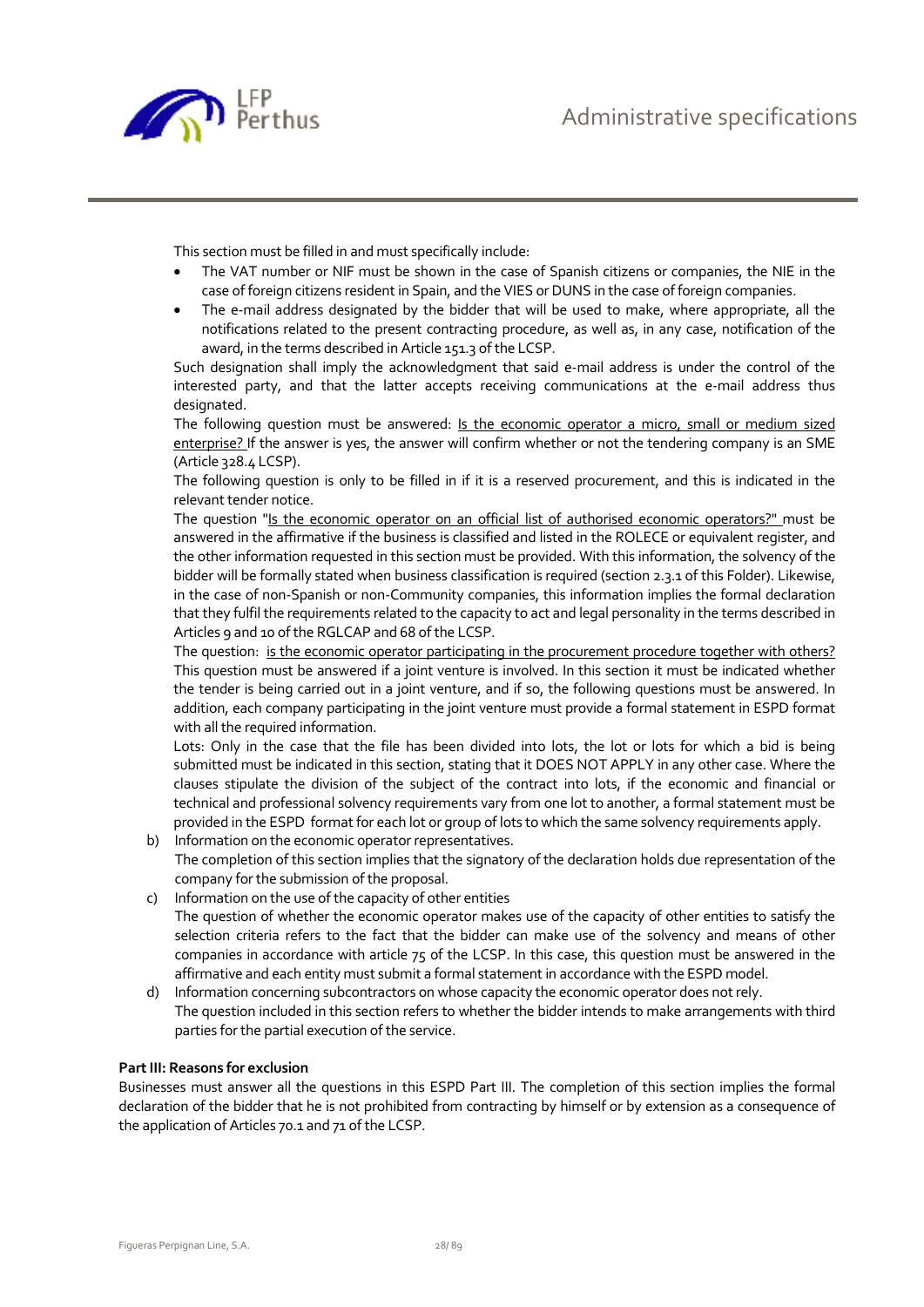

#### **Part IV: Selection criteria**

In this Part IV, bidders must only complete the Section  $\alpha$  (Global indication concerning all the selection criteria), with no need to complete all other sections of this part (A, B, C and D). In this way, the bidder responsibly and formally states that it complies with the economic, financial, and technical or professional solvency requirements, under the conditions established in sections 2.3.1, 2.3.2, and 2.3.5 of the Schedule of Characteristics of this Clause and that it undertakes to assign the personal and/or material resources to the execution of the contract, under the terms and conditions specified in section 2.3.3 of the Schedule of Characteristics of this Clause.

Companies in a joint venture must answer in the affirmative to the previous question when the joint venture as a whole meets the conditions of solvency required in the specifications.

Said statement shall be substantiated, where appropriate, as determined in clause 21, and by the means specified in section 2.3 of the prospectus.

#### **Part V: Reducing the number of qualified candidates**

This Part V should be completed only in the case of restricted procedures, negotiated with advertising or competitive dialogue.

#### **Part VI: Final statements**

This part must be completed by the bidder and signed in any case after the completed ESPD form has been printed.

#### **7.2.2 OTHER DOCUMENTATION**

#### 7.2.2.1 Responsible Declaration Complementary to the ESPD (Annex 2)

This declaration shall certify the following:

- a) That the bidder is part of a business group, in the sense of Article 42 of the Commercial Code. It will provide a list of companies that are part of the group to which the individual bidder belongs or any of the companies that bid with the commitment to set up a joint venture, expressing the circumstance that justifies the link to the group, or not belonging to any business group. These declarations will be taken into account for the purposes established in Article 149 of the LCSP (calculation of bids that present abnormal or disproportionate values)
- b) That the bidder is not involved in the cause of incompatibility of Article 70 of the LCSP.
- c) In the case of foreign companies, a declaration will also be required submitting to the jurisdiction of the Spanish Courts and Tribunals of any order for all the incidents that, directly or indirectly, may arise from the contract, a declaration renouncing, where appropriate, the foreign jurisdiction that may be applicable to the bidder (Article 140.1 f) LCSP).
- d) The feasibility of the construction project/the application of technical specifications.
- e) The percentage of workers with disabilities for the purposes of the provisions of Article 147.1 of the LCSP.
- f) That the circumstances and data that appear in the Official Register of Bidders and Classified Companies of the Public Sector (ROLECSP) have not experienced any variation.
- g) When this is the case, section 2.3.4 of the prospectus, which has the required business qualification to carry out the service.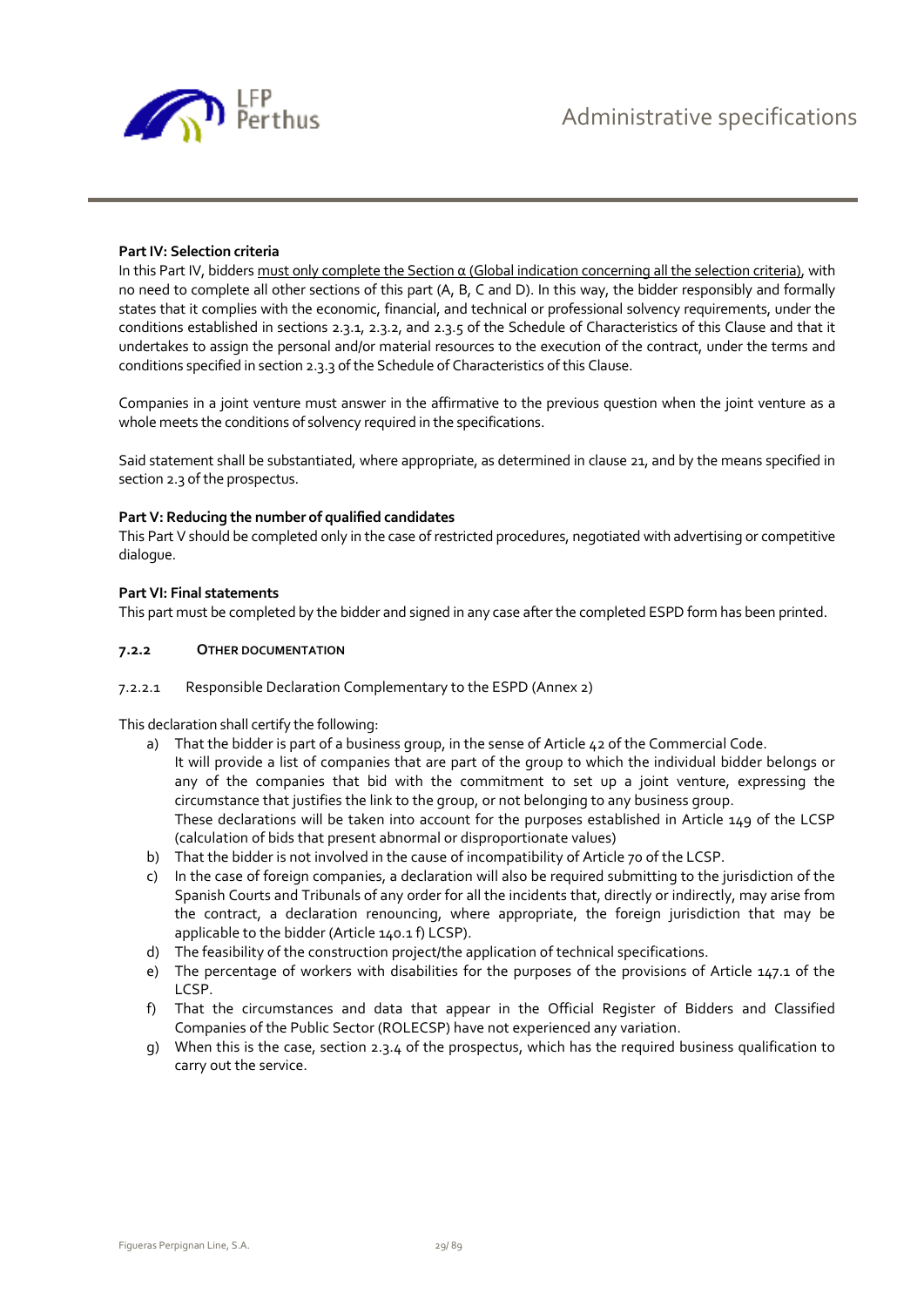

#### 7.2.2.2 Declaration of Commitment to form a joint venture, where appropriate

The responsible declaration on the commitment to constitute the joint venture will be provided by the constituting employers, in the case of being awarded the contract, all in accordance with the requirements of Article 69.3 of the LCSP. Said declaration must contain the following information: names and circumstances of those who constitute it and the participation of each one, and must be signed by all the members of the joint venture. (Appendix Nº4).

#### 7.2.2.3 Provisional warranty receipt

In those cases in which the procedure requires the constitution thereof, as established in section 2.5 of the Schedule of Characteristics. (Article 106 of the LCSP).

#### 7.2.2.4 Additional documentation required from all foreign companies

Foreign companies must enclose a statement submitting to the jurisdiction of the Spanish Courts of any order, for all disputes which may directly or indirectly arise from the contract, and a statement waiving if applicable the jurisdiction that may correspond to them.

Bidders must bear in mind that, at any time during the procedure, the Bureau or the contracting body may request them to provide the documentation related to the data indicated in the formal responsible statements. If the requirement is not suitably fulfilled within the deadline, it will be understood that the bidder has unjustifiably withdrawn its offer, and the amount of 3% of the basic tender budget, VAT not included, will be required as penalty, which will be made effective in the first place against the provisional guarantee if provided, with the other effects of Article 150.2 of the LCSP also being applicable to this event.

Any data allowing the economic proposal of the bidder or any of the data to be inferred from the content of the bid by means of a formula cannot be included in said electronic file or envelope. Should this occur, the bidder will be excluded from the procedure.

The contracting authority may request candidates or bidders to provide all or part of the supporting documents when it deems that reasonable doubts may exist as to the validity or reliability of the declaration, where this is necessary for the proper conduct of the procedure and, in any event, before awarding the contract. (Article 140.3 first paragraph of the LCSP).

However, where the employer is registered in the ROLECSP or listed in a national database of a Member State of the European Union such as a virtual company file, an electronic document storage system or a prequalification system and these are accessible free of charge to said bodies, said employer will not obliged to submit the supporting documents or other documentary evidence of the data registered in said places. (Article 140.3 second paragraph LCSP).

The circumstances relating to capacity, solvency and the absence of restrictions or prohibitions related to contracting referred to in the previous sections must be present on the final date for the presentation of tenders and must be present at the time of the completion of the contract. (Article 140.4 LCSP).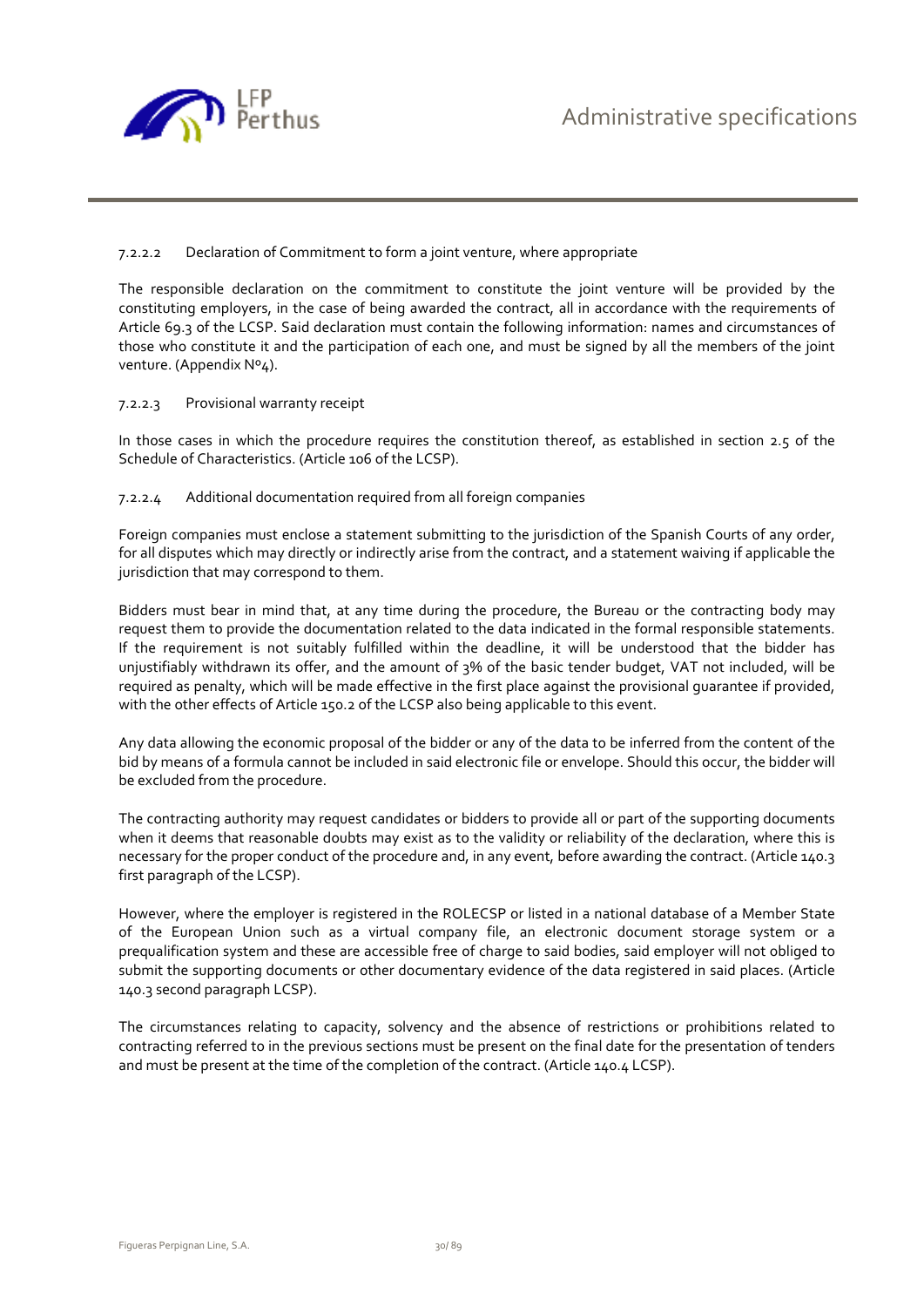

# **8 SECTION THREE: ELECTRONIC FILE OR ENVELOPE NO. 2. - DOCUMENTS TO BE INCLUDED FOR THE ASSESSMENT OF THE CRITERIA THAT CAN BE EVALUATED BY MEANS OF A VALUE JUDGEMENT**

# **8.1 Clause 9. Description**

The electronic file or envelope no. 2 will comprise the documentation relating to the criteria that can be evaluated by means of a value judgement. Its content and completion will be in accordance with the provisions of the following clause.

# **8.2 Clause 10. Content of the electronic file or envelope No. 2**

This electronic file or envelope will include a detailed technical study of the service to be carried out and will be the document that will allow the evaluation of bids, ordered in accordance with the sections indicated in this Clause.

In no case this electronic file or envelope may contain data allowing data to be inferred concerning the bidder's economic proposal or data or documents that must be included in the electronic file or envelope no. 3 (Criteria that can be quantified using formulas). If this occurs, the bidder will be excluded.

#### **a) TECHNICAL REPORT**

The descriptive report will explain the basis on which the Work Programme is based and include a full explanation thereof.

It will describe the processes of implementation of the important activities and portray a correct and realistic approach to the whole and its planning, analysed in accordance with the means proposed and the requirements established.

According to point 12 of the Technical Specifications, the report must contain at least the following information

- The overall concept (avoiding copying the Project Report).
- A summary of the personal and material means deemed necessary to execute the contract. This document will designate the technician that the contractor proposes as the Works Delegate.
- The description of all important or complex activities and the proposed processes.
- The analysis in these processes of the simple operations that are part of each activity.
- List of the units or parts to be subcontracted. For the purposes established in Article 215.2 of the LCSP, the bidder is not obliged to specify the name or business profile of the proposed subcontractor or subcontractors. Nevertheless, if the bidder chooses to identify these and justify their aptitude for carrying out the corresponding subcontract, it will be understood that the requirement for advance notification referred to in Article 215.2.b) of the LCSP will be fulfilled with regard to them provided that, in addition, the bidder includes a commitment of availability signed by the subcontractor.

This documentation may be completed with all the graphic information that the Bidder considers appropriate.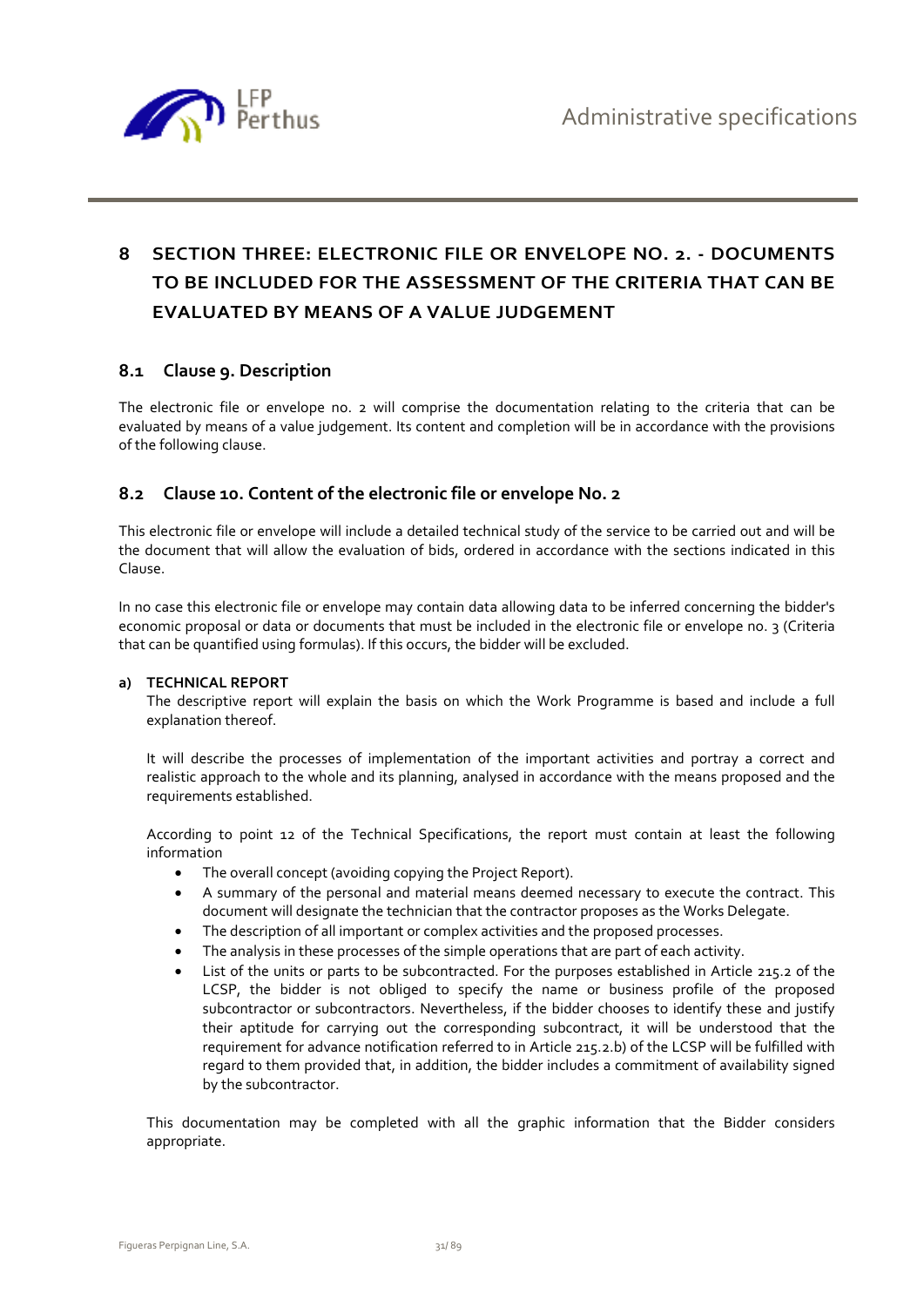

#### **b) QUALITY**

The Bidder will define, in accordance with point 12.3 of the Technical Specifications, the measures it proposes to CONTROL AND GUARANTEE, for its part, the QUALITY of the work if it is awarded the contract.

To this end, a specific quality control plan must be provided for the works, which will include at least the following:

- Specific aspects of the work units to be controlled during the execution of the work and applicable technical regulations.
- Technical sampling and acceptance/rejection criteria.
- Organization dedicated to quality control.

#### **c) ENVIRONMENTAL ACTION PROGRAMME**

Bidders shall state the company's environmental management systems applicable to the works or services, the proposal for environmental management measures and the products to be used, including the certificates and other documents proving these requirements.

In particular, an environmental monitoring programme will be included, the scope and content of which may include improvements in environmental performance with respect to the content of the project, in accordance with point 12.5 of the Technical Specifications.

#### **d) HEALTH AND SAFETY REPORT**

In accordance with point 12.4 of the Technical Specifications, a risk prevention and safety report will be drawn up, explaining

- The organisation of on-site prevention and safety: preventive organisation chart, preventive resources, functions, coordination with subcontractors and self-employed workers.
- The systems of participation of the contractor's staff and subcontractors.
- The training and information processes to be conducted
- Analysis of possible emergency situations: measures to be taken, interactions to be organised with external services to guarantee their speed and efficiency.
- Analysis of the Health and Safety Study of the Project under the perspective of its execution as a contractor, proposing the improvements that are considered convenient.
- Risk Prevention Management System.

The Annex to this report will include certification of the establishment of an internal system of occupational safety for the bidder and the proposed subcontractors, with an indication of its contents.

#### **e) TECHNOLOGY and R+D+i**

The bidder will describe the technologies proposed for the execution and, in particular, the use of technologies that have been developed in the framework of R&D&I projects that represent an improvement in quality and technical value, and whose justification can be duly documented in accordance with points 12.6 and 12.7 of the Technical Specifications.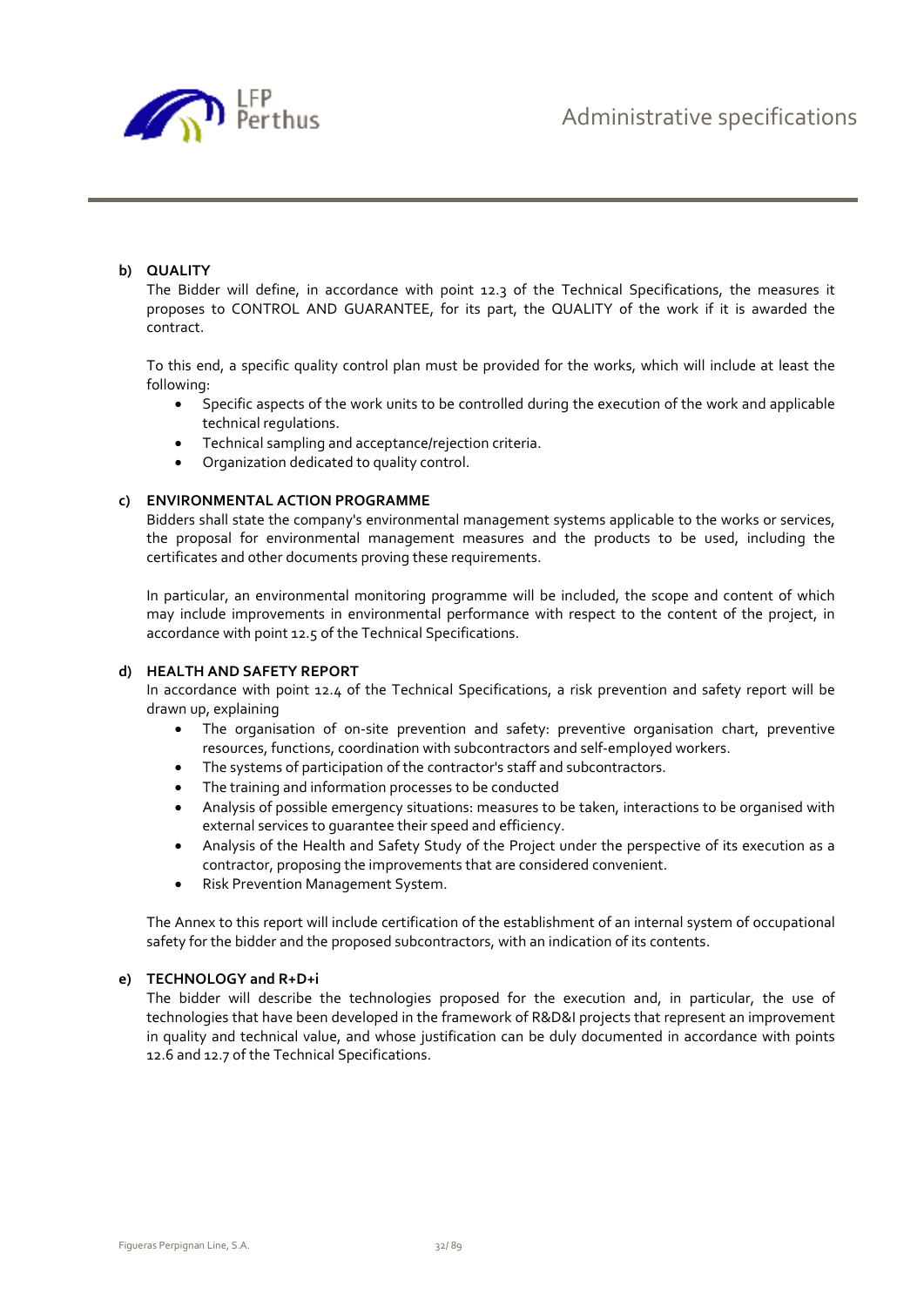

# **9 SECTION FOUR: ELECTRONIC FILE OR ENVELOPE NO. 3.**

## **9.1 Clause 11. Description**

The electronic file or envelope no. 3 will comprise the documentation related to the criteria that can be evaluated by means of formulas. Its content and completion will be in accordance with the provisions of the following clause.

# **9.2 Clause 12. Content of the electronic file or envelope No. 3**

This electronic file or envelope will include the following documents:

Economic proposal: A model is included in Annex 1 to this Folder.

Each bidder may not submit more than one proposal and may not subscribe any proposal in a joint venture with others if a bid has been submitted individually or as member of a joint venture. Failure to comply with these rules shall produce the rejection of all proposals submitted by the bidder.

Proposals that have omissions, errors or deletions that prevent clear knowledge of the offer will not be accepted.

The economic proposals of the bidders will be made on the Project BASE BUDGET the amounts of which are the quantity expressed in section 1.3 of the Schedule of Characteristics. This proposal must indicate, as an independent item, the amount of Value Added Tax. The proposals may not exceed the base tender budget. Those which exceed this amount shall be excluded.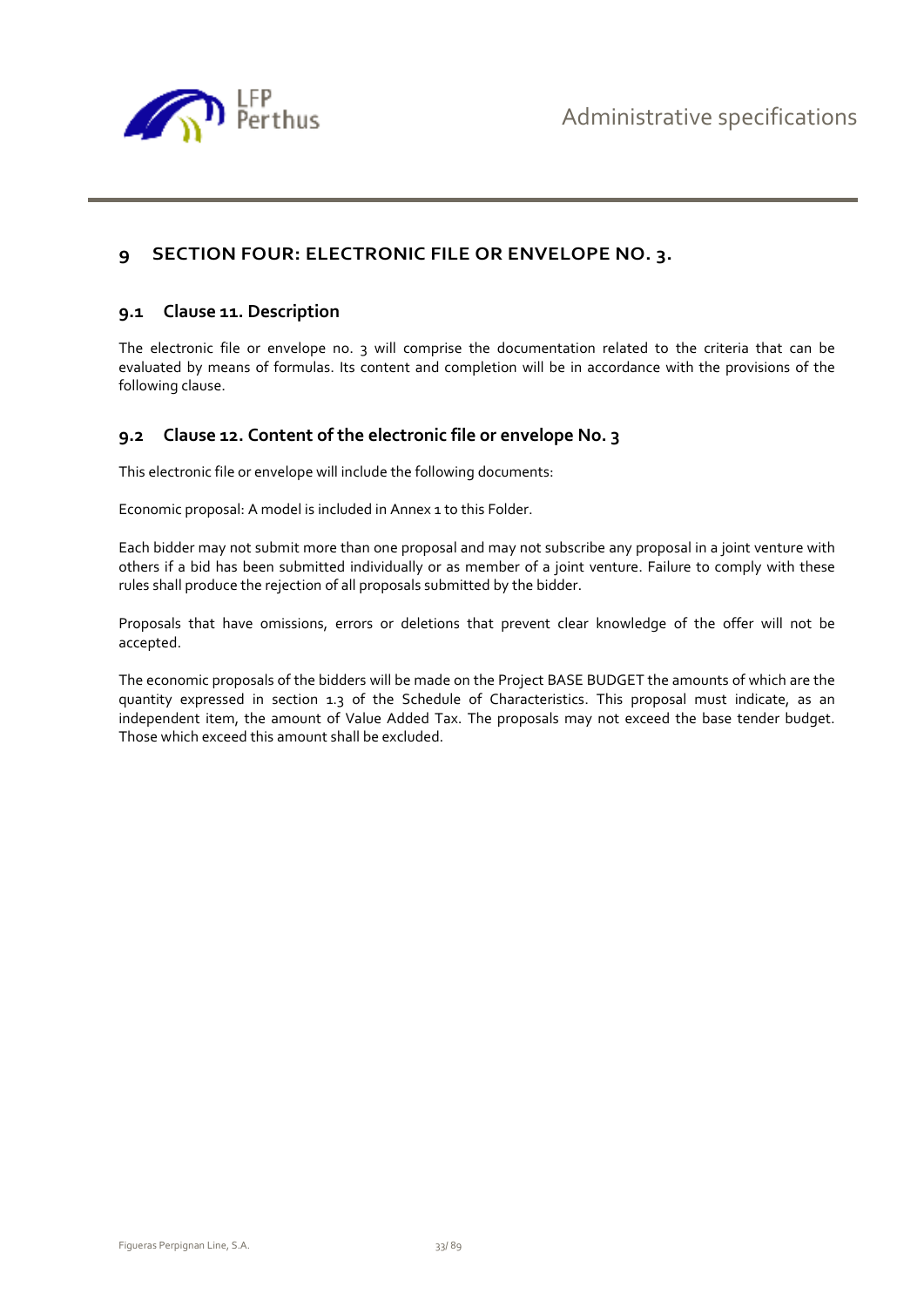

# **CHAPTER II. AWARD OF THE CONTRACT**

# **10 SECTION ONE. JUSTIFICATION AND PUBLICITY**

## **10.1 Clause 13. Justification of the award procedure and assessment criteria**

The contracting and execution of the works of the referenced Project will be awarded by the open procedure with various awarding criteria, based on the best quality-price ratio (article 145.1 of the LCSP).

### **10.2 Clause 14. Opening of proposals**

**1. Opening of electronic file or Envelope No. 1 (Administrative Documentation).** 

In accordance with Article 157 of the LCSP, the Contracting Committee will previously qualify the documents submitted within term and in adequate format, proceeding for this purpose to examine the electronic file or Envelope No. 1, relating to administrative and solvency documentation, agreeing where appropriate to correct any material defect within a period of three calendar days. The existence of said defects or omissions that can be rectified will be communicated to the interested parties by email.

Once the documentation referred to in the previous paragraph has been assessed and any defects or omissions in the documentation submitted have been rectified, the Bureau will expressly determine which companies have been admitted to the tender, which have been rejected, and the reasons for rejection.

**2. Opening of electronic file or Envelope No. 2 (Documentation relating to criteria that can be evaluated by means of a value judgement)** 

When multiple of award criteria are used, the Contracting Committee will proceed, within a maximum period of twenty (20) days from the end of the period for the presentation of offers, to the opening of the electronic file or Envelope nº 2, the content of which shall be delivered to the corresponding service for analysis and weighting.

**3. Opening of electronic file or Envelope No. 3 (Documentation relating to criteria that can be evaluated by means of formulas).** 

Once the actions foreseen in the previous sections have been carried out, including where appropriate the final assessment of the award criteria that can be evaluated by means of a value judgement of each bid, the Contracting Committee will hold a private event on the date and time indicated in the tender announcement for opening of electronic files or envelopes containing the elements of the tender which are assessed by the mere application of formulas submitted by bidders who meet the conditions of admission referred to in paragraph 1 of this Clause and that have not been excluded from the tendering procedure.

The electronic files or envelopes containing the criteria that can be assessed by means of formulas (electronic file or envelope No. 3) of the companies whose bids related to the criteria that can be evaluated by means of a value judgement (electronic file or envelope No. 2) have not exceeded the score indicated in this Folder as a minimum score threshold (offers within the unacceptable quality range) will not be opened.

Prior to the opening ceremony, the list of admitted, non-admitted or excluded bidders and the reason for such exclusions will be made public through the Public Sector Procurement Platform (PLCSP), as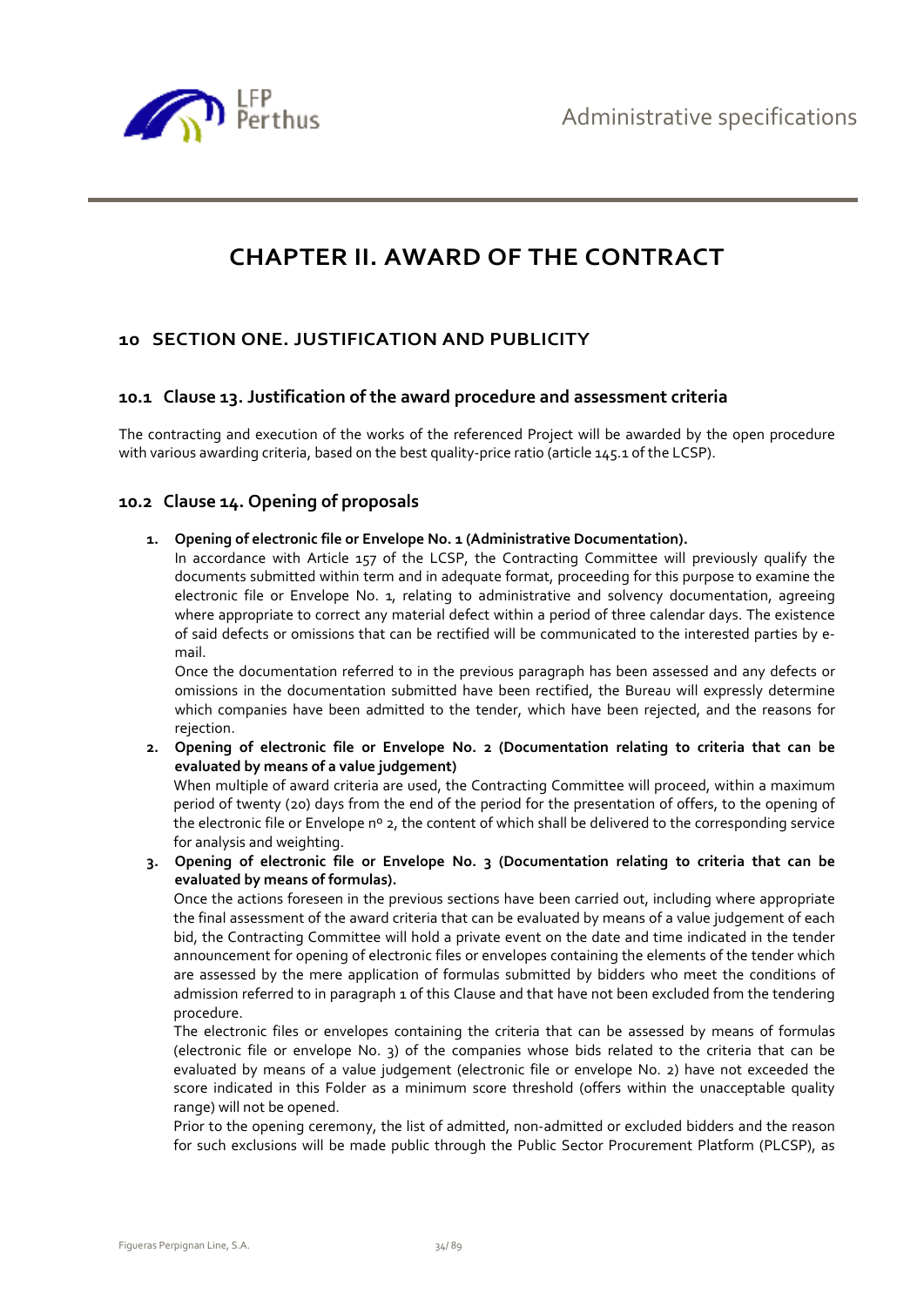

well as, in the case of the application of several award criteria, the final assessment of the award criteria that can be evaluated by means of a value judgement of each of the offers. Likewise, after the opening, the result of the opening will be publicised through the PLCSP.

# **11 SECTION TWO. CRITERIA FOR THE EVALUATION OF TENDERS**

# **11.1 Clause 15. Listing of criteria that can be evaluated by means of a value judgement**

To obtain the scores for a particular proposal, the scores achieved in each of the aspects listed will be added together. The maximum score to be achieved in each of the aspects will depend on the importance of the technical aspects in each contract. The choice of one scale or another will be established in section 3.3 of the Schedule of Characteristics. The criteria that can be evaluated by means of a value judgement will be assessed with a maximum of 49 points.

The following criteria will be assessed:

| <b>CONCEPT</b>                      | <b>MAXIMUM SCORES</b> |
|-------------------------------------|-----------------------|
| TECHNICAL REPORT AND WORK PROGRAMME | 36                    |
| <b>QUALITY ASSURANCE PLAN</b>       |                       |
| HEALTH AND SAFETY REPORT            |                       |
| ENVIRONMENTAL ACTION PROGRAMME      | ς                     |
| <b>SUM</b>                          | 49                    |

The assessment of the technical criteria that depend on a value judgement will be made in accordance with the parameters defined in point 13 of the Technical Specifications.

# **11.2 Clause 16. Assessment of criteria that can be measured with value judgements**

The evaluation of technical proposals will be carried out in strict compliance with the principles of equal treatment, neutrality and non-discrimination.

Each parameter will be assigned a score from o to 5, obtained from the detailed evaluation of the offers and applying the following method.

The score from 0 to 5 is based on a scale from "very bad" to "very good" as shown in the following diagram.

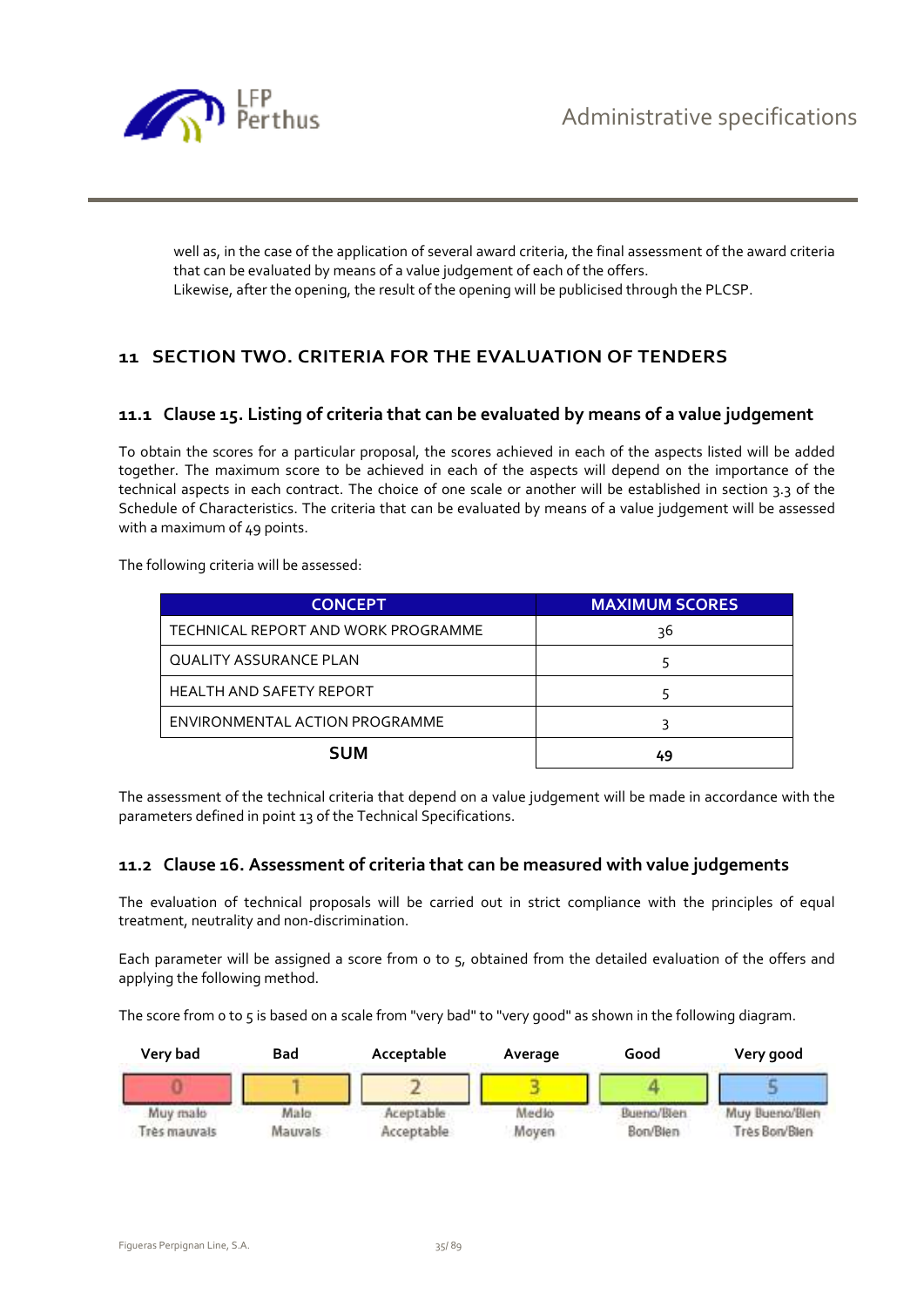

The final score will be obtained on the asis of a multi-criteria assessment of each parameter according to the scales indicated in the table below: J.

| <b>TECHNICAL EVALUATION</b>                                         |
|---------------------------------------------------------------------|
| Detailed methodological description                                 |
| Justification of applied methodology                                |
| Adaptation of the proposed methodology to the needs of the Works    |
| Knowledge of the historical evolution of the wokrs                  |
| Final report model                                                  |
| References of works in Spain and/or France                          |
| Description of applicable norms                                     |
|                                                                     |
| <b>SUPPLEMENTARY ACTIVITIES</b>                                     |
| Description of supplementary activities                             |
| Adaptation to the needs of the Works<br>Description of performance  |
|                                                                     |
| ORGANISATION CHART AND HUMAN RESOURCES                              |
| Description of human resources                                      |
| Robustness of the organisation                                      |
| Professional training of personnel                                  |
| Qualifications and certifications of personnel                      |
| Experience of personnel                                             |
| Complete organisation chart with functions, experience and degrees  |
| Adaptation of means to the needs of the Works (numbers and amounts) |
|                                                                     |
| <b>TECHNICAL MEANS AND WORK TEAMS</b>                               |
| Description of technical means                                      |
| Vehicles to be utilised                                             |
| Unloading means                                                     |
| Adaptation of means to the needs of the Works (numbers and amounts) |
| Description of performance                                          |
| <b>MATERIALS</b>                                                    |
| Quality of offered rail                                             |
| Adaptability of treatment to needs. Protection                      |
| Degree of warranty and reliability of proposed treatment            |
|                                                                     |
| <b>CONTROL METHOD</b>                                               |
| <b>Method description</b>                                           |
| Adaptation of method to the Works                                   |
| Degree of warranty and reliability of proposed treatment            |
| <b>SUBCONTRACTING</b>                                               |
| Structure and understanding of the works schedule                   |
|                                                                     |
| TECHNICAL AND PROFESSIONAL SOLVENCY                                 |
| List of executed works                                              |
| Affinity of executed works with the needs of the Works              |
| Volume of executed works                                            |
|                                                                     |
| <b>WORKS SCHEDULE</b>                                               |
| Structure and understanding of the works schedule                   |
| Need for support of LFP means                                       |
| Adaptation of the works schedule to the needs of the works          |
| Description of performance                                          |
| <b>SUBMISSION OF RESULTS</b>                                        |
| Structure and understanding of the works schedule                   |
| Adaptation of the works schedule to the needs of the works          |
| Description of performance                                          |
|                                                                     |
| <b>R&amp;D+I TECHNOLOGY</b>                                         |
| Description of innovative technologies applicable to the Works      |
| Submission of results                                               |
| Proposed technical improvements                                     |
| Adaptability of technologies to the Works                           |

| <b>EVALUACIÓN TÉCNICA</b>                                                                  |                 | 36,0%          |
|--------------------------------------------------------------------------------------------|-----------------|----------------|
|                                                                                            | 100.0%          | 1,5%           |
| Descripción detallada de la metodología                                                    | 20,0%           | 0,30%          |
| Justificación de la metodología empleada                                                   | 5.0%            | 0,08%          |
| Adaptación de la metodologia propuesta a las necesidades de la obra                        | 250%            | 0,38%          |
| Conocimiento de la evolución historica de las obras                                        | 15,0%           | 0,23%          |
| Modelo de informe final                                                                    | 15,0%           | 0,23%          |
| Referencias de obras en España y/o Francia                                                 | 10,0%           | 0.15%          |
| Descripción de la normativa aplicable                                                      | 10.0%           | 0,15%          |
|                                                                                            |                 |                |
| <b>ACTIVIDADES COMPLEMENTARIAS</b>                                                         | 100,0%          | 1,5%           |
| Descripción de las actividades complementarias                                             | 25,0%           | 0,38%          |
| Adaptación a las necesidades de la obra                                                    | 50,0%           | 0,75%          |
| Descripción de los rendimientos                                                            | 25,0%           | 0,38%          |
|                                                                                            |                 |                |
| ORGANIGRAMA Y EQUIPO HUMANO<br>Descripción de los medios humanos                           | 100.0%<br>10,0% | 4,0%<br>0,40%  |
|                                                                                            |                 |                |
| Robusted de la organización                                                                | 10,0%           | 0,40%          |
| Formación profesional del personal                                                         | 10,0%<br>10,0%  | 0,40%<br>0,40% |
| Cualificaciones y certificación del personal                                               |                 |                |
| Experiencia del personal                                                                   | 20,0%           | 0,80%          |
| Organigrama completo con funciones, experiencia y titulación                               | 10,0%           | 0,40%          |
| Adaptación de los medios a las necesidades de la obra (en numero y cantida 30,0%           |                 | 1,20%          |
| <b>MEDIOS TÉCNICOS Y EQUIPOS DE TRABAJO</b>                                                |                 |                |
| Descripción de los medios técnicos                                                         | 100,0%<br>20,0% | 5,0%<br>1.00%  |
| Vehiculos empleados                                                                        | 5.0%            | 0,25%          |
| Medios descarga                                                                            | 20,0%           | 1,00%          |
| Adaptación de los medios a las necesidades de la obra (en numero y cantida 30,0%           |                 | 1,50%          |
| Descripción de los rendimientos                                                            | 25,0%           | 1,25%          |
|                                                                                            |                 |                |
| <b>MATERIALES</b>                                                                          | 100,0%          | 7,0%           |
| Calidad del carril ofertado                                                                | 25,0%           | 1.75%          |
| Adaptabilidad del tratamiento a las necesidades. Protección.                               | 50,0%           | 3.50%          |
| Grado de garantia y fiabiliad del tratamiento ofertado                                     | 25,0%           | 1,75%          |
|                                                                                            |                 |                |
| <b>METODO DE CONTROL</b>                                                                   | 100.0%          | 2,0%           |
| Descripción del método                                                                     | 25,0%           | 0,50%          |
| Adaptación del método a los trabajos                                                       | 50.0%           | 1,00%          |
| Grado de garantia y fiabilidad                                                             | 25,0%           | 0,50%          |
|                                                                                            |                 |                |
| <b>SUBCONTRATACIÓN</b>                                                                     | 100,0%          | 2,0%           |
| Estructura y comprensión del programa de trabajos                                          | 100,0%          | 2,00%          |
|                                                                                            |                 |                |
| SOLVENCIA TÉCNICA Y PROFESIONAL                                                            | 100.0%          | 3,0%           |
| Relación de trabajos de ejecutados                                                         | 25,0%           | 0,75%          |
| Afinidad de los trabajos ejecutados con las necesidades de la obra                         | 50.0%           | 1,50%          |
| Volumen de los trabajos ejecutados                                                         | 25,0%           | 0,75%          |
|                                                                                            |                 |                |
| <b>PROGRAMA DE TRABAJOS</b>                                                                | 100,0%          | 3,0%           |
| Estructura y comprensión del programa de trabajos                                          | 25,0%           | 0,75%          |
| Necesidad de apoyo de medios de LFP                                                        | 25,0%           | 0,75%          |
| Adaptación del programa de trabajo a las necesidades de la obra                            | 25,0%           | 0,75%          |
| Descripción de los rendimientos                                                            | 25,0%           | 0,75%          |
|                                                                                            |                 |                |
| PRESENTACIÓN DE RESULTADOS<br>Estructura y comprensión del programa de trabajos            | 100,0%          | 3,0%           |
|                                                                                            | 25,0%           | 0,75%          |
| Adaptación del programa de trabajo a las necesidades de la obra                            | 50.0%           | 1.50%          |
| Descripción de los rendimientos                                                            | 25,0%           | 0,75%          |
|                                                                                            |                 |                |
| <b>TECNOLOGIA I+D+I</b><br>Descripción de las tecnologias innovadoras aplicables a la obra | 100,0%<br>25,0% | 4,0%<br>1,00%  |
|                                                                                            |                 |                |
| Presentación de resultados                                                                 | 25,0%           | 1,00%          |
| Mejoras técnicas propuestas                                                                | 25,0%           | 1,00%          |
| Adaptabilidad de las tecnologias a la obra                                                 | 25.0%           | 1,00%          |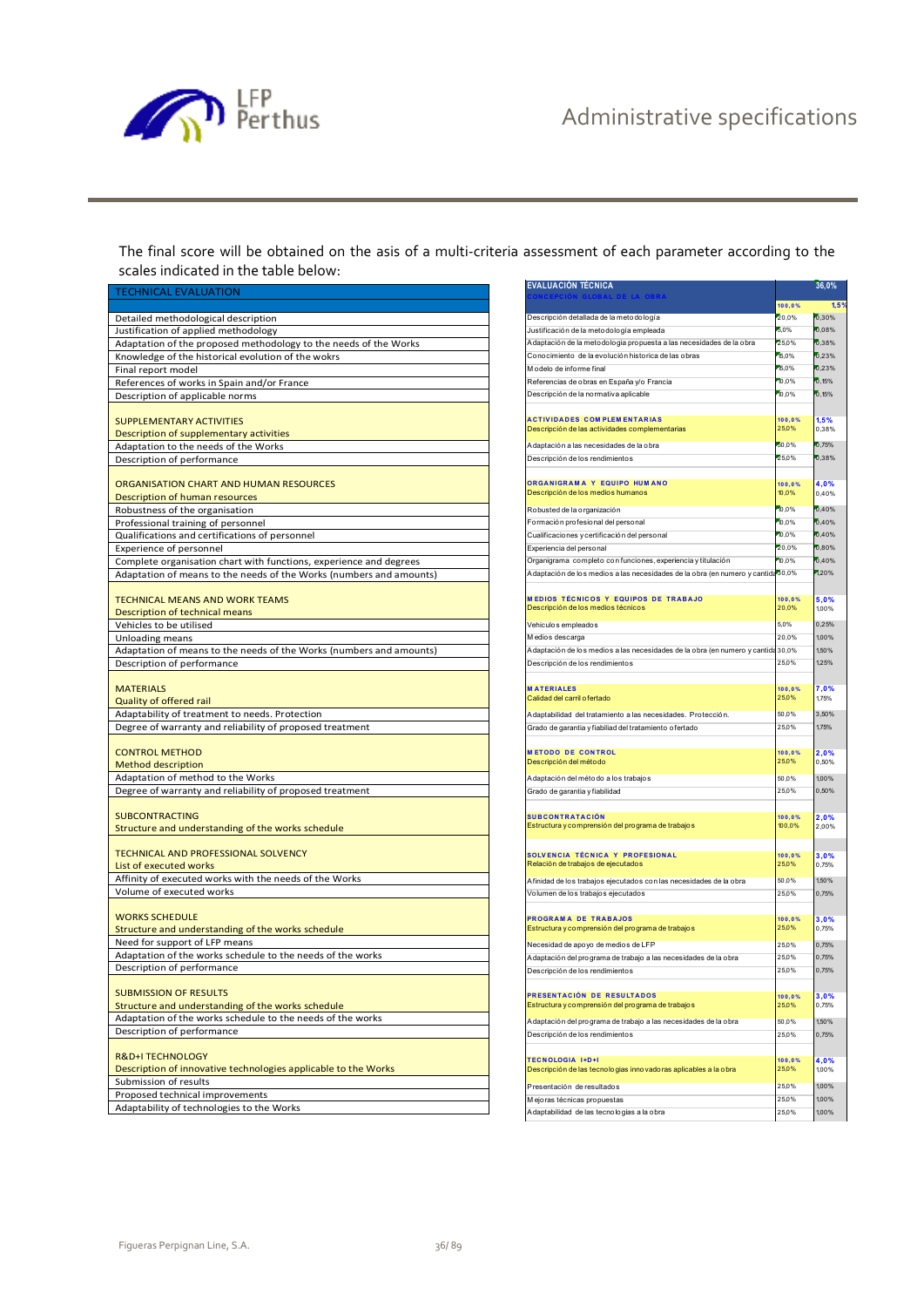

The total score of the criteria that depend on a value judgment of each offer (PCJV) will be obtained adding up the score obtained in each of the sections defined in the previous clause. All the scores will be rounded off to the second decimal place.

#### **11.2.1 MINIMUM SCORE THRESHOLD**

If, in Section 3.3 of the Schedule of Characteristics of this contract, a minimum threshold has been determined to be reached in the scoring of the qualitative criteria that can be evaluated by means of a value judgement, the bids of the bidders that have been admitted at the administrative level will be divided in two intervals:

- Offers with unacceptable quality: those having a quality criteria score below the minimum threshold.
- Offers with sufficient quality: those having a qualitative criteria score equal to or above the minimum threshold.

The application of the minimum score threshold will be carried out, in any case, on the total score of the criteria that depend on a value judgment, after the application of the formula set forth in the previous Clause.

Tenders within the unacceptable quality range will not be taken into consideration for the calculation of abnormally low tenders or for the determination of the best tender so that, if there are no tenders within the other range, the procedure will be declared void due to the lack of tenders having sufficient quality.

In the following, no reference is made to offers in the unacceptable quality range nor to offers definitively qualified as abnormally low which are no longer taken into consideration.

## **11.3 Clause 17. Listing of criteria that can be evaluated by means of formulas**

The price will be evaluated in this section and will be assigned 51 points.

For these purposes, the price is understood to be the amount stated in the economic proposal, excluding VAT.

## **11.4 Clause 18. Assessment of criteria that can be evaluated by means of formulas**

In accordance with the requirements of Article 146.2 of the LCSP, in the minutes corresponding to the Contracting Committee in which the electronic files or envelopes containing the elements of the offer that are assessed by means of the mere application of formulas are opened, it will be stated that, before starting this opening, the final assessment of the criteria that can be assessed by means of a value judgement of each of the offers has already been carried out and has been made available to the members of the Committee.

The price is scored increasingly lower than the contract bid price. A rule of three is applied in relation to the highest of the withdrawals in order to respect the allocation of points in relation to the proportion between the relative withdrawals.

For the evaluation of the economic offers, the following procedure will be followed:

- Bids without decrease on the tender price: 0 points.
- Offer with the lowest cost among those presented: 51 points. If more than one offer coincides in this amount, all the coinciding offers will obtain 51 points.
- For all other offers, the score will be calculated according to the percentage of cost overrun in relation to the lowest offer, according to the following formula: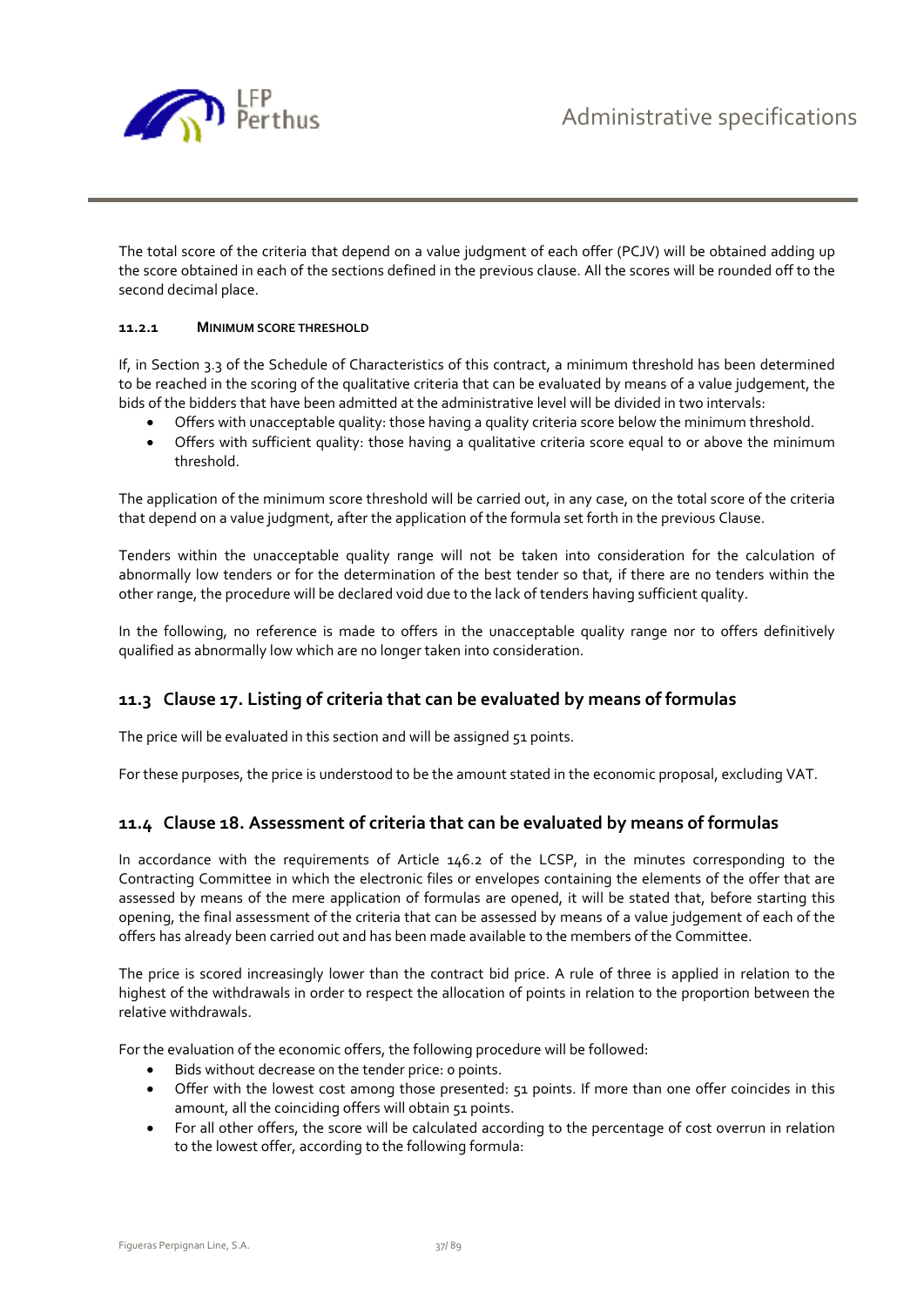

Bid score = 51 x (1- [(Maximum Low Percentage-Percentage Low Bid) / 50]).

When the value of the score of an offer is negative, o points will be awarded. The score of the financial offer shall be rounded off to the second decimal place.

## **11.5 Clause 19. Offers with abnormal or disproportionate values**

Being:

- BO: Decrease in the economic offer (%)
- BM: Low Medium (%), calculated as follows
- BR: Reference withdrawal, calculated as follows (%)

Offers that are presumed to be abnormal due to their low amount will be understood as those whose corresponding BO exceeds the following values:

- a) For a number n of economic offers "to be considered" greater than or equal to five (5): BO > BR + UT Determined according to the following formulas: If BR < 20; UT = 100/BR If BR  $>= 20$  and  $< 30$ ; TU = 100 / (1.5 BR)
	- If  $BR = 30$ ; TU = 100 / (2 BR)
- b) For a number n of economic offers "to be considered" less than five  $(s)$ :
- BO > BM +UT Determined according to the following formulas:
	- If BM < 20; UT = 100/BM If BM  $>= 20$  and  $< 30$ ; TU = 100 / (1.5 BM) If  $BM = 30$ ;  $UT = 100 / (BM)$

Economic offers that are "to be considered" are those that are accepted (administratively, technically and economically), after excluding those that, for these purposes, should not be considered, as prescribed in Art. 86 of the RGLCAP and in this clause.

The calculations of the Low Average (BM) and Reference Low (BR) will be made as follows:

- Of $j =$  Amount of the generic offer "to be considered" j (included in all the above n "to be considered" offers) and
- PB = Basic Tendering Budget, as shown in the corresponding section of the Tender Specifications Table (VAT not included).

For any number, n, of offers, the following will be obtained:

$$
BOj = 100 \left(1 - \frac{Of_j}{PB}\right) y
$$
  

$$
BM = \frac{1}{n} \sum_{j=1}^{j=n} BOj
$$

In addition, for n <sup>≥5,</sup> the following will be obtained: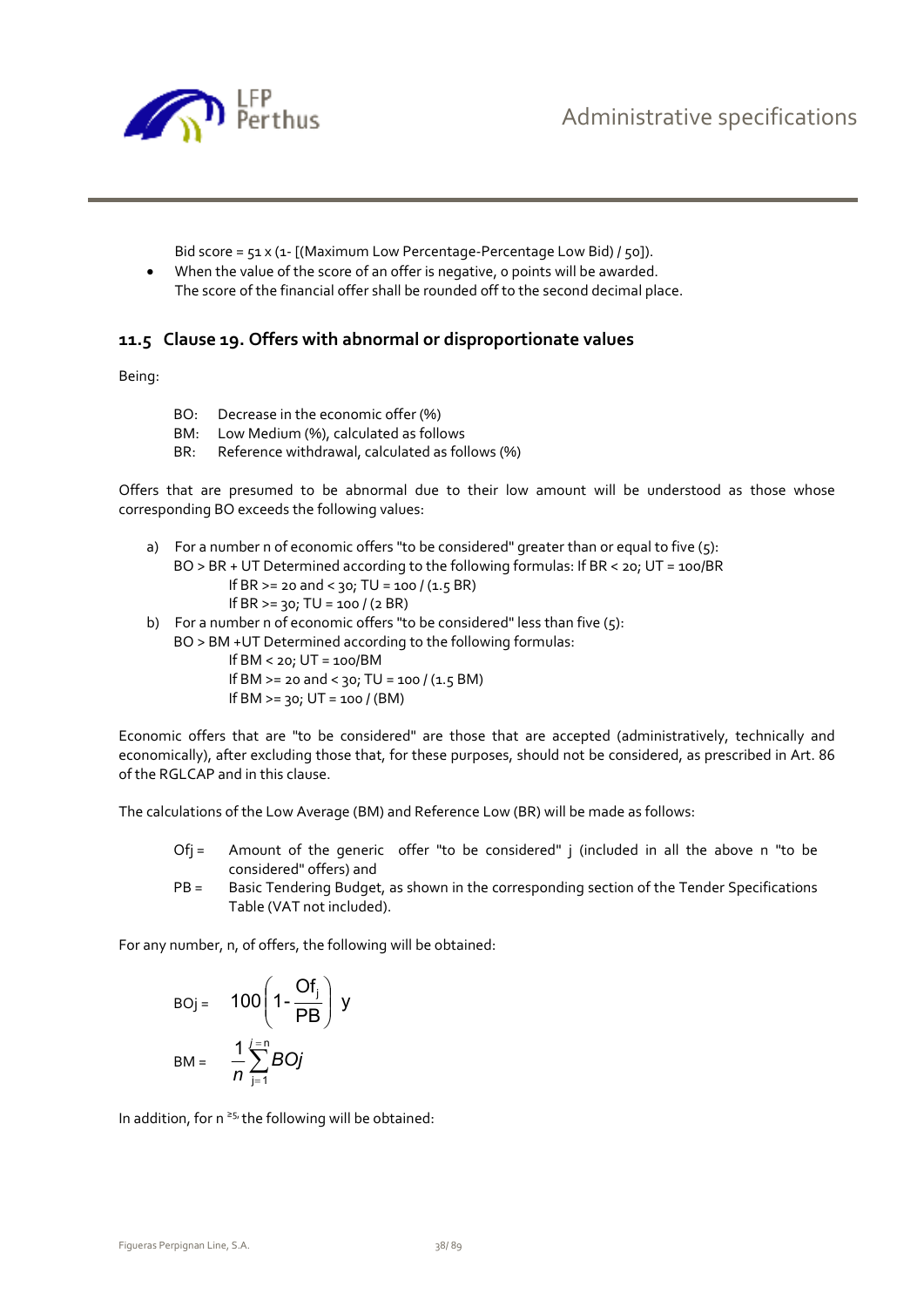

$$
\sigma = \left(\frac{\sum_{j=1}^{j=n} (BO_j)^2 - n (BM)^2}{n}\right)^{1/2}
$$

Among the mentioned n economic offers "to be considered", those n' offers will be chosen, such that, to any of them, of amount expressed generically as Ofh, a value oh

$$
\[BO_h = 100 \left(1 - \frac{Of_h}{PB}\right)\]_{\text{The condition is met:}}
$$

$$
|BO_h - BM| \le \frac{1}{\sigma}.
$$

And counting only on these n' offers, the BR value, called "Reference Withdrawal", will be calculated as follows:

$$
BR = \frac{\sum_{h=1}^{h=n'} BO_h}{n'}
$$

This BR value will serve, when  $n^2$ 5, to determine the limits of the presumption of abnormality and the complementary guarantees mentioned above.

If an economic offer is presumed to be abnormal due to its low amount in relation to the service, the Contracting Committee will gather the necessary information to determine whether the offer is in fact abnormally low in relation to the service and must therefore be rejected, or if, on the contrary, the offer is not abnormally low and must therefore be taken into consideration when awarding the contract.

To this end, the Contracting Committee will request from the bidder, by means of a communication made to the e-mail address provided, the details it considers appropriate regarding the composition of the aforementioned economic offer and its justifications. LFP, S.A. will establish the deadline for the bidder to present its justifications. This period shall not exceed five (5) working days and shall be counted from the day following the dispatch of the communication to the e-mail address provided by the bidder. The bidder must provide the justifications that he considers appropriate in writing and electronically by providing the corresponding files to the State Contracts Platform, https://bit.ly/3hJntlu.

If after this period the Contracting Committee has not received these justifications, it will consider that the proposal cannot be fulfilled and, therefore, the company that made it will be excluded from the selection procedure.

If, on the other hand, the aforementioned justifications are received within the deadline, the Contracting Committee, after receiving the reports it deems appropriate and the technical advice of the corresponding service, will decide either to accept the offer, relying on it for all purposes to resolve what is appropriate in relation to the awarding of the contract, or to reject the offer. The aforementioned possible rejection will in no case have an effect on the calculations already made of the value of the low average.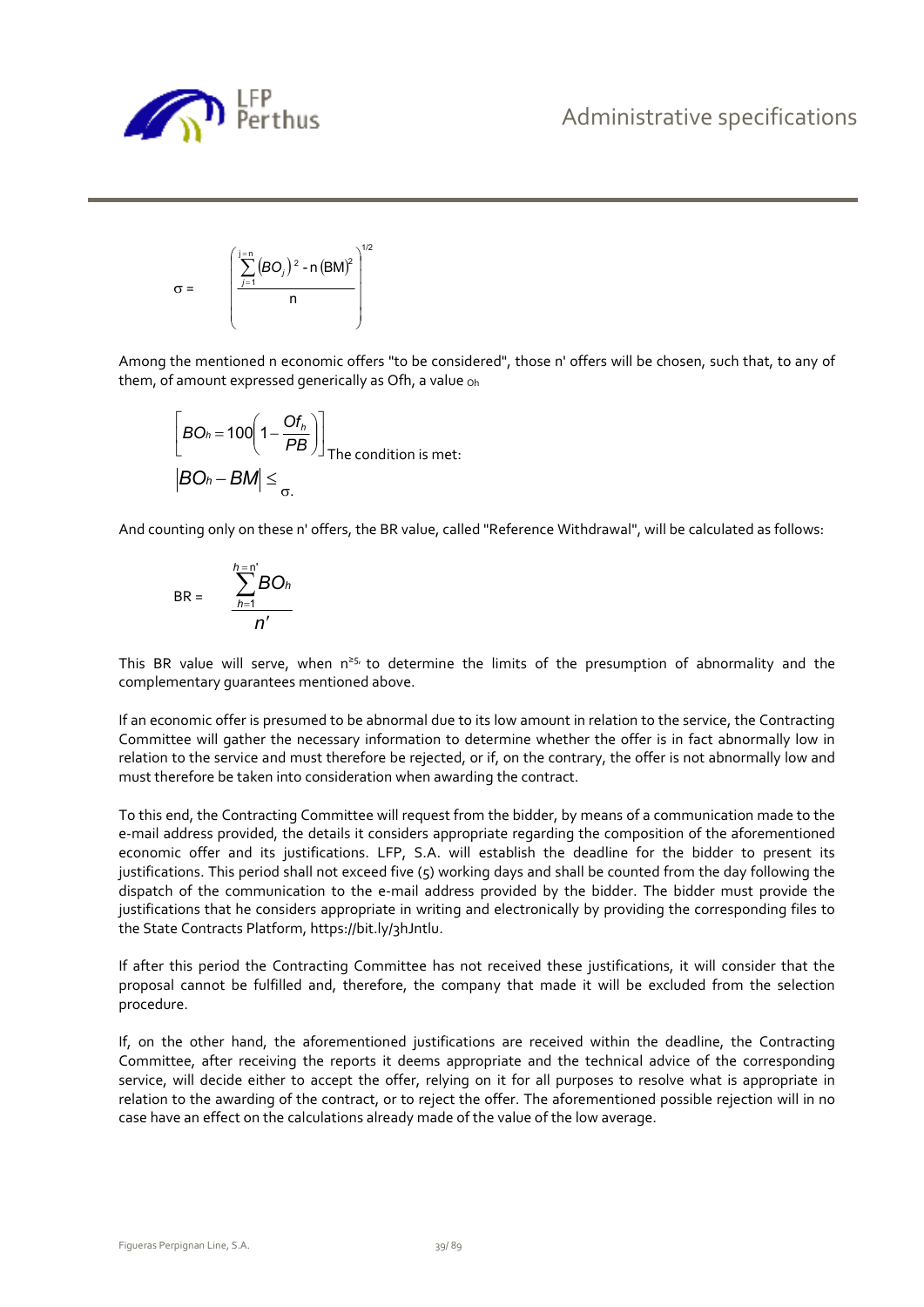

Once the justifications have been analysed, the economic offers of all the bidders whose offers have been accepted (whether or not they were initially presumed to be abnormal due to their low amount) will be evaluated.

When companies belonging to the same group present different proposals to compete individually or in a joint venture for the award of a contract, it will be considered, for the purposes of establishing the Low Medium (LM) and the Low Reference (BR), the lowest of the offers presented by the companies belonging to the same group, regardless of whether they have presented such proposals individually or in a joint venture with other companies, whether or not they belong to the same business group, with the effects derived from the established procedure being applied with respect to the other offers made by the companies of the group.

## **11.6 Clause 20. Overall assessment of tenders**

The overall assessment of the tenders will be calculated according to the following procedure:

- 1. EVALUABLE CRITERIA THROUGH A VALUE JUDGMENT (VJC): The maximum score will be 49 points.
- 2. QUANTIFIED CRITERIA THROUGH FORMULAS (PCCF): The maximum score will be 51 points.

The sum of the PCJV and PCCF values must always equal 100 (PCJV + PCCF = 100).

The overall score (PG) for any given Proposal will be as follows: PG = PCJV + PCCF

Given that the score of the criteria that can be quantified by means of formulas is in any case equal to or higher than the score of the criteria that can be evaluated by means of value judgement, the constitution of the committee of experts regulated in article 146.2.a) of the LCS will not be necessary.

#### **Classification of bids**

The Contracting Committee shall classify the submitted proposals which have not been declared disproportionate or abnormal in accordance with the previous clause, in decreasing order on the basis of the criteria described in the previous clauses, and shall submit the corresponding proposal to the contracting body.

Once the Bureau's proposal has been accepted by the contracting body, the corresponding services will require the bidder who presented the best offer to submit through the LFP, S.A. Bidder's Portal the following documentation justifying the circumstances referred to in section 1 of Article 140 of the LCSP, if not been previously provided, within a period of ten (10) working days, counting from the day after the one in which the request was received:

- **1. Documents certifying the capacity to act**
- 1.1. Individual employers, copy of the DNI (ID card) (Article 21 RGLCAP).
- 1.2. The remaining entrepreneurs: (Article 84 LCSP)
	- o Entrepreneurs who are legal entities shall submit the deed or document of incorporation, the articles of association or the incorporation deed in which the rules governing their activity are set out, duly registered, if applicable, in the corresponding public register, according to the type of legal entity in question.
	- o Non-Spanish entrepreneurs who are nationals of Member States of the European Union or of States that have signed the European Economic Area Agreement will present the document that proves their registration in the register in accordance with the legislation of the State in which they are established, or will present a sworn statement or certificate, under the terms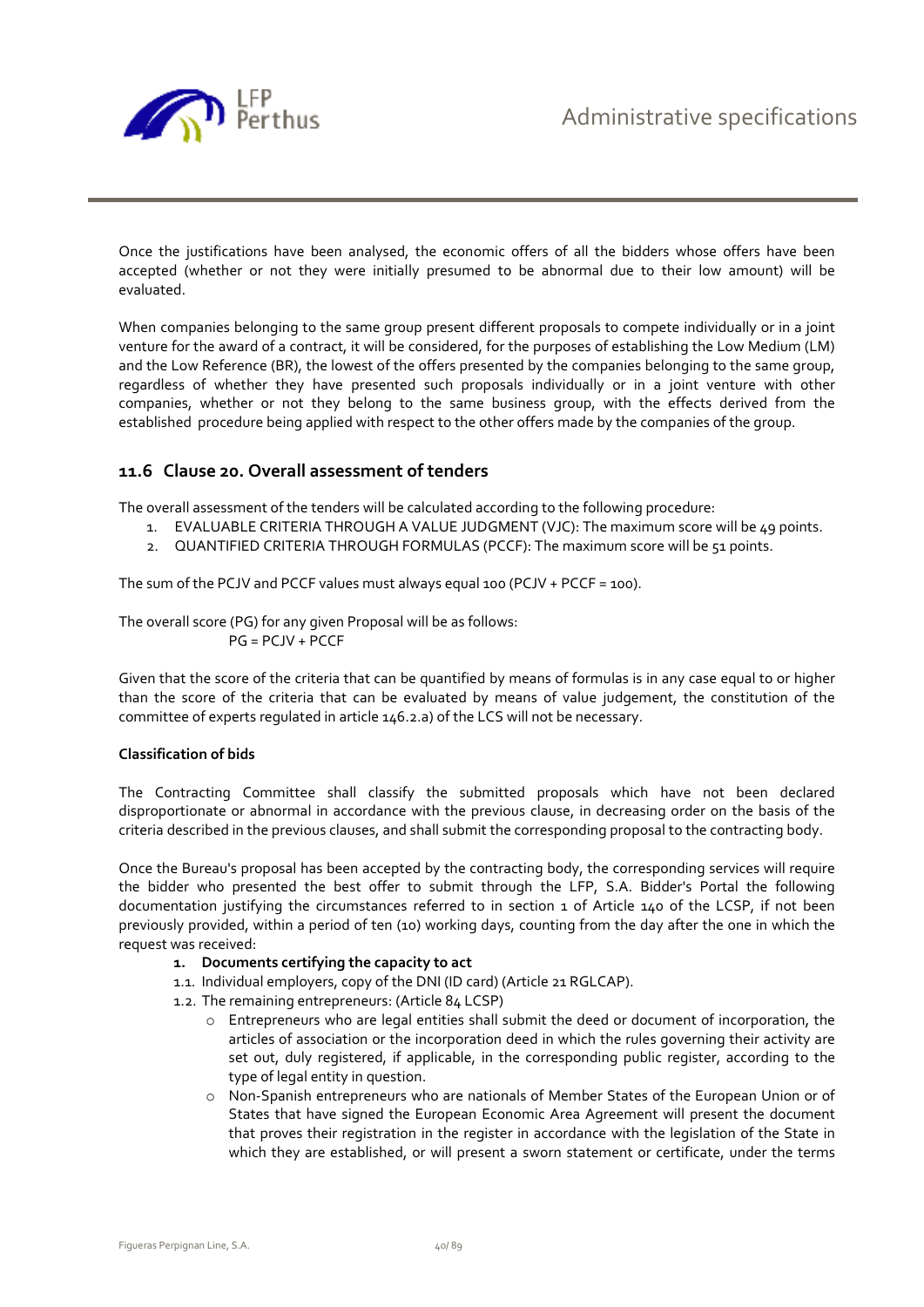

that will be established by regulation, in accordance with the Community implementing provisions.

o Other foreign employers must submit a report from the Permanent Diplomatic Mission of Spain in the corresponding State or from the Consular Office in the territory of which the company address is located.

#### **2. Documents certifying the representation**

Those who appear or sign proposals on behalf of another will present a sufficient power of attorney for this purpose and a authenticated and notarized photocopy of the national identity document or of the person who, where appropriate, replaces it as per regulation (Article 140.1 a) LCSP). The power of attorney must be registered in the Register of Companies in those cases where it is required by the Regulations of the Register of Companies.

Powers of attorney and their revocations, granted by administrators or attorneys-in-fact of commercial companies or by limited liability entrepreneurs may also be conferred in an electronic document, provided that the document of power of attorney is signed with the recognized electronic signature of the principal. This document may be sent directly by electronic means to the corresponding Registry.

#### **3. Documentation accrediting the classification or solvency and commitment to the allocation of resources**

3.1. In the event that the successful bidder has chosen to prove solvency by means of classification, the documentary accreditation of this requirement will be carried out by submitting an electronic certificate issued by the Official Register of Classified Companies of the Ministry of Finance and Public Function or notarial testimony thereof, and must include the groups, subgroups and categories specified in section ll.3.1) of the prospectus.

This certificate shall be accompanied by a responsible formal statement that the circumstances expressed in the certificate have not changed.

3.2. In the event that the successful bidder has chosen to prove solvency according to the criteria established in sections  $2, 3.5$  of the prospectus, it must submit the supporting documentation described in said section.

Together with the presentation, if applicable, of the annual accounts, forms EF-1, with a summary of these data, EF-2, on own resources linked to net worth and EF-3, on financial independence, will also be submitted according to the models in Annex No. 3.

- 3.3. When the bidder, in order to justify its solvency, has based it on solvency of means of other entities (article 75 of the LCSP), it must provide the following documents:
	- o Those that prove the solvency that the bidder possesses and the part of solvency that integrates with external means, referring to each of the criteria of solvency required in the specifications.
	- $\circ$  A responsible formal declaration that the companies with which it integrates its capacity, in which they declare that they are not prohibited from contracting, together with the certificate that they are up to date with their tax and social security obligations.
	- $\circ$  The commitment to make available to the successful bidder the necessary solvency and means during the execution of the contract, being jointly liable for the execution of the contract when so required in this Folder. Before the formalisation of the contract, this document must be raised to a public deed
- 3.4. Documentation evidencing that it has the means to which it has committed, in accordance with the requirements in section 2.3.3 of this Folder and, where appropriate, in the Specific Technical Specifications (Article 76.2 LCSP).
- **4. Documentation proving compliance with tax and social security obligations**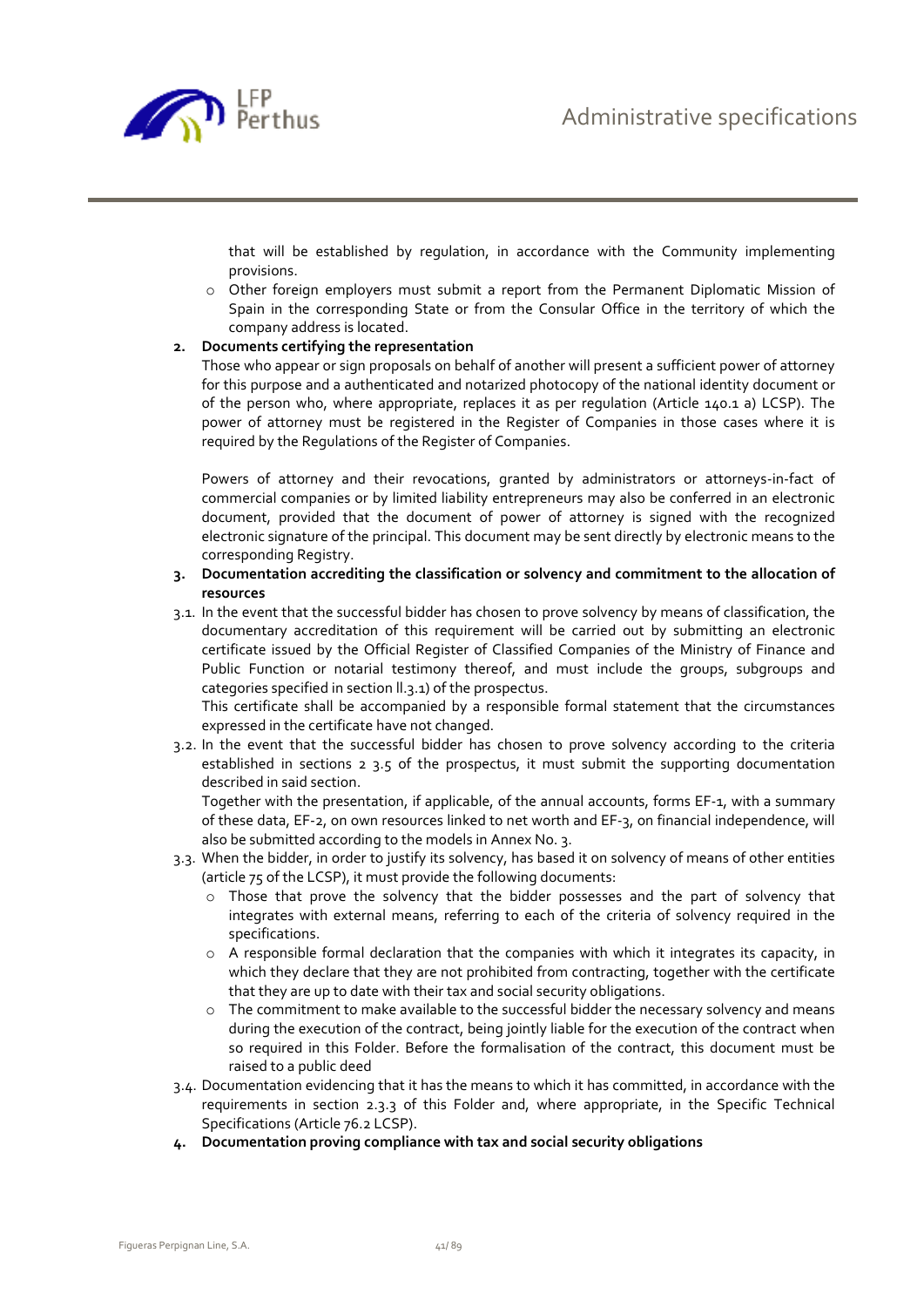

4.1. Positive certificate of being up to date with their tax obligations for the purposes of contracting with the Public Sector, in accordance with the provisions of Article 150 of the LCSP and Article 13 of the RCAP.

This certificate may be presented by the bidder or authorise the contracting authority to obtain it directly.

In order to prove compliance with the obligations concerning payment of taxes by foreign Community or non-Community bidders that are not obliged to pay taxes in Spain, in accordance with the provisions of Article 60 of Directive 2°14/24/UE of the European Parliament and of the Council of 26 February 2014, a certificate must be provided, translated into Spanish, from the authority of the Member State in which it has its tax headquarters regarding compliance with its tax obligations. If this is not possible, said certificate will be replaced by a declaration by the bidder responsible for the aforementioned tax situation, also translated into Spanish.

4.2. Proof of compliance with the tax obligations relating to the tax on economic activities (IAE) will be provided by submitting:

The registration referring to the current financial year or last receipt of payment and formal statement of not having cancelled the tax registration.

However, if the bidder is exempt from paying the tax, he must present: the registration for the tax, a formal statement of not having cancelled the registration for the tax and a formal statement of exemption from payment.

If the bidder is exempt from registration for the tax, only a formal statement on exemption from registration must be submitted.

4.3. Positive certificate that no claims are pending for debts due to the Social Security, for the purposes of the provisions of Article 71.1.d) of the LCSP.

This certificate may be submitted by the bidder or authorising the contracting authority to obtain it directly.

In order to prove compliance with the obligations relating to the payment of social security contributions by foreign Community or non-Community bidders, who are not obliged to pay tax in Spain, in accordance with the provisions of Article 60 of Directive  $2^014/24/\overline{UB}$  of the European Parliament and of the Council of 26 February 2014, a certificate must be provided, translated into Spanish, from the authority of the Member State in which it has its tax headquarters, regarding compliance with its social security obligations. If this is not possible, this certificate will be replaced by a formal statement of the bidder concerning the aforementioned situation with regard to social security, also translated into Spanish.

**5. Protection of the definitive guarantee** and, where applicable, the additional guarantee required in the Schedule of Characteristics (section 2.5). The constitution of these guarantees can be carried out by electronic, computer or telematic means.

#### **6. Special Business enablement**

When in section 2.3.4 of the Schedule of Characteristics the business qualification required to carry out the service has been specified, the bidder must provide the document proving that he is in possession of this qualification.

If the requirement for the documentation indicated in the previous sections (1 to 6) is not suitably completed within the indicated period, it will be understood that the bidder has withdrawn its offer, and the amount of 3% of the base bidding budget, excluding VAT, will be required as penalty, to be be made effective in the first place against the provisional guarantee, if provided, the other effects included in Article 150.2 of the LCSP also being applicable to this supposition.

In the case indicated in the previous paragraph, the same documentation will be requested from the following bidder, in the order in which the bids have been classified.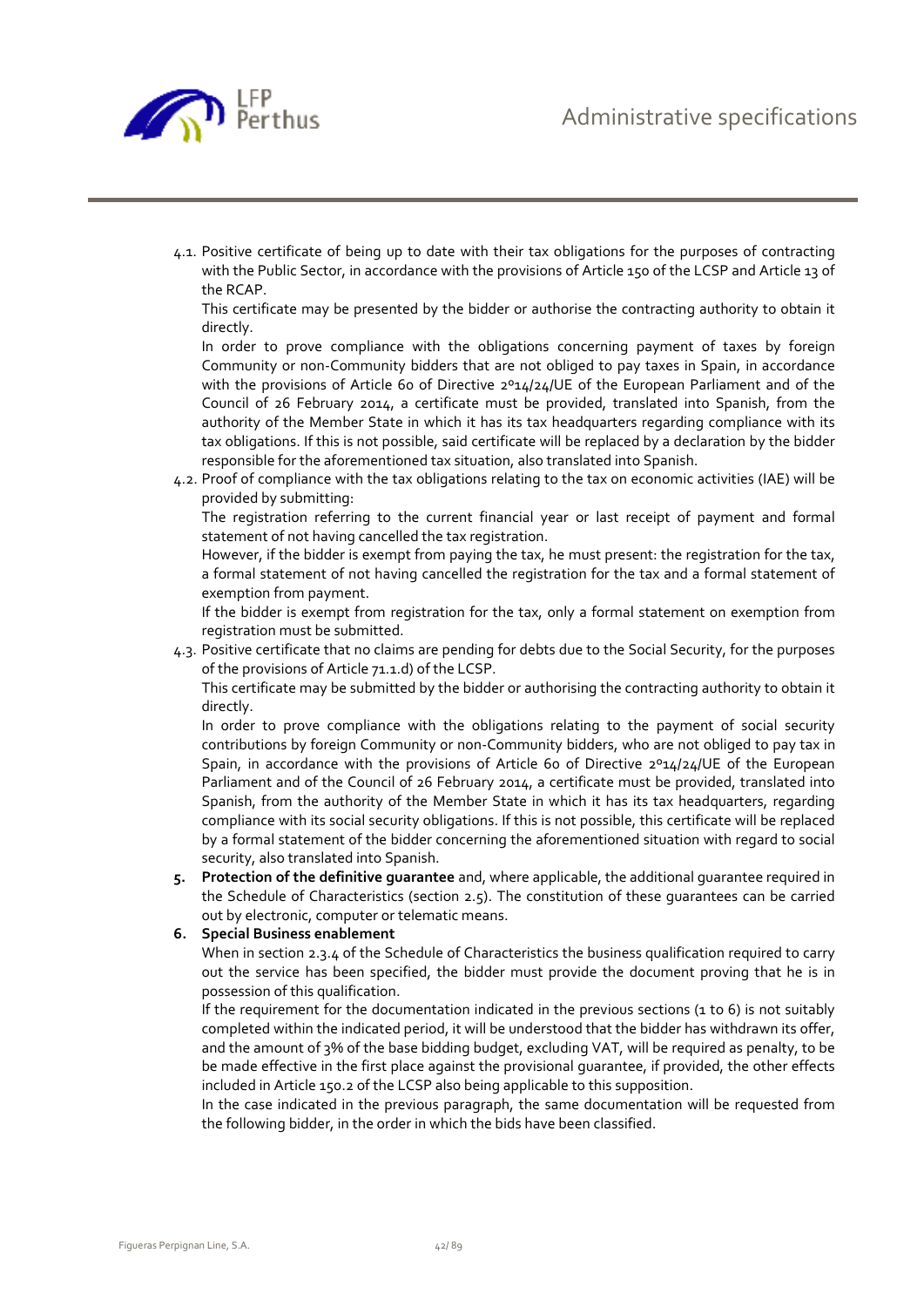

In the case of equality between two or more bidders, from the point of view of the award criteria that serve as a basis for the award, the proposal filed by the company that, at the time of proving its technical solvency, has a higher percentage of permanent workers with disabilities in its workforce will be preferred. (Article 147.1 LCSP).

## **11.7 Clause 21. Award, notification, formalisation and guarantees**

LFP, S.A. may decide not to award or conclude the contract or to withdraw from the procedure before the formalisation of the contract, in both cases compensating the bidders for the costs incurred, in accordance with the general principles governing the Entity's liability. The Entity may not declare a tender procedure void when there is a bid or proposal that is admissible in accordance with the criteria appearing in this Folder.

#### **11.7.1 AWARD**

Once the required documentation has been presented and after the mandatory reports have been issued, the Contracting Committee will submit the proposal for the awarding of the contract to the Contracting Body, and this will be agreed, within five (5) working days following the receipt of the documentation, in a reasoned resolution that will be notified to the bidders and published in the contracting profile of LFP, S.A.

The award of the contract will be made within the two-month period regulated in Article 158.2 of the LCSP, unless a special, longer or shorter period has been established in Section 3.4 of the Schedule of Characteristics.

The periods indicated in the previous section will be extended by fifteen working days when it is necessary to follow the procedures described in Article 149.4 of the LCSP. If the awarding does not take place within the indicated periods, the bidders will have the right to withdraw their proposal.

#### **11.7.2 NOTIFICATION**

The award must be justified, the candidates or bidders will be notified simultaneously with publication in the profile of the contracting party, in accordance with Article 151.1 of the LCSP.

The communication to candidates or bidders, in accordance with the above-mentioned article, shall include the following information:

- Identification of the contracting file with indication where applicable of the dates of publication of the tender announcement in the BOE, the profile of the contracting party and the OJEU, where applicable.
- Name of the successful bidder.
- In relation to unsuccessful candidates, the summary of the reasons for the rejection of their tender.
- With regard to the bidders excluded from the award procedure, the reasons why their tender was not accepted, and a breakdown of the assessments assigned to the various bidders, including the successful bidder.
- In any case, the characteristics and advantages of the successful bidder's proposal determine whether the latter's bid was selected in preference to those submitted by the other bidders whose bids were accepted; and, where appropriate, the course of the negotiations or dialogue with the bidders.

#### **11.7.3 FORMALISATION**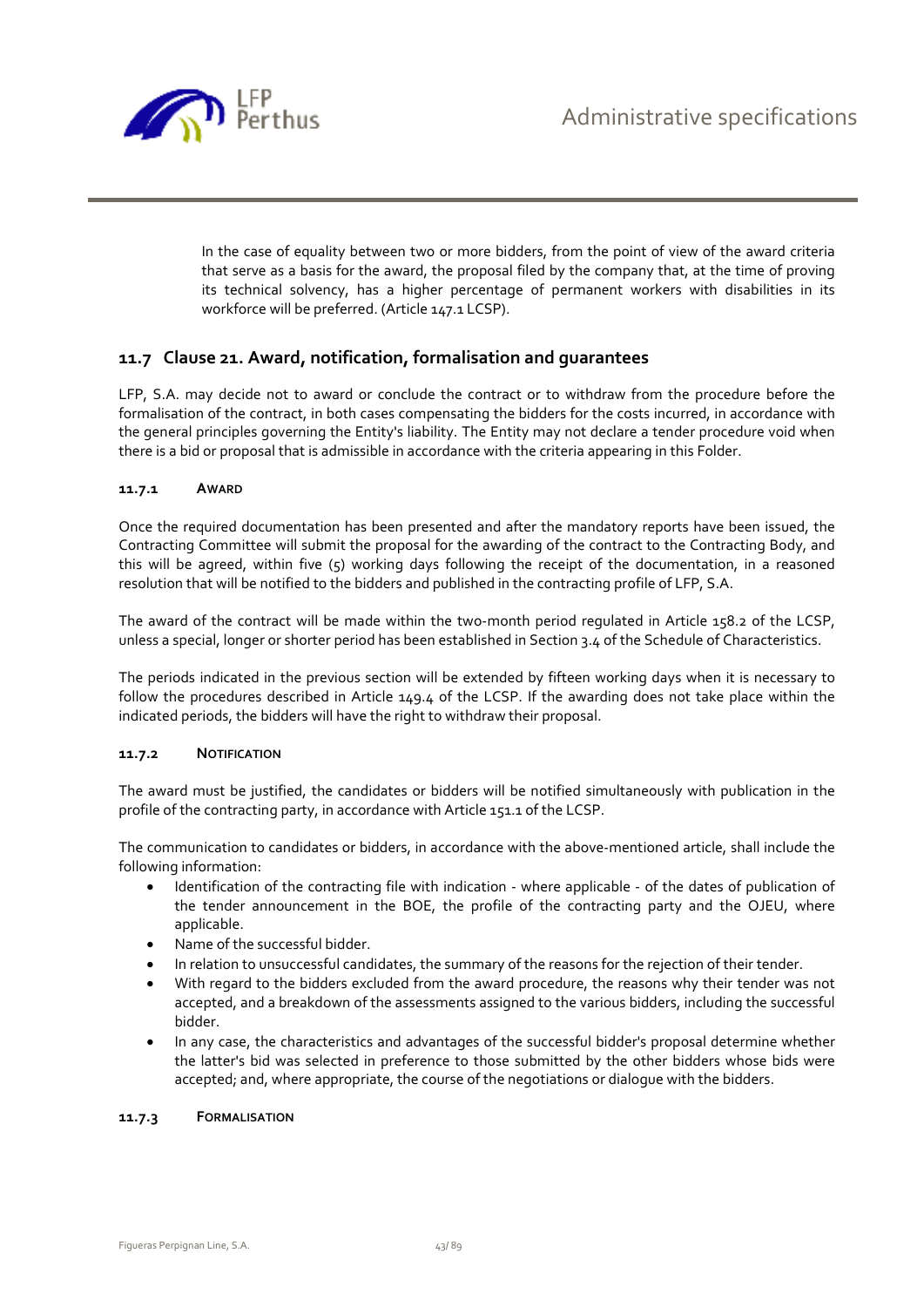

The contract awarded will be formalised in an administrative document under the terms established in Article 153 of the LCSP; however, the successful bidder may request that the contract be raised to a public deed, at his own expense.

If the contract is subject to special appeal in contracting matters, its formalisation may not take place before fifteen working days have passed since LFP, S.A. sent notification of the award to the bidders. In this case, once this period has elapsed LFP, S.A. will require the successful bidder to formalise the contract within a period of no more than five days from the day following that in which the request was received.

If the contract is not subject to special procurement appeals, the contract will be formalised within fifteen working days of the date on which notification of the award is received.

In any case, for the formalisation of the contract, the successful bidder must produce the following documentation:

- Deed of incorporation of a joint venture including the appointment of a single representative and the participation corresponding to each of the companies (Article 60 of the LCSP), provided that the successful bidder has tendered with the commitment to set it up.
- Where the bidder, in order to justify its classification, has submitted the commitment to subcontract referred to in clause 2.3.2) of the Schedule of Characteristics of this Folder, the public deed formalising that commitment. Classification shall not be considered justified where the deed contains stipulations which imply that, if the contract were awarded to the bidder, he would not actually have the necessary means to perform the contract.
- Proof of income from advertising costs for the tender notice.

When, for reasons attributable to the successful bidder, the contract has not been formalised within the indicated period, the amount of three percent of the base bidding budget, excluding VAT, will be required as a penalty, which will be made effective first against the definitive guarantee if provided, with the other effects contained in Article 153.4 of the LCSP also being applicable to this supposition.

#### **11.7.4 GUARANTEES**

#### **1. Provisional Guarantee**

Where a provisional security is required, the file must include an explanation of the reasons why it is considered appropriate to require it for that particular contract.

The amount of the provisional guarantee, if required, will be as indicated in section 2.5 of the Specifications Document, and may not be more than 3 percent of the basic budget for the work, excluding VAT.

The provisional guarantee will be constituted in one of the forms established in paragraphs a) and b) of Article 106.3 of the LCSP, complemented by Articles 55 to 58 and 61 of the RGLCAP.

The provisional guarantee will be responsible for the maintenance of the proposals presented by the bidders until the award of the contract and for the fulfilment, by the bidder whose proposal has been selected for the award, of the obligations set forth in Art. 150.2 of the LCSP.

In the case of joint ventures, the provisional guarantee may be provided by one or more of the participating enterprises, provided that together they reach the amount required in Section 2.5.1 of the Schedule of Characteristics and jointly all the members guarantee the joint venture.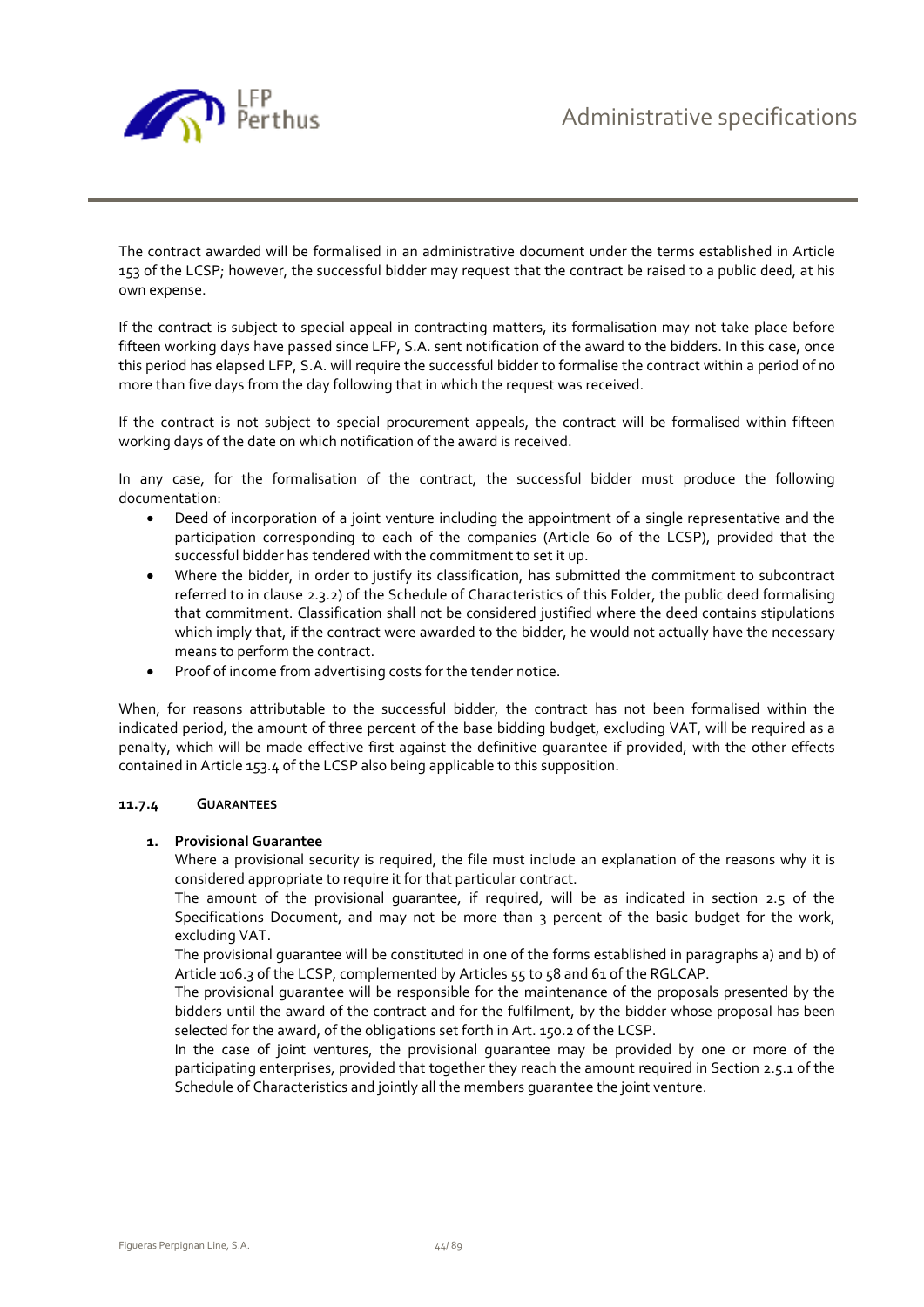

 The provisional guarantee will be automatically terminated and returned to the bidders immediately after the contract is awarded. In any case, the guarantee will be retained from the successful bidder until the definitive guarantee is constituted, and will be seized from companies that unjustifiably withdraw their proposal before the awarding of the contract (Art. 106.4 of the LCSP).

The successful bidder may either apply the amount of the provisional security to the definitive one or proceed to the re-creation of the latter, in which case the provisional security shall be cancelled at the same time as the definitive one.

#### **2. Definitive Guarantee**

In accordance with Art. 107 and following of the LCSP, the bidder whose proposal has been selected for the award is obliged to constitute the definitive guarantee as specified in Art. 108 of the LCSP, and Articles 55 to 58 and 61 of the RGLCAP, within a period of ten working days, counting from the day after receipt of the request for submission, for the amount indicated in Section 2.5.2 of the Schedule of Characteristics.

The execution, return and cancellation of the definitive guarantee will be regulated, respectively, by the provisions of Articles 109 to 111 of the LCSP, and Articles 63 and 65 of the RGLCAP.

In the event of the total or partial redemption or replacement of the securities constituting the guarantee, the successful bidder is obliged to replace them in the amount necessary so that the amount of said guarantee is not reduced for this reason. This replacement must be documented.

When the price of the contract changes due to contract modifications, the guarantee will be readjusted within fifteen calendar days, counting from the date on which the modification agreement is notified to the employer, so that it is in due proportion to the price of the contract after the modification.

#### **3. Complementary Guarantee**

For the establishment, or not, of a complementary quarantee, according to Article 107.2 of the LCSP, the provisions of section 2.5.3 of the Schedule of Characteristics of this Folder will apply.

#### **11.7.5 DOCUMENTATION TO BE SUBMITTED AT THE BEGINNING OF THE SERVICE**

As stipulated in these clauses, the contractor must submit the following documentation to the person responsible for the contract, which, in the event that no specific period is established, must be delivered **within one month from the day following the formalisation of the contract**:

- a) In the event that it is necessary at the beginning of the service, the documentation established in clause 5 (Confidentiality and Data Protection).
- b) In the event that it is necessary at the beginning of the service, the documentation established in clause 6 (Information Security).
- c) Formal statement of being in possession of the insurance policies that are required in this file with express indication of the Insurance Company and policy number, as well as express statement, under its responsibility, that the insurance policy fulfils all the requirements stipulated in the specifications, and that it will remain in force during the time specified in the specifications. This declaration should be accompanied by a certificate issued by the insurer, which states the amounts and risks insured and the expiry date of the insurance policy.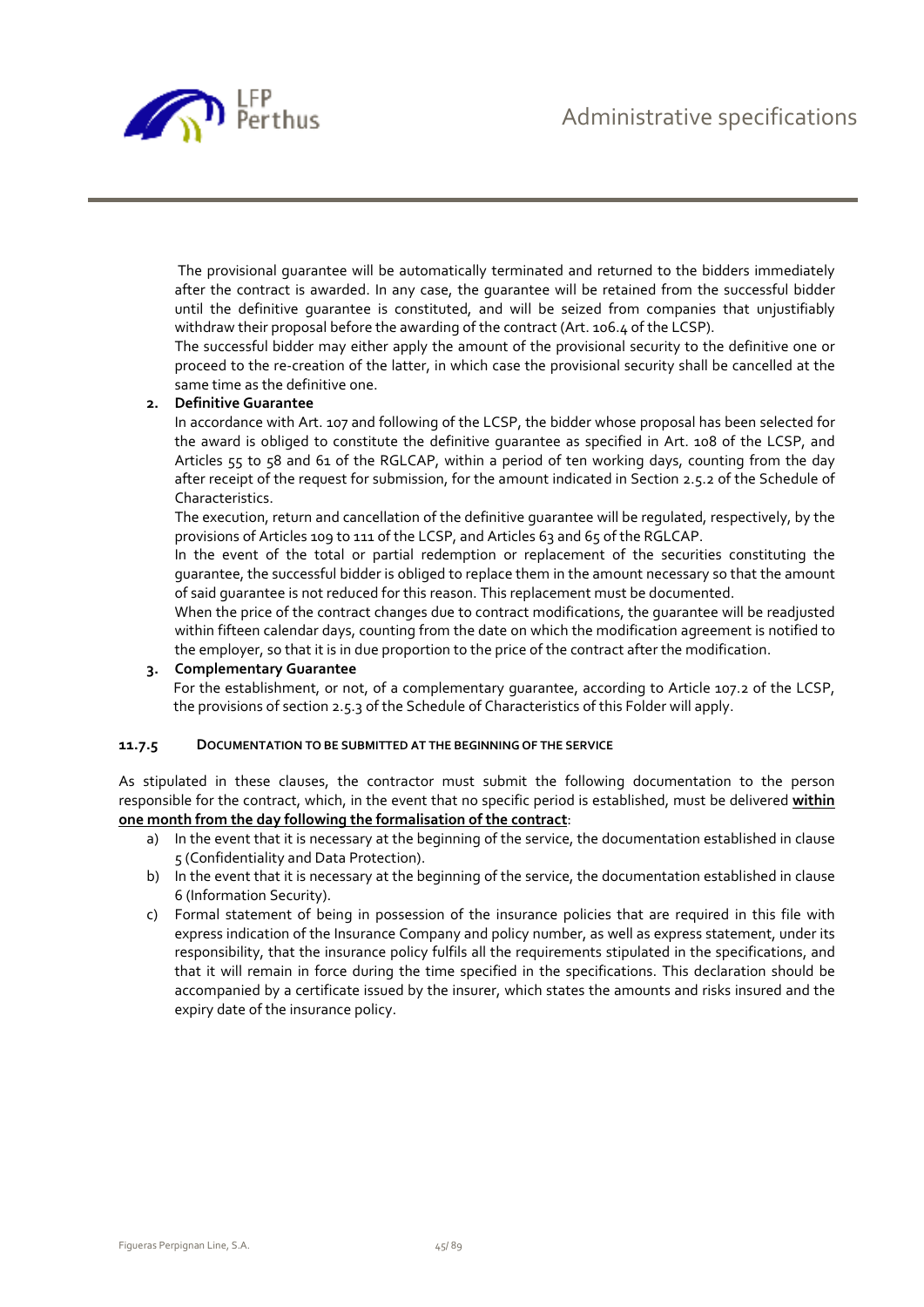

# **CHAPTER III. EFFECTS OF THE CONTRACT**

# **12 EFFECTS OF THE CONTRACT**

## **12.1 Clause 22. Contract Manager**

The contracting body of LFP, S.A. must appoint a Contract Manager who will be responsible for supervising the execution of the contract and adopting the necessary decisions and instructions in order to ensure the correct performance of the agreed service, within the scope of the powers attributed to him.

The Contractor's Works Delegate must be the technician who appears on the nominal list offered by the bidder or who is authorised by the Contracting Body, in the case of substitution, with accredited experience in works of a similar nature to those which are the object of this contract.

The Contractor undertakes to authorise his representative(s) and/or proxy(ies) to communicate with the Contracting Entity, by means of a digital signature in those procedures, communications, etc., that the latter may determine. Likewise, the Contractor undertakes to ensure that the authorisation to act by means of a digital signature meets the technical and technological requirements, etc., that the former communicates to it in order to guarantee the corresponding compatibility with its requirements.

## **12.2 Clause 23. Checking the layout**

The record of verification of the layout shall be drawn up within one month of the date of formalisation of the contract

(article 237 of the LCSP and clauses 24, 25, and 26 of the General Specifications).

# **12.3 Clause 24. Occupational Health and Safety Plan**

Within twenty-one calendar days from the notification of the award and after carrying out the prior joint visit in accordance with point 9 of the Technical Specifications, the contractor shall submit the Occupational Health and Safety Plan to LFP, S.A. The Health and Safety Coordinator or, in his absence, the Person Responsible for the Prevention of Occupational Risks, will inform within seven calendar days about the origin of its approval and, if not, will indicate the points to be corrected, for which a period will be assigned according to the importance of the corrections, never exceeding seven calendar days.

In any case, the maximum period for the approval of the Health and Safety at Work Plan will be one month from the signing of the contract. If it is not possible to begin the work when authorisation is received to start it because the contractor does not comply with the deadlines indicated in the previous paragraph, no extension of the deadline may be requested for this reason. When this is stipulated in Section IV.5 of the Schedule of Characteristics, such non-fulfilment shall give rise to the imposition of a daily penalty of 0.60 Euros for every 1,000 Euros of the contract price.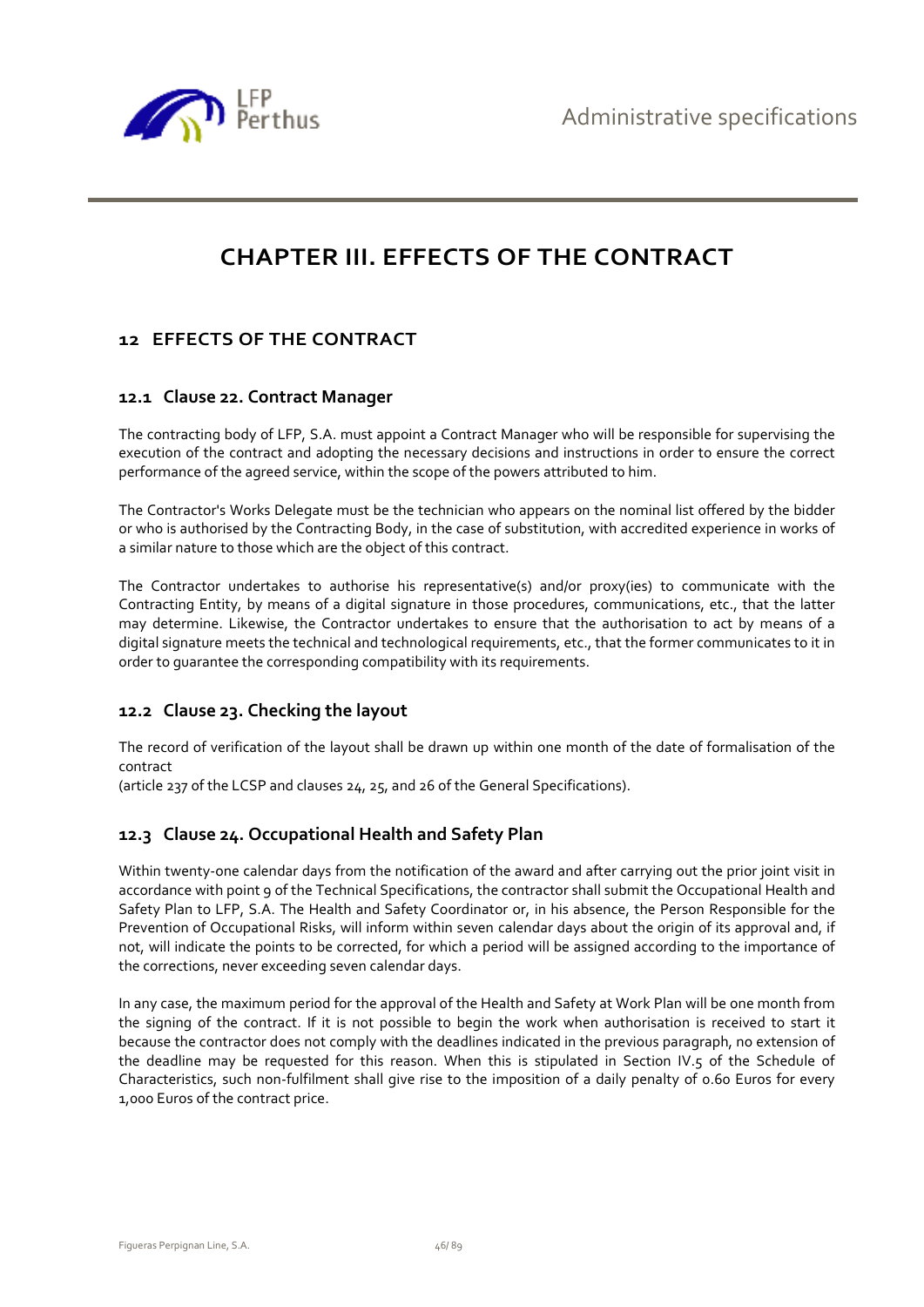

## **12.4 Clause 25. Deadlines**

The successful bidder is obliged to comply with the total period set for the completion of the contract and the partial periods, if any, indicated for its execution.

All these deadlines will start from the day following the signing of the document verifying the layout.

Under the terms provided for in Art 144 of the RGLCAP, and in accordance with the provisions of Clause 27 of the General Administrative Specifications, the contractor will present a DETAILED WORK PROGRAMME that develops the one submitted by the Bidder in the proposal accepted by LFP, S.A. This work programme CANNOT MODIFY any of the contractual conditions (except the readjustment of annuities in the event of differences with the actual conditions established in the award) and, therefore, will coincide with the total period, critical path and partial periods offered, which in no case may exceed the maximums considered in Annex 3 of this Folder.

The programme, once approved by LFP, S.A. will be incorporated into the CONTRACT.

The Contracting Body shall decide, in accordance with Article 144 of the aforementioned RGLCAP, on the Work Programme submitted.

## **12.5 Clause 26. Payment Scheme**

The provisions of Articles 198 and 199 of the LCSP and concordant articles of the RGLCAP shall apply.

On the basis of the system of units and unit prices, the contractor will have the right to charge for the work actually carried out, in the terms established in this Folder, in the Technical Specifications, the LCSP and the RGLCAP, as well as in any other legal provisions that may be applicable.

The amount of the works actually executed will be credited monthly, for which LFP, S.A. through the Contract Manager, will approve monthly CERTIFICATIONS that will include the work actually executed during said period of time.

LFP, S.A. shall have the power to withhold from the payments due to the contractor the amount necessary to guarantee the collection of the debts they have with the Entity, in accordance with the corresponding internal procedure.

The CONTRACTOR may carry out the work more quickly than is necessary to execute the work within the contractual term or terms, unless, in the opinion of the Management of the work, there are reasons to consider it inconvenient. However, it shall not have the right to receive in each year, whatever the amount of what has been executed or of the approved certifications, a greater amount than that allocated for the corresponding year.

#### **12.6 Clause 27. Price Review**

If the price review proceeds according to the Schedule of Characteristics, the legal regime of the price review will be as established in articles 103 to 105 of the LCSP, as well as articles 104 to 106 of the RGLCAP. The formula indicated in Section 4.2 of the Schedule of Characteristics will be applied.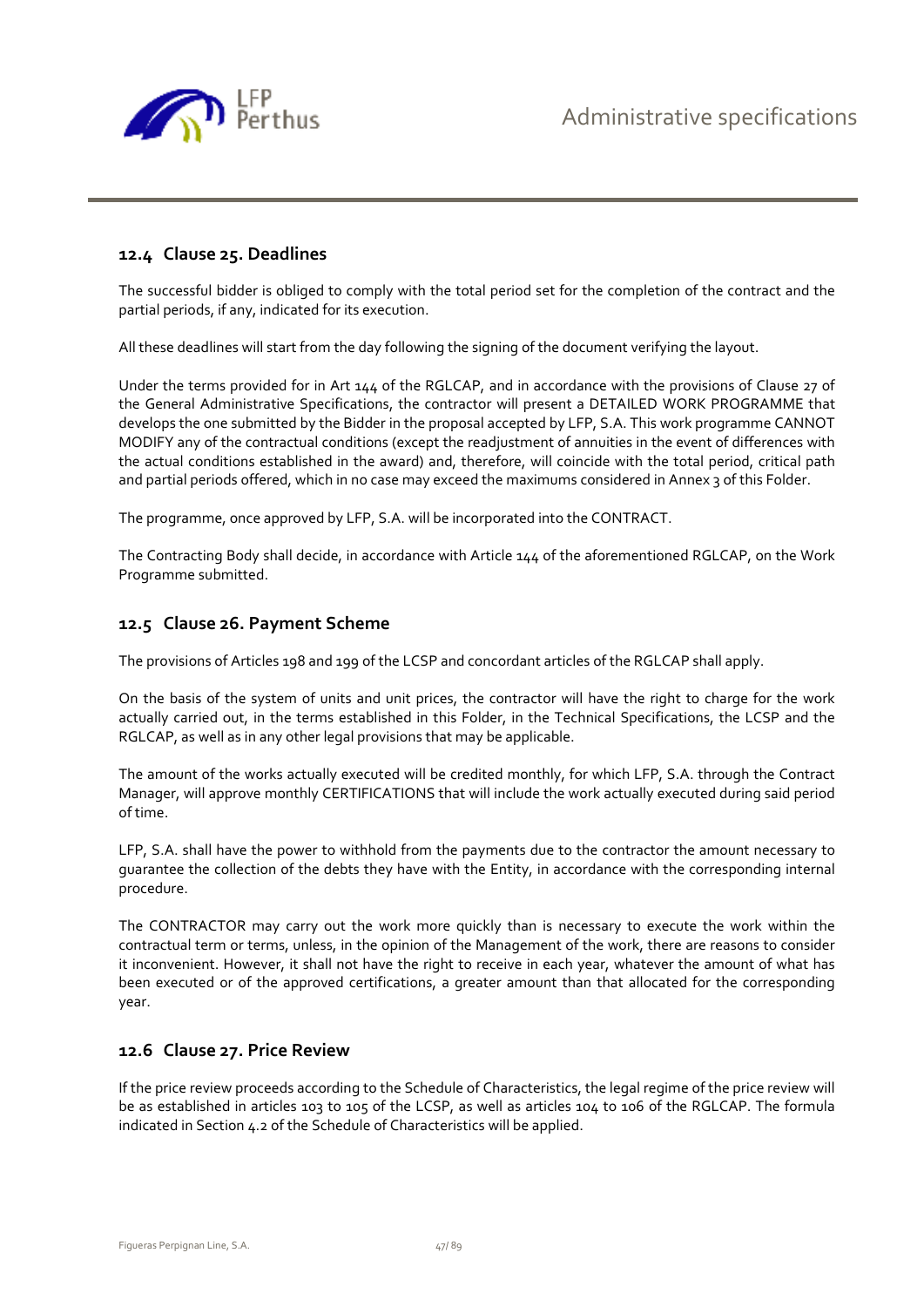

The amount of the revisions that apply will be made by means of the corresponding credit or discount in the certifications or partial payments that apply or in the settlement of the contract when they have not been included in said certifications or partial payments.

## **12.7 Clause 28. Special conditions of execution**

For the purposes of Article 202 of the LCSP, and when expressly established in Section 4.3 of the Schedule of Characteristics, the following will be considered as special execution conditions, as well as any other that is expressly established in the aforementioned Section:

#### **12.7.1 MEDIA ALLOCATION**

The successful bidder shall be obliged to maintain all the means necessary for the execution of the contract, and in particular the personal and material means specifically required in section 2.3.3 of the Schedule of Characteristics.

#### **12.7.2 ALL-RISK CONSTRUCTION INSURANCE**

The contractor must have taken out comprehensive construction insurance for the insured sum determined in section 4.3 of the Schedule of Characteristics.

The accreditation of said insurance will be made prior to the beginning of the execution of the contract, by submitting a formal statement on the validity of the insurance policy, in the described conditions, until the end of the warranty period established in the specifications, together with a certificate issued by the insurer detailing the amounts and insured risks and the expiry date of the insurance policy.

This condition may be fulfilled by means of the extension to the present contract of the valid all risk construction insurance subscribed by the company awarded the contract, provided that the insured sum required in the specifications is covered and this is proven by an appropriate certificate issued in the name of the insurance company by a person with sufficient power.

#### **12.7.3 CIVIL LIABILITY INSURANCE**

The contractor must have taken out civil responsibility insurance for the whole period of execution, for the insured sum determined in section 4.3 of the Schedule of Characteristics. This policy must include damages caused to third parties as a consequence of the execution of the work, attributable to the CONTRACTOR and his collaborators.

The accreditation of said insurance will be made prior to the beginning of the execution of the contract, by submitting a formal statement on the validity of the insurance policy, in the described conditions, until the end of the warranty period established in the specifications, together with a certificate issued by the insurer detailing the amounts and insured risks and the expiry date of the insurance policy.

This condition may be fulfilled by means of the extension to the present contract of the valid all risk construction insurance subscribed by the company awarded the contract, provided that the insured sum required in the specifications is covered and this is proven by an appropriate certificate issued in the name of the insurance company by a person with sufficient power.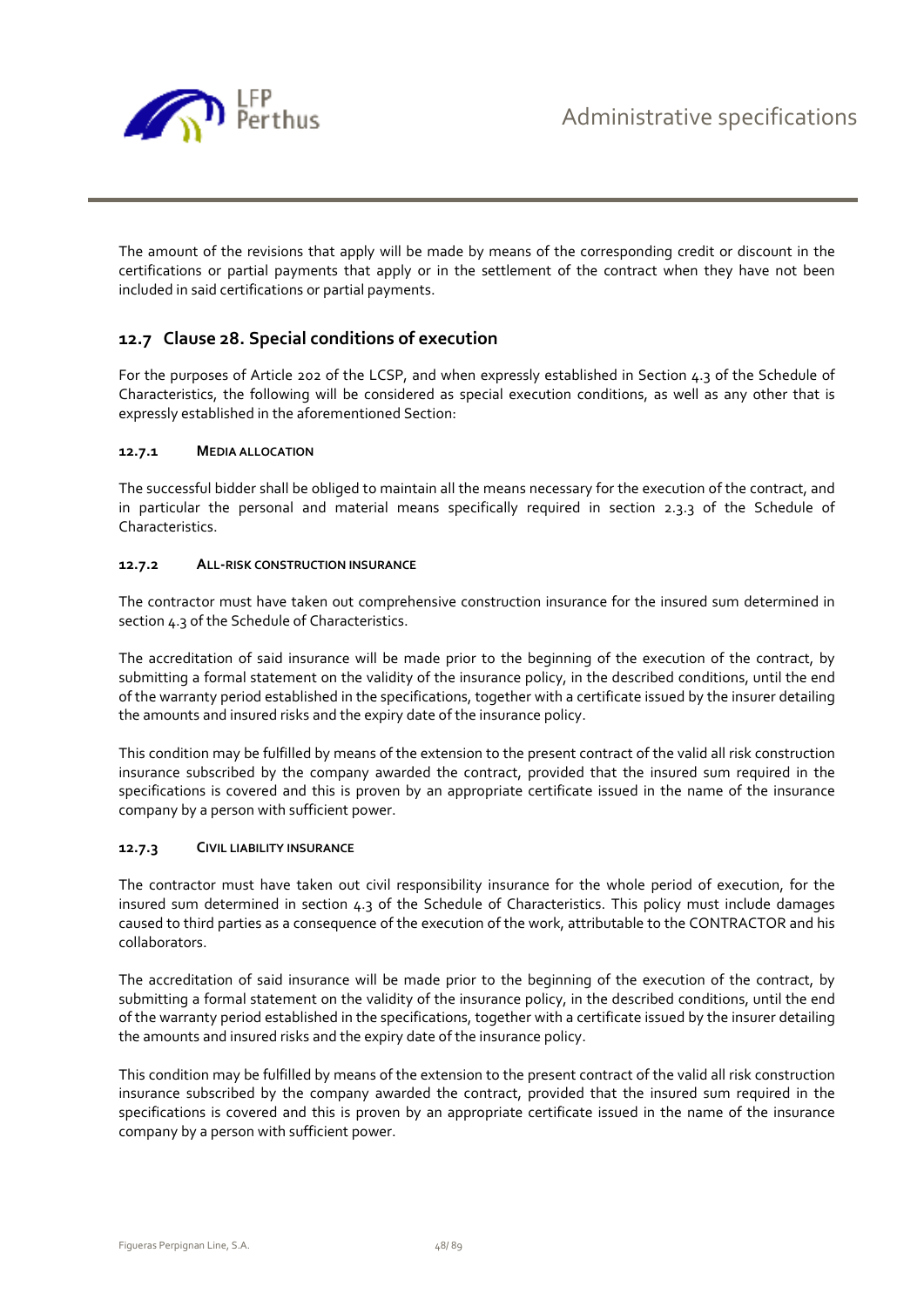

#### **12.7.4 SOCIAL OBLIGATIONS**

When in section 4.3 of the Schedule of characteristics the fulfilment of obligations of a social nature is required as a special condition for performance, the contractor is obliged to comply with the following:

- a) To employ a percentage of permanent workers equal to or greater than 20% in the execution of the contract.
- b) To employ in the execution of the contract a percentage of workers that, out of the total of new jobs that are carried out, is equal to or higher than the national average in the construction sector, provided that the availability of the construction labour market allows it.
- c) To employ in the execution of the contract a percentage of workers with disabilities equal to or greater than 1%, provided that the availability of the construction labour market allows it.
- d) Execute the work in strict compliance with the legislation on prevention of occupational hazards. Without prejudice to other liabilities for infringement of these rules, this contract will be considered to have been essentially breached when, during the execution of the work and within a period of one year, two very serious penalties have been imposed by the labour authority with a final decision in administrative channels for non-compliance with legislation on the prevention of occupational hazards.

For the purposes of point b) above, the reference to the national average in the construction sector, regarding the percentage of female personnel, shall be understood to refer to the data from the labour force survey as of December of the year immediately prior to the award of the contract.

For the purposes of points b) and c) above, in order to ascertain the availability of the construction labour market, the SEPE will certify the existence of demand for employment of women and people with disabilities in the construction industry to fill the jobs required for the execution of the contract. Once this certificate has been requested by the company awarded the contract and one month has passed without issuance thereof by SEPE, it will be understood, for these purposes, that there are no applicants of these characteristics to cover these jobs.

The successful bidder will control the observance of the social conditions by subcontractors, whose data will be calculated jointly with those of the successful bidder for the purposes of compliance with said social obligations.

Notwithstanding the above, the subcontractors who prove compliance with said social conditions during the year immediately prior to the conclusion of the subcontract will be exempted from proving compliance with this condition during the validity of the contract. This accreditation shall be carried out by means of a formal statement accompanied by relevant supporting documents, to be be sent by the successful bidder to the contracting body together with the prior notification of the subcontract.

#### **12.7.5 CONFIDENTIALITY**

When specified in section 4.3, the contractor will be obliged to keep confidential any data or information which, although not public or well-known, is related to the object of the contract, or which he may have become aware of due to the execution thereof. This confidentiality will exist, in any case, with regard to all information which, by its very nature, must be treated as such (Article 133 of the LCSP).

#### **12.7.6 OTHER INSURANCES AND/OR DOCUMENTS**

Section 4.3 of the Schedule of Characteristics will indicate other special conditions of execution that the contractor is obliged to comply with during the execution of the contract and which will be verified and demonstrated in the manner established in this Folder.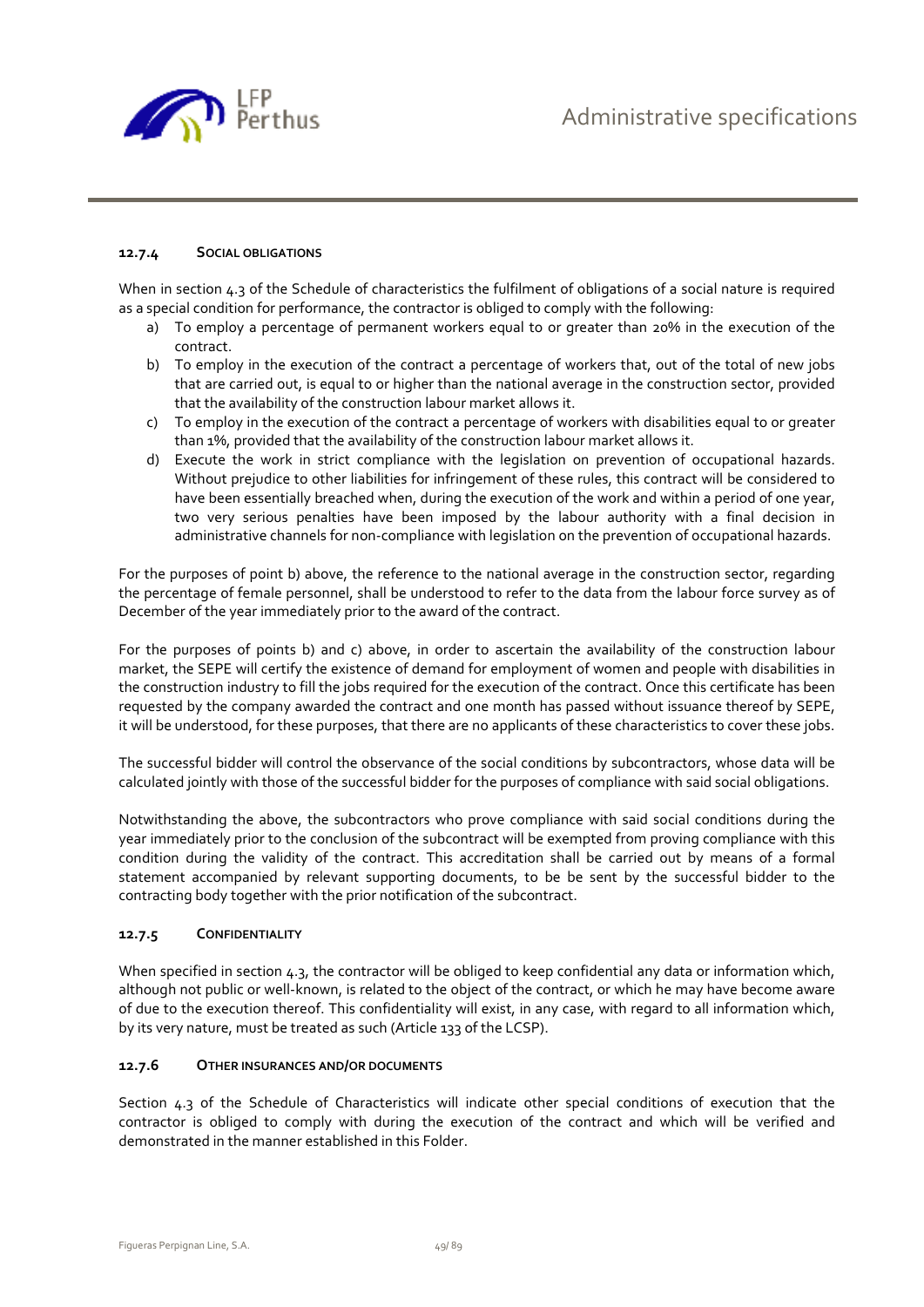

## **12.8 Clause 29. INTEGRITY AND ANTI-FRAUD CLAUSE**

#### **12.8.1 OBLIGATIONS OF TENDERING COMPANIES AND OF THE SUCCESSFUL BIDDER**

Participation in the call for tenders referred to in this Folder implies that the bidders and the subsequent successful bidder assume the following obligations:

- a) Respect for the principles of equality, free competition, transparency and integrity.
- b) To refrain from directly or indirectly requesting any position or employee of the Contracting Entity, or any other, to exert influence on the awarding of the contract.
- c) To respect the principles of the free market and competitive advantage, and refrain from conduct that is intended to or may have the effect of preventing, restricting or distorting competition such as collusive behaviour or fraudulent competition (backup offers, elimination of offers, allocation of markets, rotation of offers, etc.).
- d) To report through the Ethical Channel available on the LFP, S.A. website any act, conduct or irregular situation of which it becomes aware that may arise in the public contracting processes.
	- In addition to the above, the successful bidder undertakes to know and accept the Code of Ethics and Conduct of LFP, S.A. (available on the LFP, S.A. website) and undertakes to report any risk or breach of contract of which it becomes aware during the execution of the contracts through the Ethical Channel of LFP, S.A. available in its website. It also undertakes to inform its employees related to the object of the contract, the existence of the Code of Ethics and Conduct of LFP, SA as well as the availability of the Ethical Channel for reporting any risk or infringement they may become aware of during the validity of the contract. **NOT APPLICABLE AS SAID CODE OF ETHICS IS IN DEVELOPMENT.**
- e) To immediately notify the contracting body and/or the Regulatory Compliance department of LFP, S.A. (buzon-etico@lfpperthus.com) of any apparent or real conflicts of interest of which they may become aware in the context of the process and execution of the contract.
- f) To refrain from offering or providing personal or material advantages to positions or employees of the contracting Entity, either for themselves or for persons linked to their family or social environment, including those of the spouse or person with whom they live in an analogous relationship, relatives within the fourth degree of consanguinity or second degree of affinity.
	- In addition to the above, the successful bidder undertakes to take reasonable steps to prevent said offers from subcontractors, agents or any other third party connected with the subject matter of the contract and subject to its control or decisive influence.
- g) To observe the principles, rules and ethical standards specific to the activities, trades or professions corresponding to the services covered by the contracts.
- h) To refrain from carrying out actions that put the public interest at risk.
- i) To respect confidentiality agreements and rules.
- j) To collaborate with the contracting body in the actions that it carries out to monitor or evaluate compliance with the contract, particularly by providing the information requested for these purposes and imposed by legislation on transparency and public sector contracts on those awarded the contract in relation to the Administration, without prejudice to compliance with the obligations of transparency that correspond directly to them by legal provision.
- k) To apply the maximum diligence in the knowledge, promotion and fulfillment of the current legality.
- l) To ensure the principle of compensation, as well as anonymity and confidentiality for persons who report irregularities.
- m) To execute the contract with criteria of equity and fiscal transparency, so that the income or profits from this contract will be fully declared and taxed in accordance with current tax legislation, without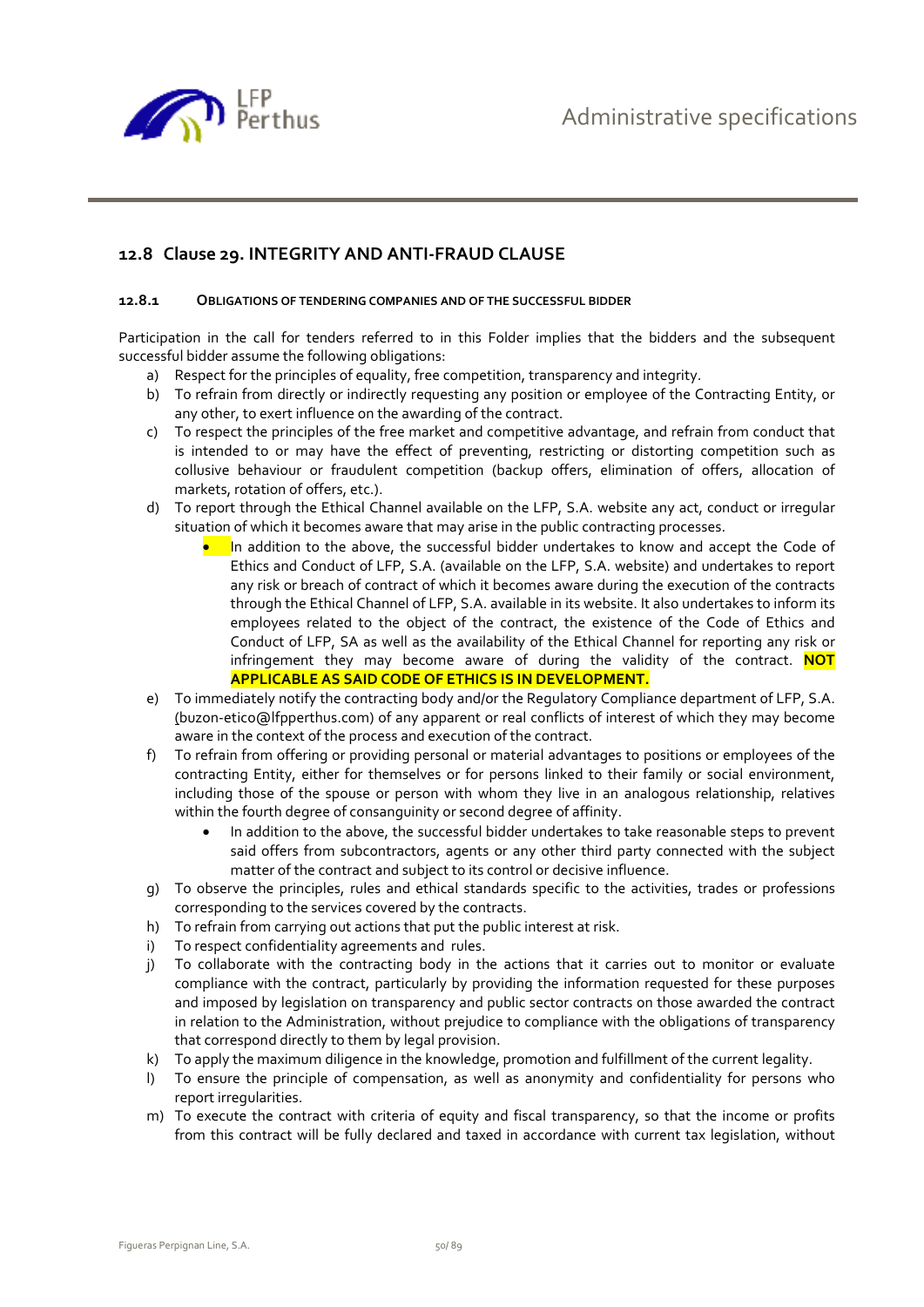

under any circumstances being allowed to use domiciles and their consequent taxation in any country on the list of tax havens established by the OECD, either directly or through subsidiary companies.

#### **12.8.2 CONSEQUENCES OF NON-COMPLIANCE**

Failure by tendering companies to comply with the rules of conduct defined in this clause may give rise to exclusion from the corresponding tendering procedure and, if the cases provided for in the legislation in force are met, a ban on contracting.

In relation to the company awarded the contract, the rules of conduct defined in this clause are considered to be essential obligations, and their infringement is classified as very serious, with the Contracting Entity being authorised, depending on the circumstances and taking into account the principles of graduation of the penalty, contradiction and proportionality, either to impose a penalty of up to 10% of the contract price (excluding VAT) for each infringement, without their sum total exceedeing 50% of the contract price, or to terminate the contract for reasons attributable to the contractor with the appropriate effects. The above penalties are independent of the duty to compensate the Contracting Entity for any damages caused by conduct contrary to that established in this clause.

In the cases contemplated in the legislation in force, non-compliance with these obligations may constitute grounds for prohibition to contract.

#### **12.9 Clause 30. Penalties**

#### **a) For failure to comply with special performance conditions.**

Compliance by the successful bidder with the special performance conditions may be verified by the contracting authority at any time during the performance of the contract and shall in any event be checked at the time of receipt of the works.

When in section 4.3 of the Characterstics Schedule any or all of the obligations mentioned in that section have been qualified as a special condition for performance, failure to comply with them will give rise to the imposition of the following penalties on the contractor:

- As a general rule, the amount will be 1% of the contract price, unless the contracting authority considers the non-compliance to be serious or very serious, in which case it may be up to 5% or 10% respectively. Repeated non-compliance may be taken into account in assessing the severity thereof.
- Said penalties will be made effective by means of deduction of the amounts that, by way of total or partial payment, must be paid by the contractor, or on the guarantee, in accordance with Article 110 b) of the LCSP.

#### **b) For defective compliance (quality of the work done) and for delay (effective performance).**

If this has been foreseen in section 4.5 of the Schedule of Characteristics, the penalties foreseen in point 15 of the Technical Specifications and articles 192 to 196 of the LCSP may be imposed on the contractor

The loss of the guarantee or the amounts of the penalties do not exclude the compensation of damages to which LFP, S.A. may be entitled due to contractor's delay.

If the delay is caused by reasons not attributable to the contractor, the provisions of Article 195.2 of the LCSP will apply.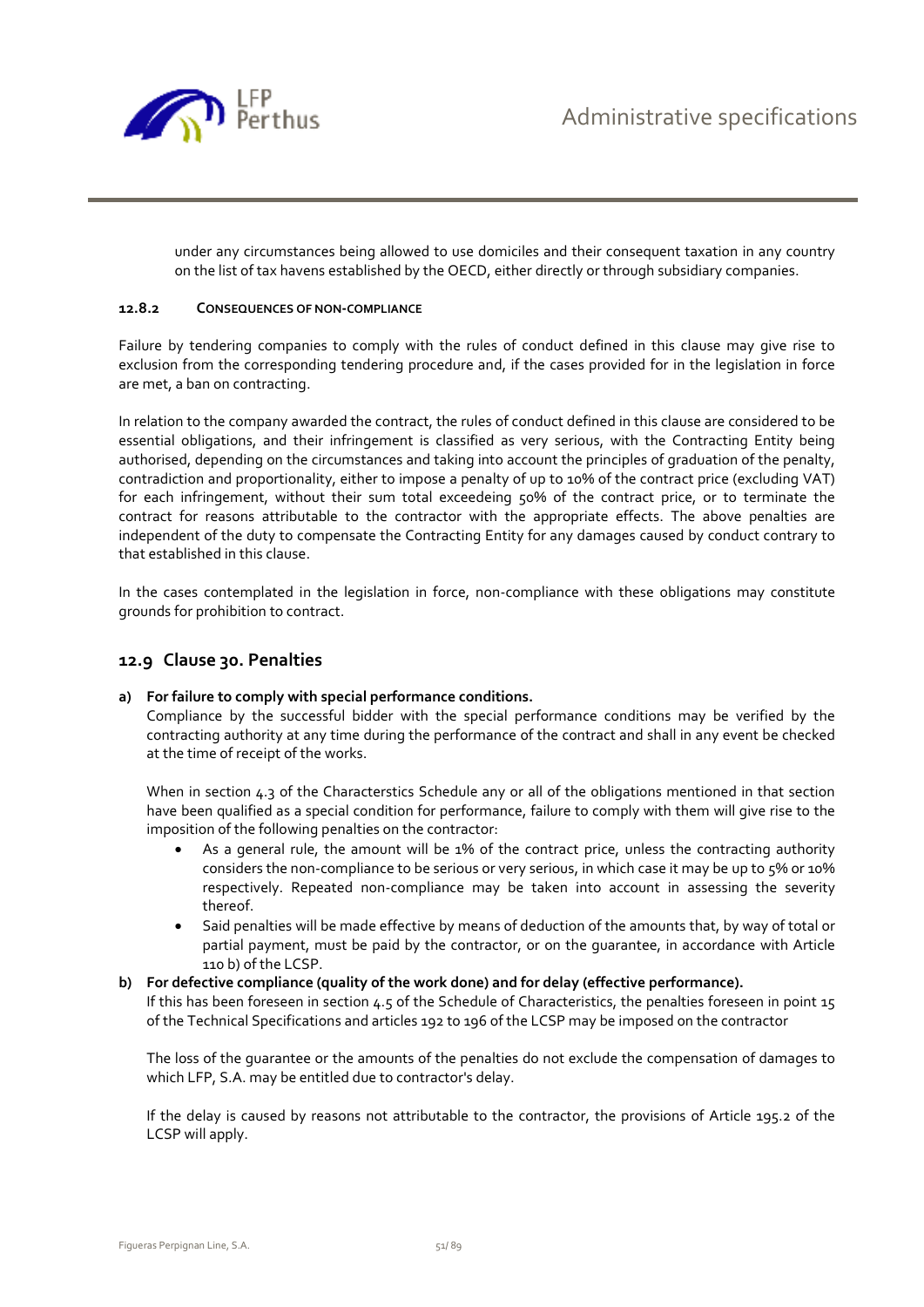

In any case, declaring the contractor to be in default will not require previous notice from LFP, S.A.

## **12.10 Clause 31. Modification of the contract**

For the possibility that this contract may be modified, the provisions of section 4.6 of the Schedule of Characteristics will be applied in accordance with that established by art. 203 of the LCSP.

In the event that the aforementioned section so indicates, this contract may be modified. Thus, once the contract has been perfected, LFP, S.A. may introduce modifications in it for reasons of public interest, and in the cases and in the form, foreseen below, duly justifying their need in the file.

Modifications to the contract must be formalised in accordance with the provisions of Article 153 of the LCSP.

#### **12.10.1 PLANNED MODIFICATIONS. ASSUMPTIONS**

As stipulated in Article 204 of the LCSP, the cases in which this contract may be modified will be those indicated in Section 4.6.1 of the Schedule of Characteristics of the Tender Documents.

#### **12.10.2 PLANNED MODIFICATIONS. SCOPE AND LIMITS**

As regards the percentage of the contract price that may be affected at most by modifications to the contract, the provisions of Section 4.6.1 of the Schedule of Characteristics of this Tender shall apply, bearing in mind that the maximum limit of these foreseen modifications will be twenty percent of the initial contract price, and that this modification may not involve the establishment of new unit prices not foreseen in the contract (Article 204.1 of the LCSP).

#### **12.10.3 PLANNED MODIFICATIONS. PROCEDURE**

With regard to the procedure to be followed for the processing and approval of modifications to the contract that are made, the provisions of Article 242 of the LCSP will be followed.

In any case, the processing will require the Authorization to the Editor of LFP, S.A. The technical approval of the modified project and the approval of the expense file.

#### **12.10.4 UNFORESEEN CHANGES**

Modifications not specified in this Folder may only be made when the modification in question complies with the requirements and procedure set out in Articles 205 - 207 of the LCSP.

In accordance with Article 206 of the LCSP, said modifications will be obligatory for the contractor when they involve, either individually or jointly, an alteration in their amount that does not exceed 20 percent of the initial price of the contract, excluding VAT. In other cases, the modification will only be agreed by the contracting body with the prior written consent of the contractor, otherwise the contract will be terminated.

In those cases in which the price is determined by means of execution units, the variation that occurs during the correct execution of the contract shall not be considered a modification, exclusively in the number of units actually executed over those provided for in the contract, which may be included in the settlement provided that they do not represent an increase in expenditure above 10% of the contract price.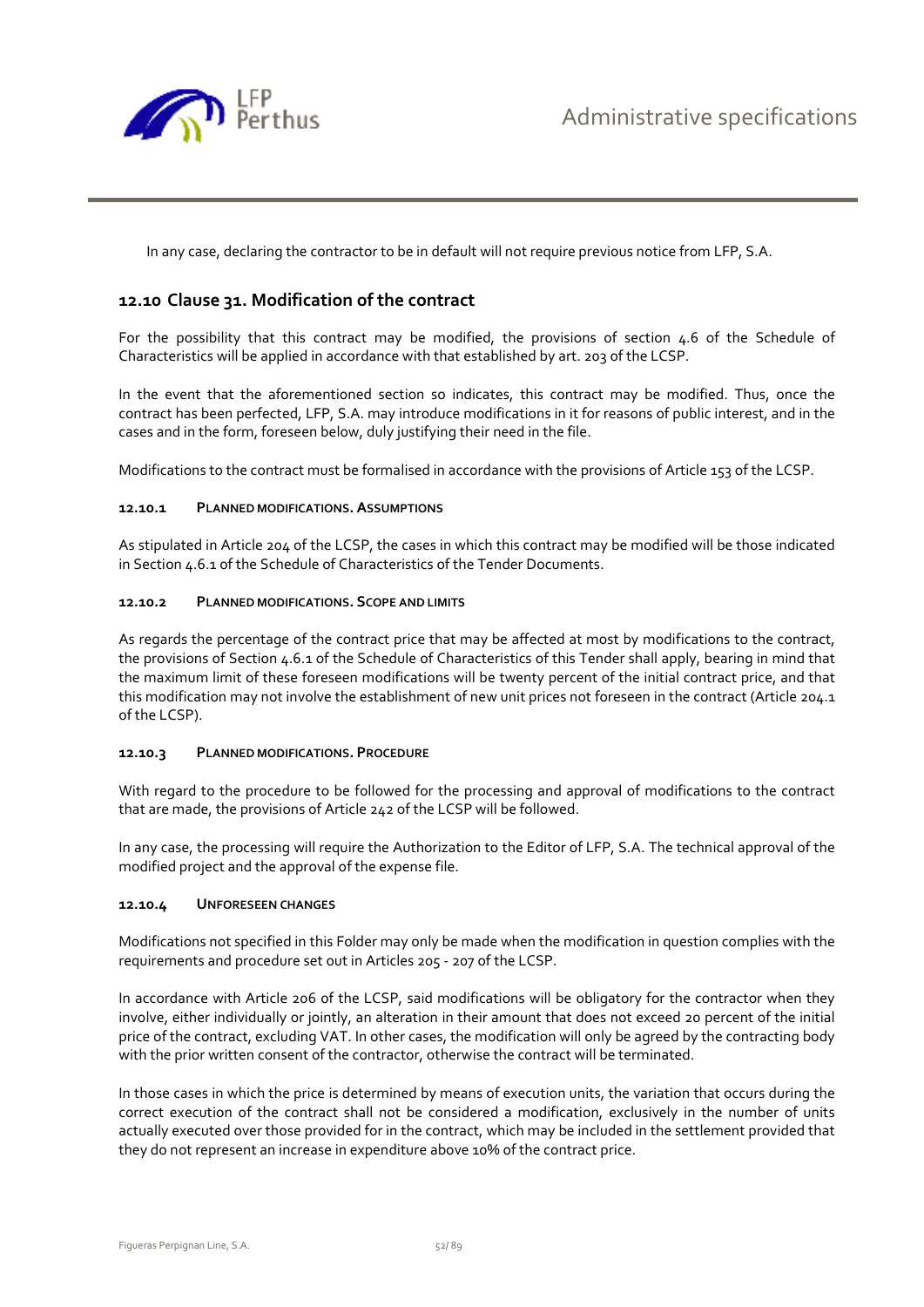

## **12.11Clause 32. Subcontracting**

#### **12.11.1 GENERAL CONDITIONS**

The contractor may agree with third parties to carry out part of the service subject to the provisions of the specifications, and to the provisions of Articles 215 to 217 of the LCSP. In any case, the contractor must communicate in writing, after the award of the contract and, at the latest, when the execution of the contract begins, to the contracting body the intention to enter into subcontracts

When the contractor does not comply with the conditions for subcontracting established in Article 215.2 of the LCSP or the special maximum limit that may be established for subcontracting in Section 4.5 of the Schedule of Characteristics, the penalty regulated in Article 215.3 will be imposed, subject to the following:

- This will be made effective by means of a deduction of the amounts that, by way of total or partial payment, must be paid to the contractor, or on the warranty, in accordance with Article 110.b) of the LCSP.
- As a general rule, the amount will be 5% of the amount of the sub-contract, unless the contracting authority considers the breach to be severe or very severe, in which case it may reach up to 10% or the legal maximum of 50%, respectively.

Repeated non-compliance may be taken into account in assessing the severity.

By request of the Entity, the contractor shall be obliged to refer to LFP, S.A. a detailed list of subcontractors who participate in the contract when their participation is perfected, together with the subcontracting conditions of each that are directly related to the payment period. Likewise, at the request of the LFP, S.A., they must provide proof of compliance with the payments made to them once the service has been completed within the payment periods legally established in Article 216 and in Law 3/2004 dated 29 December.

The verification actions and the imposition of penalties for non-compliance stipulated in the previous paragraph shall be compulsory for LFP, S.A. when the estimated value of the contract exceeds 5 million euros and where the amount of the subcontracting is equal to or greater than 30 percent of the contract price, in relation to payments to subcontractors who have contractually undertaken with the main contractor to perform certain parts.

These obligations will be considered essential conditions of execution, for the purposes set out in Clause 35 of this Folder.

Likewise, failure to comply with this clause, in addition to the consequences provided for by the legal system, will allow the imposition of the penalties established in this clause.

#### **12.11.2 SUBCONTRACTING IN CONTRACTS WHOSE OBJECT INVOLVES THE PROCESSING OF PERSONAL DATA**

When the specifications allow the subcontracting of activities that are the object of the specifications, and in the event that the successful bidder intends to subcontract the execution of the contract with third parties and the subcontractor, if contracted, must have access to Personal Data, the successful bidder will inform LFP, S.A. in advance. The contractor shall identify the processing of personal data it involved so that LFP, S.A. may decide, if appropriate, whether or not to grant its prior authorisation to said subcontracting.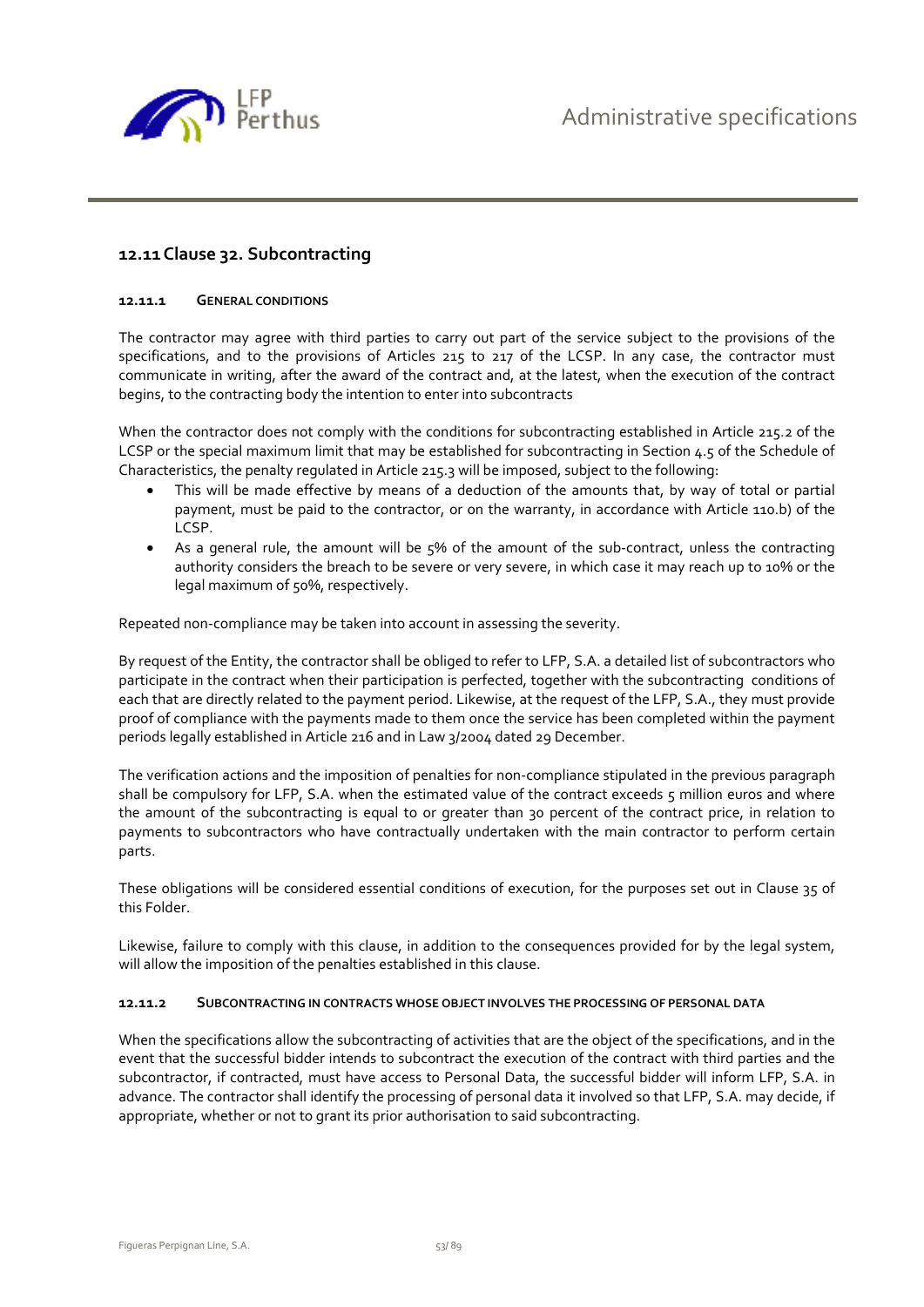

In any case, in order to authorize the hiring, it is an essential requirement that the following conditions are met (although, even if met, it is up to LFP, S.A. to decide whether or not to grant such consent):

- That the processing of personal data by the subcontractor complies with current legislation, with the provisions of this Folder and with the instructions of LFP, S.A.
- That the successful bidder and the subcontracting company formalise a contract for data processing in terms no less restrictive than those established in this Folder, which will be made available to LFP, S.A. by simple request to verify its existence and content.

The successful bidder will inform LFP, S.A. of any change foreseen in the incorporation or substitution of other subcontractors, thus giving LFP, S.A. the opportunity to grant the consent foreseen in this clause. Failure by LFP, S.A. to respond to such a request by the contractor is equivalent to opposing such changes.

#### **12.11.3 SUBCONTRACTING IN CONTRACTS WHOSE OBJECT INVOLVES THE DEVELOPMENT OF APPLICATIONS AND/OR ACQUISITION OF HARDWARE/SOFTWARE EQUIPMENT RELATED TO COMMUNICATION NETWORKS AND/OR INFORMATION SYSTEMS**

When the object of the contract is the development of applications and/or the acquisition of hardware/software equipment related to communication networks and/or information systems, any subcontracting during the execution of the service must be communicated to and expressly authorised by LFP, S.A.

The contractor shall be liable for any failure by the subcontractor or its personnel to comply with the obligations set out in the Annex concerning cyber security and information security.

# **12.12Clause 33. Costs payable to the contractor**

#### **12.12.1 COSTS OF CONTRACT FORMALISATION**

If the contract is formalised by public deed, the successful bidder will provide LFP, S.A. with a copy of the deed. The costs of formalisation shall be borne by the successful bidder.

#### **12.12.2 FEES AND TAXES**

The contractor will be responsible for all taxes of any kind levied on the operations necessary for the execution of the work and, in particular, the fees for the provision of the optional work of layout, management, inspection and settlement of the work and any other that may be applicable in accordance with the provisions in force, in the form and amount indicated by them, as well as the tax on constructions, installations and works, in the event that the latter is payable.

#### **12.12.3 EXPENDITURE ON WASTE MANAGEMENT**

The contractor will be responsible for all the costs of the waste generated by the work, from the layout and location of the landfill sites to the management of waste by an authorised company, including internal transport from the site to the landfill and to the recycling centre. In short, all the activities detailed in its Environmental Action Programme.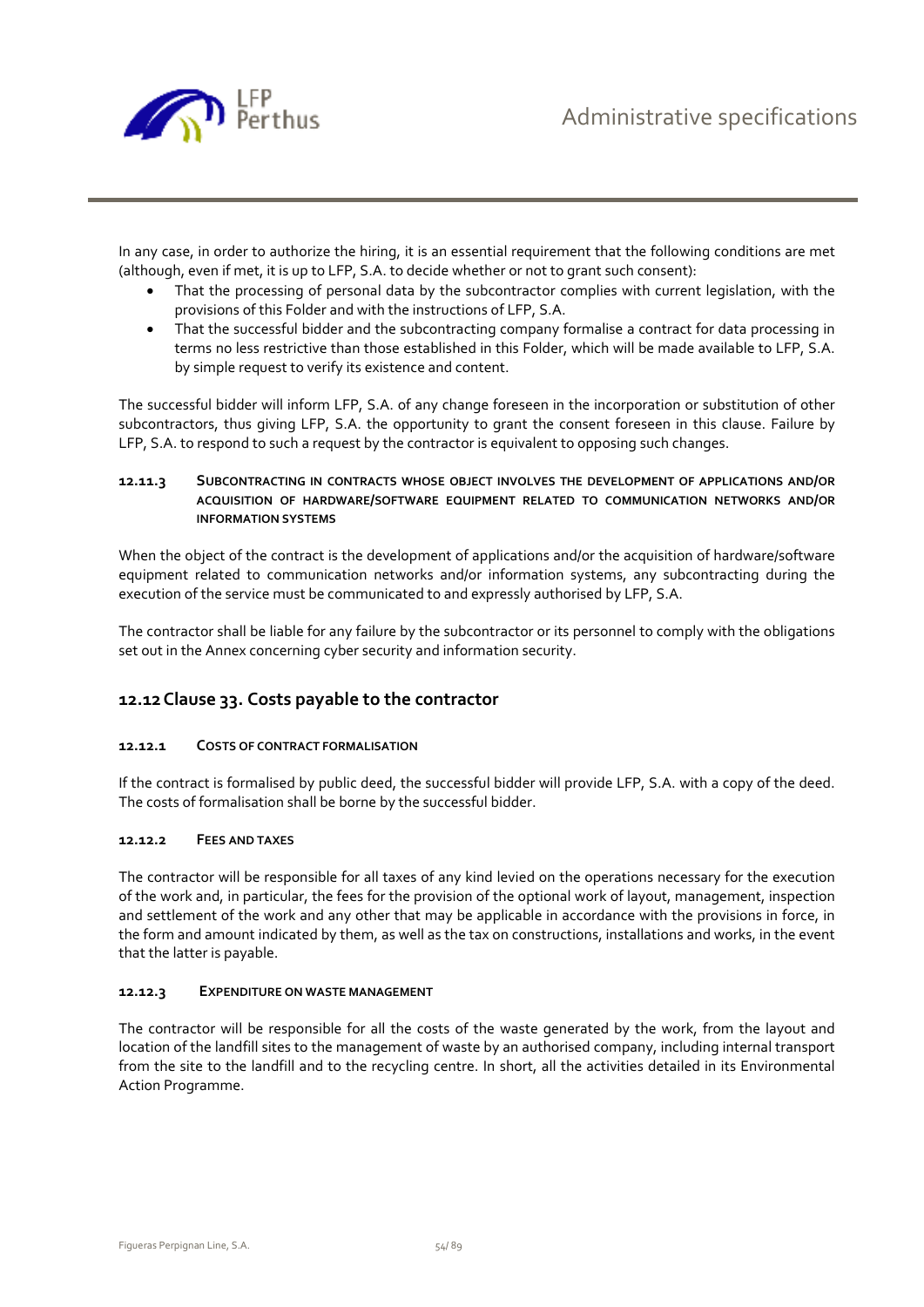

The use of the containers in the waste deposit site installed in the Maintenance Base is expressly forbidden. The Contractor must contract at his own expense (rental, transport, removal) the containers or other type of receptacle as needed to collect the waste generated on site.

#### **12.12.4 EXPENSES DERIVED FROM PREVENTIVE ACTIVITY ON SITE**

If the works tendered do not include a specific item for prevention of occupational risks, the Contractor shall be responsible for any expense included in the Health and Safety Report submitted (individual and collective protection equipment, signage - indicated in point 12.12.1.2 -, site cabins or urinals, etc.), and the expenses shall also include the cost of the Site Safety Coordinator, in the event that Spanish or French regulations require the presence of this preventive figure on site.

The Health and Safety Report submitted must include, based on the type of work to be carried out, the need for this preventive figure, and provide for its cost, which will be included in the overall offer.

## **12.13Clause 34.- Damage to third parties**

The contractor will respond in accordance with Article 196 of the LCSP for any damage caused to third parties as a consequence of the execution of the work.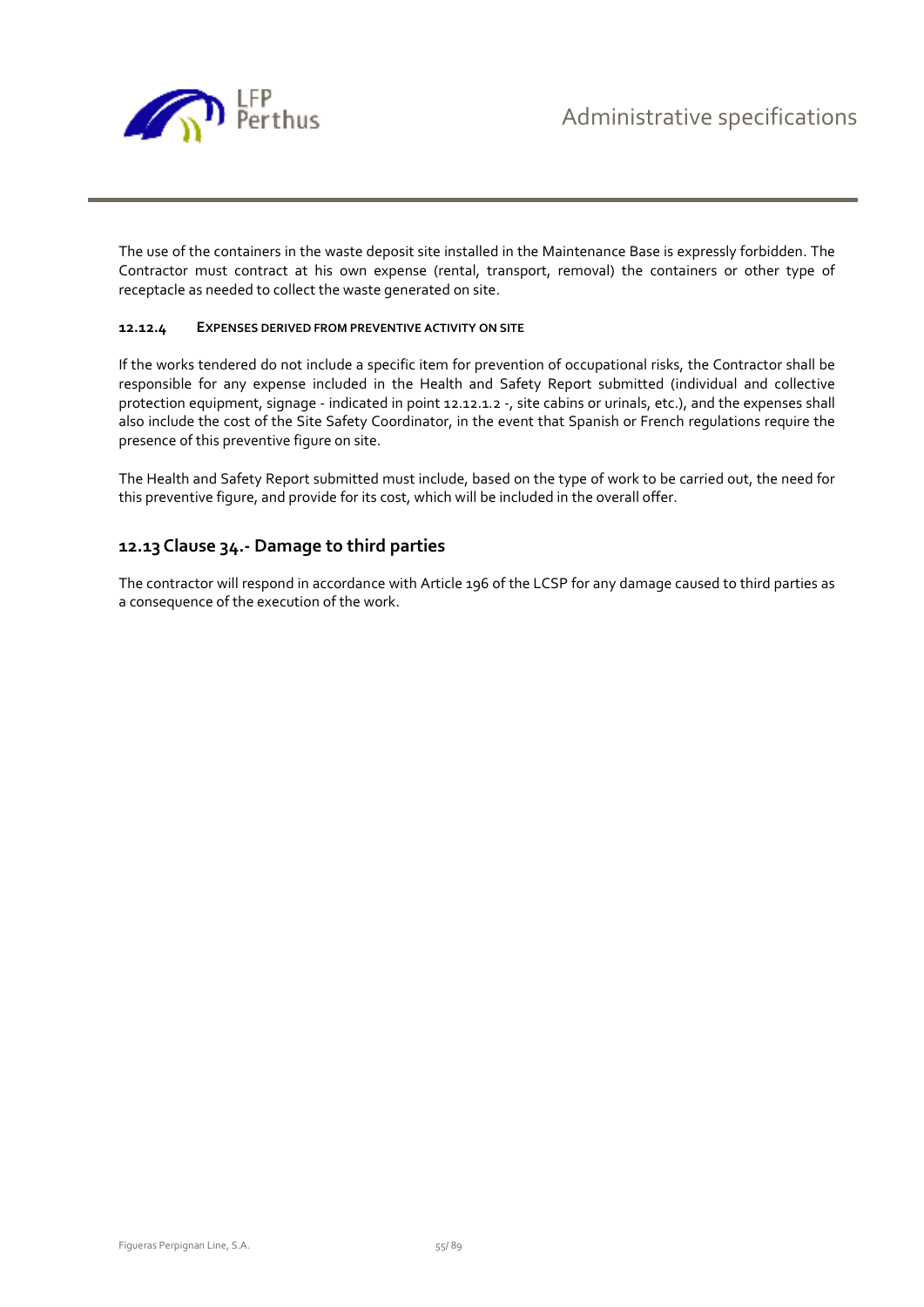

# **CHAPTER IV. TERMINATION OF THE CONTRACT**

# **13 TERMINATION OF EMPLOYMENT**

### **13.1 Clause 35. Compliance with the contract**

The reception of the contract will be governed by the stipulations set forth in Article 210 of the LCSP.

The work will be carried out in strict accordance with the stipulations contained in this Folder and with the project that serves as the basis for the contract as well as with Articles 237 and following of the LCSP and in accordance with the instructions that in the technical interpretation of the project the person responsible for the contract will give to the contractor.

On receipt, the contractor's compliance with the following obligations shall be checked in particular:

- The final clearance of the works, with the contractor having to restore the areas affected by the works to their original condition and not occupied by them.
- The maintenance of the all-risk construction insurance (clause 28).
- The maintenance of civil liability insurance (clause 28). Proof of this fulfilment can be made by means of the presentation, by the contractor, of a formal declaration on the maintenance, during the whole life of the contract, of the corresponding insurance, together with a certificate issued by the insurer, in which the amounts and insured risks and the expiry date thereof are stated.
- Social and/or environmental obligations (clause 28). The contractor will be required to submit a formal declaration on compliance, throughout the execution phase of the contract, with the obligations imposed by this Folder, of a social and environmental nature, which will include a list of these obligations and details of their compliance.
- Non-defective performance of the contract [clause 30(b)].
- Compliance with the award criteria.
- Compliance with reporting obligations in case of subcontracting (clause 32)
- The fulfilment of the rest of the special conditions for the execution of the contract (clause 28).

LFP, S.A. will be authorised to carry out partial receptions of those parts of the work in which the requirements of article 243.5 of the LCSP are met.

#### **13.2 Clause 36. Term of warranty**

The warranty period will be as indicated in section 5.1 of the Schedule of Characteristics of this Folder and will commence from the date of partial or total receipt.

During the warranty period, the provisions of article 167 of the RGLCAP will be applied as regards the contractor's obligations, as well as the power of LFP, S.A., in the event of non-compliance, to carry out the necessary work for the conservation of the work at the contractor's expense.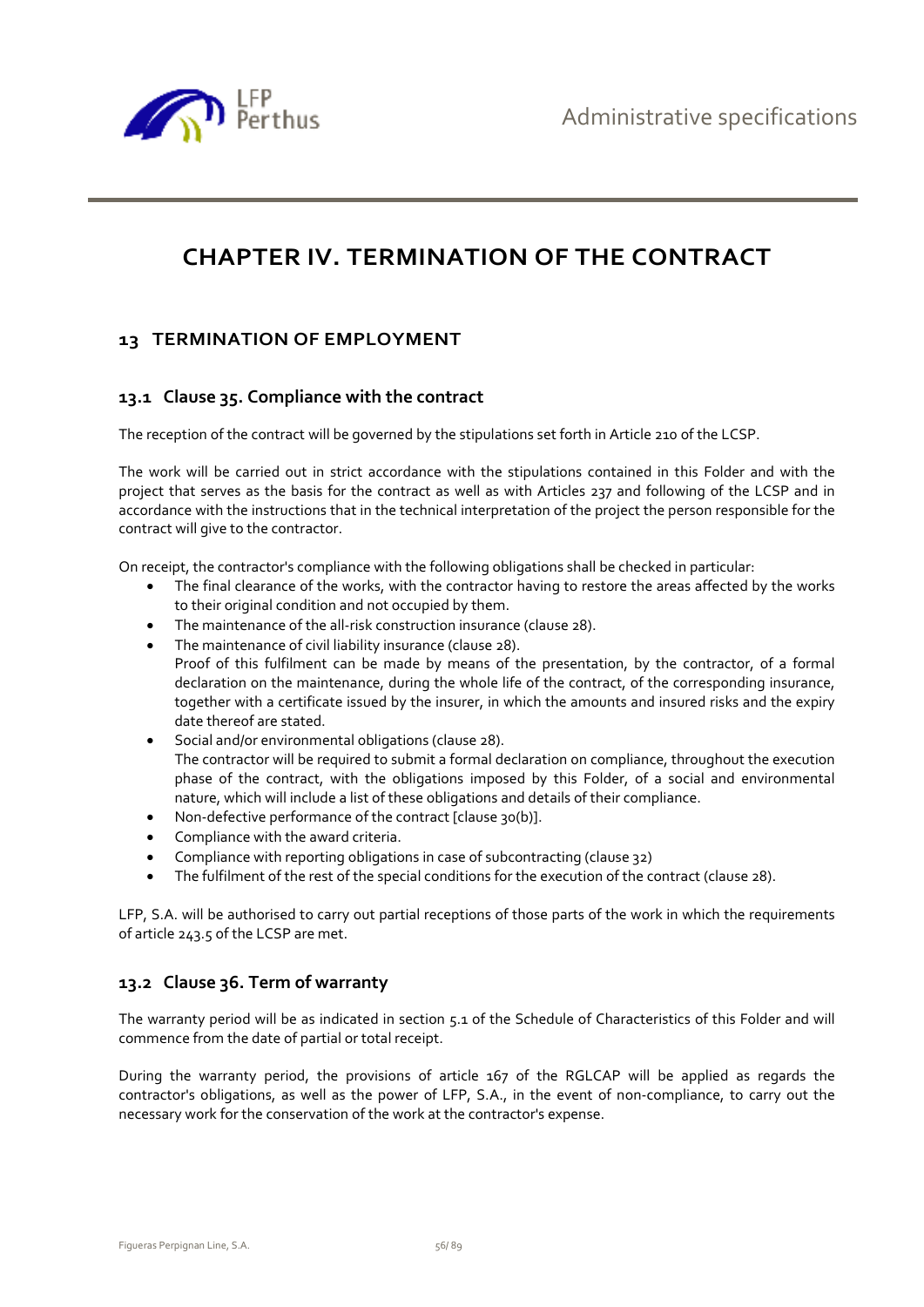

All costs incurred in the conservation of the works during the warranty period will be borne by the contractor, who will not be entitled to any compensation for this. Exceptions are made for damages caused to the work due to *force majeure*, which will be borne by LFP, S.A. although the Entity will have the power to require the contractor to carry out the repair work.

## **13.3 Clause 37. Final certification and settlement of the contract**

Within three months of receipt, the final certification of the work carried out must be approved and paid to the contractor on account of the settlement of the contract. Where the estimated value of the work exceeds EUR 12 million, this period may be extended to a maximum of five months, provided that the documentation for the final certification justifies the particular complexity of the settlement and measurement operations.

In the Final Certification, the measurement of the work actually carried out by the contractor will be carried out, and this will include, if applicable, any excess measurements and new prices that meet the requirements of Article 242.4 of the LCSP.

Within a period of fifteen days prior to the fulfilment of the warranty period, the Contract Manager shall, on his own initiative or at the request of the contractor, draw up a report on the state of the works.

If this is favourable, the contractor will be relieved of all responsibility, except for that provided for hidden defects in Art. 244 of the LCSP, and the guarantee will be returned or cancelled, the contract will be liquidated and, if appropriate, the outstanding obligations will be paid within sixty days.

In the event that the report is not favourable and the noted defects are due to deficiencies in the execution of the work and not to the use of what has been built, during the warranty period, the person responsible for the contract will proceed to issue the appropriate instructions to the contractor for the proper repair of what has been built, granting a period for this purpose during which the contract will continue to be responsible for the conservation of the work, without the right to receive any amount for the extension of the warranty period.

## **13.4 Clause 38. Termination of the contract**

The resolution of the contract will be governed by the general terms set forth in Articles 211 to 213 of the LCSP and specifically for the works contract in Articles 245 and 246 of the LCSP.

For the purposes of assessing the cause for resolution established in Article 211.f) of the LCSP, breaches of essential contractual obligations will be considered:

- Failure to comply with the obligations which, in section 4.3 of the Schedule of Characteristics, would have been classified as special conditions of the contract.
- Failure to comply with the partial deadlines established in the approval of the contractor's work programme, when it is impossible to meet the deadline for carrying out the work.
- Failure to comply with the deadlines set for the presentation of the Health and Safety at Work Plan.
- Incomplete or false declaration of the list of companies that make up the business group to which the contractor belongs.
- Any serious breach of the stipulations contained in the documents of contractual value cited in section 1.4 of the Schedule of Characteristics, which shall, for these purposes, have the character of a special condition for the execution of the contract.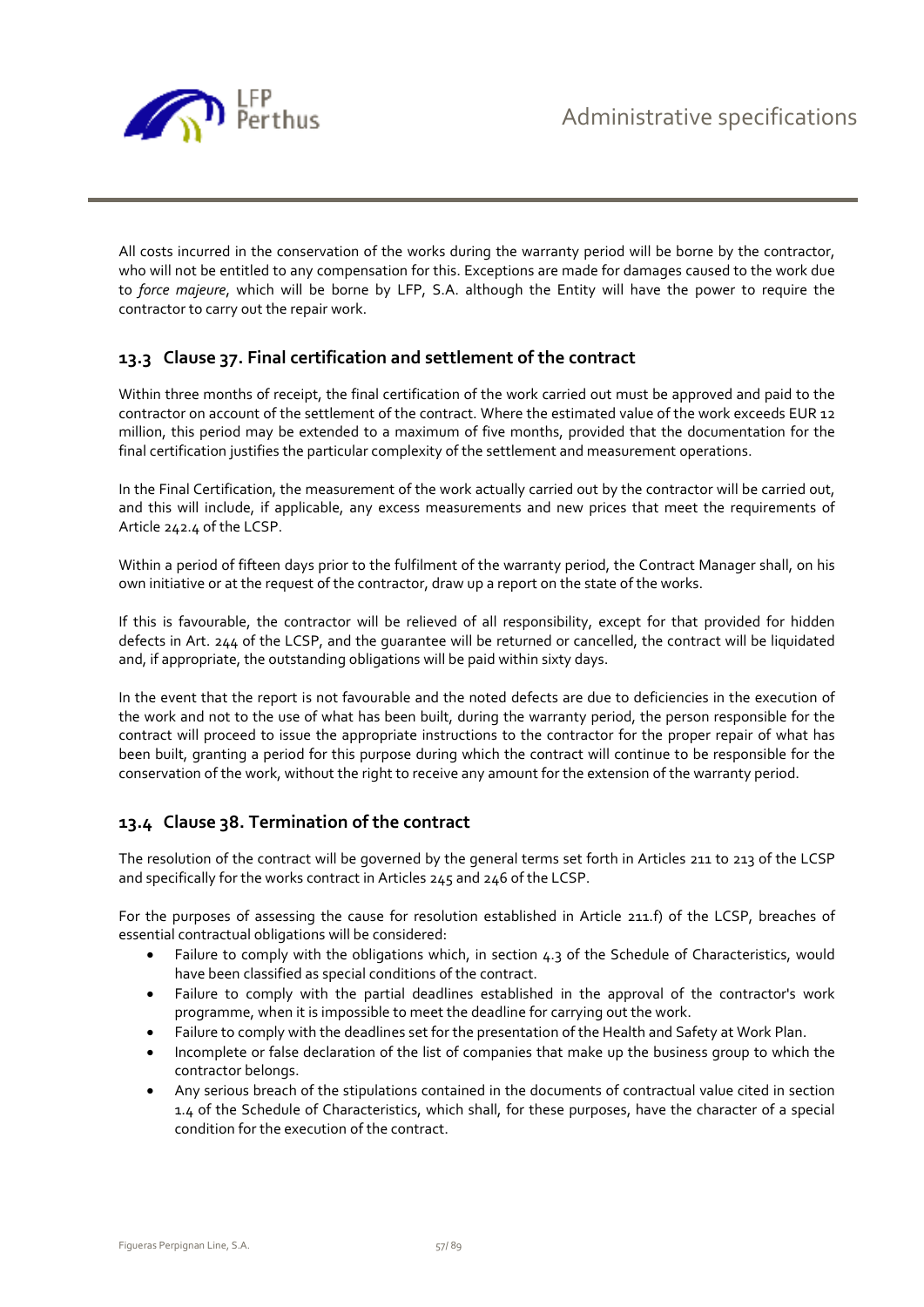



- The assignment of the contract or subcontracting without the knowledge or prior authorisation of LFP, S.A.
- The interruption or abandonment of the work without justified cause or authorization.
- The express waiver of the execution of the work as per contracted terms.
- The execution of the work in terms different from those contained in the contractual documents.
- The seriously deficient execution of the work.
- Disobedience of the orders given by LFP, S.A.
- Failure to comply with the provisions on the replacement of personal or material means.
- The contractor awarded the contract shall be obliged, during the performance of the contract and until its settlement, to remain in a position in which he is not banned from contracting. When the contractor, after the formalisation of the contract, during its execution or before its liquidation, has been declared to be unfit to contract with this Entity or with the State Public Sector, as well as when, as a result of the formalisation of the contract, he is in a situation of incapacity to contract, the Entity will be authorised to terminate the contract.

# **13.5 Clause 39. Submission to the legislation and the Folder documents**

The contract to which this Tender Document refers is of an administrative nature and the regulations of the LCSP and RGLCAP, Royal Decree 817/2009 of 8th May, which partially develops Law 30/2007, the Budget Law in force, and other provisions dictated for the precise fulfilment of the Legislation on Public Sector Contracts and the General Administrative Clauses for the contracting of State works, approved by Decree 3854/1970 of 31st December, are applicable to it insofar as it does not oppose the LCSP and the RGLCAP.

With the exception of the provisions of the following clause of the agreements subject to Special Appeal in Contracting Matters, against the agreements issued by LFP, S.A. in execution of its prerogatives, a contentiousadministrative appeal may be lodged with the appropriate jurisdictional bodies of the Contentious-Administrative Jurisdiction within a period of two months from the day following its receipt.

Notwithstanding the above, the party may, within one month, lodge an appeal for reversal with the same body that issued the resolution that is notified, in accordance with the provisions of Articles 123 and 124 of Law 39/2015 dated 1 October, on Common Administrative Procedure of the Public Administrations, or file any other appeal that it deems appropriate.

# **13.6 Clause 40. Special Recourse to Contracting**

The acts and decisions listed in Article 44.2 of the LCSP will be subject to special appeal in matters of contracting, to which the provisions of Articles 44 and following of the LCSP will be applicable.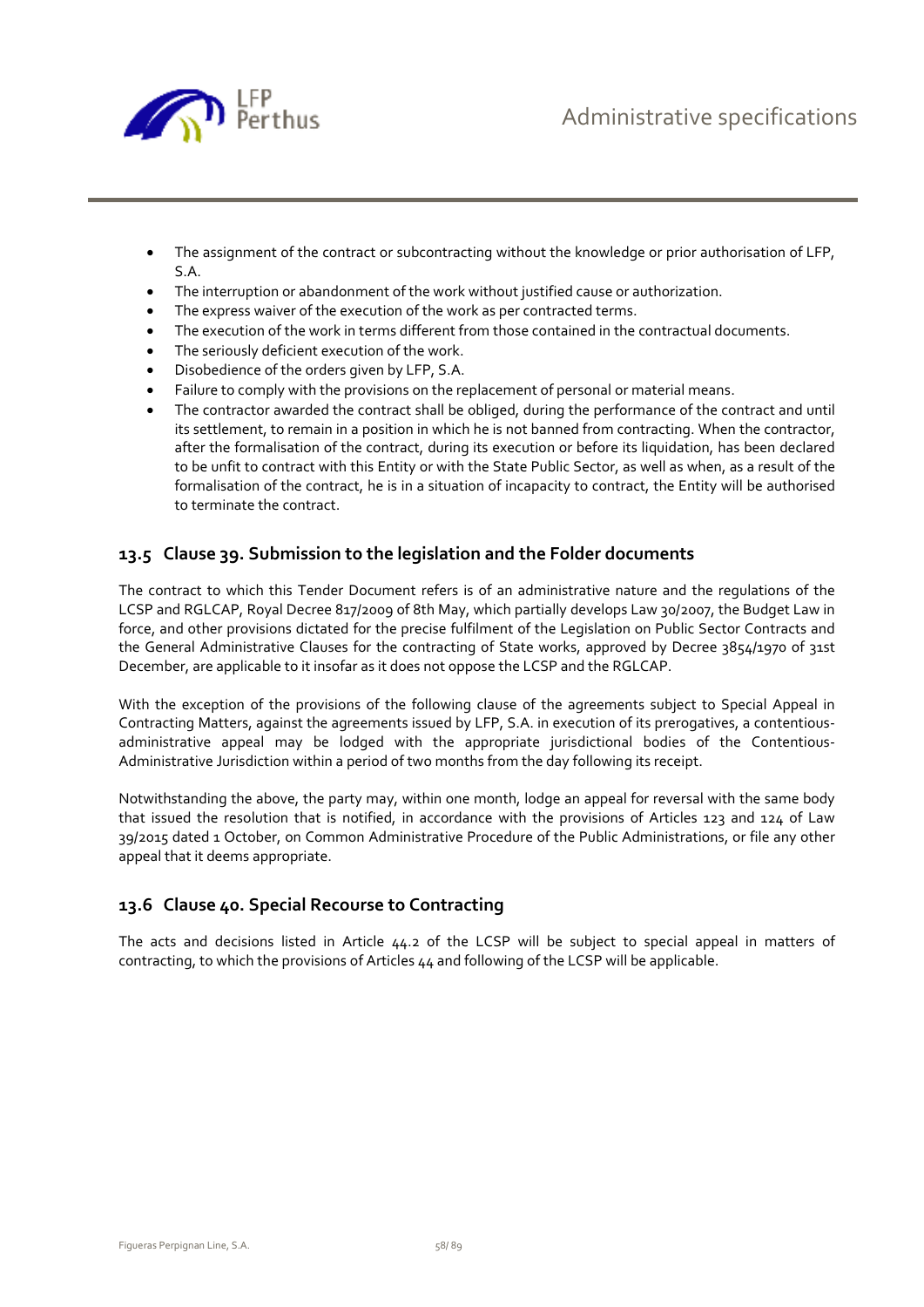

# **ANNEXES**

# **14 ANNEX Nº 1: ECONOMIC PROPOSAL MODEL**

Mr......................................................................................on behalf of and representing............................) residing.................. in the province of ...............with knowledge of the announcement published in the Official State Gazette of (date) ... ............... and of the conditions and requisites required for the award by open procedure of the works of the Project of ...........................................................................................................

...................................................................., undertakes on behalf of............. (himself or the Company he represents), to carry out said works with strict adherence to the expressed requisites and conditions, in the following terms:

| Price (WITHOUT VAT) (1) |  |
|-------------------------|--|
| <b>VAT (2)</b>          |  |

| Code           | You | Description                                       | Unit price(euros) |
|----------------|-----|---------------------------------------------------|-------------------|
|                |     | INSTALLATION OF NEW RAIL WITH ANTI-CORROSION      |                   |
| P <sub>1</sub> | M   | TREATMENT, INCLUDING STOCKPILING,<br>TRANSPORT, I |                   |
|                |     | TREATMENT, REMOVAL OF OLD RAIL AND WELDING WORK,  |                   |
|                |     | INSPECTION, CONTROL AND LAYOUT.                   |                   |

- 1. The proposal to be made, clearly expressing the amount in euros, in letter and number (without VAT), will be the amount resulting from the attached General Budget.
- 2. The amount of Value Added Tax to be charged must be indicated as a separate item.

Date and signature of the Bidder

(Date) .............................................................................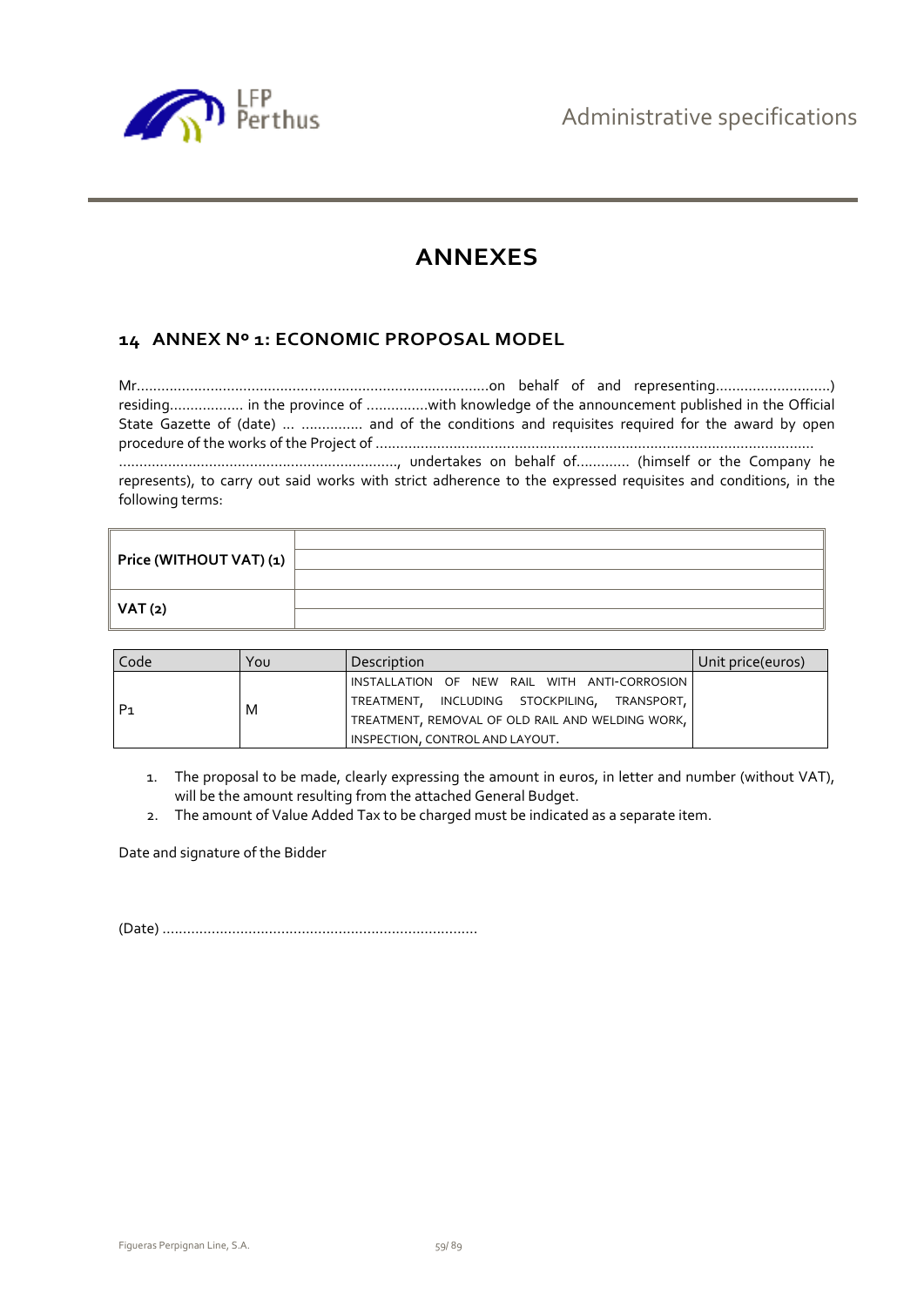

# **15 ANNEX NO. 2: MODEL OF BINDING STATEMENT SUPPLEMENTARY TO THE ESPD**

| certifies by means of this binding statement the following points: |  |  |  |  |  |
|--------------------------------------------------------------------|--|--|--|--|--|

#### **a. Membership or not of a business group**

DECLARES that the bidder is part of a business group, within the meaning of Article 42 of the Commercial Code. It will provide the list of companies that are part of the group to which the individual bidder belongs or any of the companies that bid with the commitment to form a joint venture, expressing the circumstance that justifies the link to the group, or not belonging to any business group

#### $\Box$  Yes / No $\Box$

If so, list the companies in the business group:

......................................................................................................................................................................

(If necessary include the list of these companies in another document)

That there are other companies of the group, understanding as such those that are in any of the cases of article 42 of the Commercial Code, that have presented proposals to the bidding:

 $\Box$  Yes / No $\Box$ 

If so, list the companies in the business group:

...................................................................................................................................................................... ......................................................................................................................................................................

(If necessary include the list of these companies in another document)

### **b. In the awarding of contracts for the purpose of monitoring, controlling, supervising and directing other related contracts:**

It is involved in the incompatibility cause regulated in article 70.2 of the LCSP:

Yes / No / Not Applicable

Should the situation of incompatibility arise after the award of this contract, I declare that I will immediately notify LFP, S.A. of the situation.

Likewise, during the execution of this contract I shall not enter into any contracts or subcontracts with the company that has been awarded such contracts and which intend to collaborate in the execution thereof.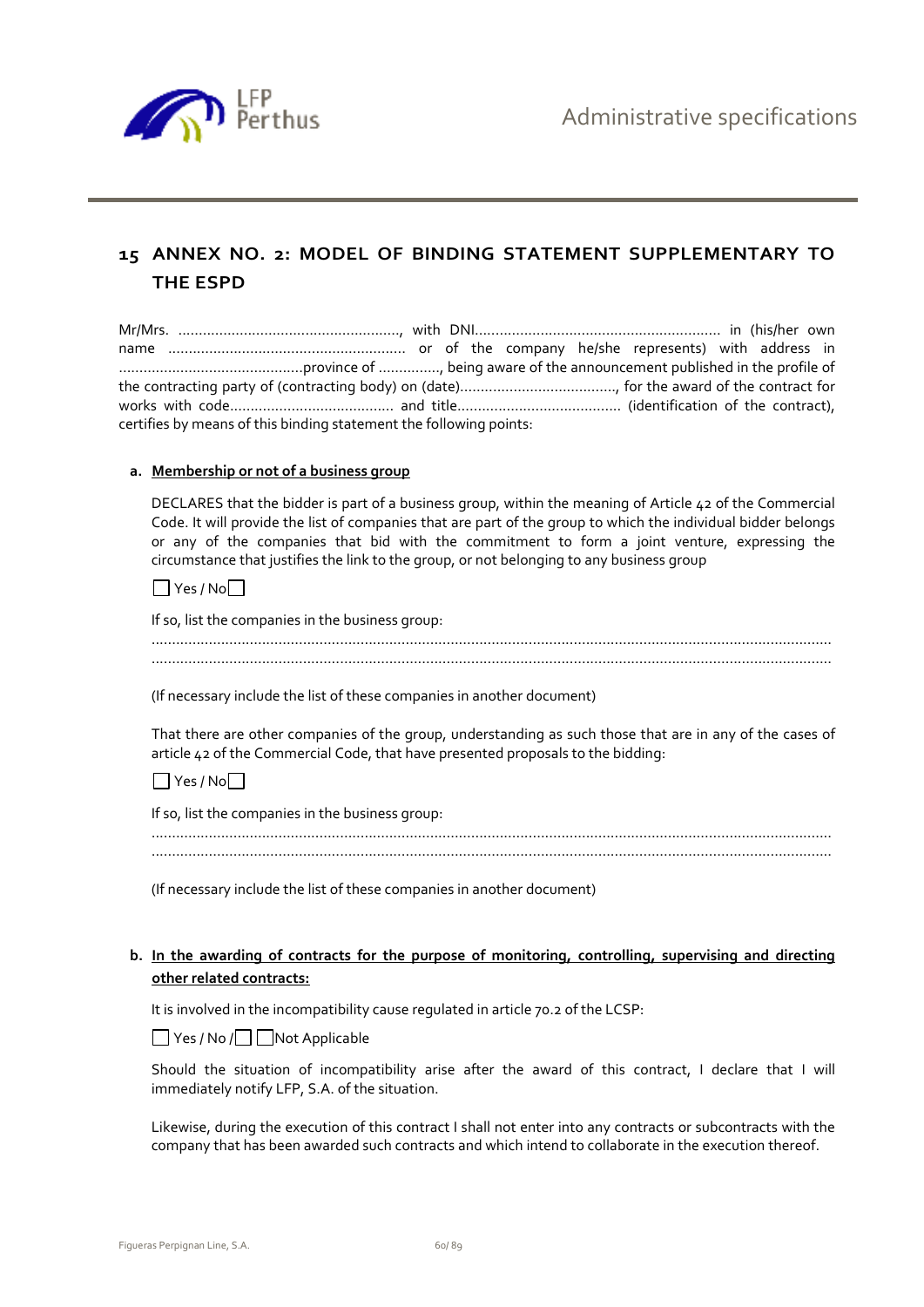

 $\Box$  Yes / No $\Box$ 

#### **c. Additional documentation required from all foreign companies (where applicable).**

DECLARES that it shall submit to the jurisdiction of the Spanish Courts and Tribunals of any order, for all the disputes that, directly or indirectly, could arise from the contract, waiving any foreign jurisdiction that it could be entitled to.

■ Yes / No / Not Applicable

#### **d. Feasibility of the construction project/technical specifications**

DECLARES that the execution of the construction project and/or, where appropriate, the Technical Specifications are feasible:

 $\Box$  Yes / No $\Box$ 

## **e. Workers with disabilities**

CERTIFIES that it has a percentage of .... % of workers with disabilities

#### **f. Circumstances and data registered in the ROLECE**

Have the circumstances and data registered in the ROLECSP changed since the date of certification submitted for this tender?

 $\Box$  Yes (Specify which) / No $\Box$ 

......................................................................................................................................................................

#### **g. Required business qualification to perform the service**

He/she declares that he/she has the required special qualification to carry out the service, specified in section 2.3.4 of the Schedule of Characteristics.

■ Yes / No / ■ Not Applicable

Signature: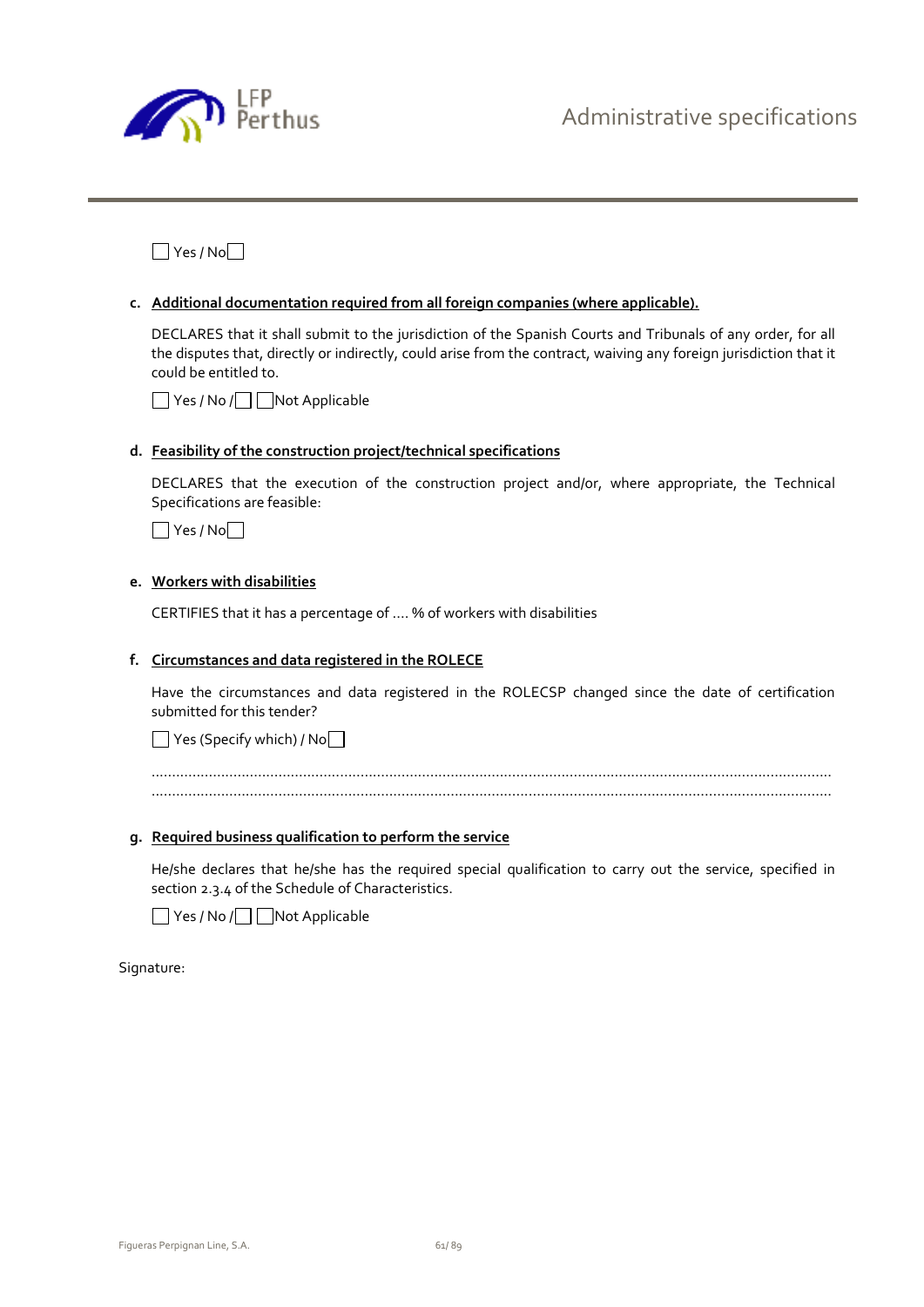

# **16 ANNEX NO. 3: FORMS TO JUSTIFY ECONOMIC SOLVENCY (FORMS EF-1, EF-2, EF-3)**

## **16.1 Form EF-1**

(By company and joint venture, if applicable)

Entity:

|      | <b>INVOICING (F)</b> | <b>PROCUREMENT</b> |
|------|----------------------|--------------------|
| Year |                      |                    |
| Year |                      |                    |
| Year |                      |                    |

Date and signature

....................................

## **16.2 Form EF-2**

(By company and joint venture, if applicable)

Entity:

| BALANCE SHEETS (1) (2) |                   |      |      |      |                                     |                   |      |      |      |
|------------------------|-------------------|------|------|------|-------------------------------------|-------------------|------|------|------|
| <b>ASSETS</b>          |                   | Year | Year | Year | <b>LIABILITIES</b>                  |                   | Year | Year | Year |
| <b>WORKING</b>         | (A)               |      |      |      | <b>EXTERNAL</b><br><b>RESOURCES</b> | (C)               |      |      |      |
| Available at           | (A <sub>1</sub> ) |      |      |      | Requireable<br>at short<br>notice   | $(C_1)$           |      |      |      |
| Requireable            | (A2)              |      |      |      | Requireable<br>long term            | (C <sub>2</sub> ) |      |      |      |
| Available at           | (A3)              |      |      |      |                                     |                   |      |      |      |
| <b>FIXED</b>           | (B)               |      |      |      | <b>OWN</b><br><b>RESOURCES</b>      | (D)               |      |      |      |
| Financial              | (B <sub>1</sub> ) |      |      |      | Capital                             | $(D_1)$           |      |      |      |
| Material               | $(B_2)$           |      |      |      | Reserves                            | $(D_2)$           |      |      |      |
| Intangible             | (B3)              |      |      |      |                                     |                   |      |      |      |

Notes:

- (1) These must be the official balance sheets.
- (2) At least values A, B, C, and D must be provided on this form.

Date and signature

....................................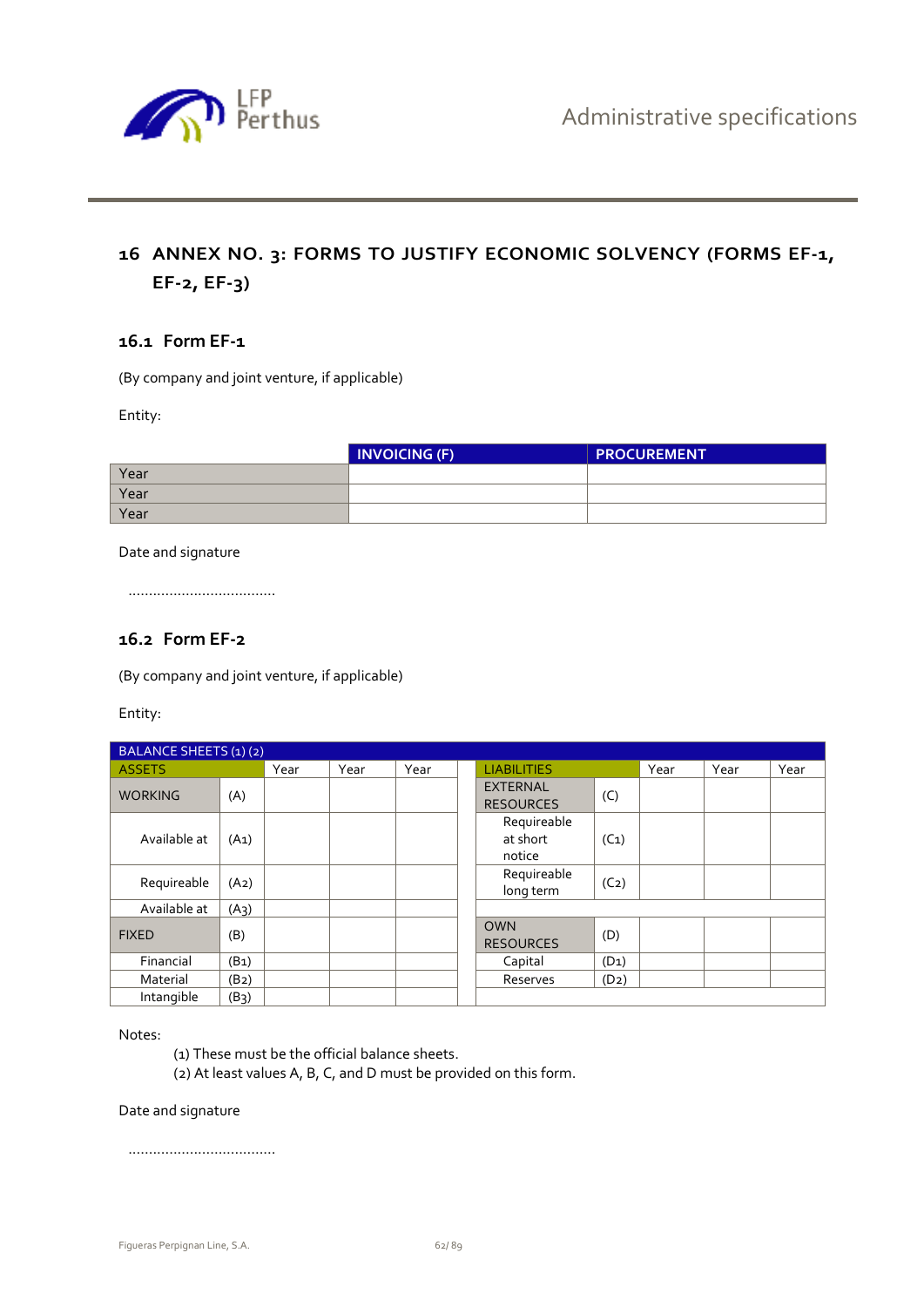

# **16.3 Form EF-3**

(By company and joint venture, if applicable)

Entity:

| <b>INDEX OF:</b> | <b>Guarantee</b> | <b>Resources</b> | <b>Financial</b><br>Independence | <b>Financial</b><br><b>Dependence</b> |
|------------------|------------------|------------------|----------------------------------|---------------------------------------|
| <b>FORMULA</b>   | $(A+B)/C$        | D/C              | $D/(A+B)$                        | $C/(A+B)$                             |
| Year             |                  |                  |                                  |                                       |
| Year             |                  |                  |                                  |                                       |
| Year             |                  |                  |                                  |                                       |

DEFINITION OF INDEXES AND DATA REQUESTED:

| <b>GUARANTEE</b><br>total<br>(or | Working capital + Fixed assets = $A + B$  |
|----------------------------------|-------------------------------------------|
| solvency):                       | Outside resources                         |
| <b>RESOURCES:</b>                | Own resources = $D$                       |
|                                  | Outside resources C                       |
| <b>FINANCIAL</b>                 | Own resources<br>$= D$                    |
| INDEPENDENCE:                    | Working capital + Fixed assets $A + B$    |
| DEPENDENCE:                      | Outside resources                         |
|                                  | Working capital + Fixed assets<br>$A + B$ |

Date and signature

....................................

## **16.4 Technical Annex**

#### **A. DATA AND FORMS FOR THE TECHNICAL STUDY OF THE EXECUTION OF THE WORKS.**

- a) Framework Plan, if applicable.
- b) Work schedule.

#### **B. PARTIAL DEADLINES**

The parts of the work indicated below shall have the following maximum periods for commencement and/or completion, counted in months, from the date of the authorisation given by LFP, S.A. for the commencement of the works.

Deadline for:

| (To be filled in by LFP, S.A.) |  |
|--------------------------------|--|

#### Date and signature of the Bidder

....................................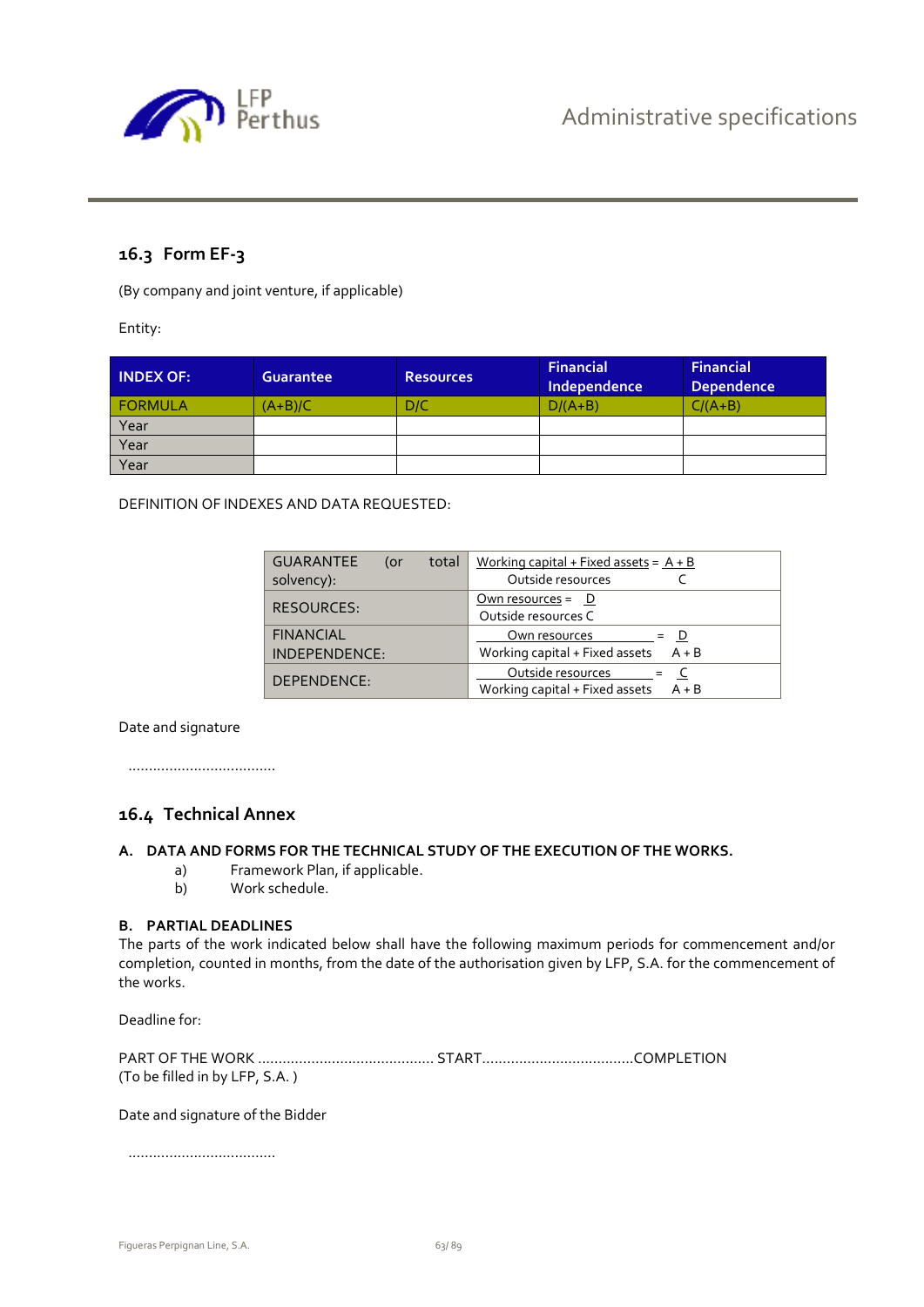

#### **C. SUBCONTRACT MODEL**

(\*) In the event of subcontracting partial execution of the contract, the main contractor may use this Subcontract Model or any other. However, even in the event of not using this model, the contractor shall be obliged to keep in its possession a copy of the subcontract model signed and the documentation derived from compliance with its clauses, and to deliver them to LFP, S.A. when required, in compliance with Stipulation Eight in relation to Stipulations Five and Six of the aforementioned Model.

#### **MODEL FOR SUBCONTRACTING WORKS AND INSTALLATIONS**

In.......................... (date) ..............................................

#### **THE PARTIES CONVENE:**

| CONTRACTOR. |  |
|-------------|--|

|                                               | the Mercantile Register in the general volume of section |
|-----------------------------------------------|----------------------------------------------------------|
|                                               |                                                          |
| hereinafter referred to as the SUBCONTRACTOR. |                                                          |

#### **AND DECLARE:**

- I. That the CONTRACTOR is the successful bidder of the works................................. ................................................................ contract , File No..........................LFP, S.A. , according to the conditions established in the Particular Administrative Conditions that govern the aforementioned contract and in accordance with that stipulated in the contract dated ..........signed by both parties.
- II. That the SUBCONTRACTOR is interested in the execution of the part of the contract corresponding to ..................................................................................
- III. That both parties are aware of and subject to the legal obligations regarding subcontracting established in Articles 215 and following of Law 9/2017 dated November 8 on Public Sector Contracts, by which the Directives of the European Parliament and Council 2014/23/EU and 2014/24/EU, of 26th February 2014 (LCSP) are transposed into Spanish law, and, recognising each other sufficient legal capacity, agree to the following: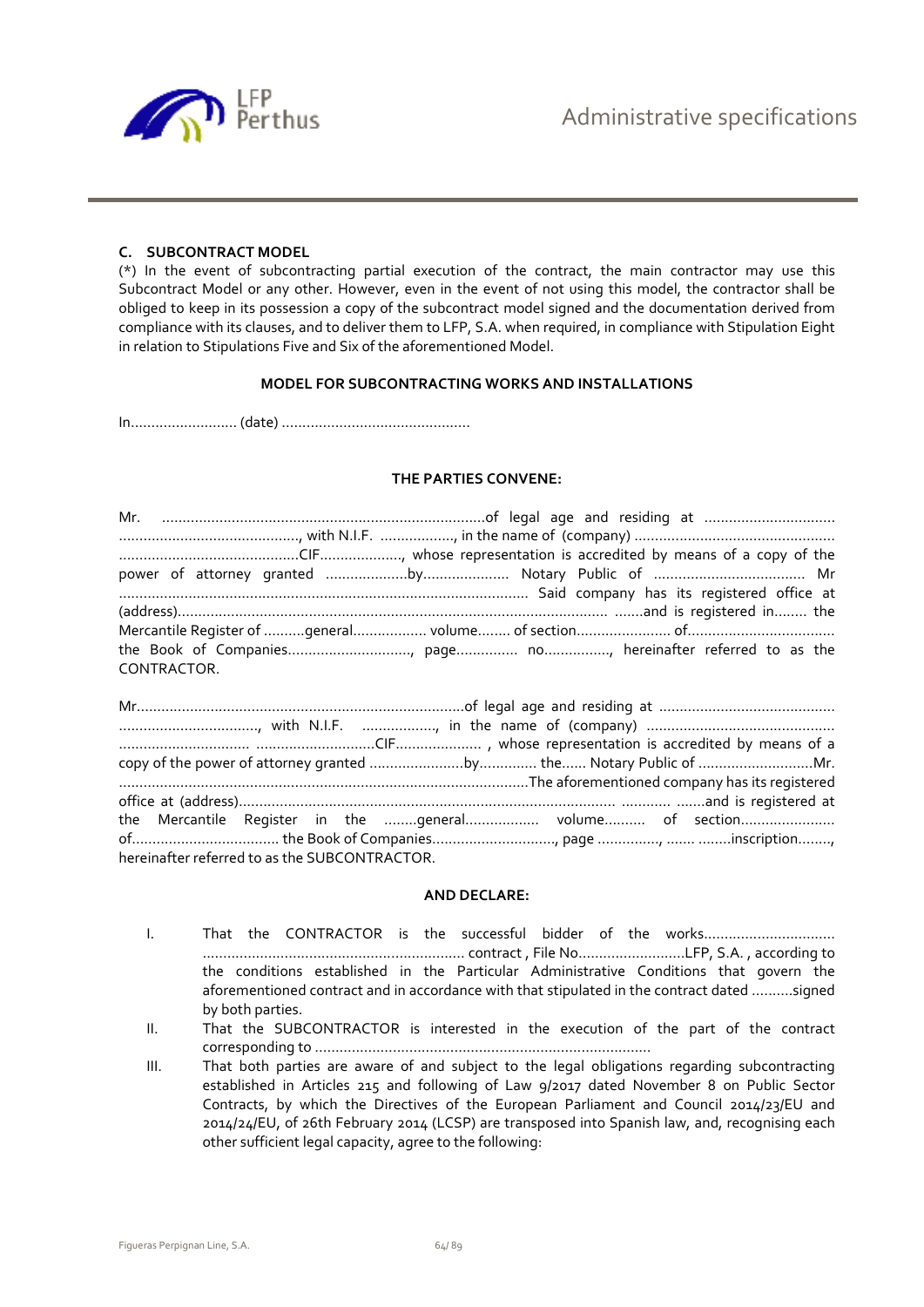

#### **STIPULATIONS**

*FIRST* - This document regulates the conditions for subcontracting the works ................................................ .....................................that the SUBCONTRACTOR undertakes to carry out in the works contract, file number .......................................established between the CONTRACTOR and LFP, S.A.

The CONTRACTOR declares under its responsibility that the Amount of the services that are subcontracted through this document, together with the rest of the services that have been subcontracted, does not exceed the percentage established as the limit of the subcontracting in the Specific Administrative Clauses applicable thereto.

*SECOND* - The SUBCONTRACTOR shall be bound only to the main CONTRACTOR, which shall therefore assume full responsibility for the execution of the contract with respect to LFP, S.A. in strict accordance with the specific administrative clauses and the terms of the contract.

*THIRD* - The CONTRACTOR undertakes to pay the SUBCONTRACTOR the agreed price, within the terms and conditions agreed by both parties, which shall not be more unfavourable than those established between the CONTRACTOR and LFP, S.A.

*FOURTH* - The maximum time limit for the execution of the work subject to this subcontract will be .........................

*FIFTH*. - The SUBCONTRACTOR submits sufficient evidence of compliance with the solvency and business quality requirements by means of documentation justifying the following:

- That it has adequate infrastructure and means to carry out the contracted activity and to directly manage the work.
- That its management and production staff have the necessary training in the prevention of occupational hazards.
- That it has an adequate preventive organisation.

*SIXTH* - Prior to the formalisation of this document, the SUBCONTRACTOR has formally declared that the company complies with the obligation of not being subject to the prohibitions of formalising contracts in accordance with Article 71 of the LCSP and, by means of certifications from the State Tax Administration Agency and the General Treasury of the Social Security, will demonstrate monthly that it is up to date with the tax and Social Security obligations imposed by the provisions in force. The subcontractor undertakes not to subcontract any activity of the contract with companies that are subject to any of the prohibitions for contracting with public entities established in the aforementioned Article 71 of the LCSP.

*SEVENTH* - In any case, Law 32/2006, of 18 October, which regulates Subcontracting in the Construction sector and its development regulations, shall be applicable.

*EIGHTH* - The documentation derived from compliance with the clauses of this contract will be provided to the main contractor, who shall file them for delivery to LFP, S.A. as soon as required, or in its absence, at the end of the work.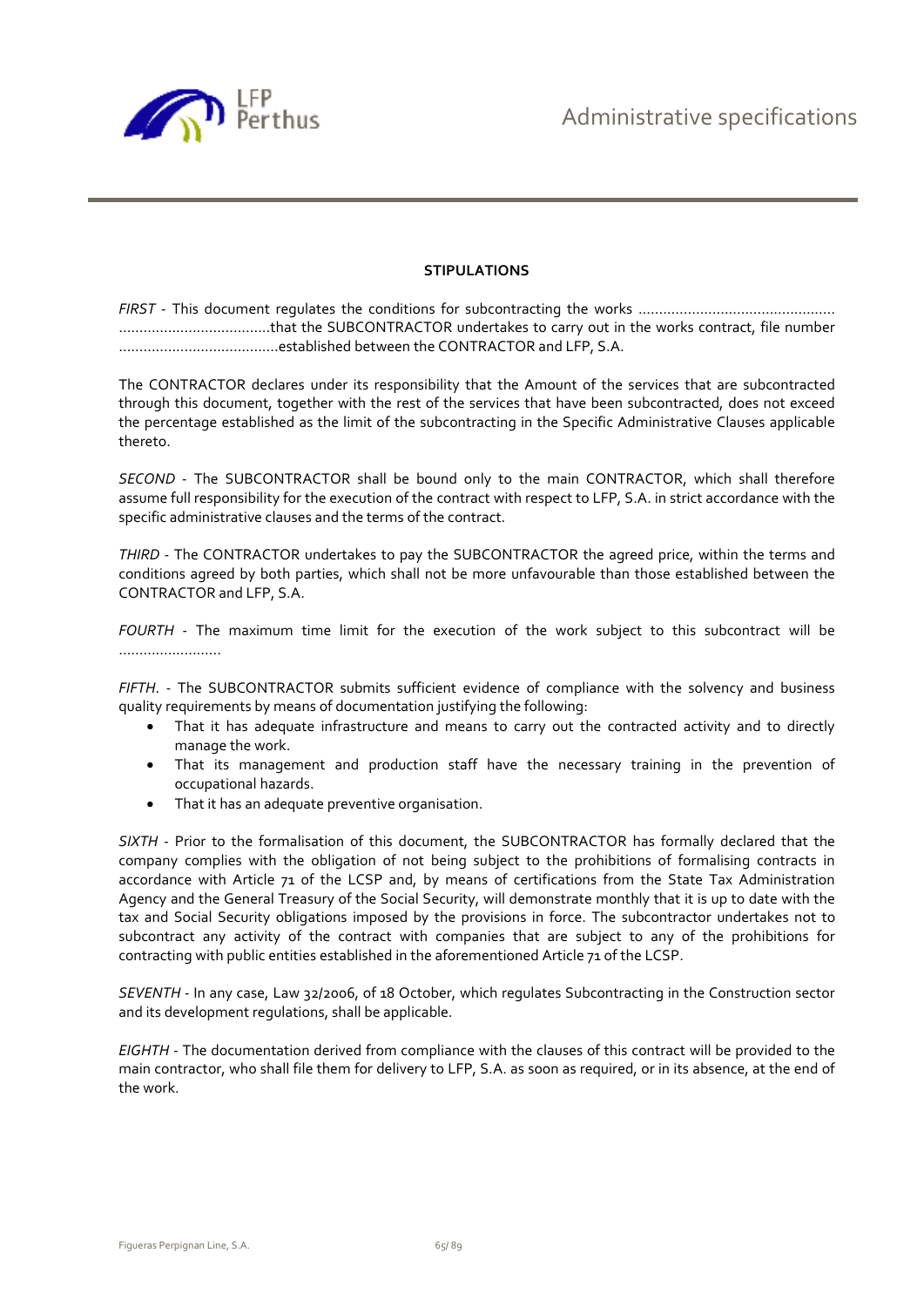

Administrative specifications

**CLAUSES** (...)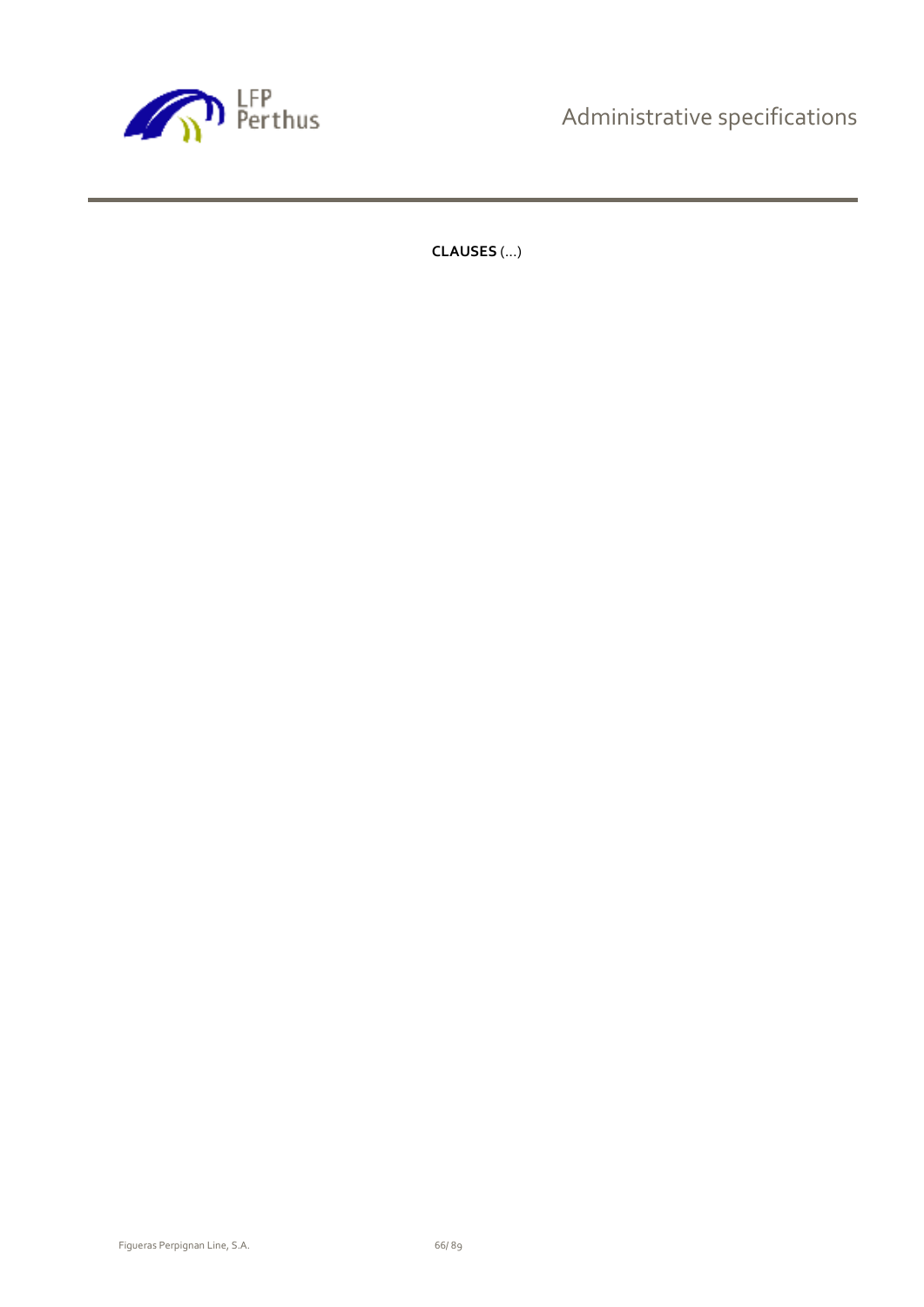

# **17 ANNEX NO. 4: FORMAL DECLARATION MODEL ON THE COMMITMENT TO SET UP A JOINT VENTURE**

Being aware of the notice published in the contracting profile of (contracting authority) on ... of.......... ..., for the award of the contract for works with a code........................................ and title........................................ (Identification of the contract), responsibly declares:

That, in the event of being awarded the contract, they are obliged and committed, jointly and severally, on behalf of the companies they represent to execute the work, under the regime of a Joint Venture, in accordance with the provisions of Article 69 of Law 9/2017, of 8 November, on Public Sector Contracts, with each of them participating as follows:

| <b>COMPANY</b> | <b>PERCENTAGE OF</b><br><b>PARTICIPATION</b> |
|----------------|----------------------------------------------|
|                |                                              |
|                |                                              |
|                |                                              |
|                |                                              |

That, likewise, they expressly declare that by means of this commitment they have not participated and will not participate in anti-competitive practices in this tender, and that the presentation of a joint and several tender between the indicated companies does not imply any infringement of the provisions of Law 15/2007, of 3 July, on the Defence of Competition, being aware that, otherwise, the sanctions that would be applied for collusive practices would include fines, prison sentences or suspension of participation in public tenders, among others.

In the event of the contract being awarded, the Sole Manager of the Joint Venture shall be …………………………… ...... ……with full representation before LFP, S.A. during the term of the contract and with such powers as may be necessary and sufficient to exercise the rights and fulfil the obligations arising from the tender and subsequent contract of the aforementioned work.

And in proof of conformity, and to the full effects of what is established in the LCSP, all the members of the joint venture sign this formal declaration of responsibility.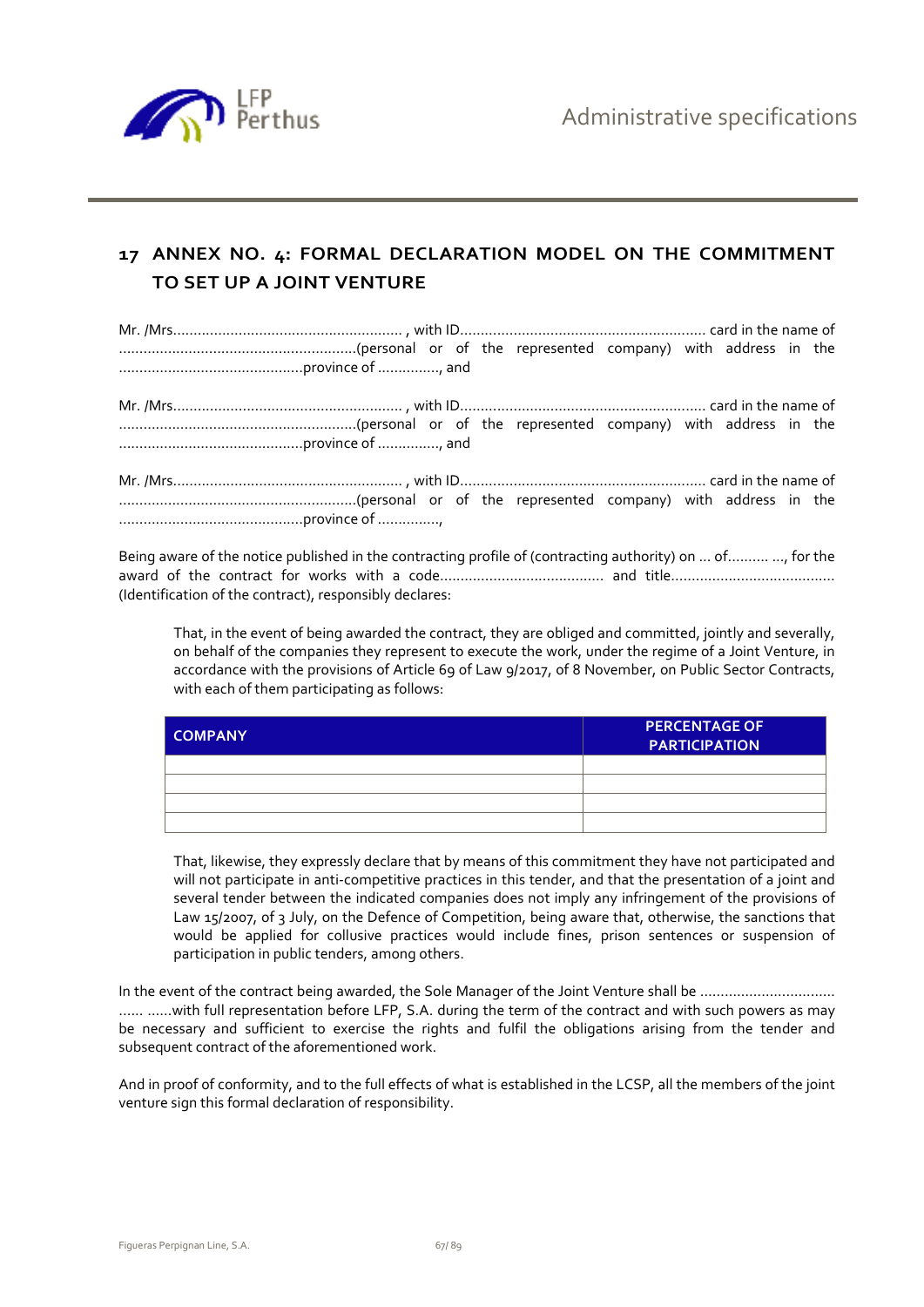

In ………a ……………………………of 20...

**18 ANNEX NO. 5: RECOMMENDATION OF THE ADVISORY BOARD ON ADMINISTRATIVE RECRUITMENT OF 6 APRIL 2016 (BOE NO. 85 OF 08/04/2016) CONCERNING THE USE OF THE EUROPEAN SINGLE PROCUREMENT DOCUMENT (ESPD)**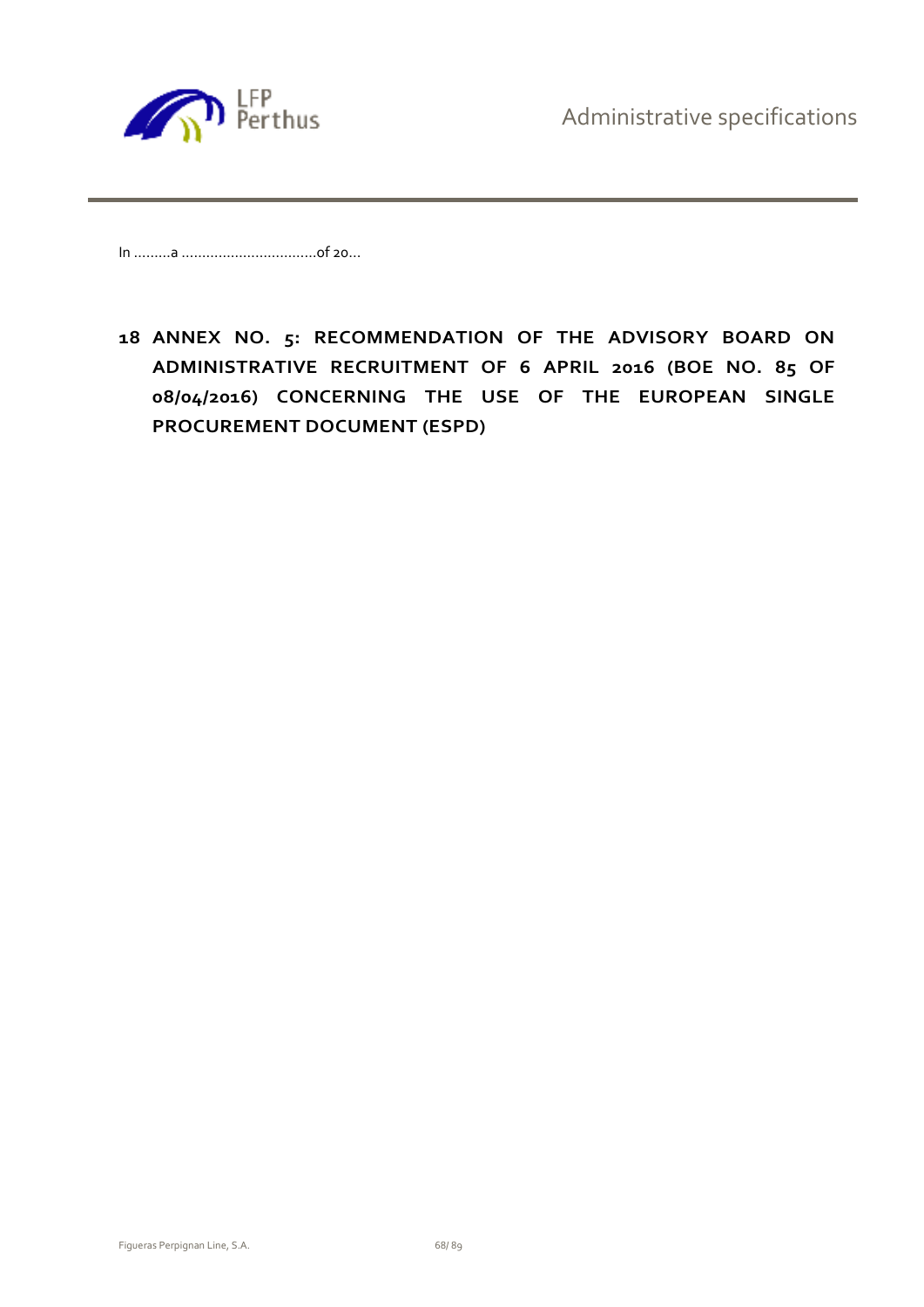Administrative specifications



**19 ANNEX NO. 6: MODEL OF THE EUROPEAN SINGLE PROCUREMENT DOCUMENT (ESPD)**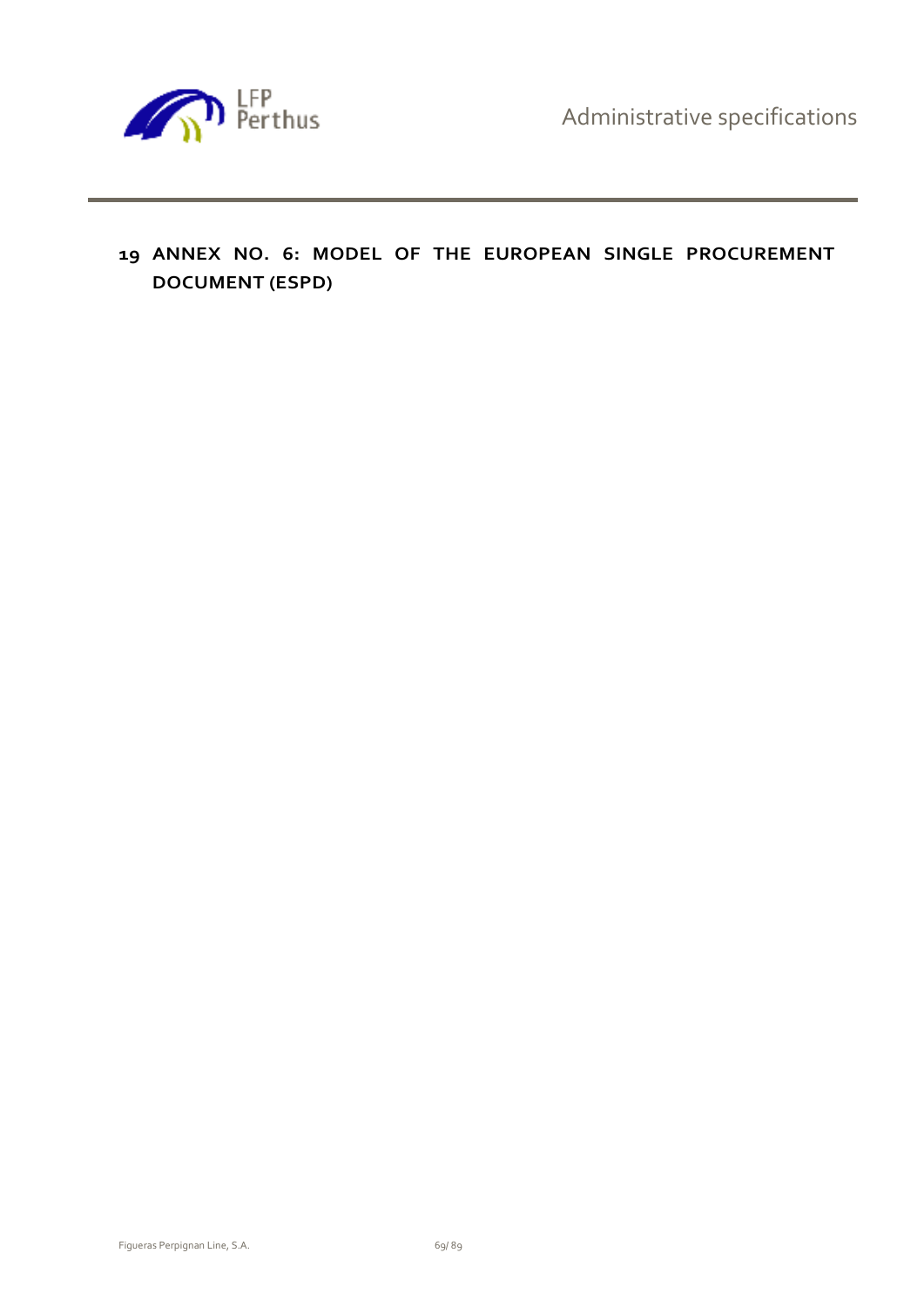

# **20 ANNEX Nº 7: MODEL OF COMMUNICATION TO LFP, S.A. ON INFORMATION REGARDING SUBCONTRACTING**

## **20.1 Notification prior to subcontracting**

Mr......................................................., with ID ........................in his own name or as representative of the company ................................................................ that has been awarded the CONTRACT OF .......................... ........................................................................................................................................, hereby informs the contracting body that, for the purposes of Article 215.2.b) of Law 9/2017 dated November 8 on Public Sector Contracts (LCSP), he/she intends to subcontract with the following entities and percentages for the indicated service:

Please indicate:

- The subjects involved (identity, contact details and legal representatives) in the sub-contract, with an indication of the technical and professional capacity of the sub-contractor or, where appropriate, classification, proof of suitability to carry out or execute part of the work.
- Indication of the object or parts of the contract to be carried out by each of the subcontractors
- Amount of the sub-contract and percentage of the main contract price that the partial service represents
- Accumulated amount of subcontracting, as a percentage, to be reached with this subcontract over the price of the main contract.
- Periods in which the subcontractor undertakes to pay the subcontractors the agreed price

I also state that in the conclusion of the subcontract(s) and, where appropriate, of supply contracts derived from the works contract awarded, the requirements established in Article 216 of the LCSP will be fulfilled.

Likewise, I would like to point out that the subjects with whom I agree the subcontracting have evidenced, by means of a formal declaration of responsibility, that the company fulfills the obligation of not being subject to the prohibitions of contracting, in accordance with Article 71 of the LCSP and, by means of certifications of the State Agency of Tax Administration and the General Treasury of the Social Security, will demonstrate monthly that they are up to date with the tax and social security obligations imposed by the provisions in force. They have also undertaken not to subcontract any activity in the contract with companies that are subject to any of the prohibitions on contracting with public entities set out in the aforementioned article.

And for the record, I hereby sign

At ................................, date................................ ................................. year ..........

Signed: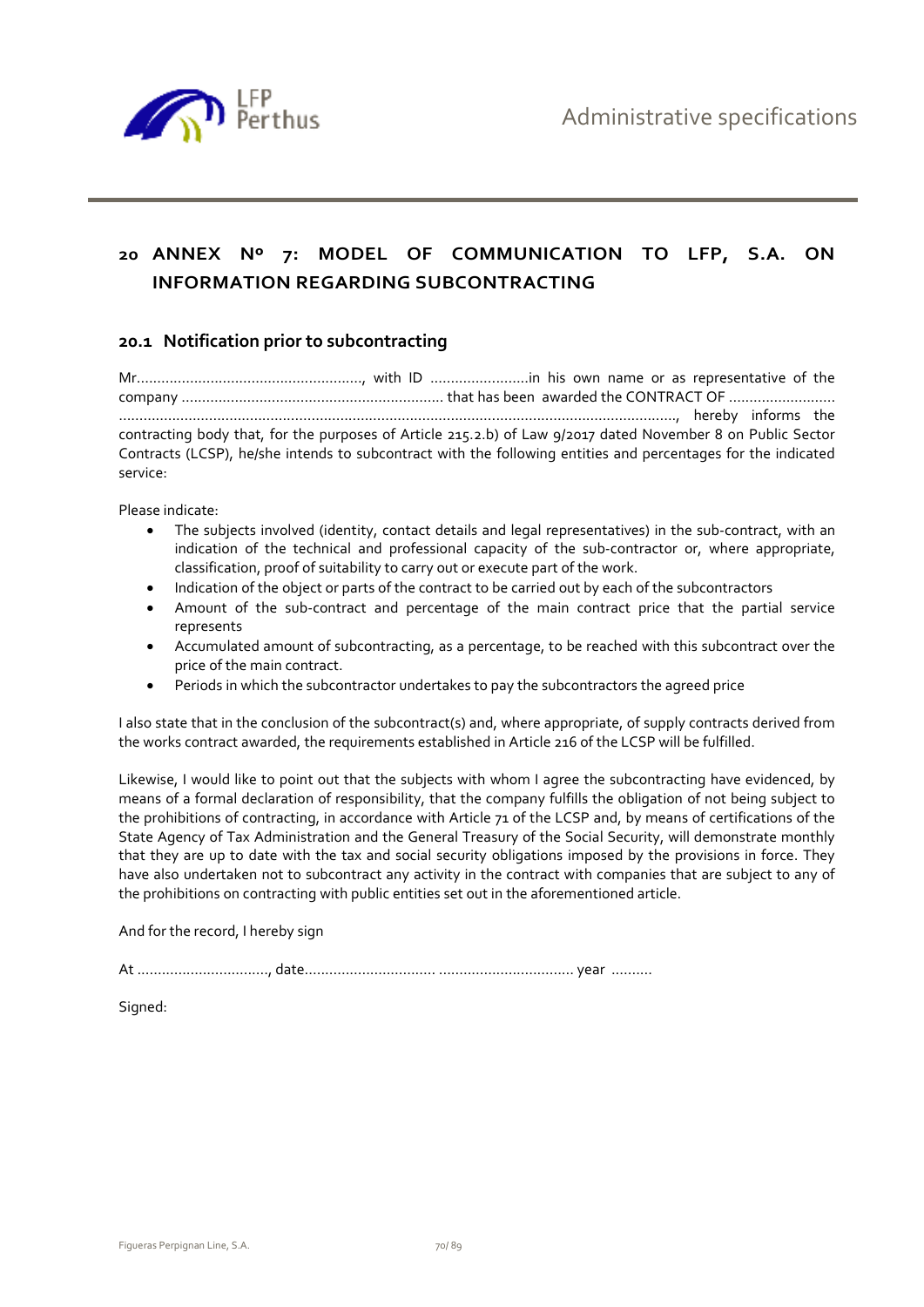

## **20.2 Final notification of subcontracting**

Mr./Mrs. ......................................................, with ID............................................................ in his own name or of the represented company) with address in the .............................................province of ..............., awarded the contract published in the profile of contracting party of (contracting body) of the day ... of.......... ..., certifies by means of this responsible declaration the following points:

A subcontracting amount equal to or higher than 30% of the contract price has been reached for the same and the payment obligations to the same are being strictly complied with.

The subcontractors have properly fulfilled all the special conditions for the execution of the contract. The following supporting documents are attached:

- Contracts with subcontractors.
- **•** Certifications of subcontracting companies.
- Statements by the subcontracting companies that they are aware of payments in respect of this contract.

At ................................, on (date)................................ .................................(year) .......... (Place, date and signature of the representative)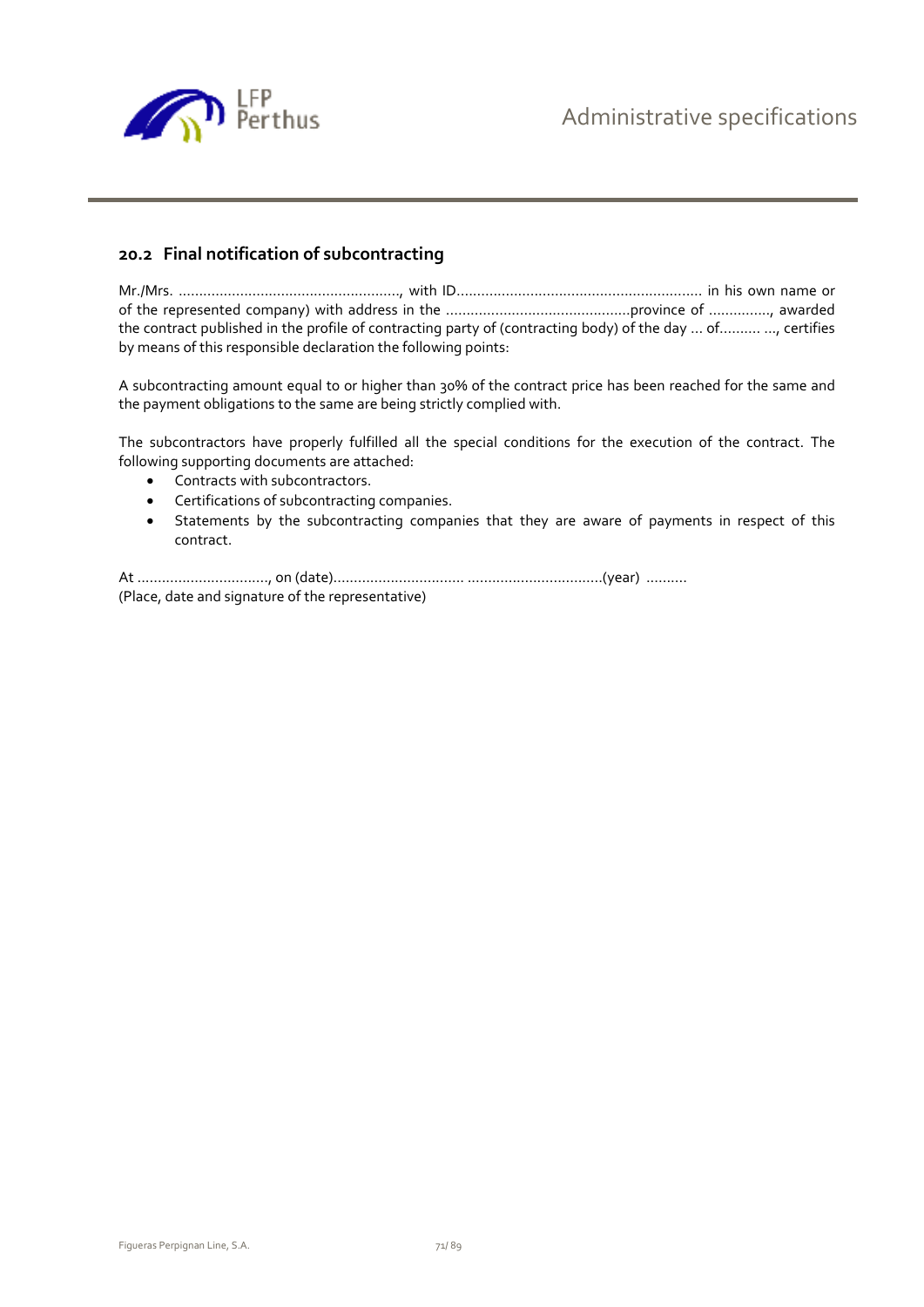

# **21 ANNEX NO. 8: PROCESSING OF PERSONAL DATA**

### **GENERAL DESCRIPTION OF THE PERSONAL DATA PROCESSING TO BE CARRIED OUT**

#### **Description**

The processing will be carried out in accordance with the processing activity declared by LFP, S.A. "[indicate name of the processing established in the Processing Inventory]", the purpose of which is "[include section b of the Processing Inventory]".

In order to provide the services established in the Folder, the personnel assigned by the organisation awarded the contract may process Personal Data. This Data will be processed only by the personnel assigned and for the sole purpose of carrying out the scope of the contract.

Should it become necessary at any point in time, as a consequence of the execution of the contract, to modify the stipulations of this Appendix, the successful bidder shall require said modification on a reasonable basis and shall indicate the changes requested. If LFP, S.A. agrees with the request, LFP, S.A. will issue an updated Appendix, so that it always faithfully reflects the details of the processing.

#### **Processed groups and data**

The groups of interested parties and processed Personal Data to which the successful bidder may have access are:

Processing and main groups of stakeholders **Personal data that can be accessed for processing** Include "sections b and c" of the Processing Inventory | Include "section d" of the Processing Inventory

#### **Processing items**

The processing of Personal Data will include: (please tick as appropriate) 1

| Collection<br>(data<br>capture) | Registration<br>(recording)                   | Structuring                     | Modification |
|---------------------------------|-----------------------------------------------|---------------------------------|--------------|
| Conservation<br>(storage)       | Extraction<br>(recovery)                      | Consultation                    | Assignments  |
| Dissemination                   | Interconnection<br>(crossing)                 | Comparison                      | Limitation   |
| <b>Deletion</b>                 | $($ of<br>Destruction<br>temporary<br>copies) | Preservation (in IT<br>systems) | Others:      |
| Duplicate                       | Copy (temporary<br>copies)                    | Backup                          | Recovery     |

Disposal of the data at the end of the service after completion of the assignment. The successful bidder must:

a) Return the personal data and, if applicable, the media on which it is recorded, to the person responsible for the processing, once the service has been provided. Said return must involve the total erasure of the data existing in the computer equipment used by the person in charge. However, the person in charge may keep a copy, with the data duly blocked, for as long as responsibility for the performance of the service may subsist.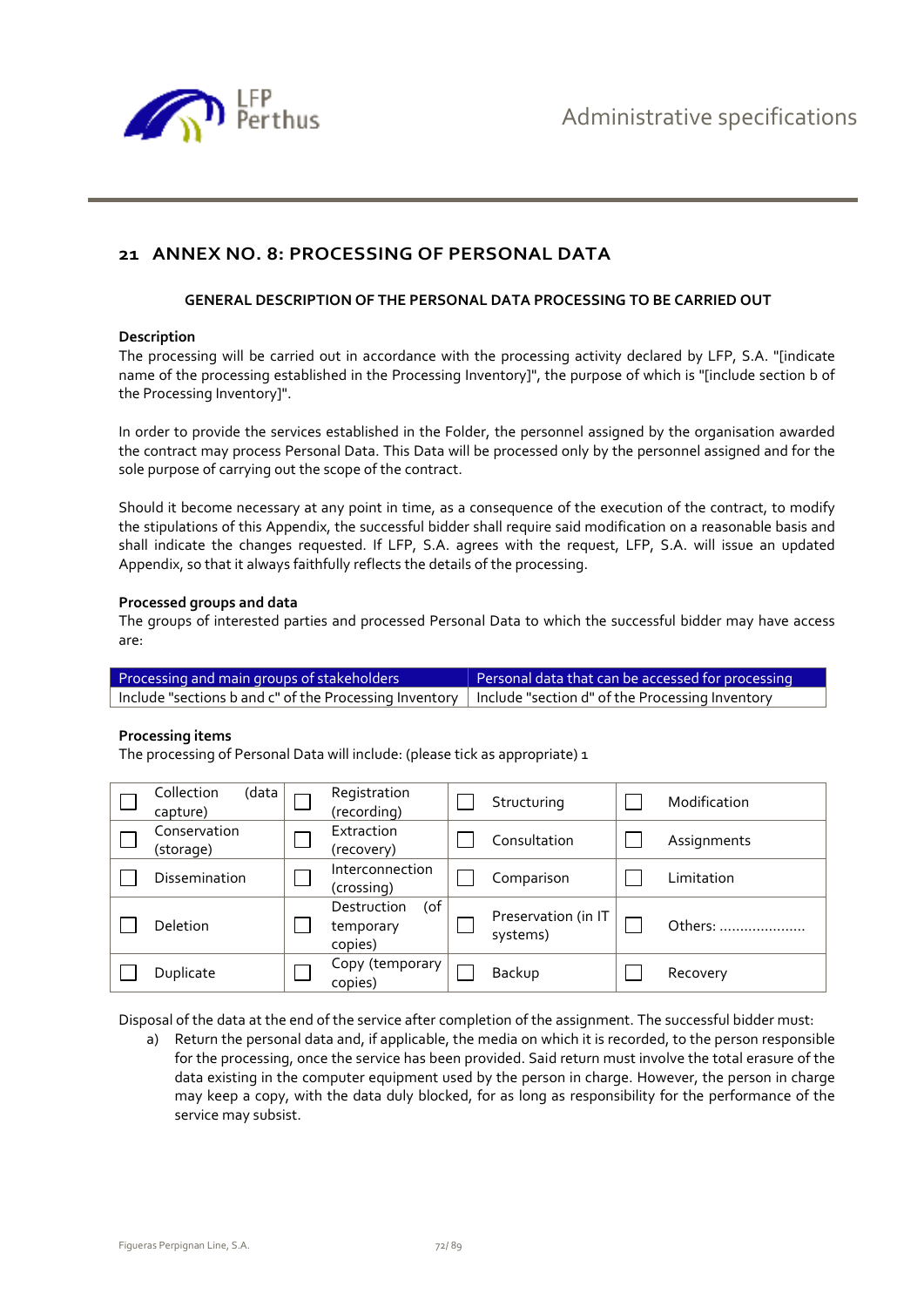

Nevertheless, the data controller may require the processor to comply with option b) or c) below instead of option a):

- b) Return the personal data to the person designated in writing by the data controller and, if appropriate, the media on which they are recorded, once the service has been provided. Said return must involve the total erasure of the data existing in the computer equipment used by the person in charge. However, the person in charge may keep a copy, with the data duly blocked, for as long as responsibility for the performance of the service may subsist.
- c) Destroy the data, once the service has been completed. Once destroyed, the data processor must certify its destruction in writing and must deliver the certificate to the data controller. However, the data processor may keep a copy, with the data duly blocked, for as long as responsibility for the performance of the service may subsist.

## **Security measures**

The data must be protected using measures that an orderly employer must take to prevent the data from losing its reasonable confidentiality, integrity and availability.

The successful bidder of the contract undertakes to apply to the data provided by LFP, S.A. the security measures stipulated in Section 2 of Chapter IV of the RGPD, and in Organic Law 3/2018 dated December 5 on the Protection of Personal Data and the Guarantee of Digital Rights, taking into account the state of the art, the costs of application, and the nature, scope, context and purposes of the processing, as well as risks of variable probability and severity for the rights and freedoms of the natural persons with the categories of data processed.

In any case, these measures will be oriented towards the implementation of mechanisms that enable:

- a) To guarantee the confidentiality, integrity, availability and permanent resilience of the processing systems and services.
- b) The restoration of availability and access to personal data quickly in the event of a physical or technical incident
- c) The verification, evaluation and assessment, on a regular basis, of the effectiveness of the technical and organisational measures implemented to guarantee the security of the processing.
- d) Pseudonymisation and encryption of personal data, if required by LFP, S.A.

The successful bidder cannot fail to implement or remove such measures by using a risk analysis or impact assessment unless expressly approved by LFP, S.A.

To this end, the personnel of the successful bidder must follow the security measures established by LFP, S.A. The processing of the data must not be different from those defined by LFP, S.A.

## **Explanation of the sections referring to treatment**

- "Collection": The successful bidder collects personal data.
- "Registration": The successful bidder records the personal data in an application or incorporates it into a document.
- "Structuring": The successful bidder is responsible for sorting the personal data.
- "Modification": The successful bidder makes changes to the personal data.
- "Storage": The successful bidder is responsible for storing the data, both in automated format and on paper.
- "Extraction": The successful bidder performs personal data recovery tasks.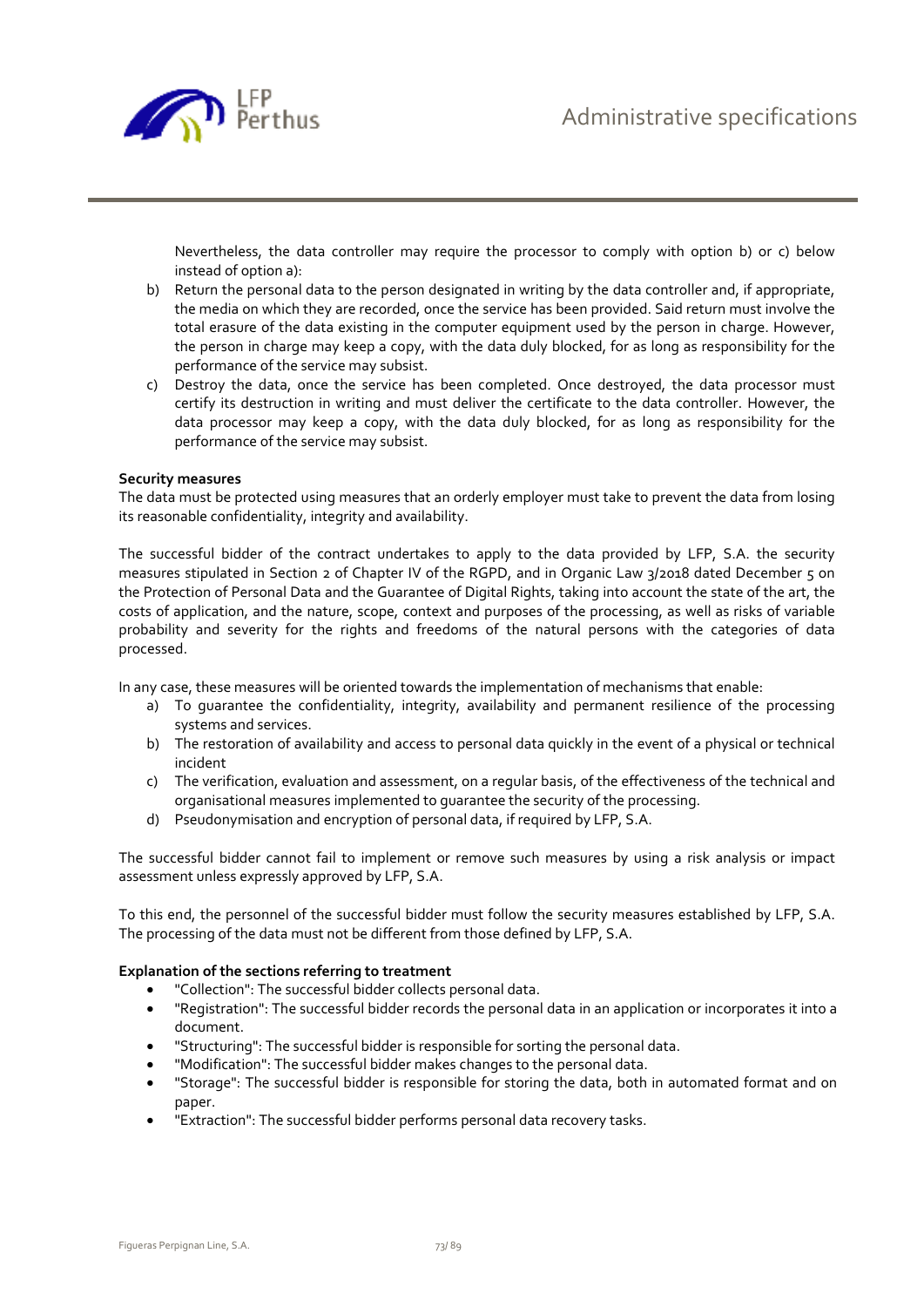

- "Consultation": The successful bidder carries out searches of personal data, both in automated and paper format.
- "Assignment": The successful bidder communicates personal data to other entities.
- "Dissemination": The successful bidder is responsible for disclosing personal data.
- "Interconnection": The successful bidder has the task of crossing personal data.
- "Comparison": The successful bidder is responsible for comparing personal data.
- "Limitation": The successful bidder is responsible for marking preserved personal data in order to limit their processing in the future.
- "Deletion": The successful bidder deletes the personal data.
- "Destruction": The successful bidder deletes work files created by users or processes that are necessary for occasional processing or as an intermediate step during the performance of processing of personal data.
- "Retention": The successful bidder stores the personal data in its information systems.
- "Other": Indicate other possible treatments not covered.
- "Duplicate": The successful bidder copies the personal data.
- "Copy": The recipient reproduces work files created by users or processes that are necessary for occasional processing or as an intermediate step during the performance of personal data processing.
- "Backup": The successful bidder makes a backup of the personal data.
- "Recovery": The successful bidder carries out recovery work on personal data.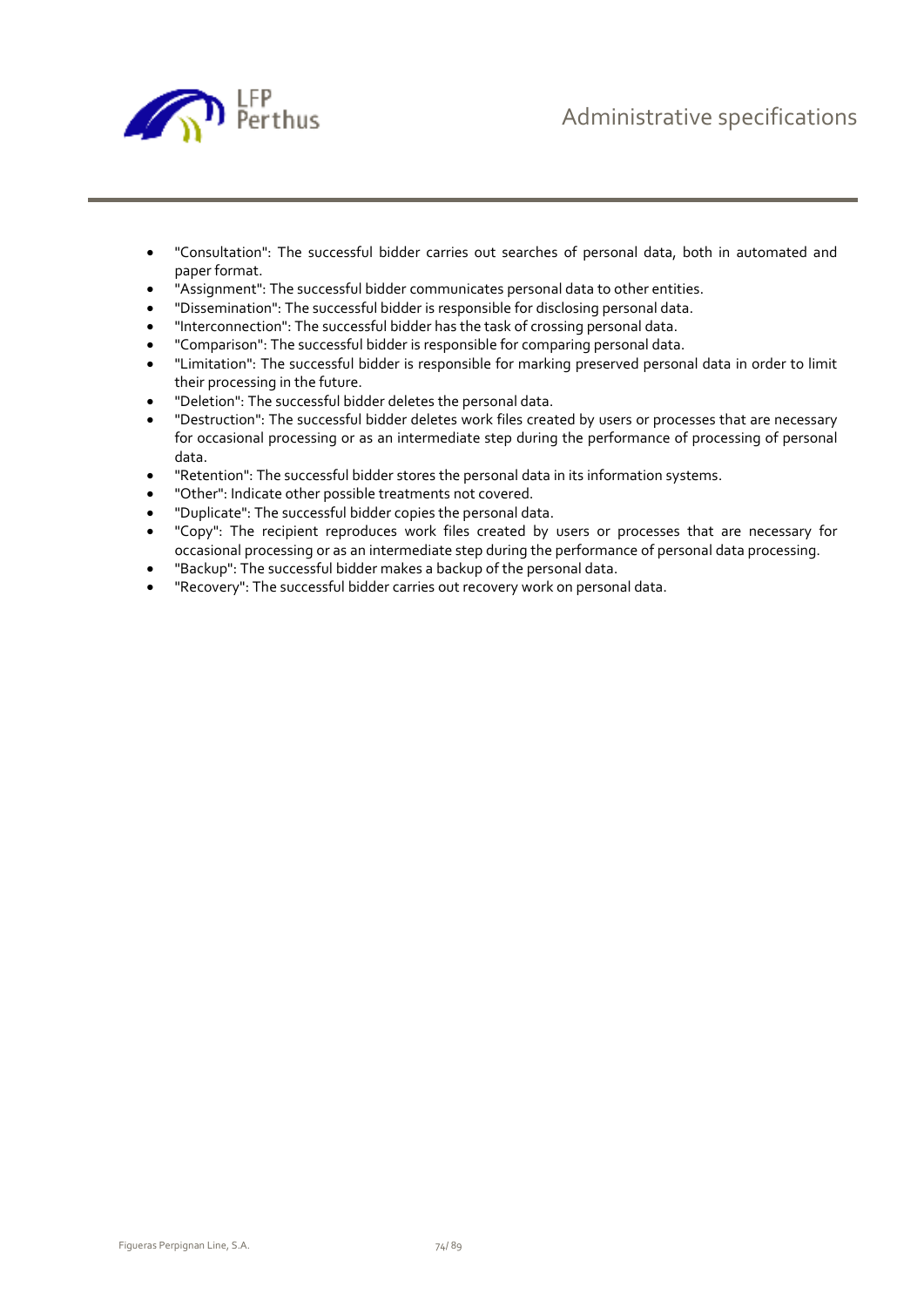

# **22 ANNEX Nº 9: INFORMATION SECURITY REQUIREMENTS FOR THE DEVELOPMENT OF APPLICATIONS AND/OR ACQUISITION OF HARDWARE/SOFTWARE EQUIPMENT RELATED TO COMMUNICATION NETWORKS AND/OR INFORMATION SYSTEMS**

This appendix includes a list of the minimum information security aspects that must be fulfilled by the contractor during the execution of the contract, provided that the contract covers the acquisition or development of an Information System, or involves equipping hardware elements with base software (Operating System).

The aim is to comply with both the company's internal information security policy and regulations and the regulations and legislation applicable to LFP, S.A., among others: National Security Scheme (ENS), Law 40/2015, of 1 October, European General Regulation on Data Protection (RGPD), RD 12/2018 on network and information system security (NIS Directive), Organic Law 3/2018, of 5 December, on Personal Data Protection and Guarantee of Digital Rights, Law 8/2011, 28 April, Law on the Protection of Critical Infrastructure (PIC) and Directive (EU) 2016/943 of the European Parliament and of the Council of 8 June 2016 on the protection of undisclosed technical knowledge and business information (trade secrets) against unlawful obtaining, use and disclosure. In general, said regulations establish requirements that must be met by the contractor, applying appropriate security measures to comply with the legislation which must be fulfilled by LFP, S.A. as well as the Information Security Policy and regulations in force in the entity.

In the event of non-compliance with any of the obligations included in this clause, the successful bidder will be responsible for the full amount of any penalty that, in terms of protection of information systems, may be imposed on LFP, S.A. and for all the expenses, damages and losses suffered by LFP, S.A. as a consequence of said breach.

Within the scope of this Annex, the set of solutions/services or supply of equipment which is the object of the contracted service will be referred to generically as a "product".

It will be understood that compliance with said requirements is compulsory whenever they apply to the product that is the object of the contract.

In the cases in which the product object of the contract includes the contracting of services in the Cloud (such as IaaS -Infrastuture as a Service-, SaaS -Software as a Service-, PaaS -Platform as a Service-), the requirements that must be satisfied will be those specified in point AI.12 (Contracting of Services in the Cloud (IaaS, SaaS, Paas), for the rest, the minimum list of security requirements that must be complied with is that included in point AI.1, up to point AI.12.

In general, any mention of the presentation of documentation at the beginning of the service must be delivered within one month from the day following the formalisation of the contract.

The list of requirements is as follows: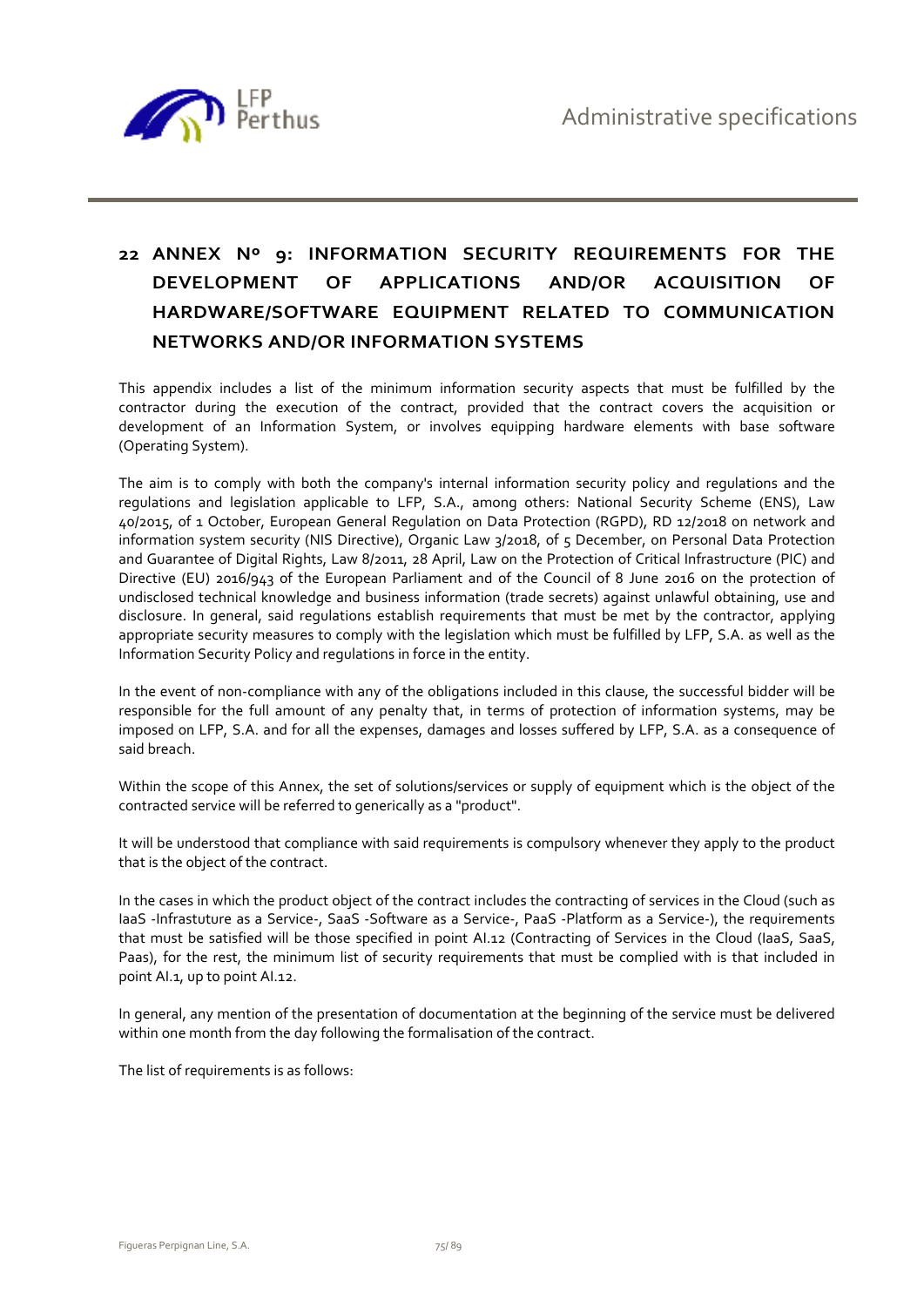

## **22.1 AI.1 Data protection**

The product must protect the information stored, processed or transmitted by means of appropriate security controls that provide sufficient guarantees regarding its integrity, confidentiality and availability.

- When the product covered by the contract includes the implementation of a user end station, it must be protected with the anti-malware solutions approved by the company. The successful bidder must carry out the necessary activities in accordance with the guidelines set out in the policy and regulations of LFP, S.A.
- In the event that the contract provides for the withdrawal of hardware equipment that has served as support for information of LFP, S.A.. the supplier will provide timely certifications of secure destruction of information owned by LFP, S.A.

## **22.1.1 A .1.1 PERSONAL DATA**

If personal data are to be processed during the execution of the service, this will be done in accordance with the General Data Protection Regulations (RGPD), Organic Law 3/2018, the rest of the applicable personal data protection regulations and the instructions given by the Data Protection Officer (DPO) of LFP, S.A. Attention will be paid to what is specified in the administrative clauses relating to Data Protection, Personal Data Processing, stipulations for the person in charge of processing, and the annex on Personal Data Processing.

## **22.1.2 A .1.2 CONFIDENTIALITY OF INFORMATION**

The successful bidder undertakes to maintain confidentiality in the processing of the LFP, S.A. information that is generated, stored, processed or transmitted within the framework of this contract. In addition, said bidder undertakes not to disclose or access the information unduly without the express authorisation of its owner. Furthermore, it is obliged to refrain from accessing or using the information to which it has access for any purpose that is not authorised by LFP, S.A.

## **22.2 AI.2 Identification and management of risks related to information security**

The successful bidder, at the beginning of the execution of the service and throughout its life cycle, (in the event of substantial modifications in the characteristics of the product, for example in the assets involved, architectures used, regulations involved, etc. ...) must carry out Risk Analysis from the point of view of Information Security and must deliver to LFP, S.A. when requested, documentation indicating the risks identified and the security controls and measures that will be implemented in order to preserve the integrity, availability and confidentiality of the information involved. In addition, in the event that the Risk Analysis involves items associated with the processing of personal data, in addition to identifying the corresponding risks, the provisions of clause 5 (Confidentiality and data protection) will be applied.

The successful bidder must inform LFP, S.A. of the residual risk that will remain after implementing the controls and security measures contained in the risk analysis carried out. Unless otherwise instructed by LFP, S.A. it must act in accordance with said risk analysis.

If LFP, S.A. so requires, the successful bidder will deliver the files associated with the risk analysis carried out in a format compatible with the risk management tool used by LFP, S.A.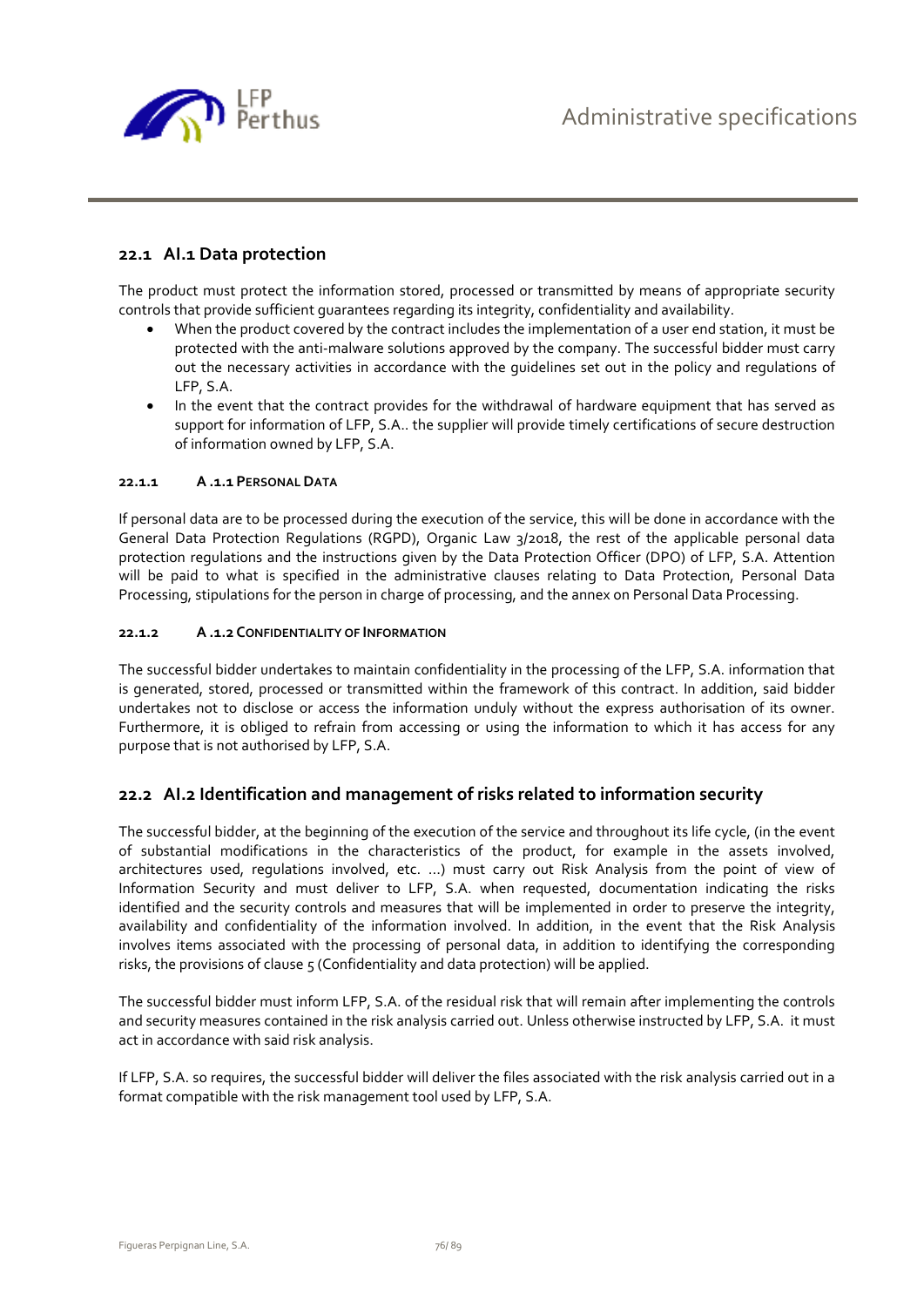

## **22.3 AI.3 Safety management**

The product must implement adequate management of its security parameters (configuration of access lists, permissions, auditing, etc.):

- Restricting the management of security parameters, allowing only users/roles with specific permissions.
- Assign default values to the security parameters according to the principle of:
- "minimum privileges" (default security).
- The possible configurations of the product must be checked to ensure that the default values for authentication and access do not maintain validity.

## **22.4 AI.4 Registration and traceability**

The product must have the Registration and Traceability mechanisms that allow:

- To unequivocally monitor the actions taken by each user (privileged or not) of the product.
- To record and track user activity, exceptions and security events; and keeping said records for an agreed period of time in accordance with the "Operations Management" standard, which implies the mandatory application and compliance with the following guidelines:
	- o The logs should include the following information:
		- **The user identifiers.**
		- The date and time of the events.
		- **Terminal identification and location.**
		- **Successful and unsuccessful accesses.**
		- Changes in the system configuration.
		- **Changes in access rights.**
		- **The use of applications and system utilities.**
		- The files accessed and the type of access.
		- **Network addresses and protocol types.**
		- The alarms of the access control system
	- o The activation and deactivation of protection systems. System administrators should not have rights that allow them to delete or deactivate audit logs.
	- o Procedures for monitoring the use of information systems and their results should be established and periodically reviewed, considering the criticality of the monitored processes, their vulnerability, their exposure to vulnerable networks, such as
		- Authorised and privileged access, use of administration accounts, system startup and connection or disconnection of input/output devices. Unauthorised access attempts.
		- System alerts and failures, such as changes to system settings and controls.
	- Generation of automatic alerts to certain events or a combination thereof.
- Setting the desired audit level.
- Adequately protecting the audit records, which must be accessed only by authorised users, leaving a trail of any deletion or modification.
- Ensuring the retention and integrity of audit records for a configurable period of time.

## **22.5 AI.5 Cryptographic support**

Products with cryptographic functions must: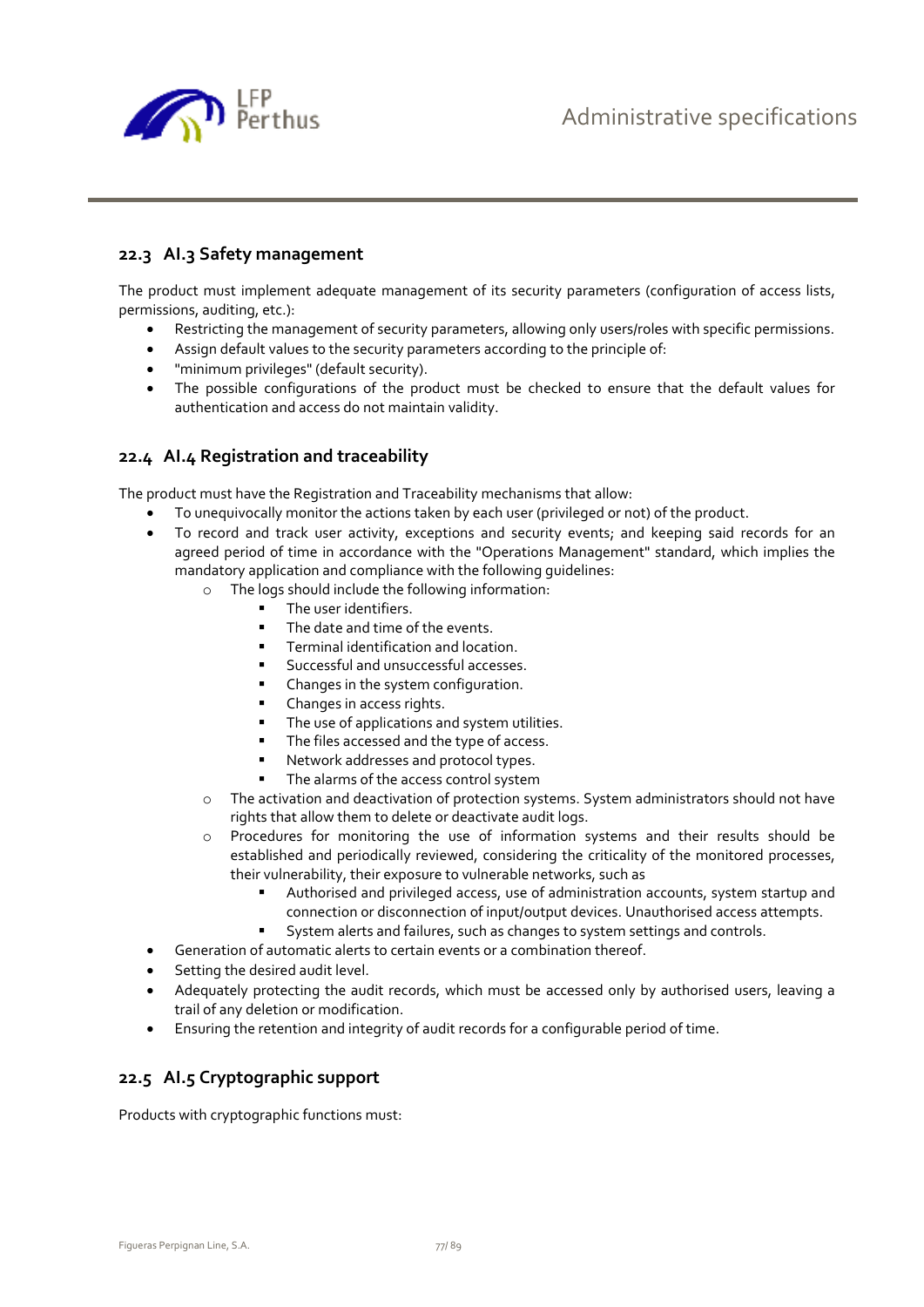

- Make use of cryptographic algorithms certified by the National Cryptology Centre (see CCN-STIC-807 Guide to Cryptology for use in the National Security Scheme) and keys of optimum length to guarantee their robustness.
- Implement secure management of the cryptographic keys involved, including their storage, distribution, access and destruction.

## **22.6 AI.6 Secure channels**

The communications/connections established with the product must be made through "secure channels", which must:

- Establish logically independent communication channels for each connection.
- Verify the identity of the ends of the communication.
- Guarantee the integrity and confidentiality of the information transmitted.

## **22.7 AI.7 Identification and authentication**

The product must implement authentication and authorization mechanisms that allow:

- Assigning permissions to defined objects, functions or users.
- Compliance with the rules issued by LFP, S.A. for security management in relation to the control of access to resources.
- That the person responsible for the information of LFP, S.A. involved in the product, is the one who approves the levels of authorization to be used.
- Integration with corporate repositories (Ldap, Active Directory) must be carried out.
- Prevent the establishment of concurrent sessions with the same user.
- Log out on request and automatically (after a configurable period of inactivity).
- Disable a user when the conditions so require because he/she has left the company, or has changed functions with respect to the activities included in the product.
- Integration with the identity management platform of LFP, S.A. must be carried out.

## **22.8 AI.8 Vulnerability management**

If the contract includes the provision of hardware provided with base software (for example, an Operating system), the successful bidder must deliver a plan indicating how it will manage, throughout the contract, the updating of base software patches of the system it provides in the contract.

Provided that there is no duly justified technical impediment, the successful bidder undertakes to implement procedures for updating base software patches, in accordance with the procedures that exist in the company.

## **22.9 AI.9 Reporting of security events**

The successful bidder must implement mechanisms that enable both it and LFP, S.A. to inform each other about Security events related to the product that is the object of the contract, and that LFP, S.A. can monitor the events of which it has been informed.

The communication to be made by the successful bidder to LFP, S.A. must enable LFP, S.A. to fulfil its obligations with regard to safety incidents with the various supervisory authorities.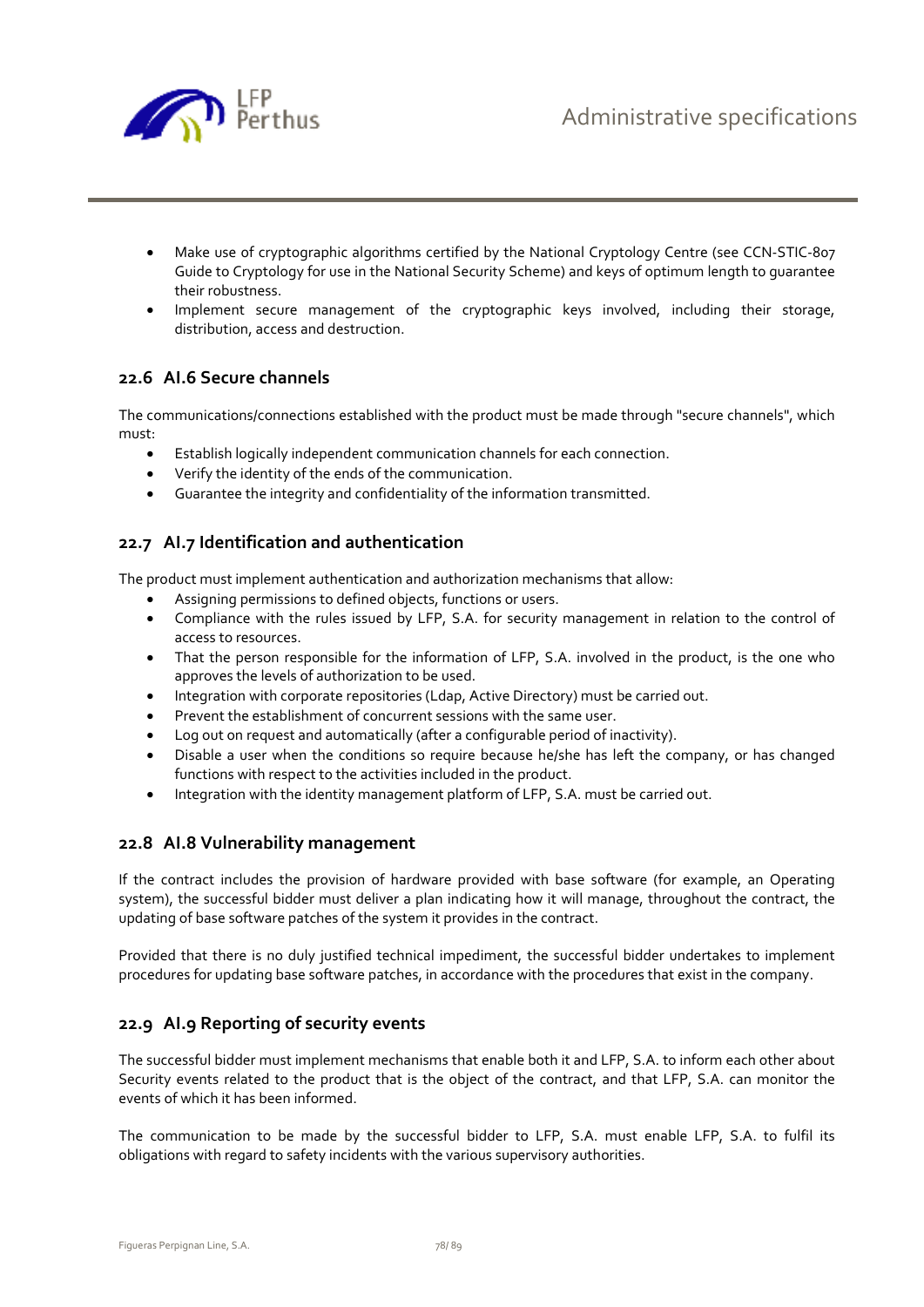

The successful bidder must implement processes in accordance with with the security policy of LFP, S.A. for the notification, escalation, investigation and resolution of information security events related to the product that is the object of the contract.

If the product that is the object of the contract contains personal data, the notification of security events will also be made in accordance with the General Data Protection Regulations (RGPD) and with that specified in section l) of clause 5.2.3 of the specific administrative clauses.

## **22.10AI.10 Security measures according to ENS**

According to section 3 of the CCN-STIC-830 Guide (https://www.ccn-cert.cni.es/pdf/guias/series- ccn-stic/guiasde-acceso-publico-ccn-stic/1674-ccn-stic-830-ambito-aplicacion-ens/file.html) and in line with the provisions of Royal Decree 3/2010, of 8 January, the objective scope of the ENS is Information and Communications Systems that are supported by electronic means and are aimed at managing the competences of the corresponding public entity. If the contracted product is involved in an Information System to which ENS applies, it is also applicable to the product.

With regard to security measures in the public sector, in accordance with the first additional provision of Organic Law 3/2018 of 5 December, on the Protection of Personal Data and the Guarantee of Digital Rights, LFP, S.A. as the party responsible for processing personal data is required to apply the security measures corresponding to those provided in the National Security Scheme. In cases where a third party provides a service under a concession, management assignment or contract, the security measures will correspond to those of LFP, S.A. and will comply with the ENS (National Security Scheme).

When the ENS is applicable to the product object of the contract, the latter, with the aim of protecting the information and services provided, must implement the security measures in accordance with the security dimensions and category of the Information System involved in the contracted product in accordance with the provisions of Annex II (ENS Security Measures).

## **22.11AI.11 Security plan**

At the beginning of the service, the successful bidder must submit a Safety Plan that includes the safety measures contemplated and establishes the procedures necessary to ensure the protection of the environment, both in the development and production stages.

## **22.12AI.12 Contracting of** *cloud* **services (IAAS, SAAS and PAAS)**

In the case that the product object of the contract includes Cloud Computing, the requirements set out in the following points (numbered as AI.12) will be applicable. These specify the security requirements that must be met by a cloud service provider so that the contracted services are aligned with the regulations and legislation in force, guaranteeing the security of both the information and the services provided by LFP, S.A.

Given the particular nature of *cloud* services, either new security measures are required in addition to those set out in the requirements indicated in the previous points (list AI.1 - AI.11), or it is necessary to add nuances associated with the aforementioned requirements. Therefore, in the case that the product object of the contract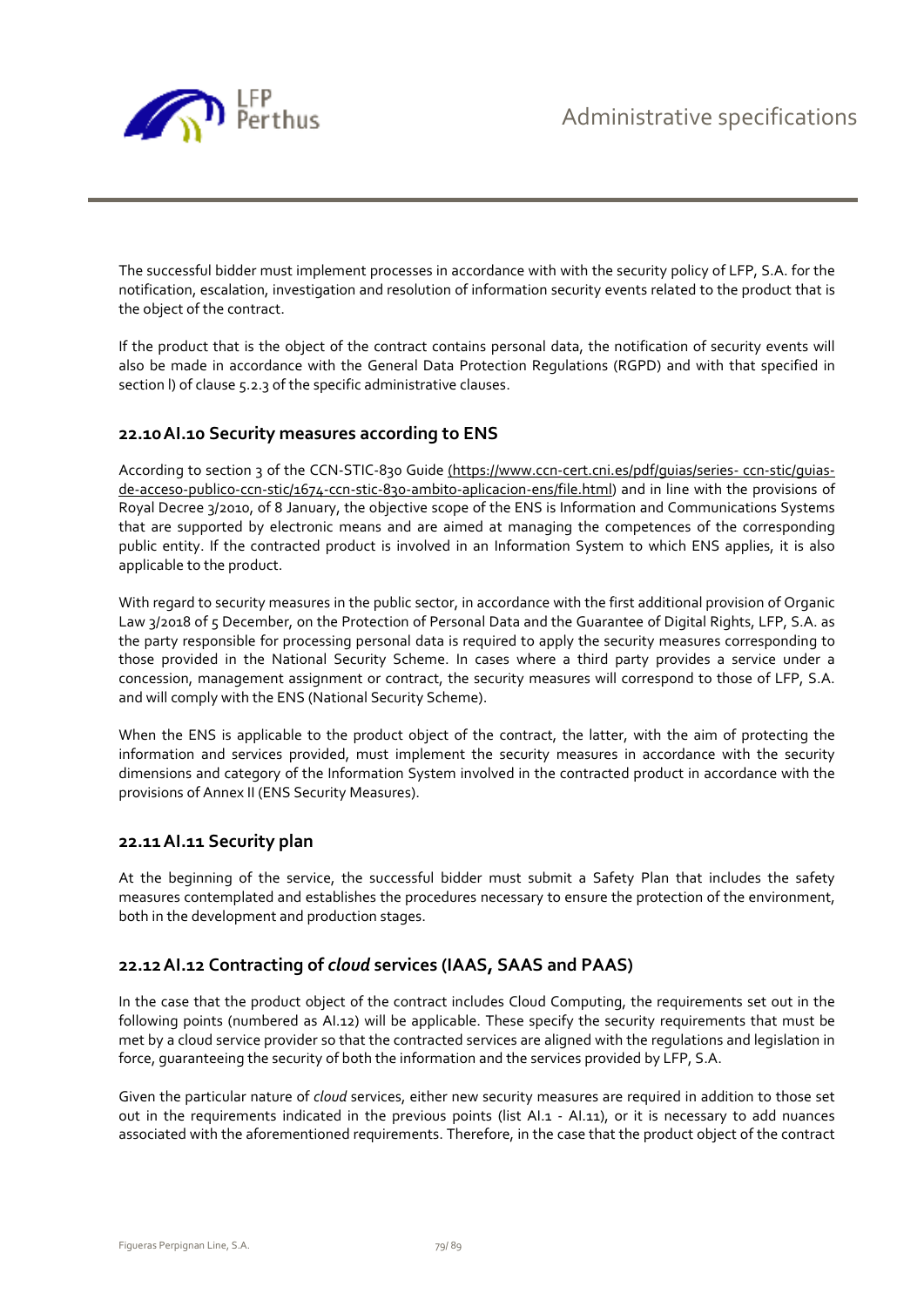

includes Cloud Computing, the requirements described in point AI.12 are grouped together, choosing to expressly mention those requirements that are applicable and that are included in list AI.1 - AI.11.

The contractor must base the relative security aspects of its bid on the principles set out in the ICT Security Guide (CCN-STIC-823: Use of Cloud Services).

The services covered by the contract will include the construction and integration of security capabilities in all phases of the project: design, transformation, construction, configuration, maintenance, operation and return. These capacities must be identified through the risk analysis and management to be carried out by the *cloud*  service provider, identifying the security controls to be applied in order to reduce the risk.

The security controls must be adapted to the specific scenario in which the products and services that are the object of the contract will be developed: whether they be in the IaaS (*Infrastructure as a Service),* PaaS (*Platform as a Service)* or Saas (*Software as a Service)* or FaaS (*Function as a Service)* model, in virtualisation and/or microservices environments or a combination thereof.

The ultimate responsibility for the proper management of the risks associated with the outsourcing or subcontracted activities lies with LFP, S.A. However, the successful bidder will be directly responsible for the ICT risks arising from the activities that have been outsourced to it, to the extent that the design, transformation, construction and operation of the outsourced systems, services and activities depend on it.

The execution of the service will include the preparation and delivery of all those documents derived from the compliance with the legislation in force, the security regulatory framework established for the information systems of LFP, S.A. or, if applicable, are necessary to carry out an adequate management of the service, the application or the system.

The successful bidder of the service shall be obliged to:

- Inform its employees of the legal obligations existing in the processing of personal data, as well as the security requirements demanded by LFP, S.A.
- Use the information in accordance with the exclusive purpose of developing the contracted services, guaranteeing at all times the confidentiality, availability and integrity of the information in accordance with existing information security standards.
- Have developed and implemented a Security Policy, Standards and Procedures for the development and execution of operations, based on international standards on information security (ISO 27001) and on the current regulations on personal data protection applicable in Spain.
- With regard to current legislation on the protection of personal data, attention will be paid to the Confidentiality and Data Protection clause in the specific administrative clauses and the annexed Personal Data Processing document.
- Provide LFP, S.A. with all the information necessary to satisfy the rights established in the current regulations on personal data protection (GDPR) in the interest of the owner of the data and execute in its systems the security measures and functionalities necessary to guarantee the blocking, erasure and portability of the data, at any request of LFP, S.A.

The successful bidder undertakes that the service provided will comply with the obligations and requirements specified in the following points:

## **22.12.1 AI.12.1 GUARANTEE OF SUPERVISION**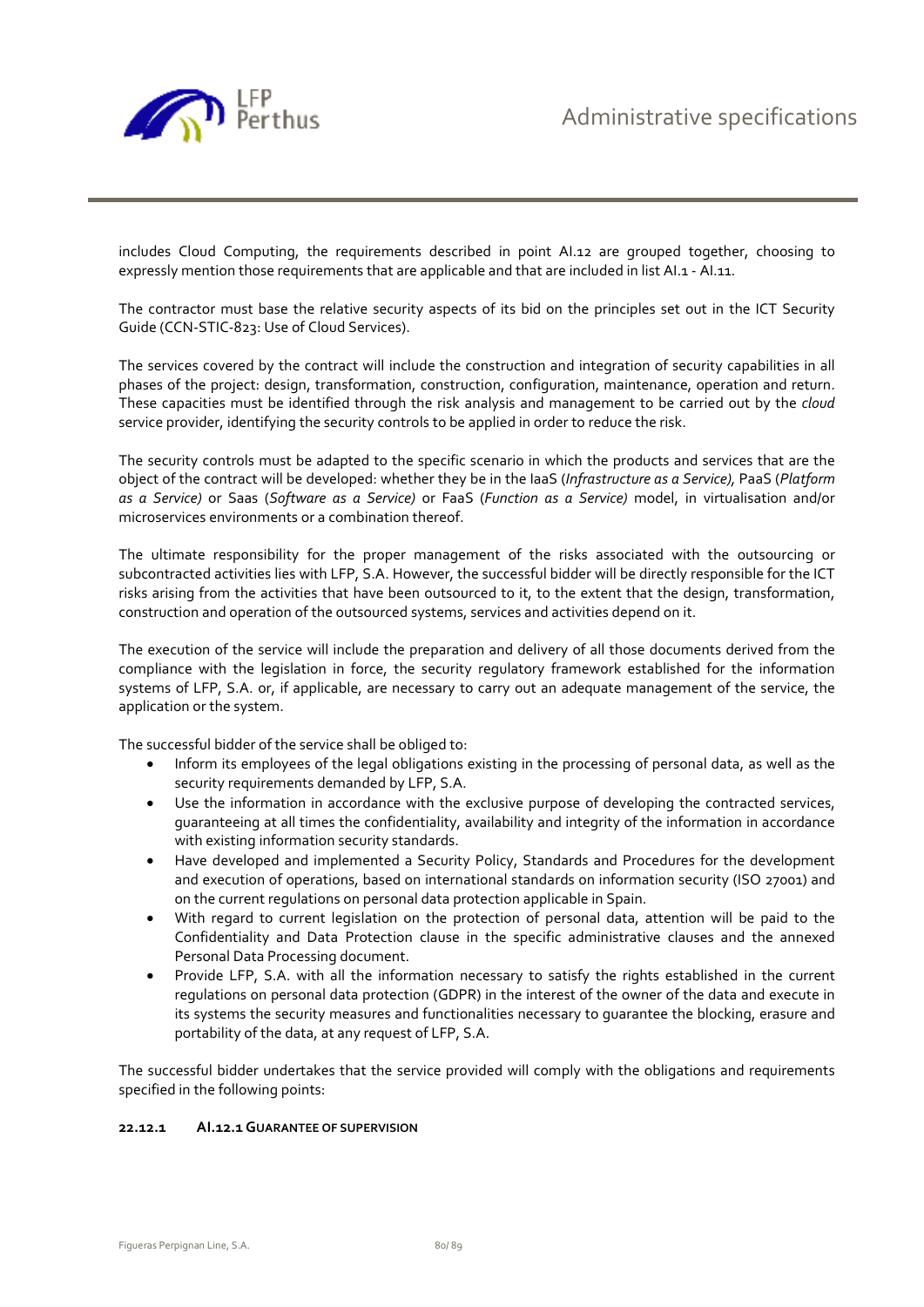

The successful bidder must guarantee that it has the processes, rules, procedures, resources, activities, information, records, facilities, tools and willingness to collaborate in order to facilitate LFP, S.A. the tasks of supervision, audit, management and notification of security events that may occur in relation to the Service.

In case of technical incompatibilities that must be duly justified, the person responsible for the contract may limit one of the requirements specified in the points on Supervision (Al.12.1.1) and Traceability (Al.12.1.2).

#### 22.12.1.1 AI.12.1.1 Monitoring

The successful bidder must enable the mechanisms to ensure that LFP, S.A. can supervise the level of security of the service. This supervision includes access to and viewing of the audit and event traceability records, user information and levels of authorization that have permissions therein, the events, configurations, rules, etc.; in short, to all the elements that allow to collect, treat, transmit, process and store the information of LFP, S.A.

In the event that the service contracted is in Saas (*Software as a Service)* format, in order to guarantee that LFP, S.A. can carry out the supervision, when there are technical impediments to providing audit records in the service offered, it will be required that, as a minimum, the successful bidder demonstrates the existence of an Information Security Management System that encompasses the scope of the service offered.

#### 22.12.1.2 AI.12.1.2 Traceability

The successful bidder must enable sufficient mechanisms to guarantee the storage, custody, auditing and delivery of records of traceability of events, access, operations, actions and activities carried out and/or materialised in the applications, micro-services, systems and infrastructure involved in the service.

The successful bidder must provide the necessary records to link and trace the network information with the related business information in the contracted service.

Security event information must be correlated in a specific SIEM for the service provided to LFP, S.A. in which records of services provided to other companies are not mixed. If required, the SIEM node will be the one specified by LFP, S.A., and it can be the one implemented in the private infrastructure managed by LFP, S.A.

In the event that the activity register is hosted, managed and analysed by the successful bidder (*Cloud Service Provider),* the latter must inform LFP, S.A. of the following aspects:

- Detection of situations that may affect security (e.g. multiple failed access attempts, intrusion attempts, access to sensitive data, etc.) by correlating the events.
- The communication channel for situations that may affect the safety of LFP, S.A.
- The maximum time from detection of the situation that could affect security until it is communicated to LFP, S.A.

At least, the successful bidder must undertake to record the activity events that may compromise security, such as:

- Access to the system.
- Access to system data.
- Changes of roles.
- Access changes and log system modifications or audits.
- Actions carried out with administrator privileges.
- In general, all the administrative activity carried out in the tool.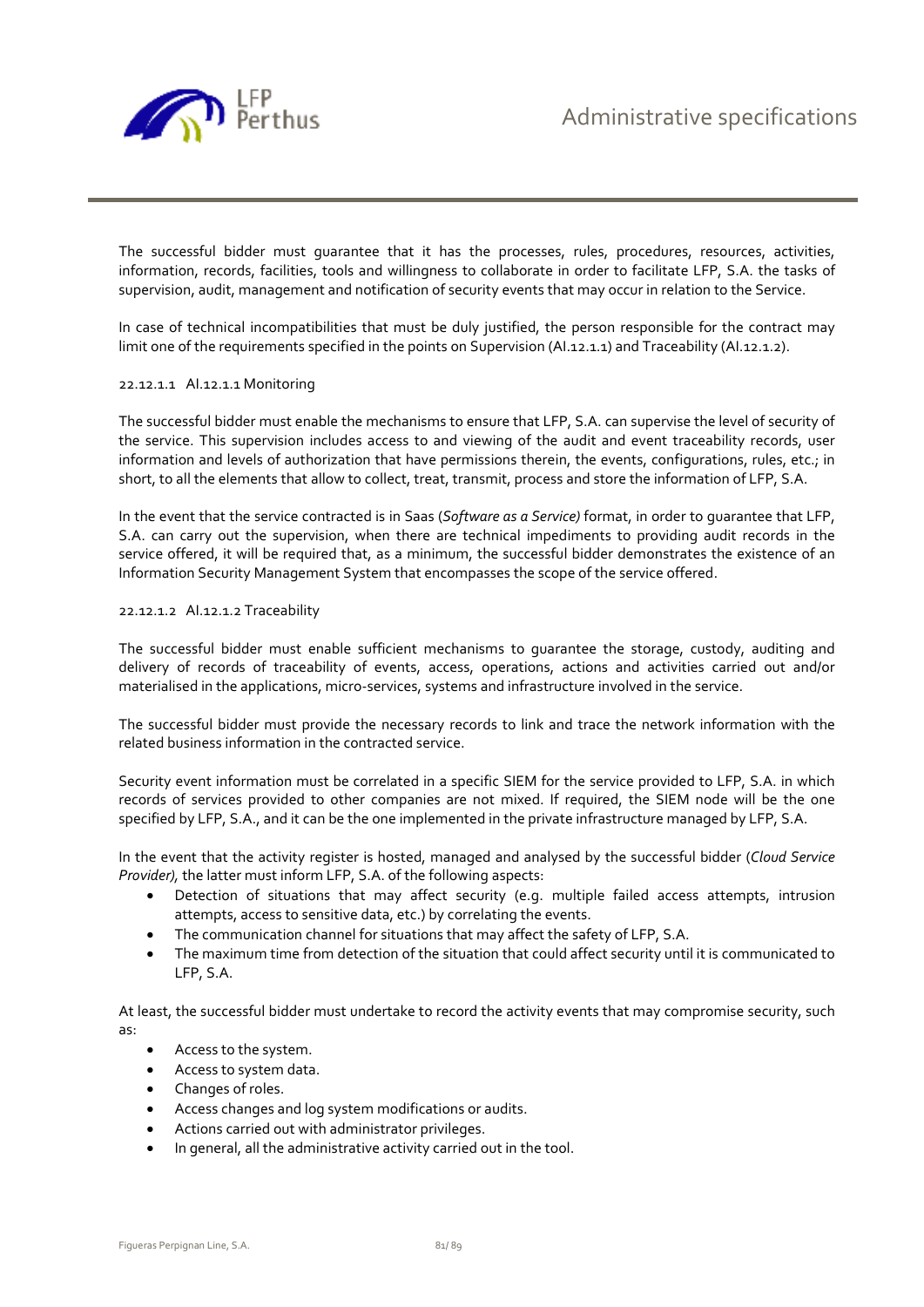

 Any activity involving access to libraries containing information that should be restricted to certain profiles or users.

In addition,the supplier must also provide traceability of:

- The log files. These must be standardised so that their information can be correlated with other sources and interpreted appropriately. Their information must be integrated into the SIEM mentioned in the previous paragraph. It is the responsibility of the successful bidder to provide the necessary mechanisms so that the inclusion of the logs in the SIEM can be carried out correctly.
- Information from the traffic records.
- Information generated in CASB, or behavioural analysis tools (UEBA) used in the service.

The records must be accessible and available to LFP, S.A. in interoperable formats, if required. They must be duly protected.

With regard to the retention of records, attention will be paid to the nature of the information, services and policy of LFP, S.A.

22.12.1.3 AI.12.1.3 Monitoring and documentation of administration, maintenance and configuration tasks

The contractor must record and document the actions taken, involved with administration, maintenance and configuration changes in elements related to the service provided. It must provide temporary information, (beginning-end), reason, scope of the action, identification of who performed the action, and who authorized it.

The information must be given to LFP, S.A. if required.

The activities related to the configuration of elements involved in the contracted service must be carried out following strict security standards for a defence strategy in depth and minimum exposed surface. Whenever the paths can be modified, this must be done and the default configurations must not remain. The capacity to detect changes in the configurations that can affect security must be available.

22.12.1.4 AI.12.1.4 Audit

The successful bidder undertakes to collaborate in the audits to which LFP, S.A. is subject. , facilitating access to the necessary information involved in the service as well as technical reports and any other information required for this purpose.

These audits may be carried out by an independent third party.

## **22.12.2 AI. 12.2GEOGRAPHICAL CONSTRAINTS**

The successful bidder must inform LFP, S.A. of the geographical location and the countries from which it provides the service and in which it can store and process LFP, S.A. information. This information will be used both during the normal provision of the service and in case of contingency. Authorisation must be obtained from LFP, S.A. for any change in geographical location.

The information generated in the service offered will be located within the European Economic Area (European Union and Iceland, Liechtenstein and Norway), unless explicit authorization is granted by LFP, S.A. after verification of collaboration agreements that legally guarantee legal and regulatory compliance.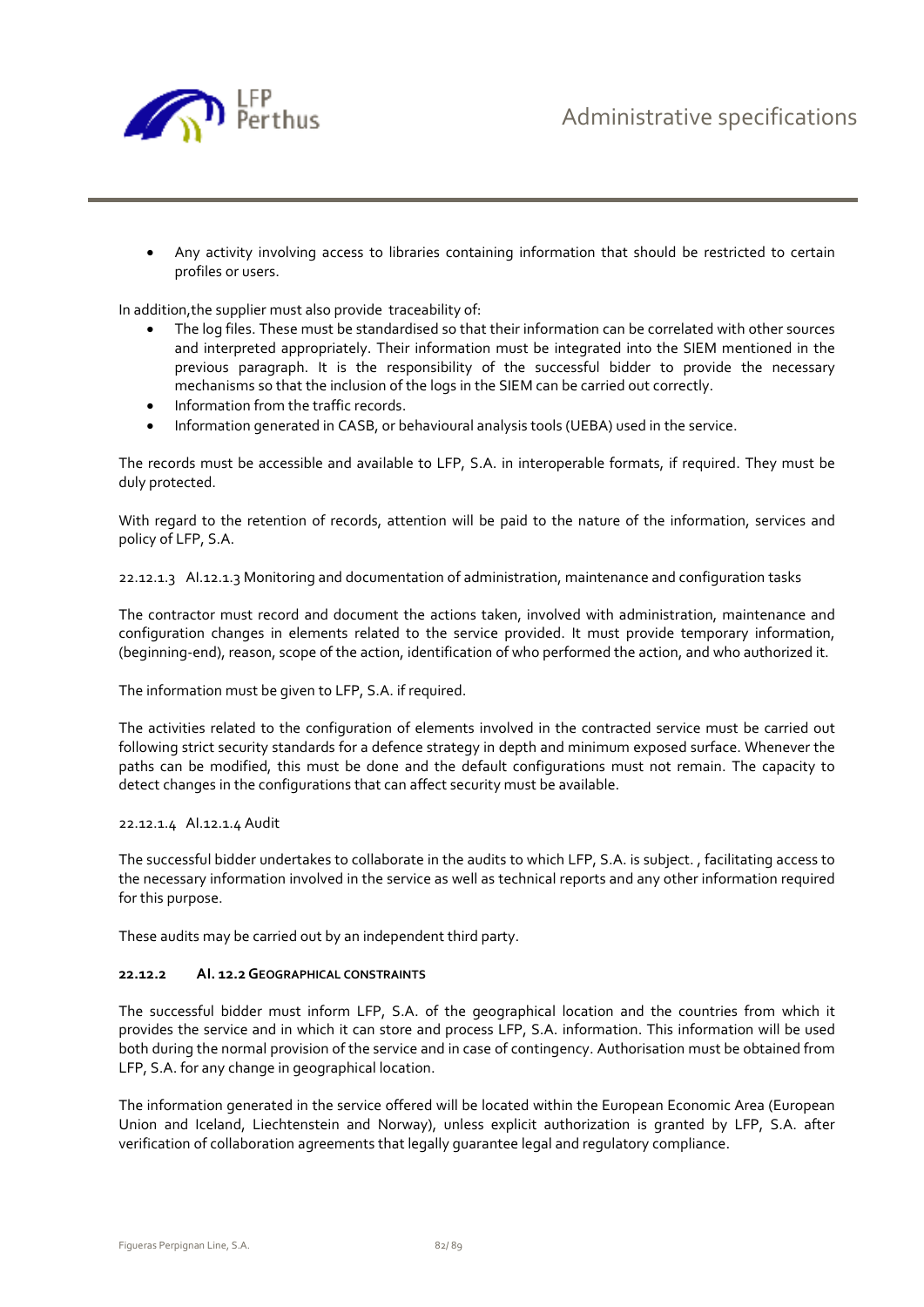

## **22.12.3 AI.12.3 RISK ANALYSIS**

The successful bidder must evaluate and submit documentation justifying the risks of the service, as well as its management, identifying the security controls and safeguards to be adopted, at the beginning of the service. This analysis will also be carried out in the event of substantial changes in the characteristics of the service.

In addition, the successful bidder must carry out risk assessment and analysis of the infrastructure (if appropriate for the type of service contracted), services, information assets, data (including personal data and their impact) and activities which are part of the scope of the service contracted, throughout the life of the contract.

All the stipulations established in requirement AI.2 (Identification and Management of Risks related to Information Security) shall be applicable to this section. In particular, the successful bidder shall inform LFP, S.A. of the residual risk that will remain after implementing the controls and security measures contained in the executed risk analysis. Unless LFP, S.A. so indicates, it must act in accordance with said risk analysis. If LFP, S.A. so requires, it must deliver the risk analysis files in a format compatible with the risk management tool used by LFP, S.A.

## **22.12.4 AI.12.4 NON-OBSOLESCENCE AND VULNERABILITY MANAGEMENT**

The successful bidder undertakes to guarantee the non-obsolescence of the technology, controls or processes involved in the provision of the service, including the patching of elements, and to carry out the renewal and updating of systems and processes. To this end, it must deploy fortification measures and vulnerability management, as well as keeping the technology updated with the latest security patches recommended by the manufacturer, with specific procedures for fortification, vulnerability management and patch updating.

The successful bidder must deliver a Plan relating to the issues indicated in this section that are presented at the beginning of the contract, indicating how it will be carried out, throughout the period of validity. Said Plan must be approved by LFP, S.A.

## **22.12.5 AI.12.5 SAFE DEVELOPMENT**

The service provider shall ensure an adequate level of security in its systems based on good practice guidelines, secure development recommendations and international standards (at least the OWASP Guidelines and Project Guidelines for S-SDLC, ISO/IEC 27002:2013 (section 14 "Information Systems Procurement, Development and Maintenance" and 12.1.4 "Separation of Development, Test and Production Environments"); NIST SP 800-53 rev.4 SA] 'Systems and Services Procurement'; NIST SP 800-64 rev.2 'Security Considerations in the System Development Life Cycle (S-DLC)'.

## **22.12.6 AI.12.6 SECURITY GOVERNANCE**

The provider must establish a dialogue channel to discuss, among others, security requirements and controls, security events and management of possible security SLAs linked to the service.

## 22.12.6.1 AI. 12.6.1 Security Officer

The successful bidder must have a Security Manager for the project with appropriate training and experience in managing the services it provides.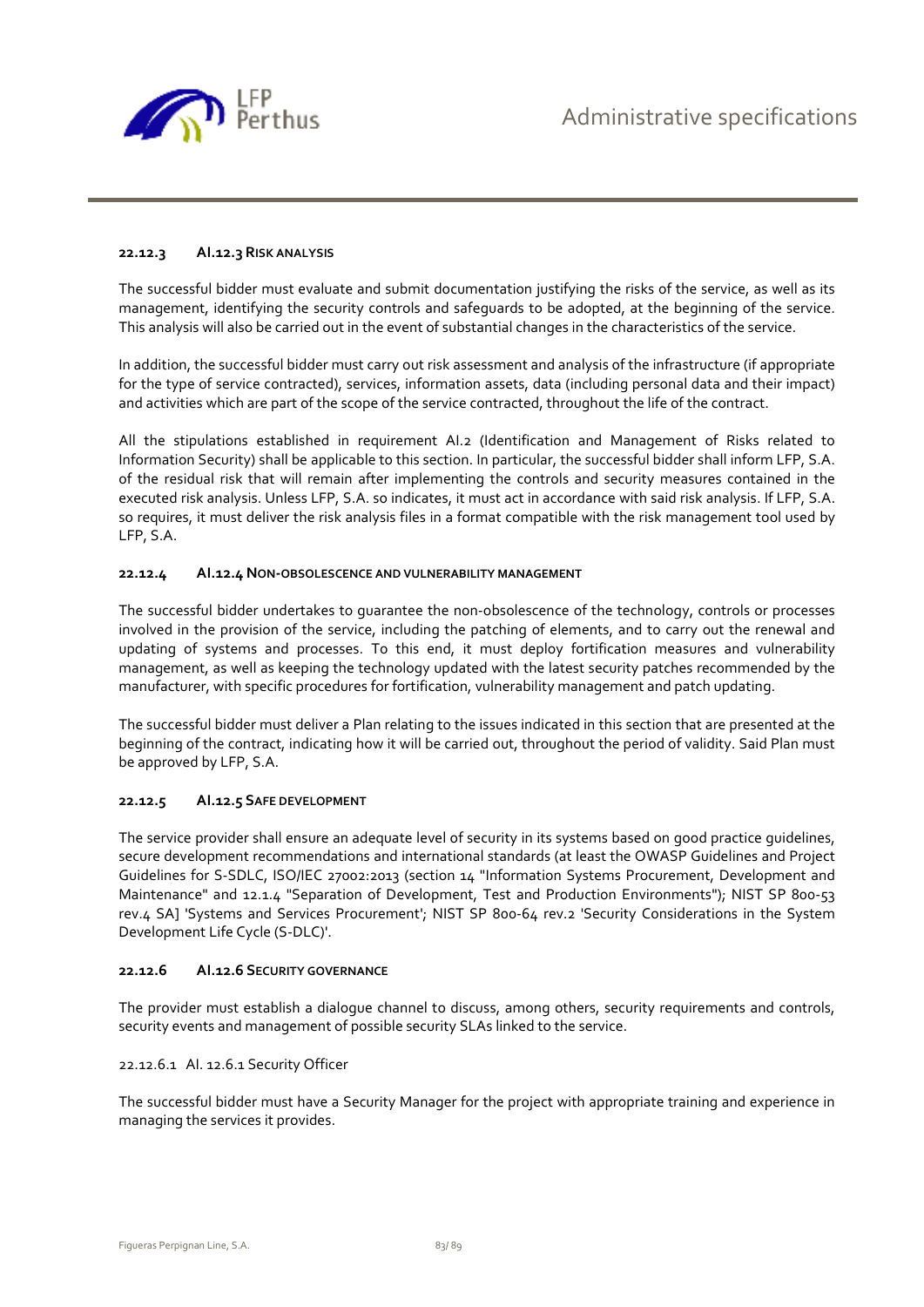

## 22.12.6.2 AI.12.6.2 Data Protection Officer

In the event that the service covered by the contract includes information identified as being of a personal nature, the specifications on this matter in the specific administrative Folder will be applicable.

## 22.12.6.3 AI.12.6.3 Safety equipment

The successful bidder must have a complete security team that guarantees the design, construction, configuration, monitoring, operation and administration of the security and privacy controls for the adequate and correct maintenance of the risk level approved by LFP, S.A.

## **22.12.7 AI.12.7 SEGREGATION SYSTEM IN SHARED ENVIRONMENTS**

Unless otherwise specified by LFP, S.A. :

- The successful bidder must provide LFP, S.A. with specific infrastructure, guaranteeing the physical and/or logical segregation, especially in virtualised or *multi-tenant* environments, of the elements and infrastructure that support the provision of the service.
- The data owned by LFP, S.A. and stored in the systems of the successful bidder must be physically and/or logically segregated from those of any other client, and only accessible by personnel expressly authorised by LFP, S.A.

Provided that there is no technical impediment that must be justified and, if applicable, accepted by LFP, S.A. the following must be fulfilled:

- The administration of the services of LFP, S.A. hosted in the infrastructure of the successful bidder will be carried out by teams dedicated exclusively to the administration of these services.
- The successful bidder must provide the services with specific DNS for the platform and protection mechanisms against information exfiltration using the DNS protocol.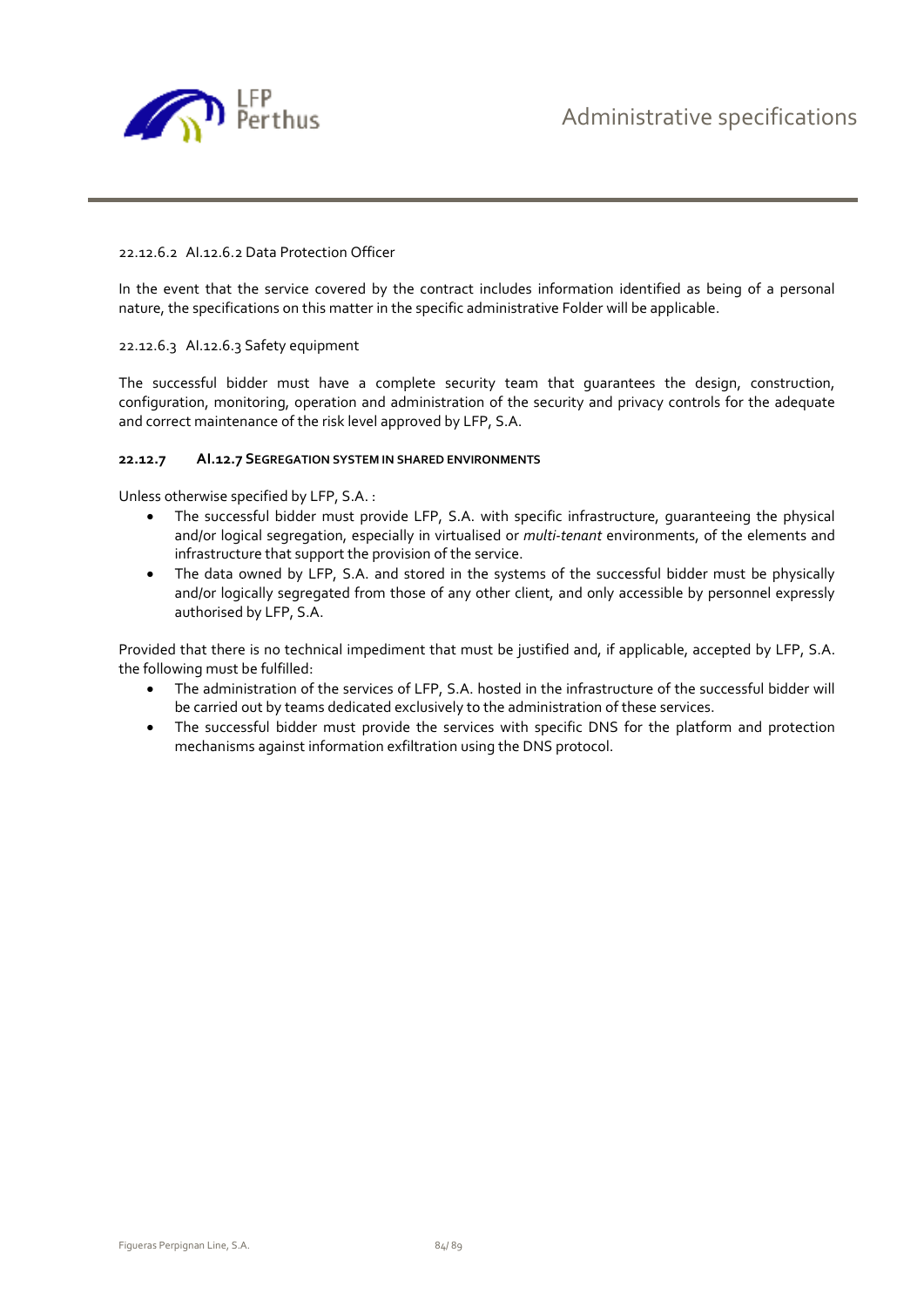

## **22.12.8 AI.12.8 Appropriate security elements in cloud environments.**

At the beginning of the execution of the contract, the successful bidder will provide LFP, S.A. with documentation describing the infrastructure of the environment in which the platform provided is implemented, or on which the service covered by the contract is executed. In addition, it will describe the security elements that it will implement, operate and manage to protect the elements involved in providing the service.

The documentation will include:

- Information assets.
- Configurations.
- Description of the physical/logical architecture. Communication protocols used.
- Processes that support the service.
- Technical procedures.
- Backup Policy.
- Contingency and business continuity plans.
- Details of the system communications architecture by means of a network diagram showing all the communications flows that will be used by the service or application.

The successful bidder undertakes to:

- Provide adequate physical security for all facilities containing physical infrastructure relevant to the provision of the service covered by the contract.
- Provide protection for the platform against network and application level denial of service attacks.
- To carry out access logs that allowe to monitor, trace, analyse, investigate and document undue or unauthorised actions, both at an operational and administrative level.
- Include mechanisms for the detection of suspicious behaviour in the infrastructure or relating to information resources, which could be indicative of a security breach.
- To have the software licenses for the provision of the service, including those relating to any tools used to guarantee the integral security of the service.
- To provide the service utilising Firewall solutions, IDS, anti-malware, Proxy, WAF (in case the service includes any web application), DLP (in case it is required by LFP, S.A. due to the presence of sensitive or personal data).
- If applicable and indicated by LFP, S.A., the publicly exposed access must be equipped with SAT INET probes for the real-time detection of threats and events in the traffic that flows between the platform on which the contracted service is executed and the Internet.

In general, if the subject of the contract is covered by the ENS (in accordance with the provisions of paragraph AI.10 of this Annex), the following above-mentioned points will apply:

 AI.10 (Security measures according to the National Security scheme): The successful bidder shall implement security measures according to the security dimensions and category of the Information System involved in the contracted product. (Reference Annex II Security Measures-ENS).

## **22.12.9 AI.12.9 VIRTUALISED SERVICES**

In the case of virtualised cloud services, the successful bidder must ensure that the following measures are met:

 Virtualised elements and virtualisation elements will be treated in the same way as the corresponding physical elements for the purposes of configuration, maintenance, security rules and regulatory aspects.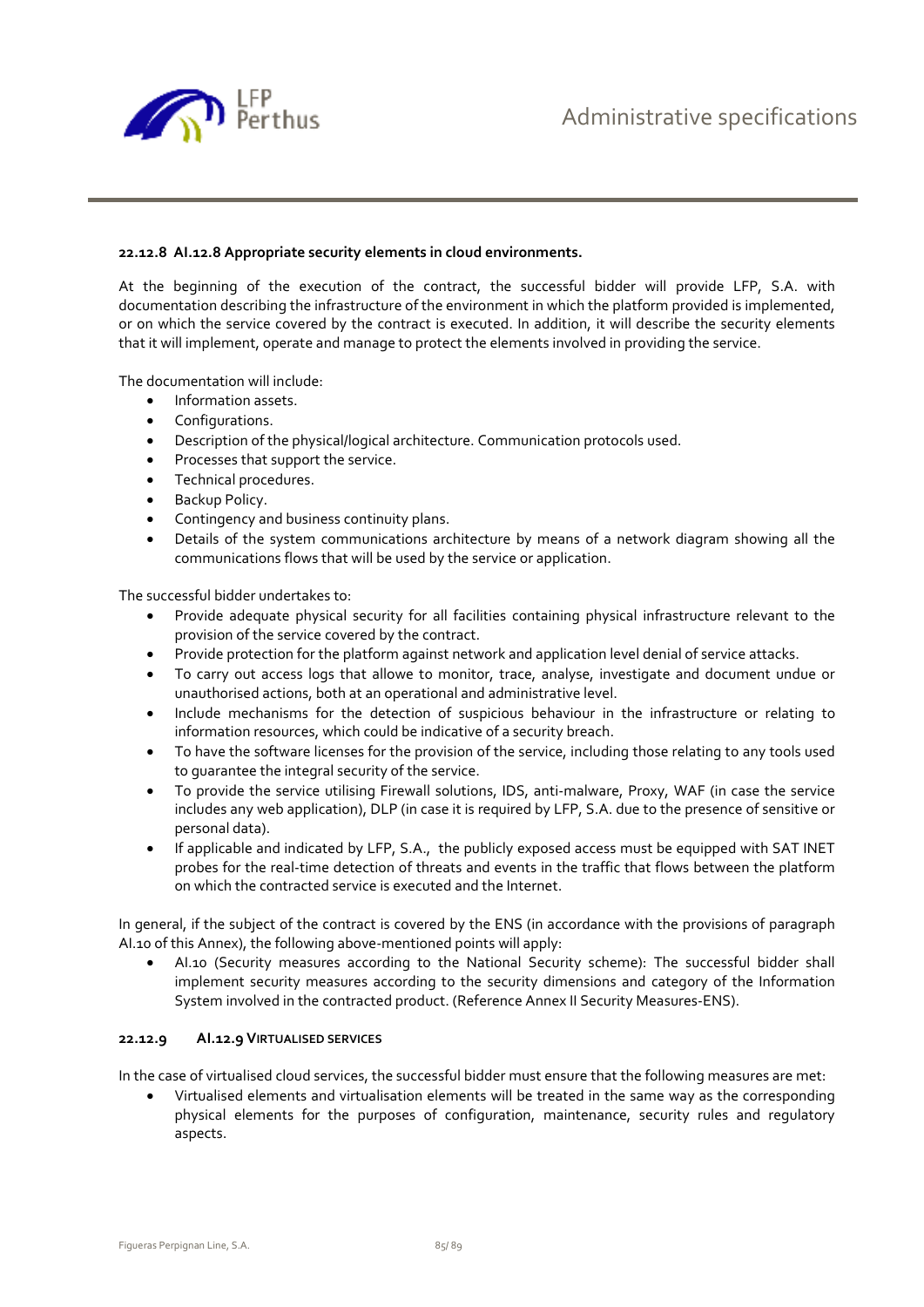

- In the event of the existence of confidential, secret or particularly sensitive data, base equipment will not be shared with others nor will the same hypervisor be shared with other customers.
- The administration of the hypervisor will be separated from the administration of the virtualized elements: different interfaces, different administrator accounts and different administrators.
- The images of the virtual elements will be treated as data with the same security requirements as the information and services handled by those virtual elements.

## **22.12.10 AI.12.10 PROTECTION OF INFORMATION**

The LFP, S.A. data present in the service must be protected according to the Risk Analysis and impact evaluations reported by the supplier and approved by LFP, S.A.

In this section, the specifications detailed in section AI.1 (Data Protection) regarding Confidentiality of Information (AI.1.1) and Personal Data (AI.1.2) and clause 5 of the PCAP will be of application.

## 22.12.10.1AI.12.10.1 Test data

Unless otherwise specified by LFP, S.A., the existence of real data outside production environments is not permitted and unauthorised copies of files containing the data must be prevented.

#### 22.12.10.2AI.12.10.2 Data loss prevention

In case the service object of the contract includes information identified as confidential or personal by LFP, S.A., the supplier shall inform whether or not it incorporates into the service a DLP solution to discover and prevent data leaks or disclosures of information owned by LFP, S.A. The provider shall inform the user of any unauthorised disclosure or leakage of data.

#### **22.12.11 AI.12.11 IDENTITY AND ACCESS MANAGEMENT. AUTHENTICATION, AUTHORISATION AND PRIVILEGES**

The successful bidder undertakes that the service will comply with the following points:

- Robust authentication and authorisation mechanisms will be in place for system access and integrated services that guarantee the confidentiality and integrity of the information transmitted.
- Information exchange mechanisms between system components or different systems in the Cloud must have the required authentication mechanisms to ensure the authenticity of the information transmitted.
- A model should be established to control role-based access so that the system will have to allow for the establishment of different user groups depending on the activities carried out in the system (personnel of the successful bidder, or of the IAS, PAS or SAS supply chain, company personnel or designated by LFP, S.A.).These groups must be identified and detailed based on their privileges and associated responsibilities (administrators, auditors, security, etc.), always applying the criteria of minimum privilege.
- The solutions/mechanisms proposed for integration with the LFP, S.A. identity management platform will be described. Unless expressly authorised by the LFP, S.A. contract manager, no generic users will be used and means will be provided to detect the creation and use of this type of non-nominally identified users.
- Appropriate mechanisms will be in place to automatically manage the life cycle of identities and credentials.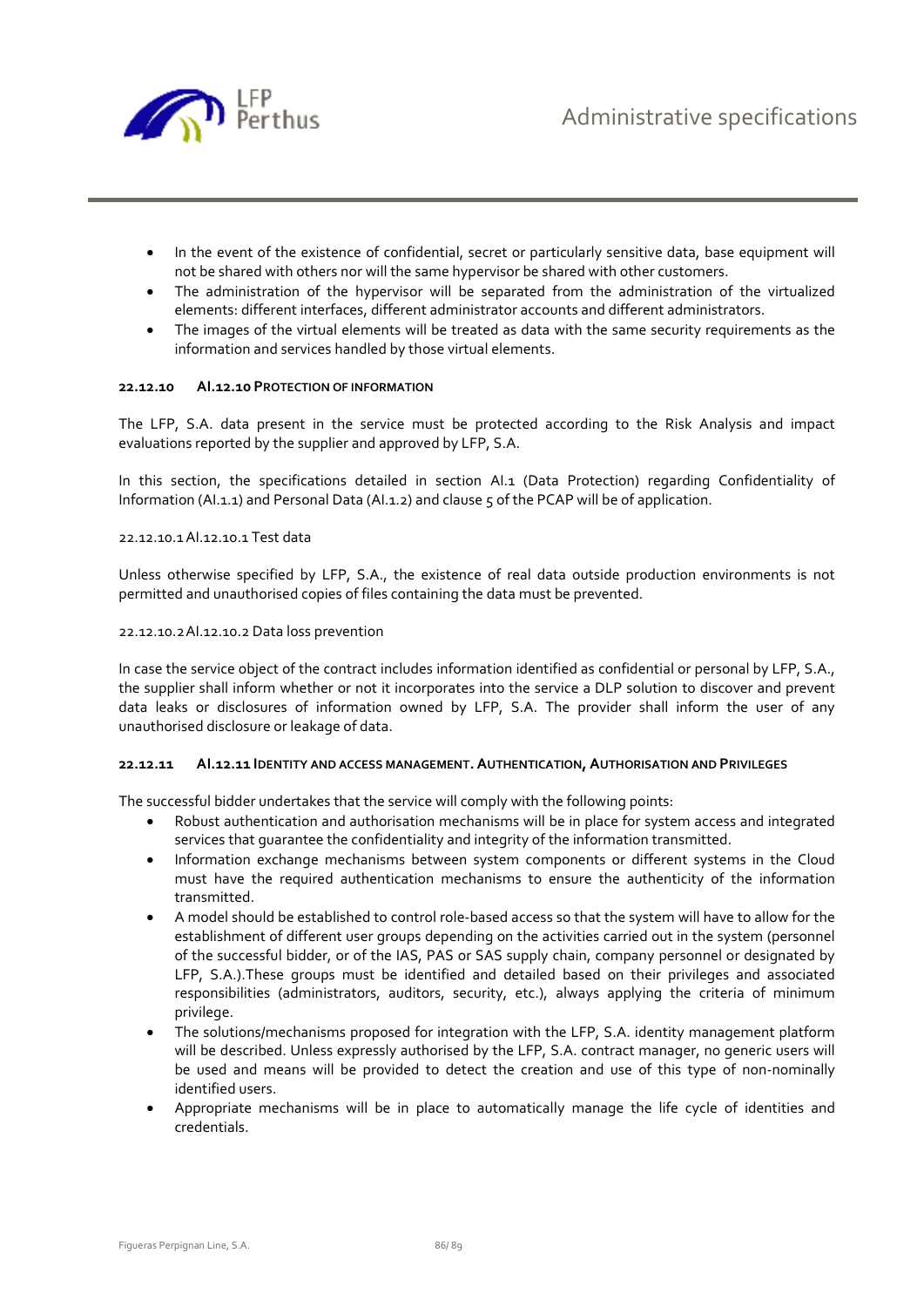



- Authentication attempts (failed or successful) should be recorded, as well as information required for events investigation.
- Sessions, including user sessions and administration consoles if any, should automatically cancel the session after a defined period of inactivity.

## **22.12.12 AI.12.12 COMMUNICATIONS AND DATA ENCRYPTION**

The successful bidder will provide the appropriate mechanisms for encrypting information in transit (communications), in use and stored that, depending on the case, are applicable according to risk analyses, regulations in force (ENS, RGPMr. ..), or as functionally required by LFP, S.A. In this way, to guarantee the integrity and confidentiality of the data handled by the service provider, the successful bidder must implement the necessary mechanisms:

- For data in transit, the SSL/TLS layer must be used to ensure the integrity and confidentiality of the data transmitted.
- Confidential or secret stored data, as well as for passwords and encryption keys, will never be stored openly in the cloud, it being necessary to apply the encryption mechanisms permitted by LFP, S.A.
- If encryption is required, the successful bidder must indicate the strategy for the encryption life cycle at the beginning of the execution of the contract. The custody of certificates will be carried out in HSM secure hardware containers, unless there is a technical impediment in which case an exception to this requirement must be authorised by LFP, S.A.

## **22.12.13 AI.12.13ACTIVITY REGISTER AND SERVICE MONITORING**

The successful bidder undertakes to enable sufficient mechanisms to guarantee the recording, auditing and traceability of events, operations, actions and activities carried out and/or substantiated in the applications, micro-services, systems and infrastructure involved in the service, in accordance with that which is described in points AI.12.2 Supervision Guarantees and AI.12.2.2 (Traceability), of this document.

The service will provide synchronization of the time stamp on all the elements involved. All systems and microservices on the platform will have the same time reference. Except for technical incompatibilities that must be justified, the main stratum will be that of the time server of LFP, S.A.

## **22.12.14 AI.12.14 INCIDENT MANAGEMENT**

The supplier must have an events management procedure. LFP, S.A. must be informed of this procedure, the specific security events management procedure, the type of event included in the service as well as the response and resolution times.

Point AI.9 (Notification of security events) will apply.

The supplier must diligently report security events compromising the service provided, the data for which LFP, S.A. is responsible, as well as the measures taken to resolve them, or the measures that LFP, S.A. must take to prevent any damage that may occur. The supplier will assist and cooperate with LFP, S.A. in relation to any necessary communication to third parties and other reasonable measures to remedy the situation requested by LFP, S.A. or required by law.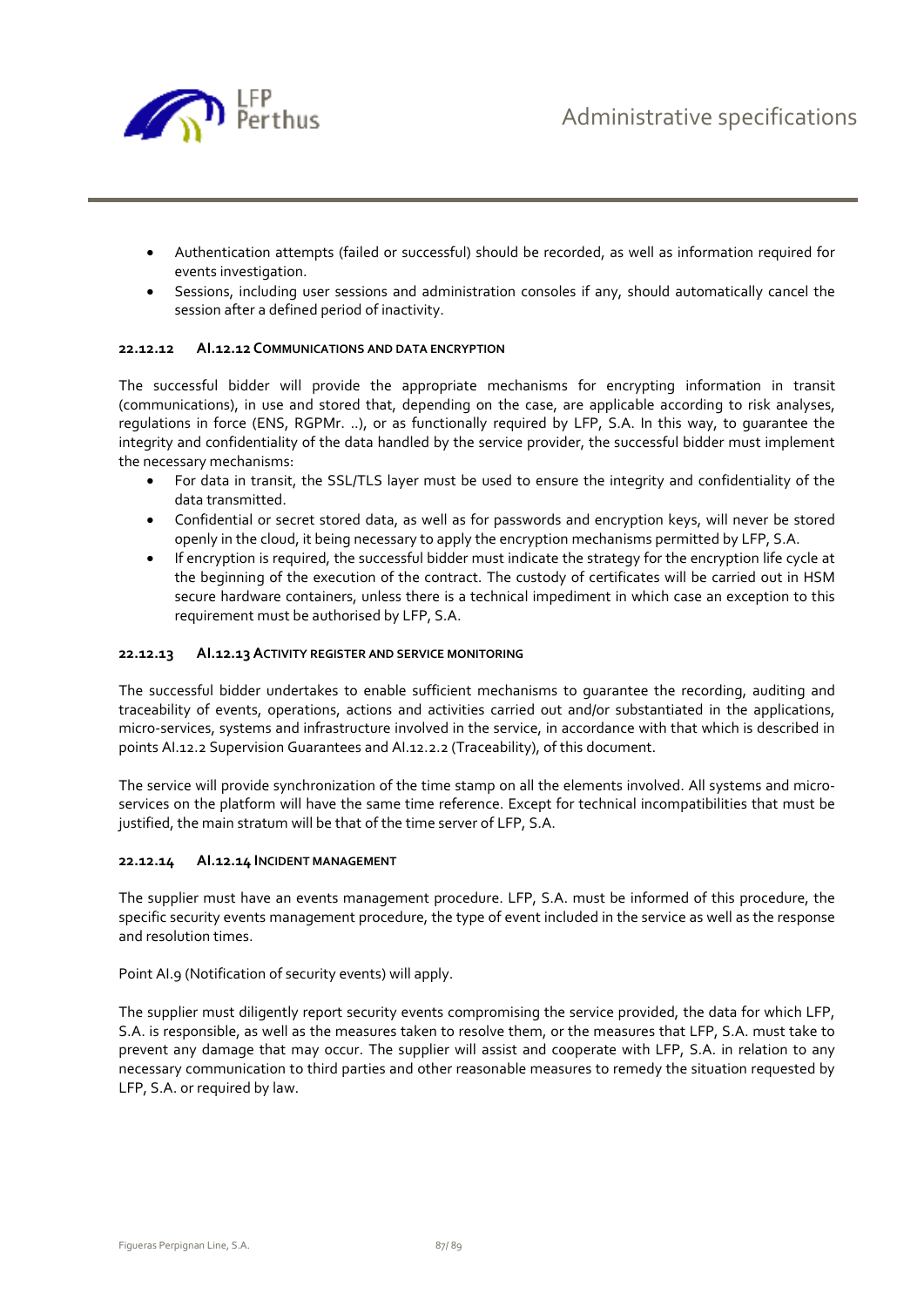

Specifically, with regard to the protection of personal data, the procedure shall be in accordance with the stipulations of the specific administrative clauses, and the supplier will immediately notify LFP, S.A. after becoming aware of the security breach, so that the 72-hour deadline is not exceeded.

## **22.12.15 AI.12.15 DATA BACKUP AND RECOVERY**

The service will have appropriate backup mechanisms and information backup, as well as tested and proven restoration processes, guaranteeing the restoration of information in the event of any problem. The requirements of functionally required service availability or SLAs defined in the specifications that govern the contract must be fulfilled.

## **22.12.16 AI.12.16 BUSINESS CONTINUITY PLAN**

The supplier will have its own Business Continuity Plan for any contingencies that may arise in the provision of the service in order to ensure the restoration thereof.

LFP, S.A. may request the impact analysis carried out on the service provided, the coordination procedure in the event of problems and disasters, as well as evidence of the periodic execution of continuity tests.

Information systems must be able to recover their usual service capacity, even in the event of a contingency, within the times required by the business processes that use them. The recovery times identified in the impact analysis must be aligned with the Service Level Agreements (SLA) defined in accordance with the provisions of the specifications governing the contract.

## **22.12.17 AI. 12.17 TERMINATION OF SERVICE**

The successful bidder undertakes to carry out a procedure that includes the return or destruction of the information by the successful bidder to LFP, S.A. in the event of cessation or cancellation of the contract. When appropriate, the supplier will provide the appropriate certificates of secure destruction of the information owned by LFP, S.A.

The successful bidder is obliged to actively collaborate in the process of returning the information generated and stored in the service that is the object of the contract, as well as that related to procedures, guides or instructions that it has generated for the provision of the contracted service.

At the stage of completion of the service, the successful bidder must include all the tasks necessary to be able to deliver all the information from LFP, S.A. involved in the service, so that it can be integrated into the infrastructure that will be used from the end of the service that is the object of the contract.

## **22.13AI.13 List of documentation to be provided by contractor at the beginning of the service**

In summary, all the documentation required from the contractor in the requirements indicated above, the list of information that must be provided within one month from the day following the formalisation of the contract, if these requirements apply, comprises the following:

 Risk analysis (Requirement AI.2 and AI.12.3): List of identified risks, and the security controls to be implemented to mitigate them. Residual risk resulting from the analysis carried out. If LFP, S.A. so